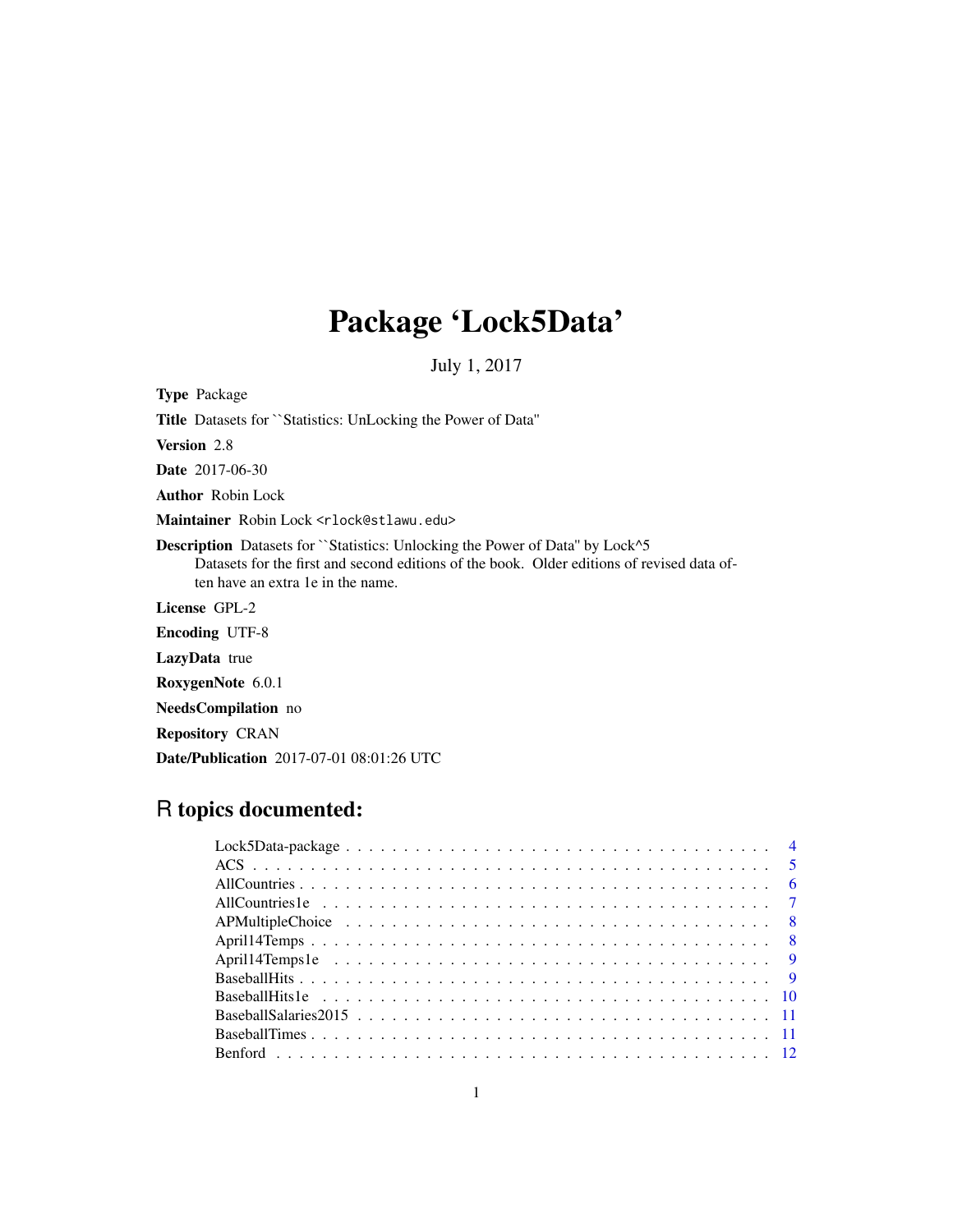|                  | 13 |
|------------------|----|
|                  | 13 |
|                  | 14 |
|                  | 15 |
|                  | 15 |
|                  | 16 |
|                  | 16 |
|                  | 17 |
|                  | 18 |
|                  | 19 |
|                  | 19 |
|                  | 20 |
|                  | 20 |
|                  | 21 |
|                  | 22 |
|                  | 22 |
|                  | 23 |
|                  | 24 |
|                  | 24 |
| Digits           | 25 |
|                  | 25 |
|                  | 26 |
|                  | 27 |
|                  | 27 |
|                  | 28 |
|                  | 29 |
|                  | 29 |
|                  | 30 |
|                  | 31 |
|                  | 31 |
|                  | 32 |
|                  | 32 |
|                  | 33 |
|                  | 34 |
|                  | 34 |
|                  | 35 |
|                  | 36 |
| GeneticDiversity | 36 |
|                  | 37 |
|                  | 38 |
|                  | 38 |
|                  | 39 |
| HeightData       | 41 |
|                  | 42 |
| HollywoodMovies  | 42 |
|                  | 43 |
|                  | 44 |
|                  | 45 |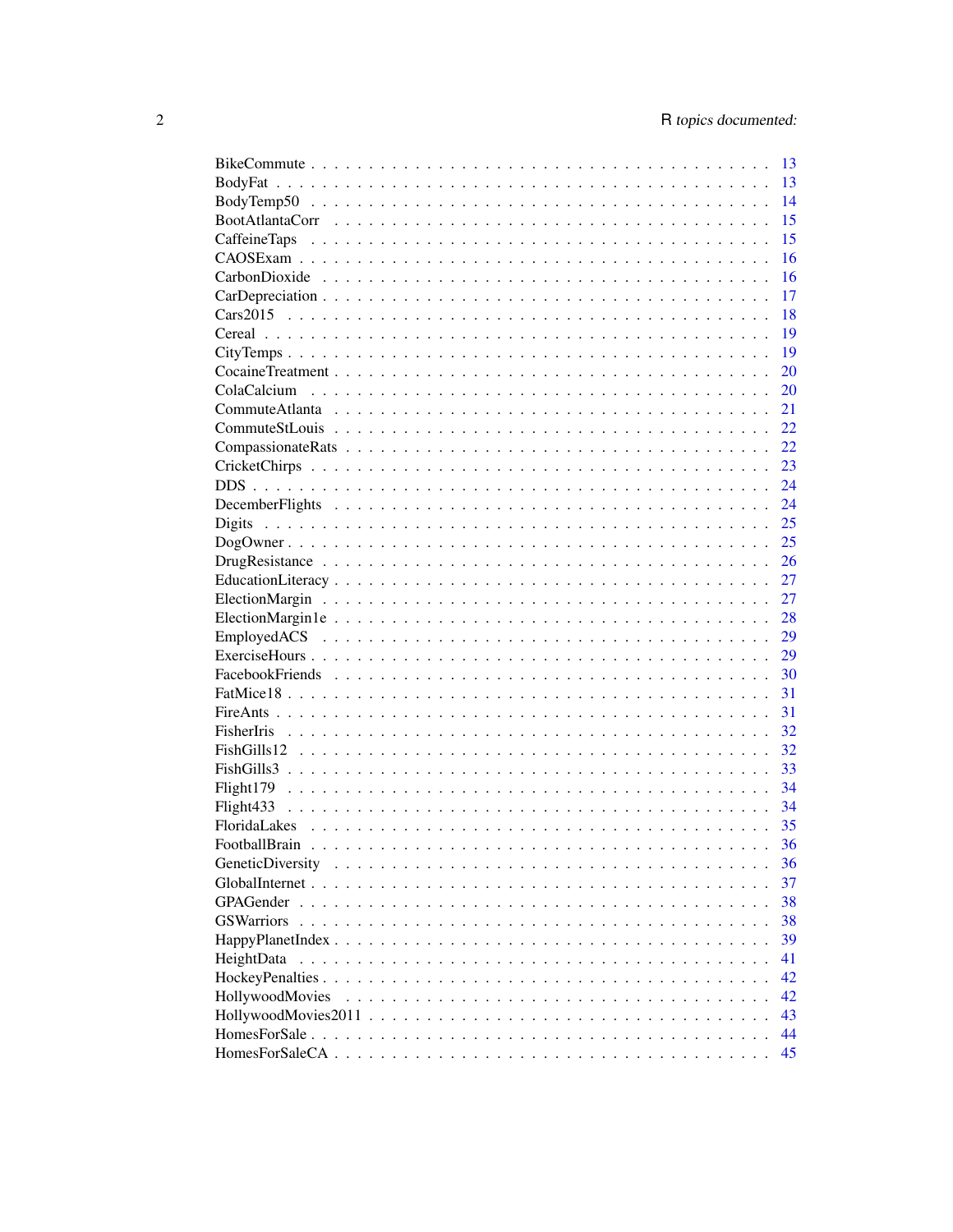|                       | 45 |
|-----------------------|----|
|                       | 46 |
|                       | 46 |
|                       | 47 |
|                       | 47 |
|                       | 48 |
|                       | 49 |
|                       | 49 |
|                       | 50 |
|                       | 50 |
|                       | 51 |
|                       | 52 |
|                       | 52 |
|                       | 53 |
|                       | 54 |
|                       | 54 |
|                       | 55 |
|                       | 56 |
|                       | 57 |
|                       | 57 |
|                       | 58 |
|                       | 58 |
|                       | 59 |
|                       | 59 |
|                       | 60 |
|                       | 60 |
|                       | 62 |
|                       | 63 |
|                       | 63 |
|                       | 64 |
|                       | 65 |
|                       | 66 |
|                       | 66 |
|                       | 67 |
|                       | 68 |
|                       | 68 |
|                       | 69 |
| OlympicMarathon1e     | 70 |
|                       | 70 |
|                       | 71 |
|                       | 72 |
| PizzaGirl             | 72 |
|                       | 73 |
| RandomP50N200         | 73 |
|                       | 74 |
| <b>RestaurantTips</b> | 75 |
| RetailSales           |    |
| RockandRoll           | 75 |
| RockandRoll1e         | 76 |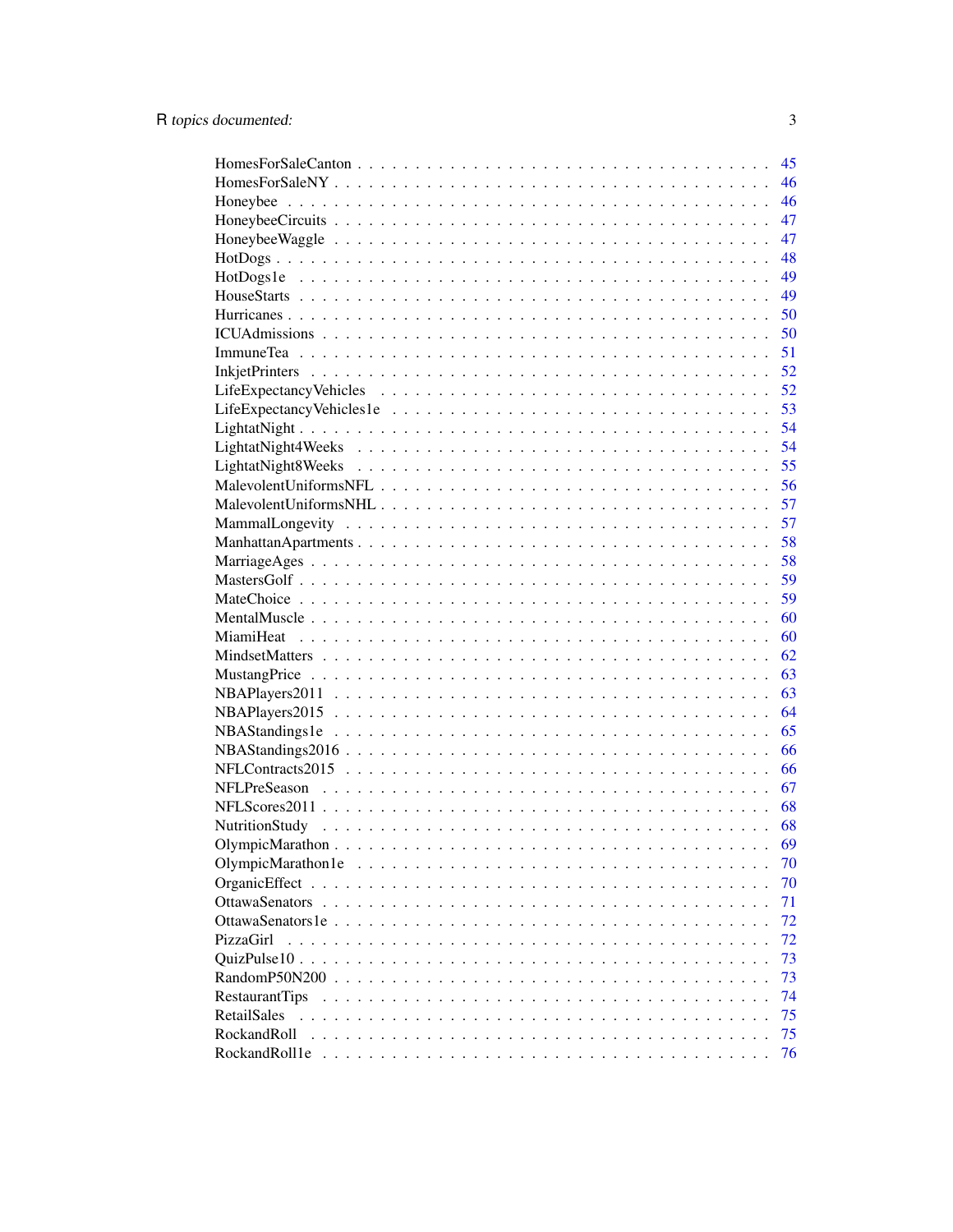<span id="page-3-0"></span>

|                      | 76  |
|----------------------|-----|
|                      | 77  |
|                      | 78  |
|                      | 79  |
|                      | 79  |
|                      | 80  |
|                      | 81  |
|                      | 81  |
|                      | 82  |
|                      | 82  |
|                      | 84  |
|                      | 84  |
|                      | 85  |
|                      | 86  |
|                      | 86  |
|                      | 88  |
|                      | 88  |
|                      | 89  |
|                      | 90  |
|                      | 91  |
|                      | 91  |
|                      | 92  |
| <b>TextbookCosts</b> | 93  |
| ToenailArsenic       | 93  |
|                      | 94  |
|                      | 94  |
| <b>USStates1e</b>    | 95  |
|                      | 97  |
|                      | 98  |
|                      | 99  |
|                      | 99  |
|                      | 101 |

Lock5Data-package *Lock5 Datasets*

## Description

Datasets for first and second editions of Statistics: Unlocking the Power of Data by Lock^5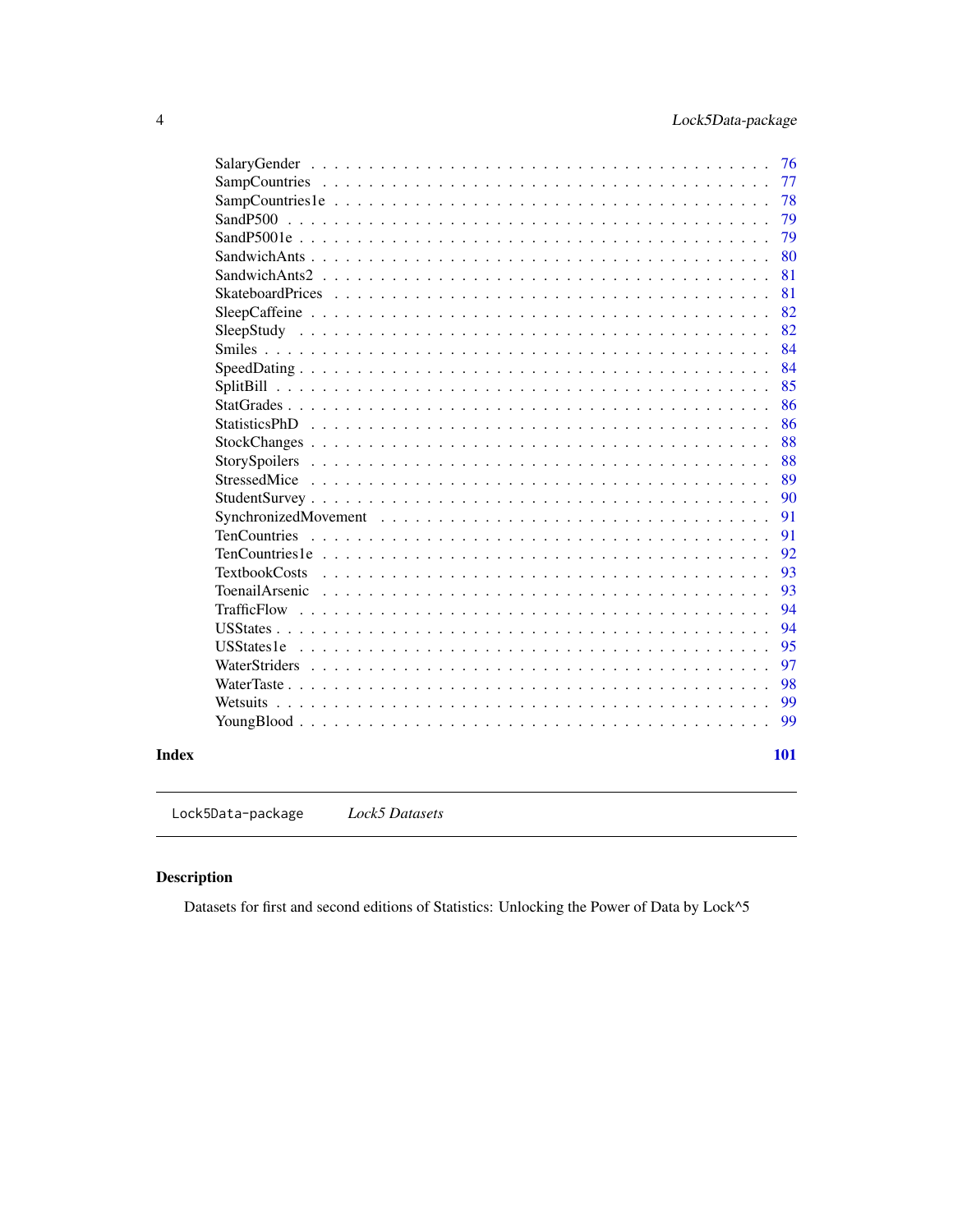#### <span id="page-4-0"></span>ACS 5

## Details

| Package:  | Lock5Data  |
|-----------|------------|
| Type:     | Package    |
| Version:  | 2.8        |
| Date:     | 2017-06-30 |
| License:  | $GPL-2$    |
| LazyLoad: | yes        |

## Author(s)

Robin Lock

Maintainer: Robin Lock <rlock@stlawu.edu>

ACS *American Community Survey*

## Description

Data from a sample of individuals in the American Community Survey

#### Format

A dataset with 1000 observations on the following 9 variables.

|                 | Sex 0=female and 1=male                                |
|-----------------|--------------------------------------------------------|
| Age             | Age (years)                                            |
|                 | Married $0=$ not married and 1=married                 |
| Income          | Wages and salary for the past 12 months (in \$1,000's) |
| HoursWk         | Hours of work per week                                 |
| Race            | asian, black, white, or other                          |
|                 | USCitizen $1 =$ citizen and 0 $=$ noncitizen           |
| HealthInsurance | 1=have health insurance and 0=no health insurance      |
| Language        | 1=native English speaker and 0=other                   |

## Details

The American Community Survey, administered by the US Census Bureau, is given every year to a random sample of about 3.5 million households (about 3% of all US households). Data on a random sample of 1% of all US residents are made public (after ensuring anonymity), and we have selected a random sub-sample of n = 1000 from the 2010 data for this dataset.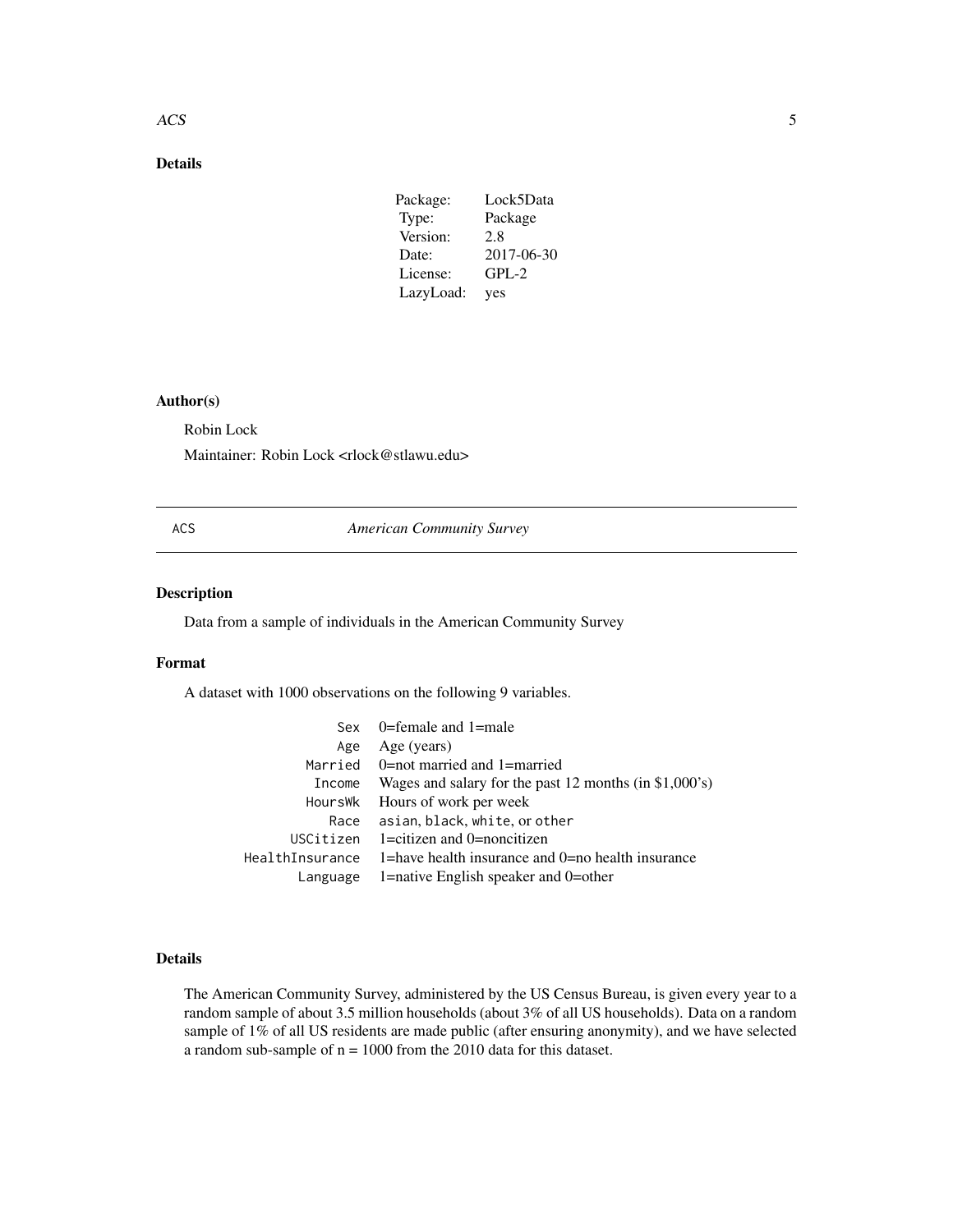## <span id="page-5-0"></span>Source

The full public dataset can be downloaded at *http://www.census.gov/acs/www/data documentation/pums data/*, and the full list of variables are at *http://www.census.gov/acs/www/Downloads/data documentation/pums/DataDict/PUMSDataDict10.pdf*.

AllCountries *AllCountries*

## Description

Data on the countries of the world

## Format

A dataset with 215 observations on the following 25 variables.

| Name of the country                                                                     |
|-----------------------------------------------------------------------------------------|
| Size in 1000 sq. kilometers                                                             |
| Population in millions                                                                  |
| Number of people per square kilometer<br>Density                                        |
| Gross Domestic Product (in \$US) per capita                                             |
| Percentage of population living in rural areas                                          |
| CO2 emissions (metric tons per capita)                                                  |
| Price for a liter of gasoline (\$US)                                                    |
| Percentage of government expenditures directed toward the military                      |
| Percentage of government expenditures directed towards healthcare                       |
| Number of active duty military personnel (in 1,000's)                                   |
| Percentage of the population with access to the internet                                |
| Cell phone subscriptions (per 100 people)                                               |
| Percentage of the population with HIV                                                   |
| Percent of the population considered undernourished                                     |
| Percent of the population diagnosed with diabetes                                       |
| Births per 1000 people                                                                  |
| Deaths per 1000 people                                                                  |
| Percentage of the population at least 65 years old                                      |
| Average life expectancy (years)                                                         |
| Percent of females 15 - 64 in the labor force                                           |
| Percent of labor force unemployed                                                       |
| Energy usage (kilotons of oil equivalent)                                               |
| Electric power consumption (kWh per capita)                                             |
| Categories for kilowatt hours per capita, $1 =$ under 2500, 2=2500 to 5000, 3=over 5000 |
|                                                                                         |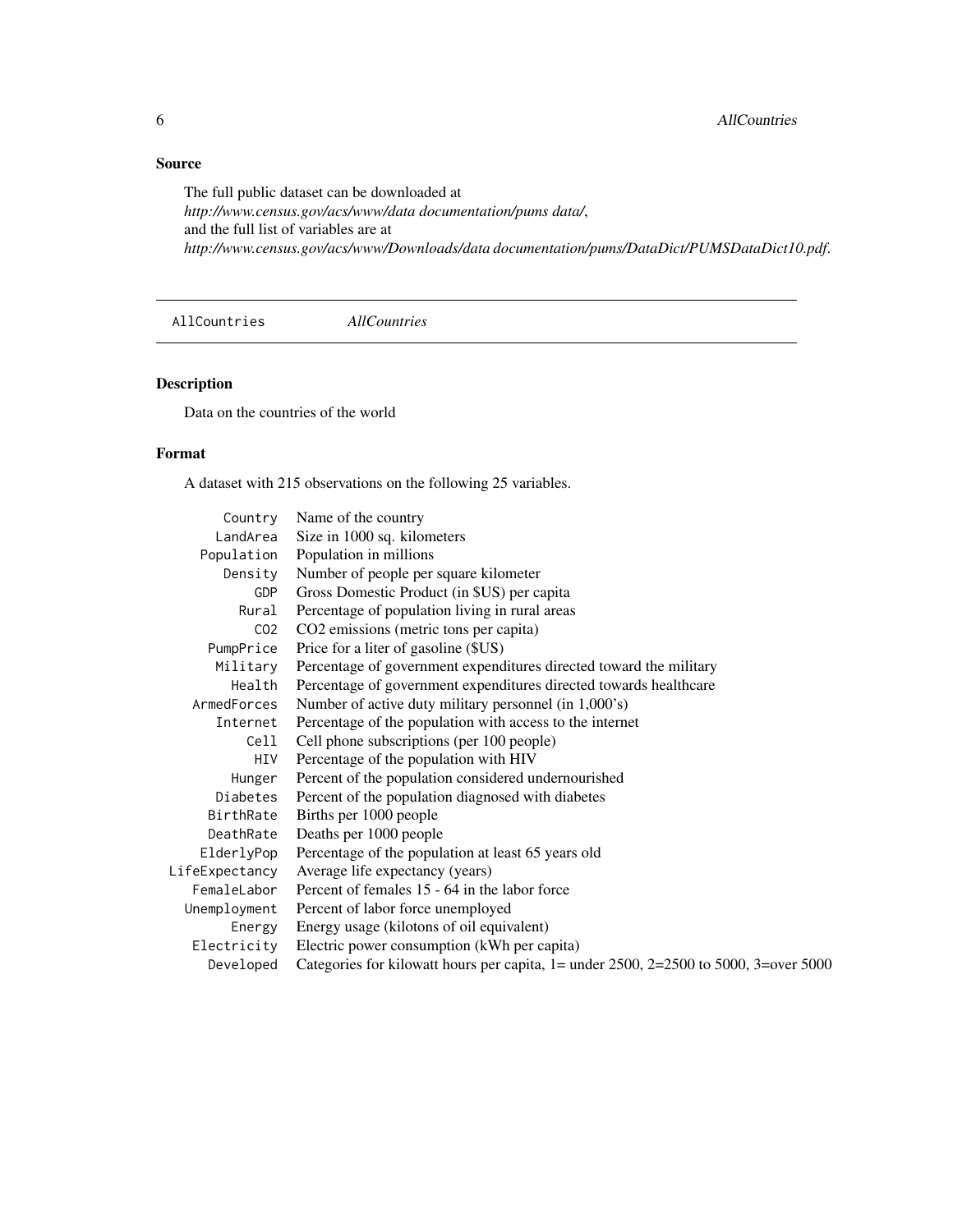## <span id="page-6-0"></span>AllCountries 1e 7 and 7 and 7 and 7 and 7 and 7 and 7 and 7 and 7 and 7 and 7 and 7 and 7 and 7 and 7 and 7 and 7 and 7 and 7 and 7 and 7 and 7 and 7 and 7 and 7 and 7 and 7 and 7 and 7 and 7 and 7 and 7 and 7 and 7 and 7

## Details

Data for each variable were collected for years between 2012 and 2014. Within a variable all country measurements are from the same year, but the year may vary betwen different variables depending on availabilty.

\*\* This daatset is updated from an earlier version (now Allcountries1e) \*\*

## Source

Data collected from the World Bank website, *worldbank.org*.

AllCountries1e *AllCountries - 1e*

## Description

Data on the countries of the world

## Format

A dataset with 213 observations on the following 18 variables.

| Name of the country                                                                     |
|-----------------------------------------------------------------------------------------|
| Three letter country code                                                               |
| Size in sq. kilometers                                                                  |
| Population in millions                                                                  |
| Energy usage (kilotons of oil)                                                          |
| Percentage of population living in rural areas                                          |
| Percentage of government expenditures directed toward the military                      |
| Percentage of government expenditures directed towards healthcare                       |
| Percentage of the population with HIV                                                   |
| Percentage of the population with access to the internet                                |
| Categories for kilowatt hours per capita, $1 =$ under 2500, 2=2500 to 5000, 3=over 5000 |
| Births per 1000 people                                                                  |
| Percentage of the population at least 65 years old                                      |
| Average life expectancy (years)                                                         |
| CO2 emissions (metric tons per capita)                                                  |
| Gross Domestic Product (per capita)                                                     |
| Cell phone subscriptions (per 100 people)                                               |
| Electric power consumption (kWh per capita)                                             |
|                                                                                         |

## Details

Most data from 2008 to avoid many missing values in more recent years. \*\* From 1e - dataset has been updated for 2e \*\*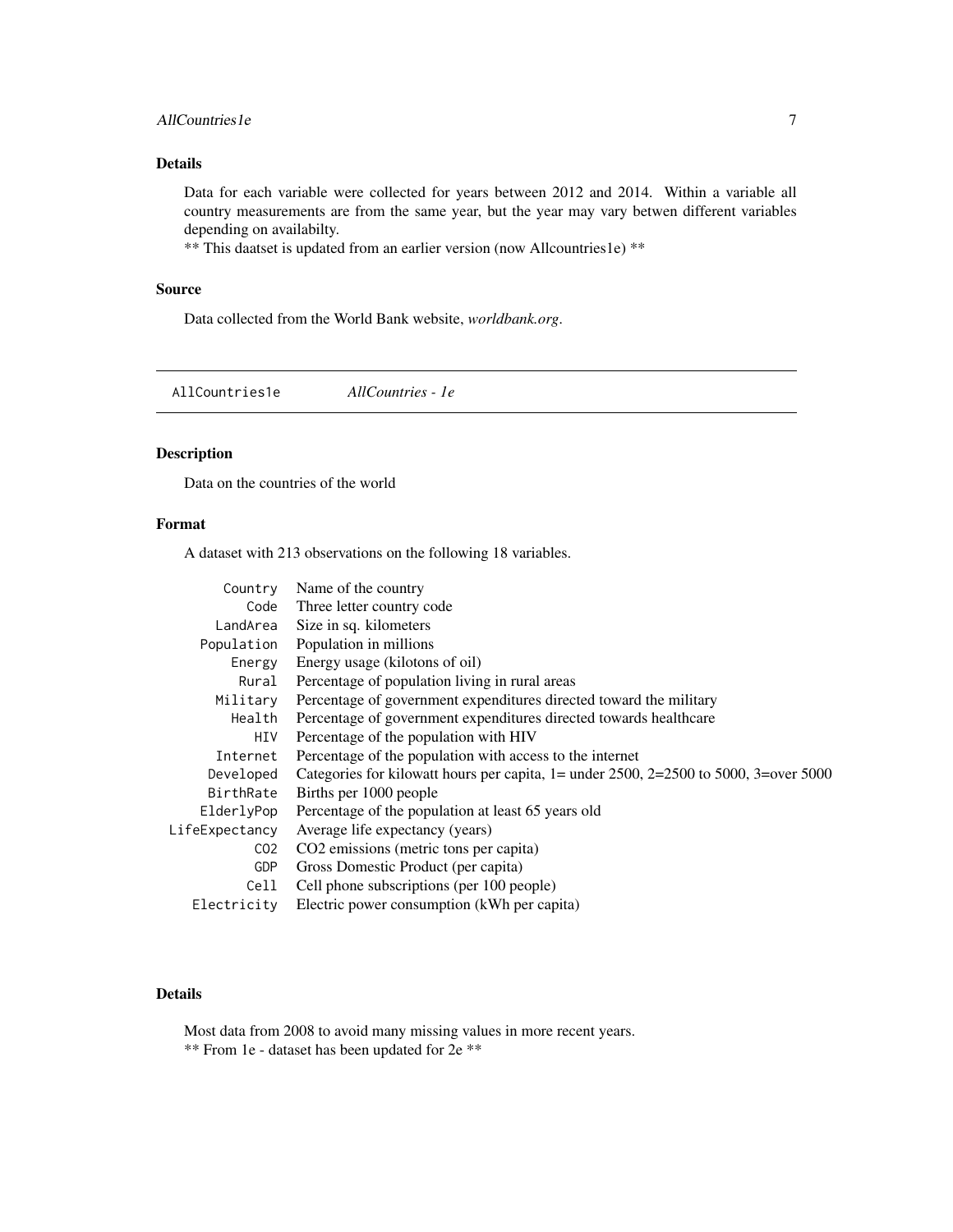#### <span id="page-7-0"></span>Source

Data collected from the World Bank website, *worldbank.org*.

APMultipleChoice *AP Multiple Choice*

#### Description

Correct responses on Advanced Placement multiple choice exams

## Format

A dataset with 400 observations on the following variable.

Answer Correct response: A, B, C, D, or E

## Details

Correct responses from multiple choice sections for a sample of released Advanced Placement exams

## Source

Sample exams from several disciplines at *http://apcentral.collegeboard.com*

April14Temps *April 14th Temperatures*

#### Description

Temperatures in Des Moines, IA and San Francisco, CA on April 14th

## Format

A dataset with 21 observations on the following 3 variables.

Year 1995 to 2015 DesMoines Temperature in Des Moines (degrees F) SanFrancisco Temperature in San Francisco (degrees F)

#### Details

Average temperature for the day of April 14th in each of 21 years from 1995-2015 \*\* Data set updated for 2e (original is now April14Temps1e) \*\*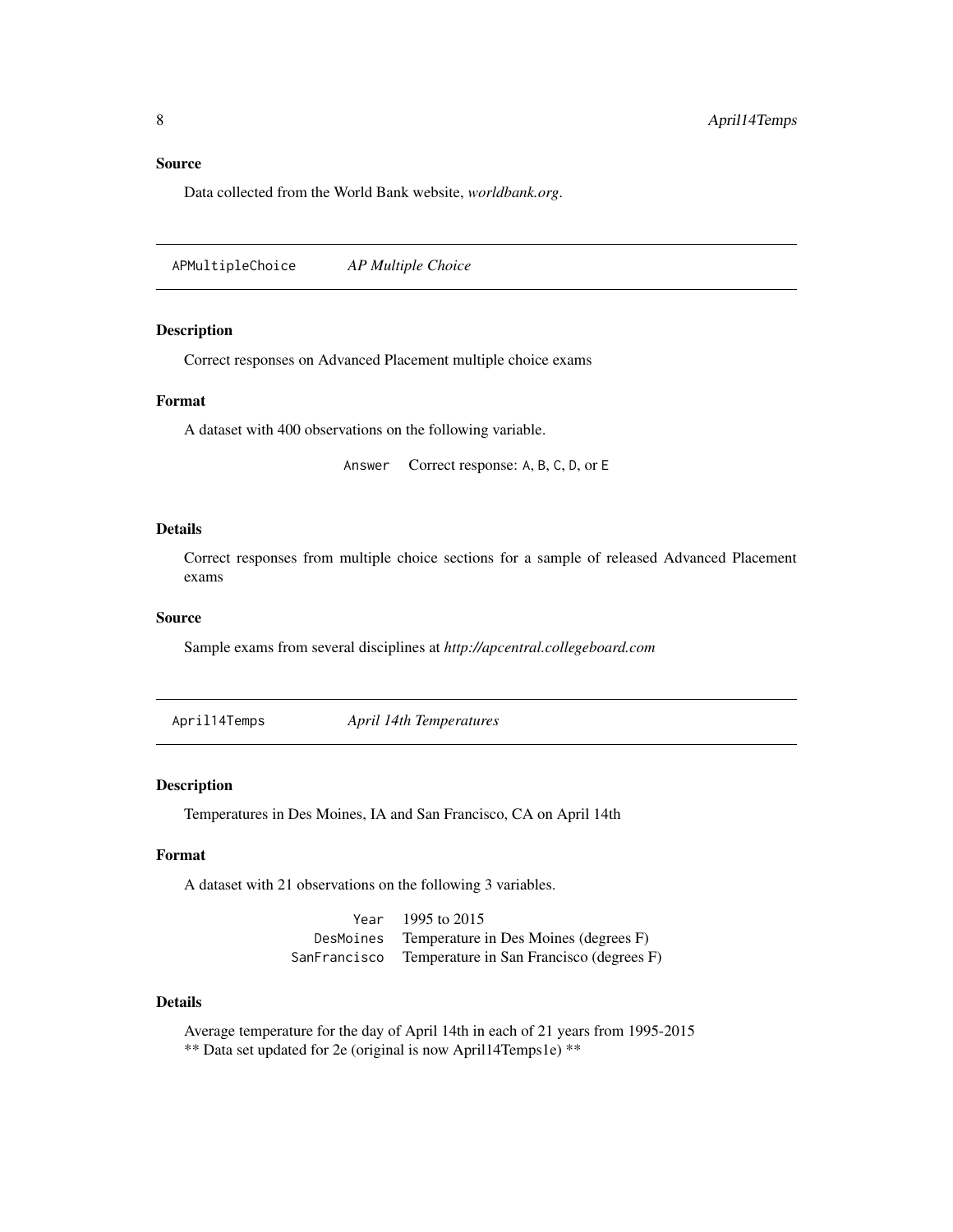#### <span id="page-8-0"></span>BaseballHits 9

## Source

The University of Dayton Average Daily Temperature Archive at *http://academic.udayton.edu/kissock/http/Weather/citylistUS.htm*

April14Temps1e *April 14th Temperatures -1e*

## Description

Temperatures in Des Moines, IA and San Francisco, CA on April 14th

## Format

A dataset with 16 observations on the following 3 variables.

| Year         | 1995-2010                                |
|--------------|------------------------------------------|
| DesMoines    | Temperature in Des Moines (degrees F)    |
| SanFrancisco | Temperature in San Francisco (degrees F) |

## Details

Average temperature for the day of April 14th in each of 16 years from 1995-2010 \*\* From 1e - dataset has been updated for 2e \*\*

#### Source

The University of Dayton Average Daily Temperature Archive at *http://academic.udayton.edu/kissock/http/Weather/citylistUS.htm*

BaseballHits *Baseball Hits*

## Description

Number of hits, wins, and other stats for MLB teams - 2014

## Format

A dataset with 30 observations on the following 14 variables.

| Team Name of baseball team (3-character code) |
|-----------------------------------------------|
| League Either AL or NL                        |
| Wins Number of wins for the season            |
| Runs Number of runs scored                    |
| Hits Number of hits                           |
|                                               |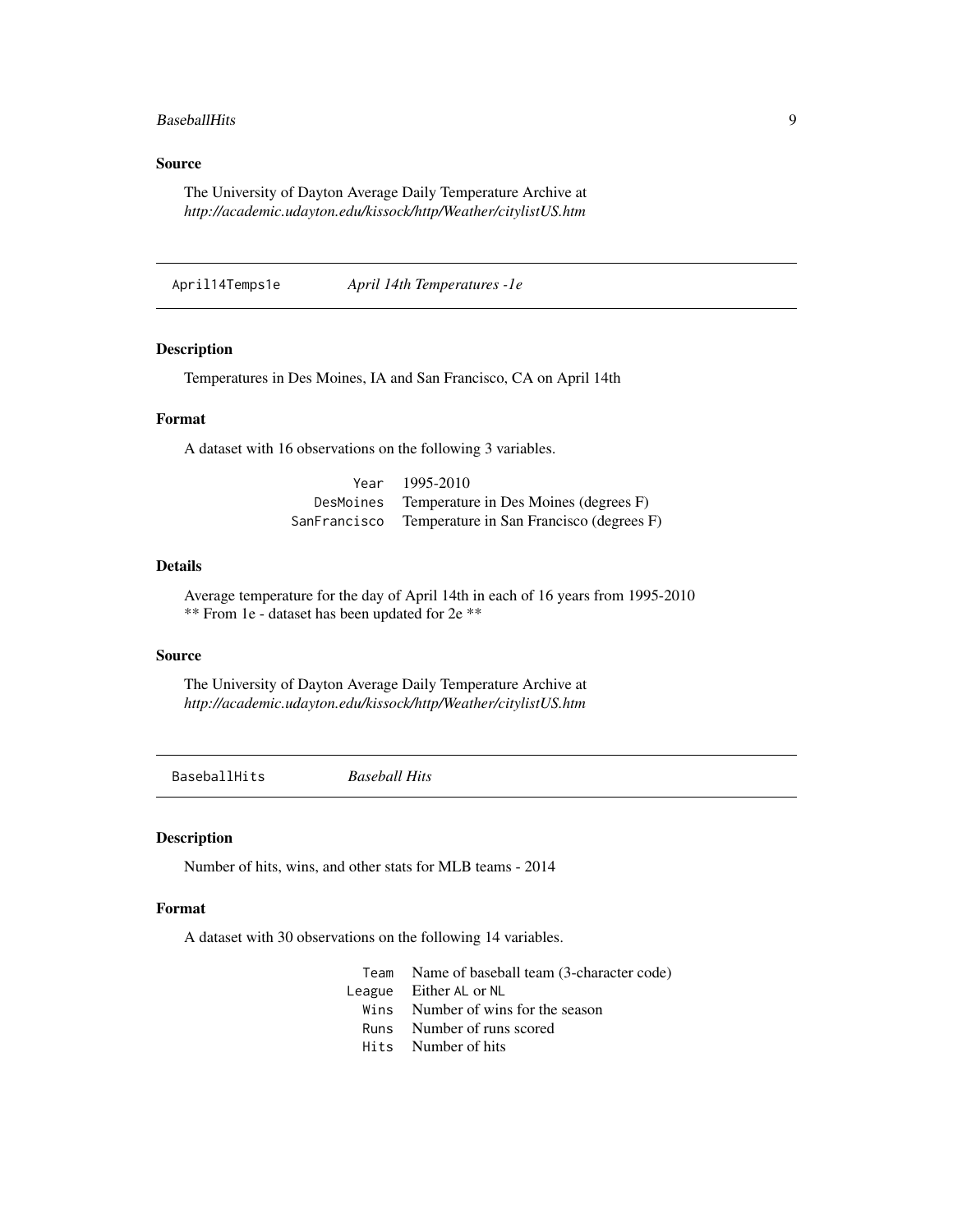<span id="page-9-0"></span>

| Doubles        | Number of doubles               |
|----------------|---------------------------------|
| Triples        | Number of triples               |
| HomeRuns       | Number of home runs             |
| RBT.           | Number of runs batted in        |
| StolenBases    | Number of stolen bases          |
| CaughtStealing | Number of times caught stealing |
| Walks          | Number of walks                 |
| Strikeouts     | Number of stikeouts             |
| BattingAvg     | Team batting average            |
|                |                                 |

## Details

Data from the 2014 Major League Baseball regular season. \*\* Updated for 2e (original is now BaseballHits1e)

### Source

*http://www.baseball-reference.com/leagues/MLB/2014-standard-batting.shtml*

BaseballHits1e *Baseball Hits*

## Description

Number of hits, wins, and other stats for MLB teams - 2011

## Format

A dataset with 30 observations on the following 14 variables.

| Team           | Name of baseball team                    |
|----------------|------------------------------------------|
| League         | Either American AL or National NL League |
| Wins           | Number of wins for the season            |
| Runs           | Number of runs scored                    |
| Hits           | Number of hits                           |
| Doubles        | Number of doubles                        |
| Triples        | Number of triples                        |
| HomeRuns       | Number of home runs                      |
| RBI.           | Number of runs batted in                 |
| StolenBases    | Number of stolen bases                   |
| CaughtStealing | Number of times caught stealing          |
| Walks          | Number of walks                          |
| Strikeouts     | Number of stikeouts                      |
| BattingAvg     | Team batting average                     |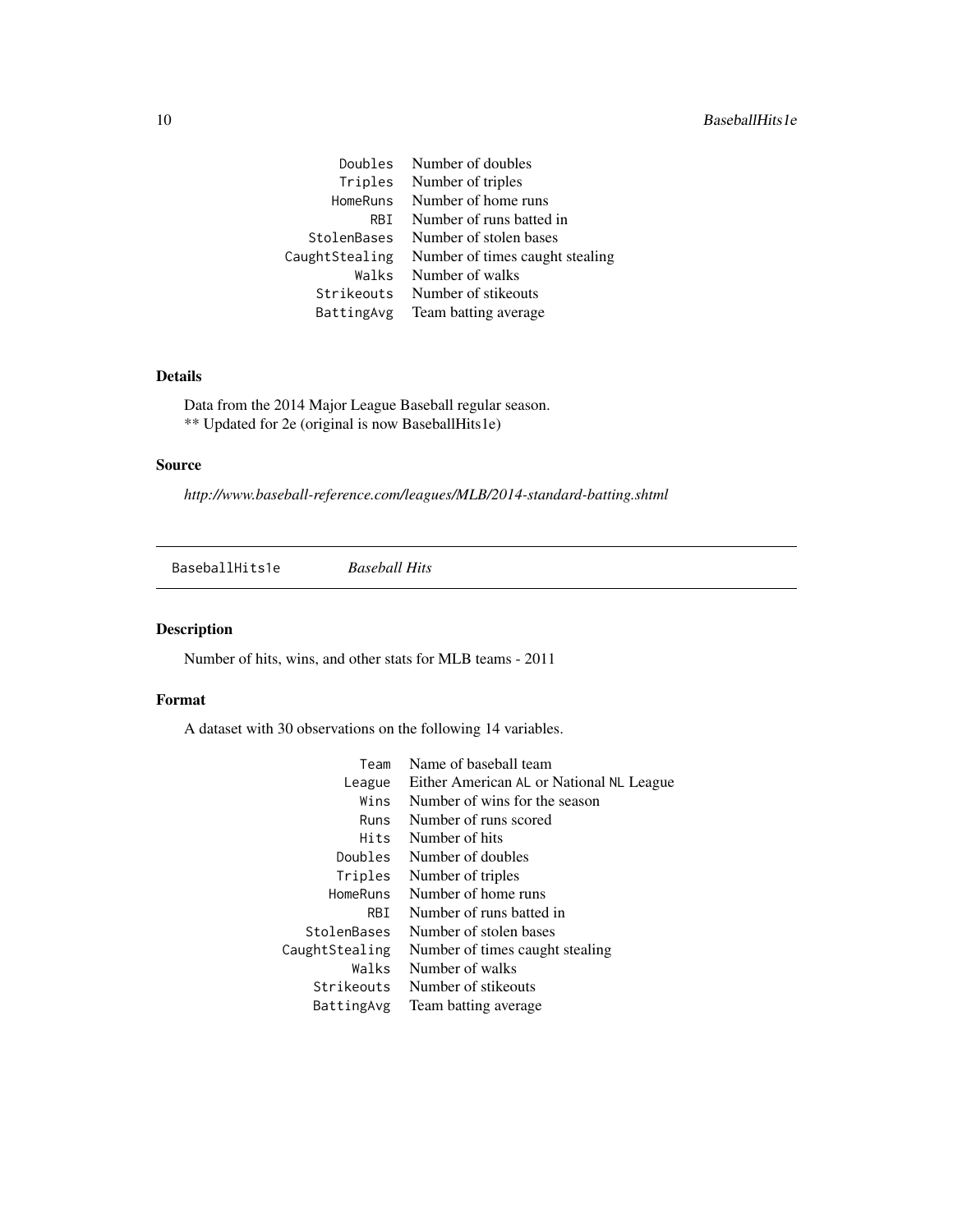## <span id="page-10-0"></span>BaseballTimes 11

## Details

Data from the 2010 Major League Baseball regular season. \*\* From 1e - dataset has been updated for 2e \*\*

#### Source

*http://www.baseball-reference.com/leagues/MLB/2011-standard-batting.shtml*

BaseballSalaries2015 *MLB Player Salaries in 2015*

## Description

Opening Day salaries for all Major League Baseball players in 2015

## Format

A dataset with 868 observations on the following 4 variables.

|        | Name Player's name                       |
|--------|------------------------------------------|
| Salarv | 2015 season salary (in millions)         |
| Team   | Abbreviated team name                    |
|        | Position Code for player's main position |
|        |                                          |

#### Details

Yearly salary (in millions of dollars) for all players on the rosters of Major League Baseball teams at the start of the 2015 season.

#### Source

*http://www.usatoday.com/sports/mlb/salaries*

BaseballTimes *Baseball Game Times*

#### Description

Information for a sample of 30 Major League Baseball games played during the 2011 season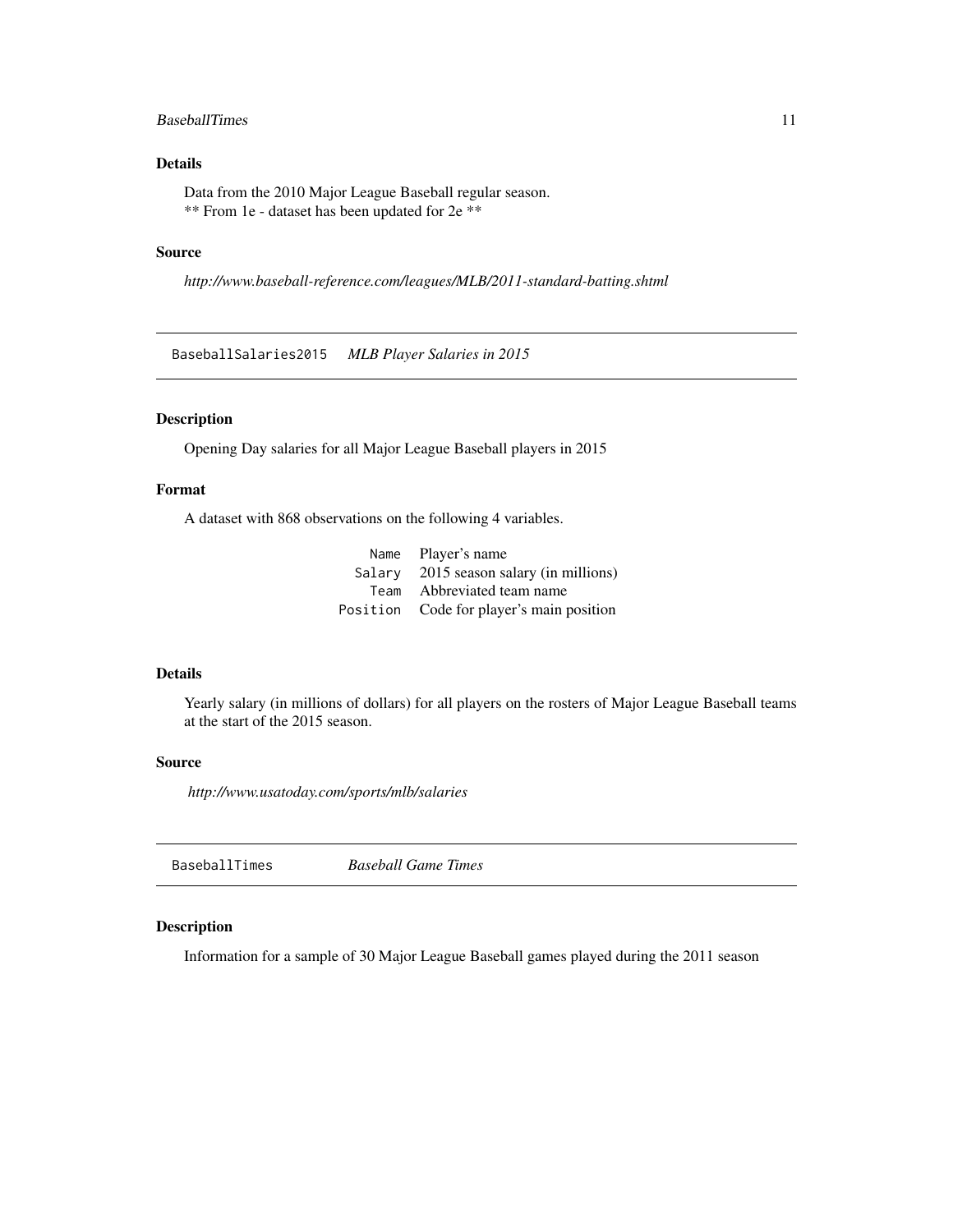## <span id="page-11-0"></span>Format

A dataset with 30 observations on the following 9 variables.

| Awav     | Away team name                             |
|----------|--------------------------------------------|
| Home     | Home team name                             |
| Runs     | Total runs scored (both teams)             |
| Margin   | Margin of victory                          |
| Hits     | Total number of hits (both teams)          |
| Errors   | Total number of errors (both teams)        |
| Pitchers | Total number of pitchers used (both teams) |
| Walks    | Total number of walks (both teams)         |
| Time     | Elapsed time for game (in minutes)         |

## Details

Data from a sample of boxscores for Major League Baseball games played in August 2011.

## Source

*http://www.baseball-reference.com/boxes/2011.shtml*

Benford *Benford data*

## Description

Two examples to test Benford's Law

## Format

A dataset with 9 observations on the following 4 variables.

| Digit Leading digit $(1-9)$                              |
|----------------------------------------------------------|
| Benford P Expected proportion according to Benford's law |
| Address Frequency as a first digit in an address         |
| Invoices Frequency as the first digit in invoice amounts |

## Details

Leading digits from 1188 addresses sampled from a phone book and 7273 amounts from invoices sampled at a company.

## Source

Thanks to Prof. Richard Cleary for providing the data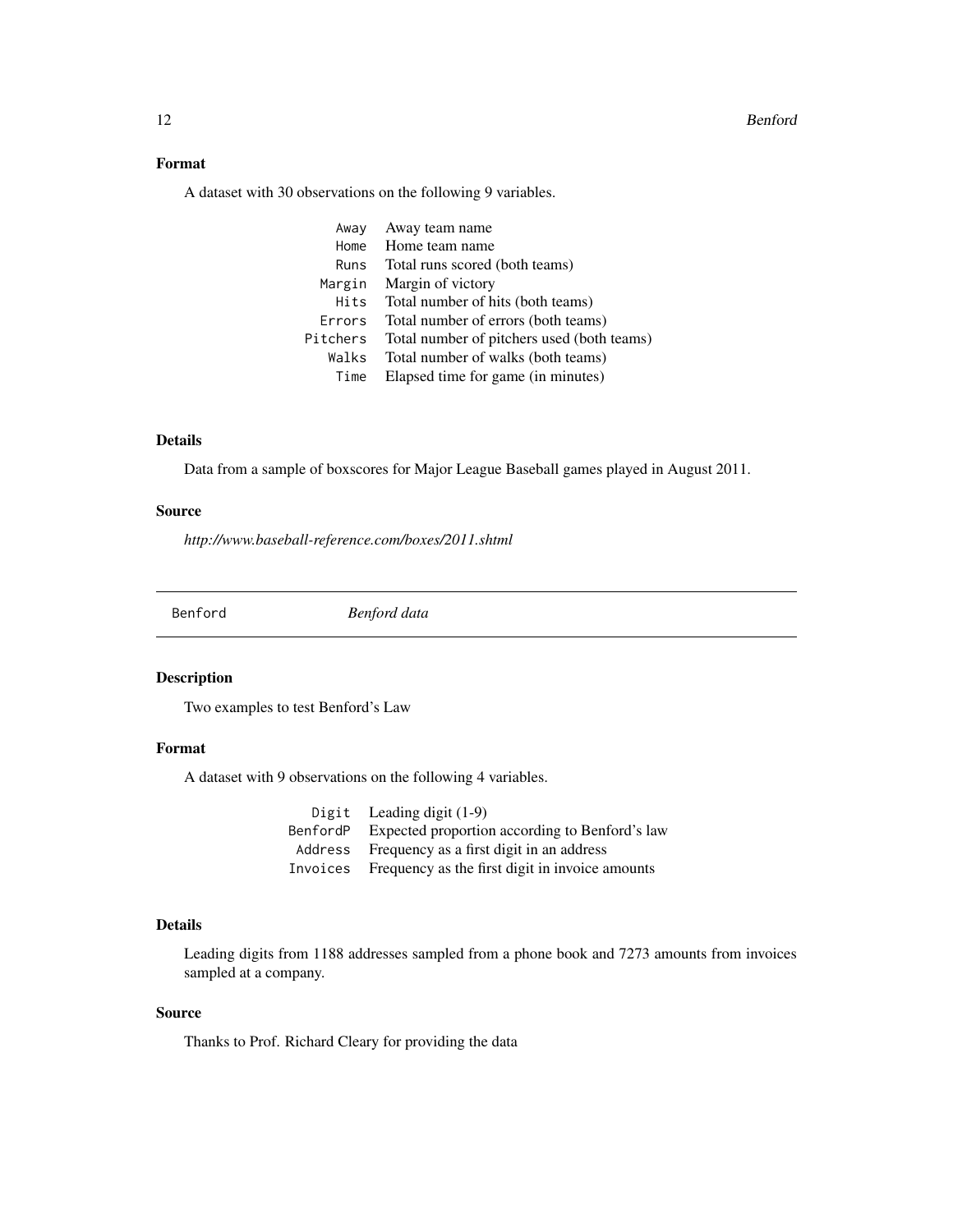<span id="page-12-0"></span>

Commute times for two kinds of bicycle

## Format

A dataset with 56 observations on the following 9 variables.

| Bike     | Type of material Carbon or Steel                 |
|----------|--------------------------------------------------|
| Date     | Date of the bike commute                         |
| Distance | Length of commute (in miles)                     |
| Time     | Total commute time (hours: minutes: seconds)     |
| Minutes  | Time converted to minutes                        |
| AvgSpeed | Average speed during the ride (miles per hour)   |
| TopSpeed | Maximum speed (miles per hour)                   |
| Seconds  | Time converted to seconds                        |
| Month    | Categories: 1Jan 2Feb 3Mar 4Apr 5May 6June 7July |
|          |                                                  |

## Details

Data from a personal experiment to compare commuting time based on a randomized selection between two bicycles made of different materials.

## Source

Thanks to Dr. Groves for providing his data.

## References

Bicycle weight and commuting time: randomised trial, in British Medical Journal, BMJ 2010;341:c6801.

BodyFat *Body Measurements*

## Description

Percent fat and other body measurements for a sample of men

## Format

A dataset with 100 observations on the following 10 variables.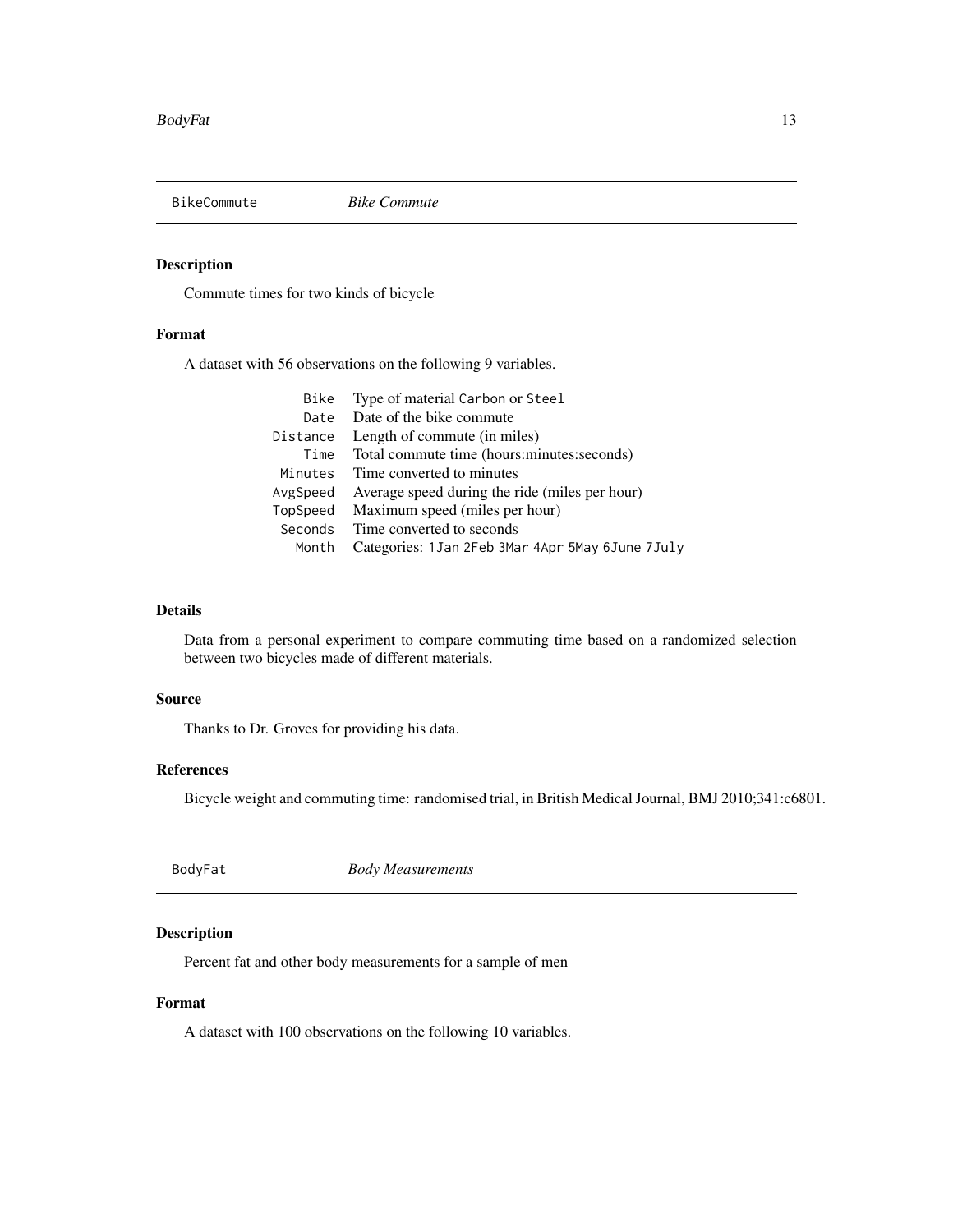<span id="page-13-0"></span>

|         | Bodyfat Percent body fat            |
|---------|-------------------------------------|
| Age     | Age in years                        |
|         | Weight Weight in pounds             |
|         | Height Height in inches             |
| Neck    | Neck circumference in cm.           |
| Chest   | Chest circumference in cm.          |
| Abdomen | Abdomen cirumference in cm.         |
| Ankle   | Ankle circumference in cm.          |
| Biceps  | Exended biceps circumference in cm. |
| Wrist   | Wrist circumference in cm.          |

## Details

This is a subset of a larger sample of men who each had a percent body fat estimated by an underwater weighing technique. Other measurements were taken to see how they might be used to predict the body fat percentage.

#### Source

These data were contributed by Roger Johnson, then at Carleton University, to the Datasets Archive at the Journal of Statistics Education.

*https://ww2.amstat.org/publications/jse/v4n1/datasets.johnson.html*

The data were originally supplied by Dr. A. Garth Fisher, Human Performance Research Center, Brigham Young University, Provo, Utah 84602.

BodyTemp50 *Body Temperatures*

## Description

Sample of 50 body temperatures

## Format

A dataset with 50 observations on the following 3 variables.

BodyTemp Body temperature in degrees F Pulse Pulse rates (beat per minute) Gender F=Female, M=Male

## Details

Body temperatures and pulse rates for a sample of 50 healthy adults.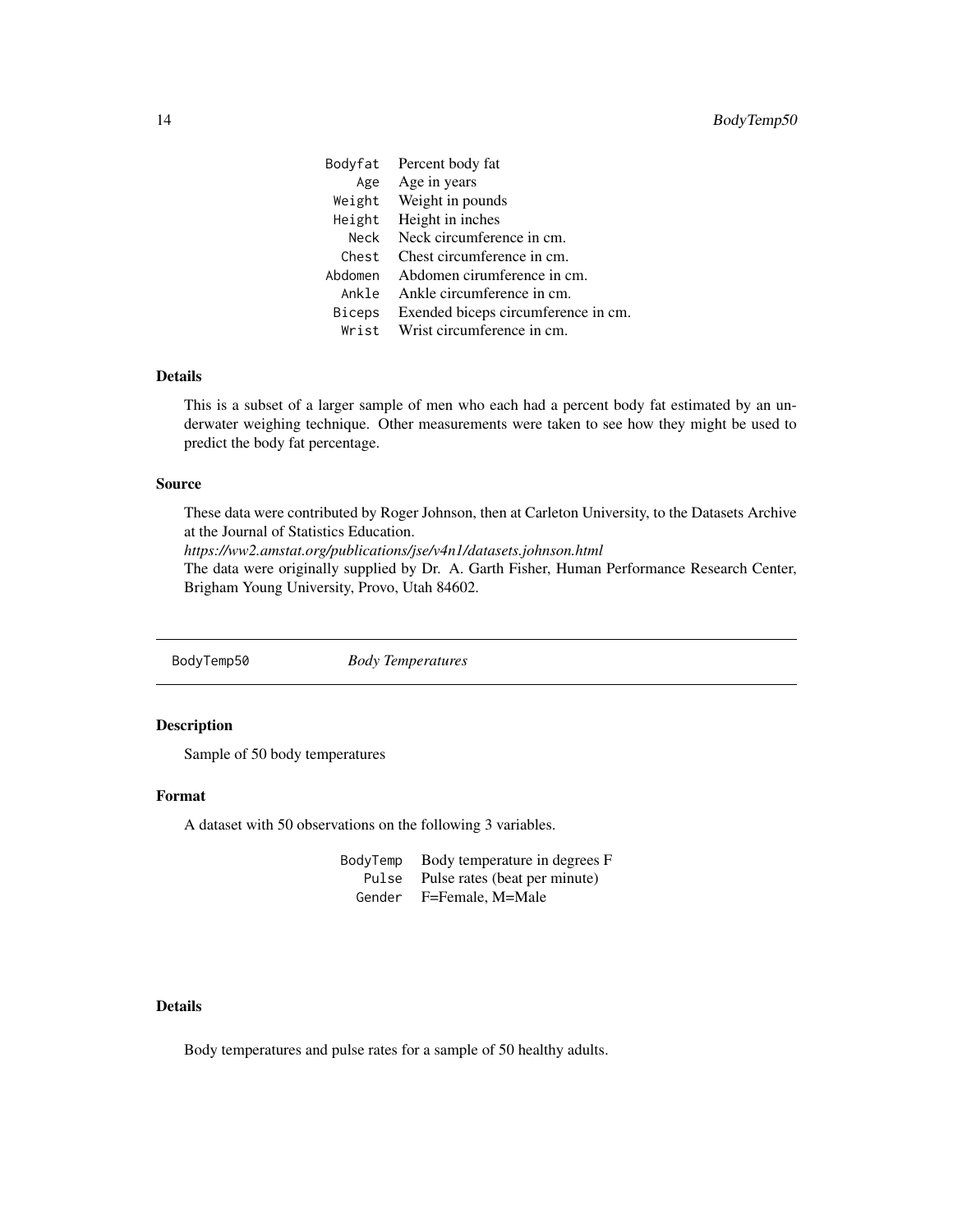## <span id="page-14-0"></span>CaffeineTaps 15

#### Source

Shoemaker, What's Normal: Temperature, Gender and Heartrate, Journal of Statistics Education, Vol. 4, No. 2 (1996)

BootAtlantaCorr *Bootstrap Correlations for Atlanta Commutes*

### Description

Bootstrap correlations between Time and Distance for 500 commuters in Atlanta

## Format

A dataset with 1000 observations on the following variable.

CorrTimeDist Correlation between Time and Distance for a bootstrap sample of Atlanta commuters

## Details

Correlations for bootstrap samples of Time vs. Distance for the data on Atlanta commuters in CommuteAtlanta.

## Source

Computer simulation

CaffeineTaps *Caffeine Taps*

## Description

Finger tap rates with and without caffeine

## Format

A dataset with 20 observations on the following 2 variables.

Taps Number of finger taps in one minute Group Treatment with levels Caffeine NoCaffeine

#### Details

Results from a double-blind experiment where a sample of male college students were asked to tap their fingers at a rapid rate. The sample was then divided at random into two groups of ten students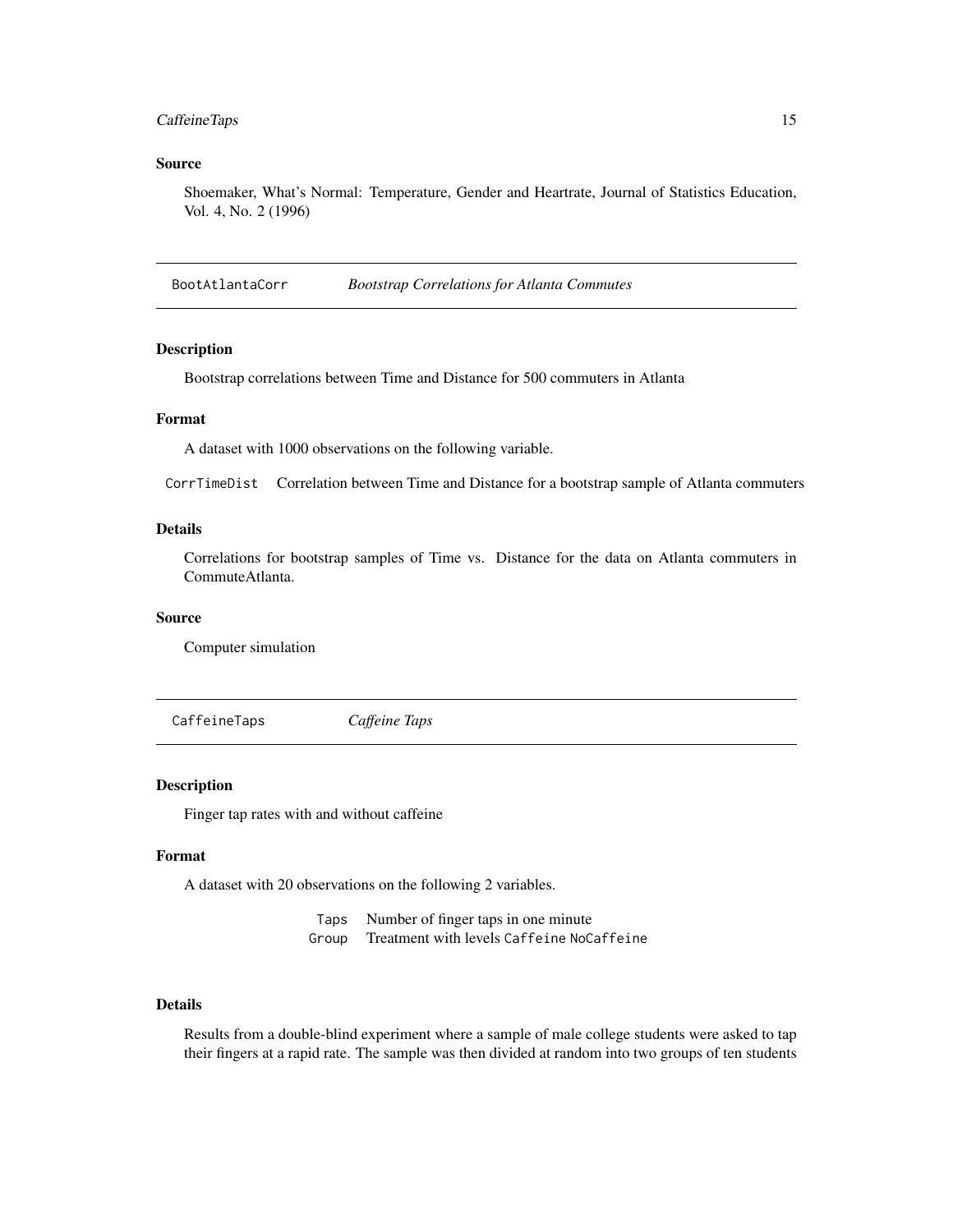each. Each student drank the equivalent of about two cups of coffee, which included about 200 mg of caffeine for the students in one group but was decaffeinated coffee for the second group. After a two hour period, each student was tested to measure finger tapping rate (taps per minute). The goal of the experiment was to determine whether caffeine produces an increase in the average tap rate.

#### Source

Hand, Daly, Lund, McConway and Ostrowski, Handbook of Small Data Sets, Chapman and Hall, London (1994), pp. 40

CAOSExam *CAOS Exam Scores*

#### Description

Scores on a pre-test and post-test of basic statistics concepts

## Format

A dataset with 10 observations on the following 3 variables.

| Student ID code for student  |
|------------------------------|
| Pretest CAOS Pretest score   |
| Posttest CAOS Posttest score |

#### Details

The CAOS (Comprehensive Assessment of Outcomes in First Statistics Course) exam is designed to measure comprehension of basic statistical ideas in an introductory statistics course. This dataset has scores for ten students who took the CAOS pre-test at the start of a course and the post-test during the course itself. Each exam consists of 40 multiple choice questions and the score is the percentage correct.

#### Source

A sample of 10 students from an introductory statisics course. Find out more about the CAOS exam at *http://app.gen.umn.edu/artist/caos.html*

CarbonDioxide *Carbon Dioxide Levels*

#### **Description**

Atmospheric carbon dioxide levels by year

<span id="page-15-0"></span>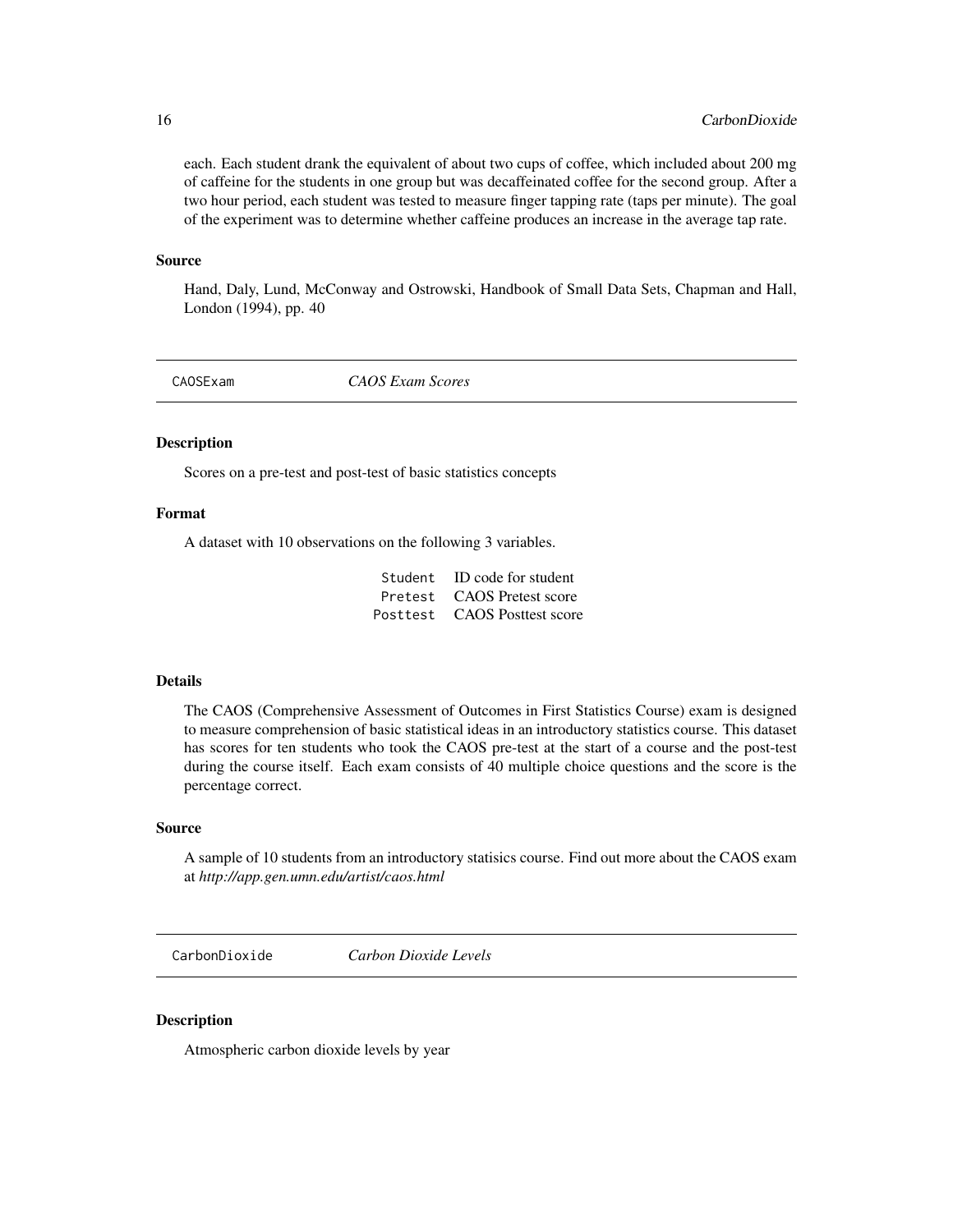## <span id="page-16-0"></span>CarDepreciation 17

## Format

A dataset with 11 observations on the following 2 variables.

- Year Every five years from 1960 to 2010
- C02 Carbon dioxide level in parts per million

## Details

Carbon dioxide levels in the atmosphere over a 50 year span from 1960-2010.

#### Source

Dr. Pieter Tans, NOAA/ESRL (*www.esrl.noaa.gov/gmd/ccgg/trends/*). Values recorded at the Mauna Loa Observatory in Hawaii.

CarDepreciation *Car Depreciation*

#### Description

Depreciation for 20 car models.

#### Format

A dataset with 20 observations on the following 4 variables.

| Car Name of the car model                                |
|----------------------------------------------------------|
| New Price of a new car                                   |
| Used Value after new car leaves the lot after purchase   |
| Depreciation Drop in value when a new car is driven away |

## Details

Twenty car models were selected at random from *kellybluebook.com*. Original price (in dollars) and value after the car has been driven 10 miles were recorded for each model. The depreciation is the difference (New-Used).

#### Source

New and used automobile costs determined using 2015 models selected from *kellybluebook.com*.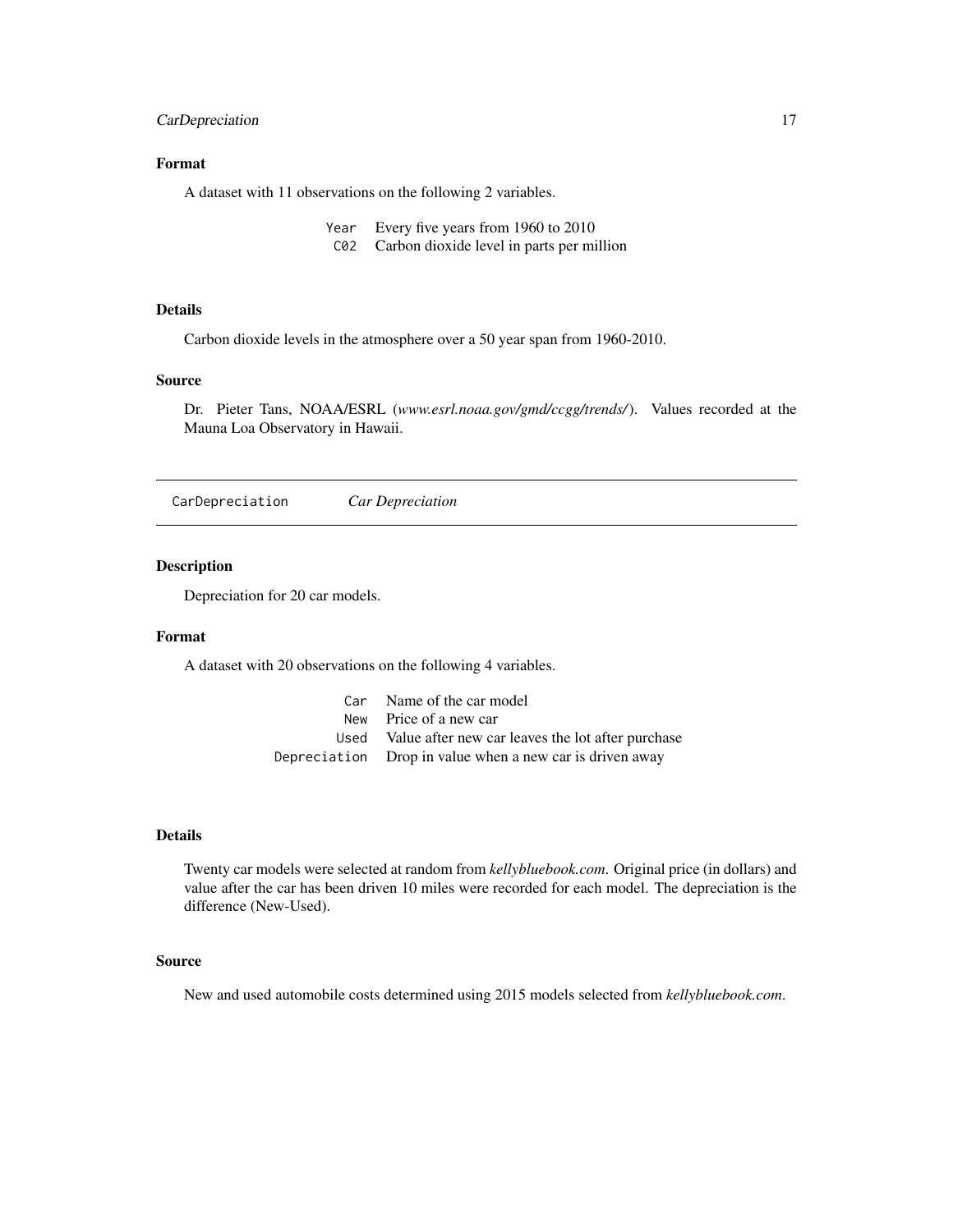<span id="page-17-0"></span>

Information about new car models in 2015

## Format

A dataset with 110 observations on the following 24 variables.

| Make      | Manufacturer (e.g. Chevrolet, Toyota, etc.)                           |
|-----------|-----------------------------------------------------------------------|
| Model     | Car model (e.g. Impala, Prius, )                                      |
| Type      | Vehicle category (Small, Hatchback, Sedan, Sporty, Wagon, SUV, 7Pass) |
| LowPrice  | Lowest MSRP (in \$1,000)                                              |
| HighPrice | Highest MSRP $(in $1,000)$                                            |
| Drive     | Type of drive (FWD, RWD, AWD)                                         |
| CityMPG   | City miles per gallon (EPA)                                           |
| HwyMPG    | Highway miles per gallon (EPA)                                        |
| FuelCap   | Fuel capacity (in gallons)                                            |
| Length    | Length (in inches)                                                    |
| Width     | Width (in inches)                                                     |
| Height    | Height (in inches)                                                    |
| Wheelbase | Wheelbase (in inches)                                                 |
| UTurn     | Diameter (in feet) needed for a U-turn                                |
| Weight    | Curb weight (in pounds)                                               |
| Acc030    | Time (in seconds) to go from 0 to 30 mph                              |
| Acc060    | Time (in seconds) to go from 0 to 60 mph                              |
| QtrMile   | Time (in seconds) to go $\frac{1}{4}$ mile                            |
| PageNum   | Page number in the Consumer Reports New Car Buying Guide              |
| Size      | Small, Midsized, or Large                                             |

## Details

Data for a set of 110 new car models in 2015 based on information in the Consumer Reports New Car Buying Guide.

## Source

Consumer Reports 2015 New Car Buying Guide *http://www.magastack.com/issue/6053-consumer-reports-new-car-buying-guide-february-2015?page=1 http://www.consumerreports.org/cro/cars/compare.htm?add=true&product=new/chevrolet/impala*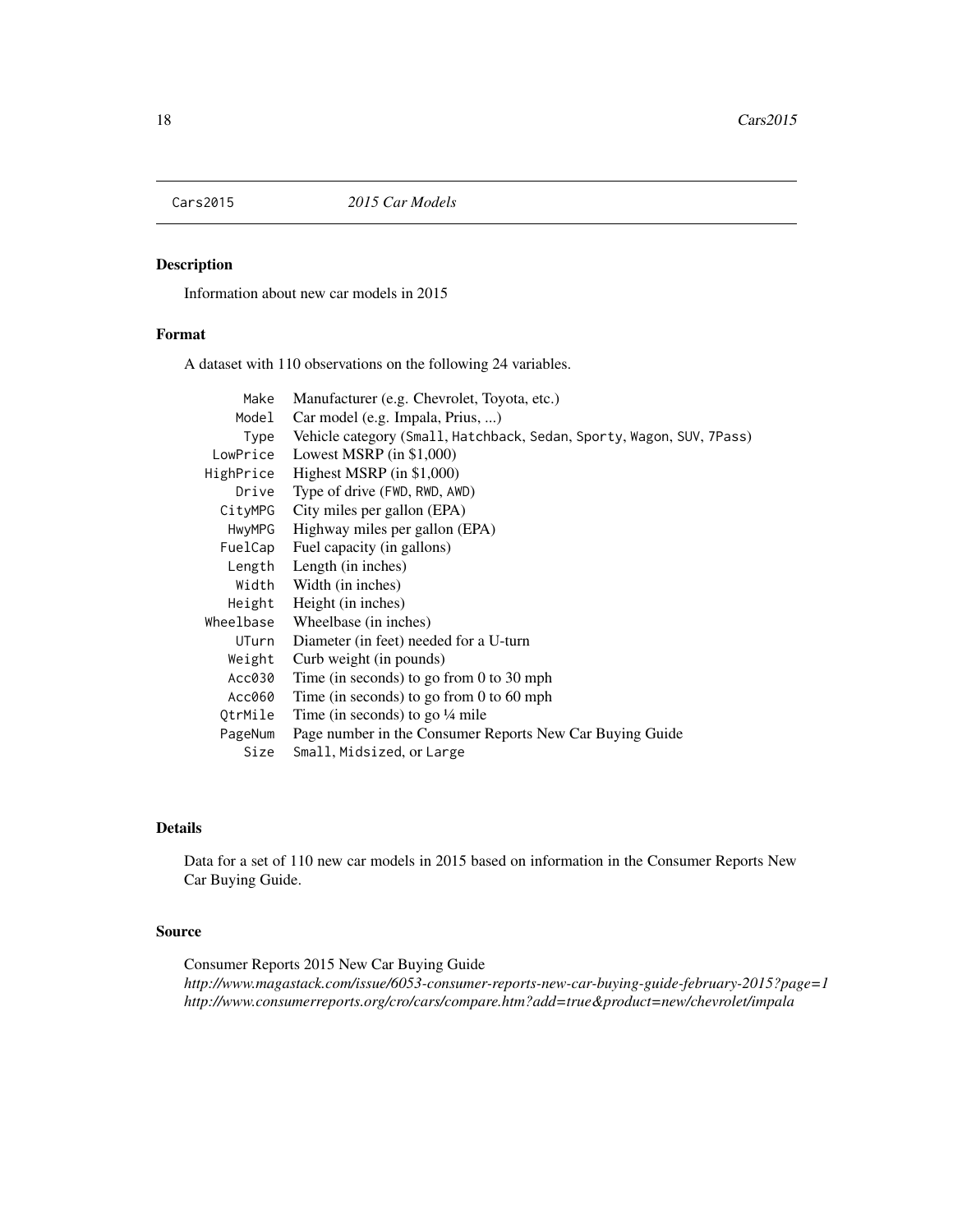<span id="page-18-0"></span>

Nutrition information for a sample of 30 breakfast cereals

## Format

A dataset with 30 observations on the following 10 variables.

| Name     | Brand name of cereal                                          |
|----------|---------------------------------------------------------------|
| Company  | Manufacturer coded as G=General Mills, K=Kellog's or Q=Quaker |
|          | Serving Serving size (in cups)                                |
| Calories | Calories (per cup)                                            |
| Fat      | Fat (grams per cup)                                           |
| Sodium   | Sodium (mg per cup)                                           |
|          | Carbs Carbohydrates (grams per cup)                           |
| Fiber    | Dietary Fiber (grams per cup)                                 |
| Sugars   | Sugars (grams per cup)                                        |
|          | Protein Protein (grams per cup)                               |
|          |                                                               |

## Details

Nutrition contents for a sample of breakfast cereals, derived from nutrition labels. Values are per cup of cereal (rather than per serving).

## Source

Cereal data obtained from nutrition labels at *http://www.nutritionresource.com/foodcomp2.cfm?id=0800*

CityTemps *City Temperatures*

## Description

Mean monthly temperature in Moscow, Melbourne, and San Francisco for 2014 and 2015

#### Format

A dataset with 24 observations on the following 5 variables.

Year 2014 or 2015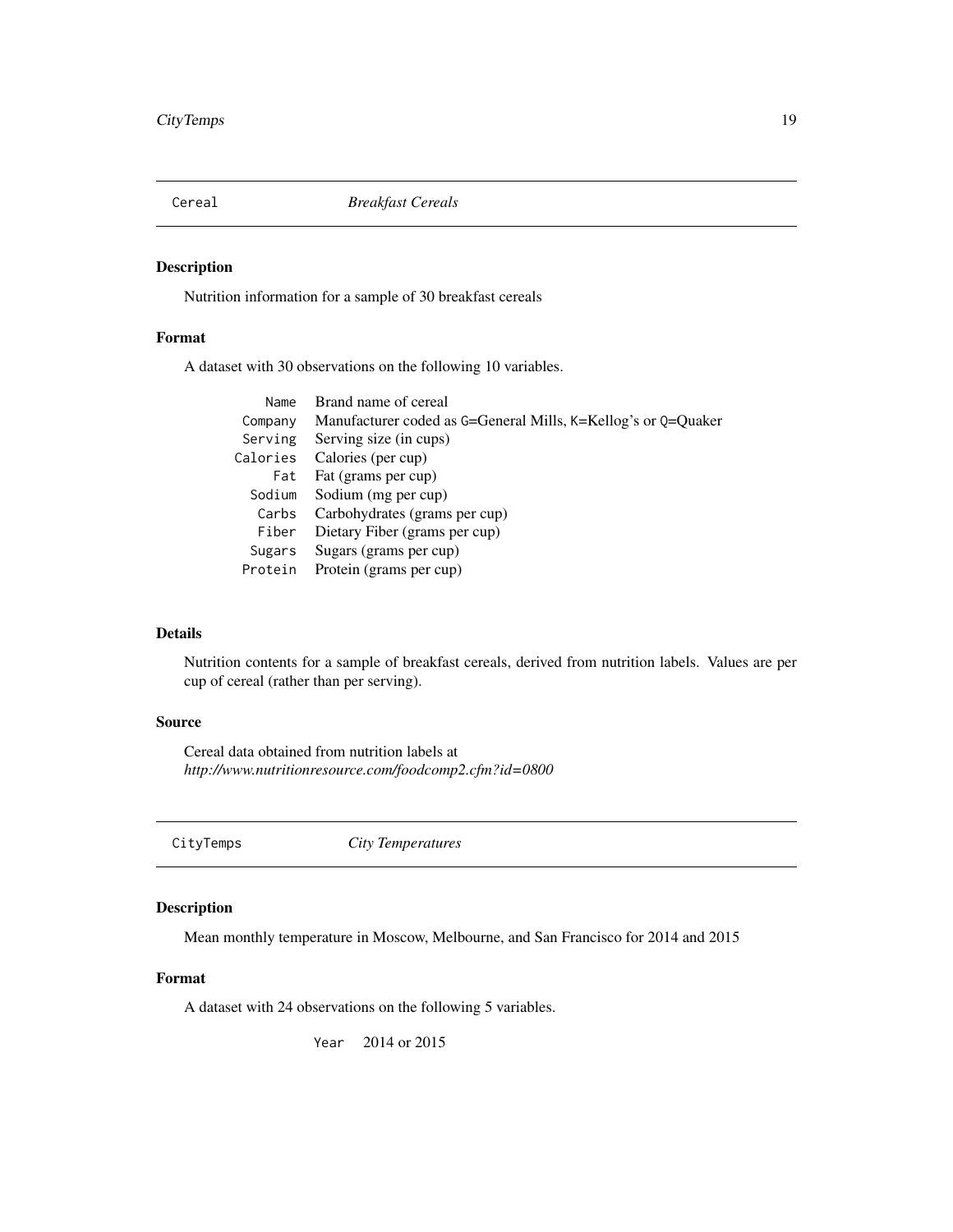<span id="page-19-0"></span>

| Month $1=$ January to $12=$ December                               |
|--------------------------------------------------------------------|
| Moscow Monthly temperatures in Moscow (Russia)                     |
| Melbourne Monthly temperatures in Melbourne (Australia)            |
| SanFrancisco Monthly temperatures in San Francisco (United States) |

#### Details

Mean monthly temperatures in degrees Celsius for the years 2014 and 2015 in each of three cities.

#### Source

KNMI Climate Explorer at *https://climexp.knmi.nl/selectstation.cgi?id=someone@somewhere*

CocaineTreatment *Cocaine Treatment*

#### Description

Relapse/no relapse responses to three different treatments for cocaine addiction

## Format

A dataset with 72 observations on the following 2 variables.

Drug Treatment drug: Desipramine, Lithium, or Placebo Relapse Did the patient relapse? no or yes

#### Details

Data from an experiment to investigate the effectiveness of the two drugs, desipramine and lithium, in the treatment of cocaine addiction. Subjects (cocaine addicts seeking treatment) were randomly assigned to take one of the treatment drugs or a placebo. The response variable is whether or not the subject relapsed (went back to using cocaine) after the treatment.

## Source

Gawin, F., et.al., "Desipramine Facilitation of Initial Cocaine Abstinence", Archives of General Psychiatry, 1989; 46(2): 117 - 121.

ColaCalcium *Cola Calcium*

#### Description

Calcium excretion with diet cola and water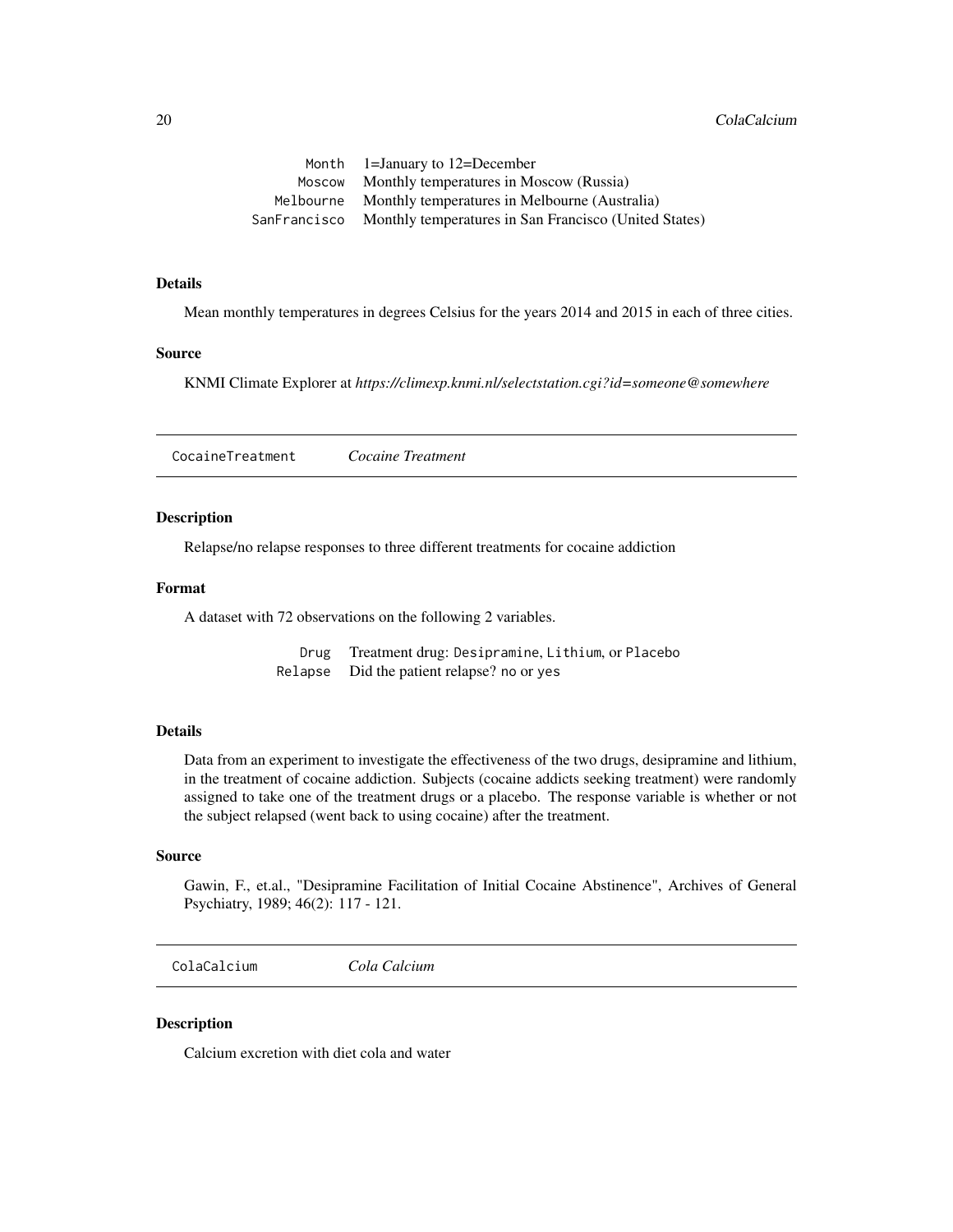## <span id="page-20-0"></span>Format

A dataset with 16 observations on the following 2 variables.

Drink Type of drink: Diet cola or Water Calcium Amount of calcium excreted (in mg.)

## Details

A sample of 16 healthy women aged 18 - 40 were randomly assigned to drink 24 ounces of either diet cola or water. Their urine was collected for three hours after ingestion of the beverage and calcium excretion (in mg.) was measured . The researchers were investigating whether diet cola leaches calcium out of the system, which would increase the amount of calcium in the urine for diet cola drinkers.

### Source

Larson, Amin, Olsen, and Poth, Effect of Diet Cola on Urine Calcium Excretion, Endocrine Reviews, 31[3]: S1070, June 2010. These data are recreated from the published summary statistics, and are estimates of the actual data.

CommuteAtlanta *Commute Atlanta*

#### Description

Commute times and distances for a sample of 500 people in Atlanta

#### Format

A data frame with 500 observations on the following 5 variables.

| City Atlanta                         |
|--------------------------------------|
| Age Age of the respondent (in years) |
| Distance Commute distance (in miles) |
| Time Commute time (in minutes)       |
| Sex For M                            |

#### Details

Data from the US Census Bureau's American Housing Survey (AHS) which contains information about housing and living conditions for samples from certain metropolitan areas. These data were extracted from respondents in the Atlanta metropolitan area. They include only cases where the respondent worked somewhere other than home. Values show the time (in minutes) and distance (in miles) that respondents typically traveled on their commute to work each day as well as age and sex.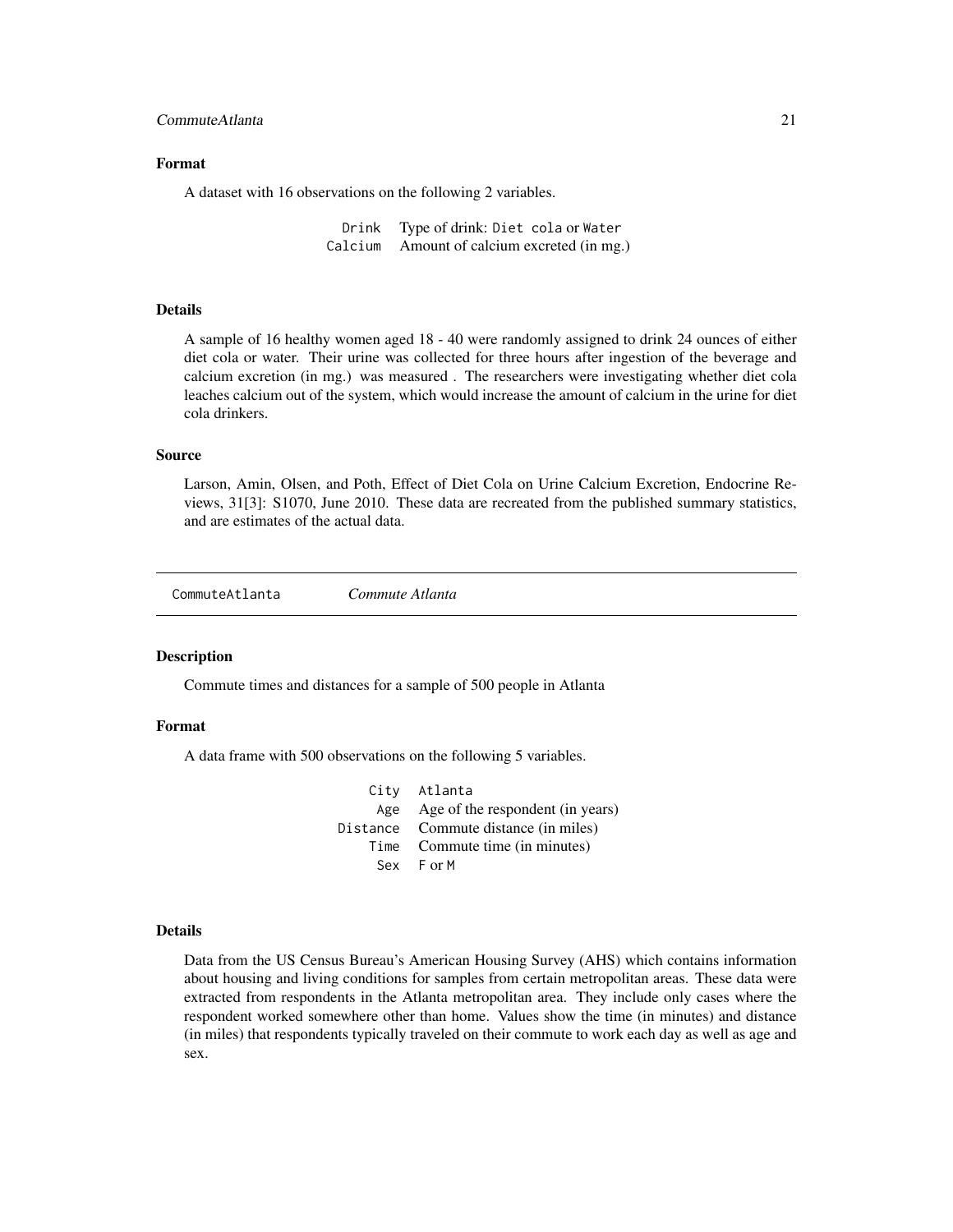<span id="page-21-0"></span>Source

Sample chosen using DataFerret at *http://www.thedataweb.org/index.html*.

CommuteStLouis *Commute Times in St. Louis*

#### **Description**

Commute times and distances for a sample of 500 people in St. Louis

#### Format

A dataset with 500 observations on the following 5 variables.

City St. Louis Age Age of the respondent (in years) Distance Commute distance (in miles) Time Commute time (in minutes) Sex F or M

### Details

Data from the US Census Bureau's American Housing Survey (AHS) which contains information about housing and living conditions for samples from certain metropolitan areas. These data were extracted from espondents in the St. Louis metropolitan area. They include only cases where the respondent worked somewhere other than home. Values show the time (in minutes) and distance (in miles) that respondents typically traveled on their commute to work each day as well as age and sex.

#### Source

Sample chosen using DataFerret at *http://www.thedataweb.org/index.html*.

CompassionateRats *Compassionate Rats*

#### Description

Would a rat attempt to free a trapped rat?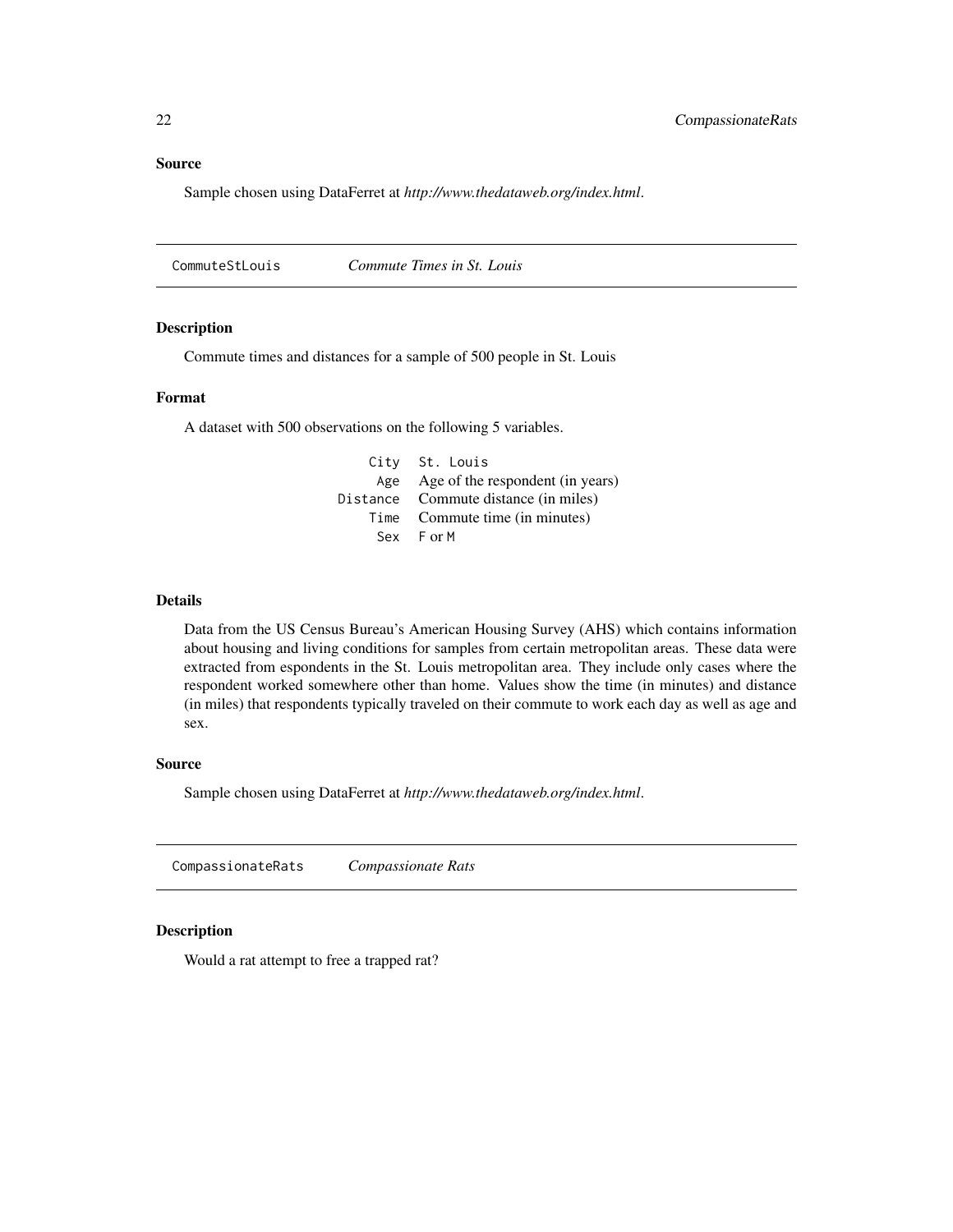## <span id="page-22-0"></span>CricketChirps 23

## Format

A dataset with 30 observations on the following 2 variables.

Sex Sex of the rat: coded as F or M Empathy Freed the trapped rat? no or yes

## Details

In a recent study, some rats showed compassion by freeing another trapped rat, even when chocolate served as a distraction and even when the rats would then have to share the chocolate with their freed companion.

#### Source

Bartal I.B., Decety J., and Mason P., "Empathy and Pro-Social Behavior in Rats," Science, 2011; 224(6061):1427-1430.

CricketChirps *Cricket Chirps*

#### Description

Cricket chirp rate and temperature

## Format

A dataset with 7 observations on the following 2 variables.

Temperature Air temperature in degrees F Chirps Cricket chirp rate (chirps per minute)

## Details

The data were collected by E.A. Bessey and C.A. Bessey who measured chirp rates for crickets and temperatures during the summer of 1898.

#### Source

From E.A Bessey and C.A Bessey, Further Notes on Thermometer Crickets, American Naturalist, (1898) 32, 263-264.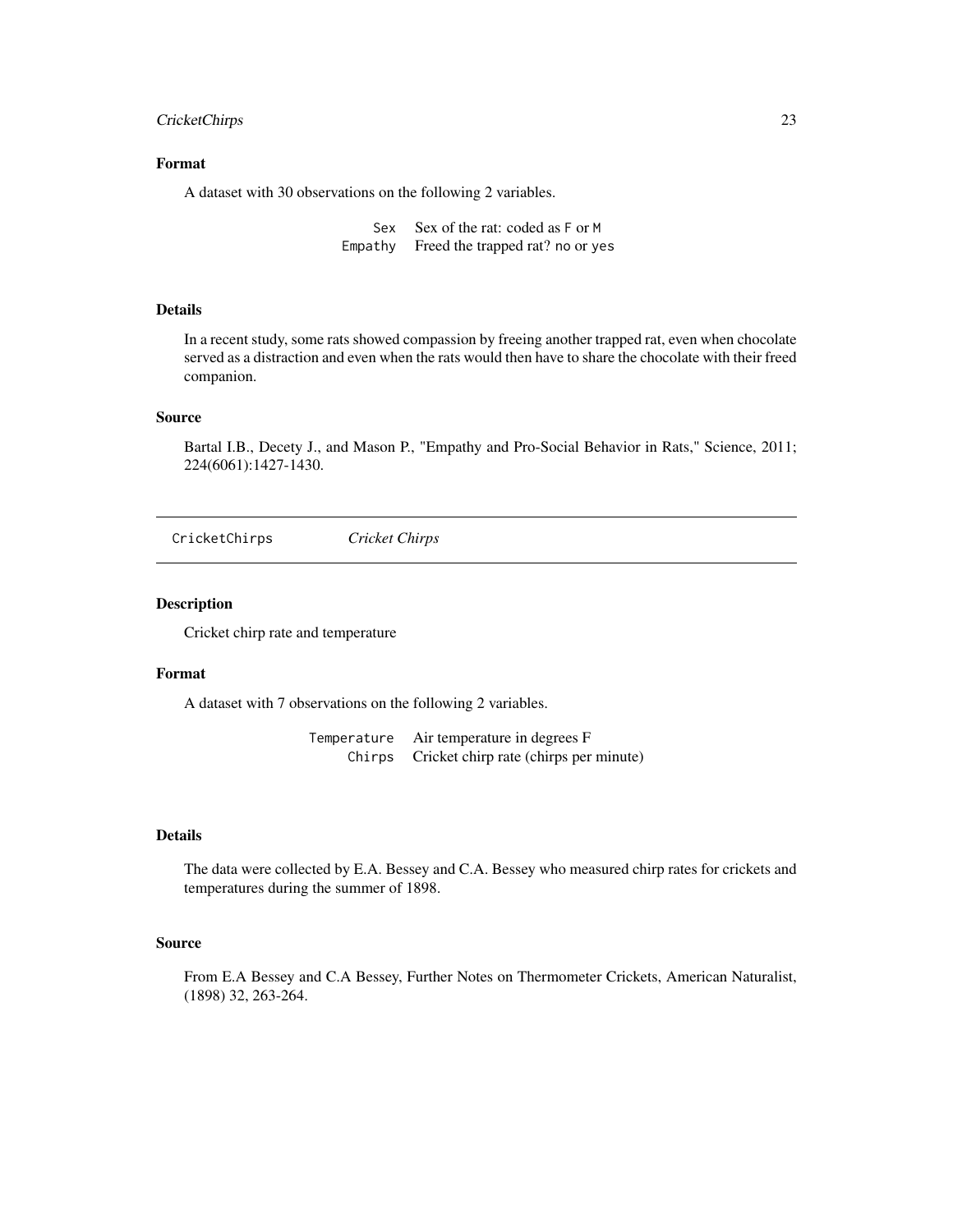Funding for individuals by the California Department of Developmental Services (DDS),

## Format

A dataset with 1000 observations on the following 6 variables.

ID ID code for subject AgeCohort Age group (0-5, 6-12, 13-17, 18-21, 22-50, 50+) Age Age in years Expenditures Annual expenditures in dollars Ethnicity Ethnic group

## Details

The California Department of Developmental Services (DDS) allocates funds to support developmentally disabled California residents (such as those with autism, cerebral palsy, or intellectual disabilities) and their families. We refer to those supported by DDS as DDS consumers. The dataset DDS includes data on annual expenditure (in \$), ethnicity, age, and gender for 1000 DDS consumers.

#### Source

Taylor, S.A. and Mickel, A. E. (2014). "Simpson's Paradox: A Data Set and Discrimination Case Study Exercise," Journal of Statistics Education, 22(1). The dataset has been altered slightly for privacy reasons, but is based on actual DDS consumers.

DecemberFlights *December Flights*

#### Description

Difference between actual and scheduled arrival for a sample of United and Delta flights in December 2014.

## Format

A dataset with 2000 observations on the following 2 variables.

Airline Delta or United Difference Difference (Actual - Scheduled arrival times)

<span id="page-23-0"></span>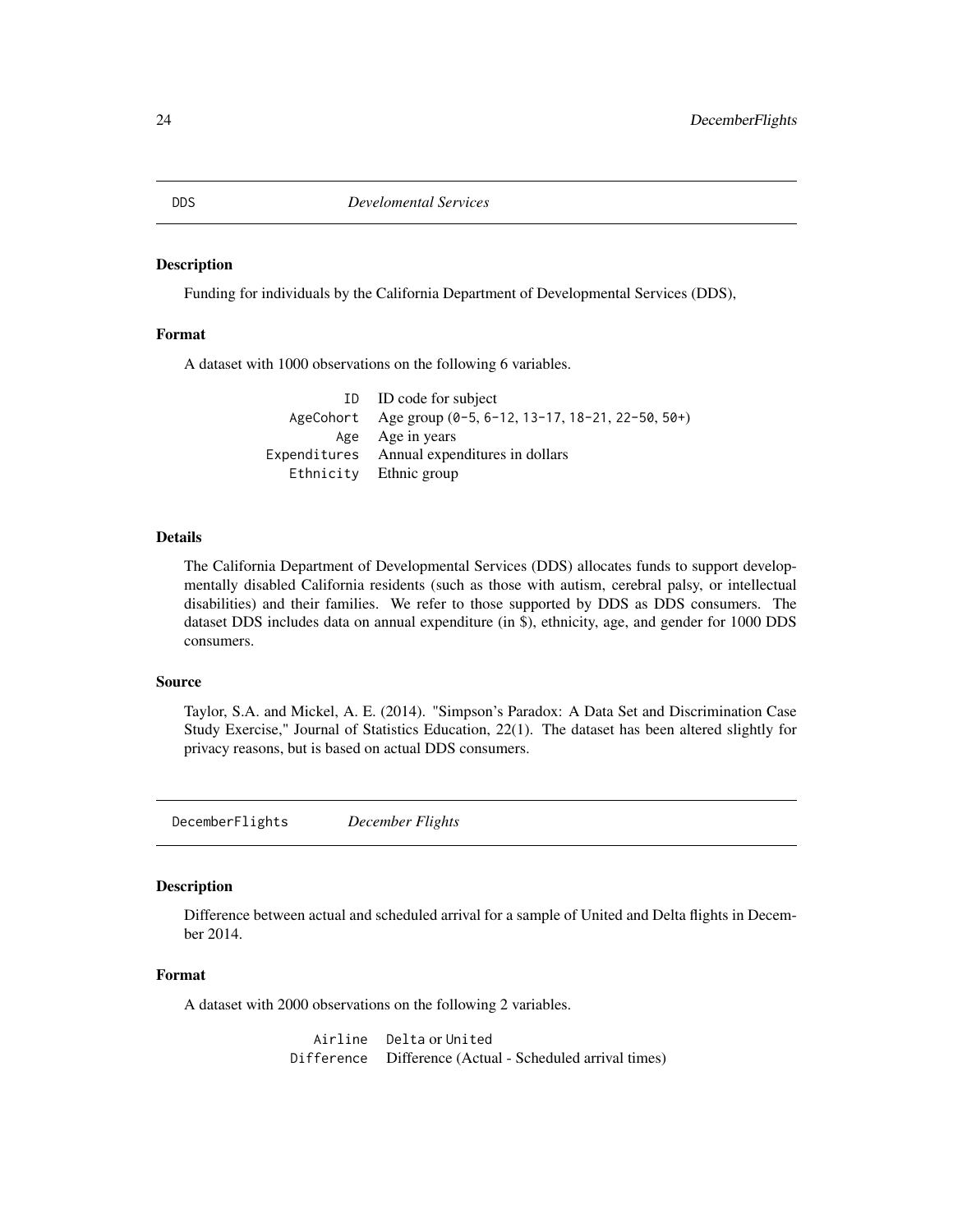## <span id="page-24-0"></span>DogOwner 25

## Details

For a sample of 1000 December flights (in 2014) from each airline, we find the difference between actual and scheduled arrival times. A negative value indicates the flight arrived early.

#### Source

Downloaded from the Bureau of Transportation Statistics (*https://www.bts.gov/*). More specific URL is *https://www.transtats.bts.gov/DL\_SelectFields.asp?Table\_ID=236&DB\_Short\_Name=On-Time*.

| Digit Counts<br>Digits |  |
|------------------------|--|
|------------------------|--|

#### Description

Digits from social security numbers and student selected "random numbers"

## Format

A dataset with 150 observations on the following 7 variables.

|                  | Random Four digit random numbers given by a sample of students |
|------------------|----------------------------------------------------------------|
| RND1             | First digit                                                    |
| RND <sub>2</sub> | Second digit                                                   |
| RND3             | Third digit                                                    |
| RND4             | Fourth digit                                                   |
| SSN <sub>8</sub> | Eighth digit of social security number                         |
| SSN <sub>9</sub> | Last digit of social security number                           |
|                  |                                                                |

## Details

A sample of students were asked to give a random four digit number. The numbers are given in the dataset, along with separate columns for each of the four digits. The data also show the last two digits of each student's social security number (SSN).

#### Source

In-class student surveys from several classes.

DogOwner *Dog/Owner matches*

## Description

Experiment to match dogs with owners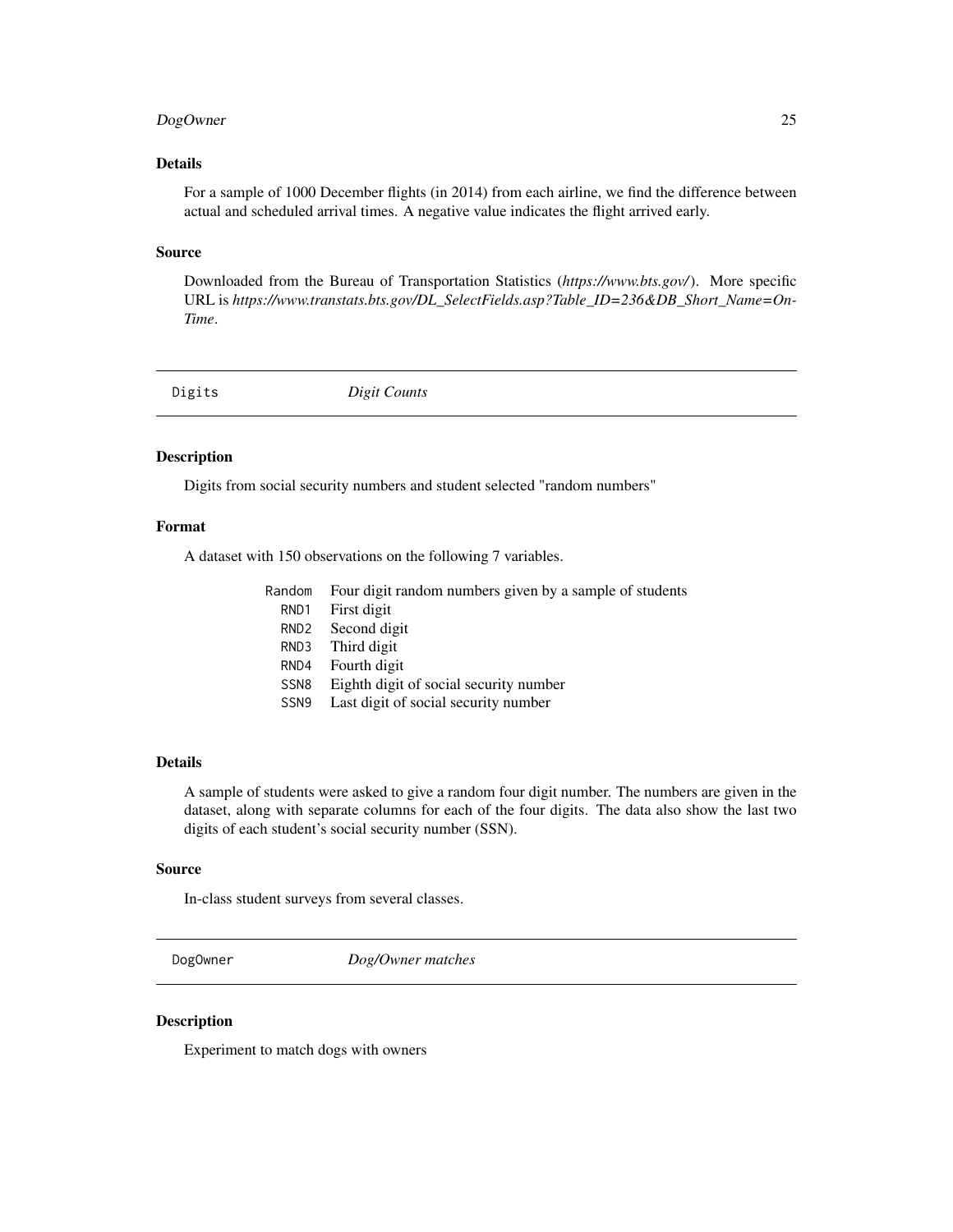#### <span id="page-25-0"></span>Format

A dataset with 25 observations on the following variable.

Match Was the dog correctly paired with it's owner? no or yes

#### Details

Pictures were taken of 25 owners and their purebred dogs, selected from dog parks. Study participants were shown a picture of an owner together with pictures of two dogs (the owner's dog and another random dog from the study) and asked to choose which dog most resembled the owner. Each dog-owner pair was viewed by 28 naive undergraduate judges, and the pairing was deemed "correct" (yes) if the majority of judges (more than 14) chose the correct dog to go with the owner. \*\* In first edition, but not as dataset in 2e \*\*

#### Source

Roy and Christenfeld, Do Dogs Resemble their Owners?, Psychological Science, Vol. 15, No. 5, 2004, pp. 361 - 363.

DrugResistance *Drug Resistance*

#### Description

Effect on drug resistance by level of treatment in mice.

## Format

A dataset with 72 observations on the following 5 variables.

| Treatment Untreated, Light, Moderate, or Aggressive     |
|---------------------------------------------------------|
| Weight Mouse weight in grams                            |
| RBC Red blood cell density                              |
| ResistantDensity Density of resistant parasites         |
| DaysInfectious Days infectious with resistant parasites |

#### Details

In an experiment to study drug resistance in mice, groups of 18 mice were injected with a mixture of drug-resistant and drug-susceptible malaria parasites. One group received no treatment while the others got limited, moderate, or aggressive amounts of anti-malarial treatment. The weight and red blood cell density reflect the initial health of the mice. Density of resistant parasites and number of days infectious measure the effectiveness of the treatment.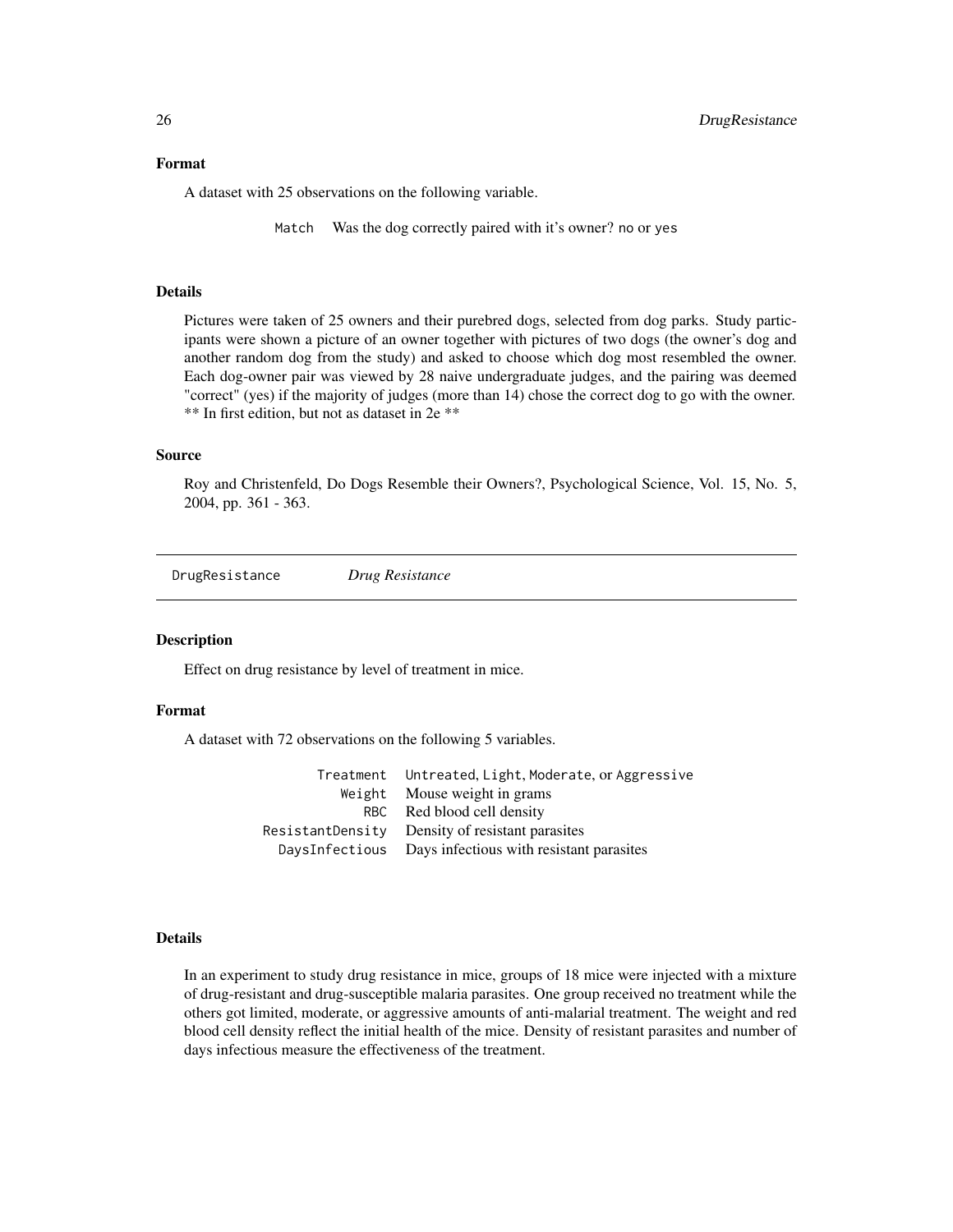## <span id="page-26-0"></span>ElectionMargin 27

#### Source

Huijben S, Bell AS, Sim DG, Tomasello D, Mideo N, Day T, Read AF (2013) Aggressive chemotherapy and the selection of drug resistant pathogens. PLoS Pathogens 9(9): e1003578. *http://dx.doi.org/10.1371/journal.ppat.1003578* Huijben S, et al., (2013). Data from: Aggressive chemotherapy and the selection of drug resistant pathogens. Dryad Digital Repository. *http://dx.doi.org/10.5061/dryad.09qc0*

EducationLiteracy *Education Literacy*

## Description

Education spending and literacy rates for countries.

#### Format

A dataset with 188 observations on the following 3 variables.

Country Name of country Education Education spending (as a percentage of GDP) Literacy Literacy rate

## Details

For each country, we have public spending on education (as a percentage of GDP) and literacy rate (percentage of the population who can read and write).

#### Source

Most recent data (as of 2015) for each country obtained from *worldbank.org* and *http:\www.knoema.com*

ElectionMargin *Election Margin*

#### Description

Approval rating and election margin for recent presidential elections

#### Format

A dataset with 12 observations on the following 5 variables.

Year Certain election years from 1940-2012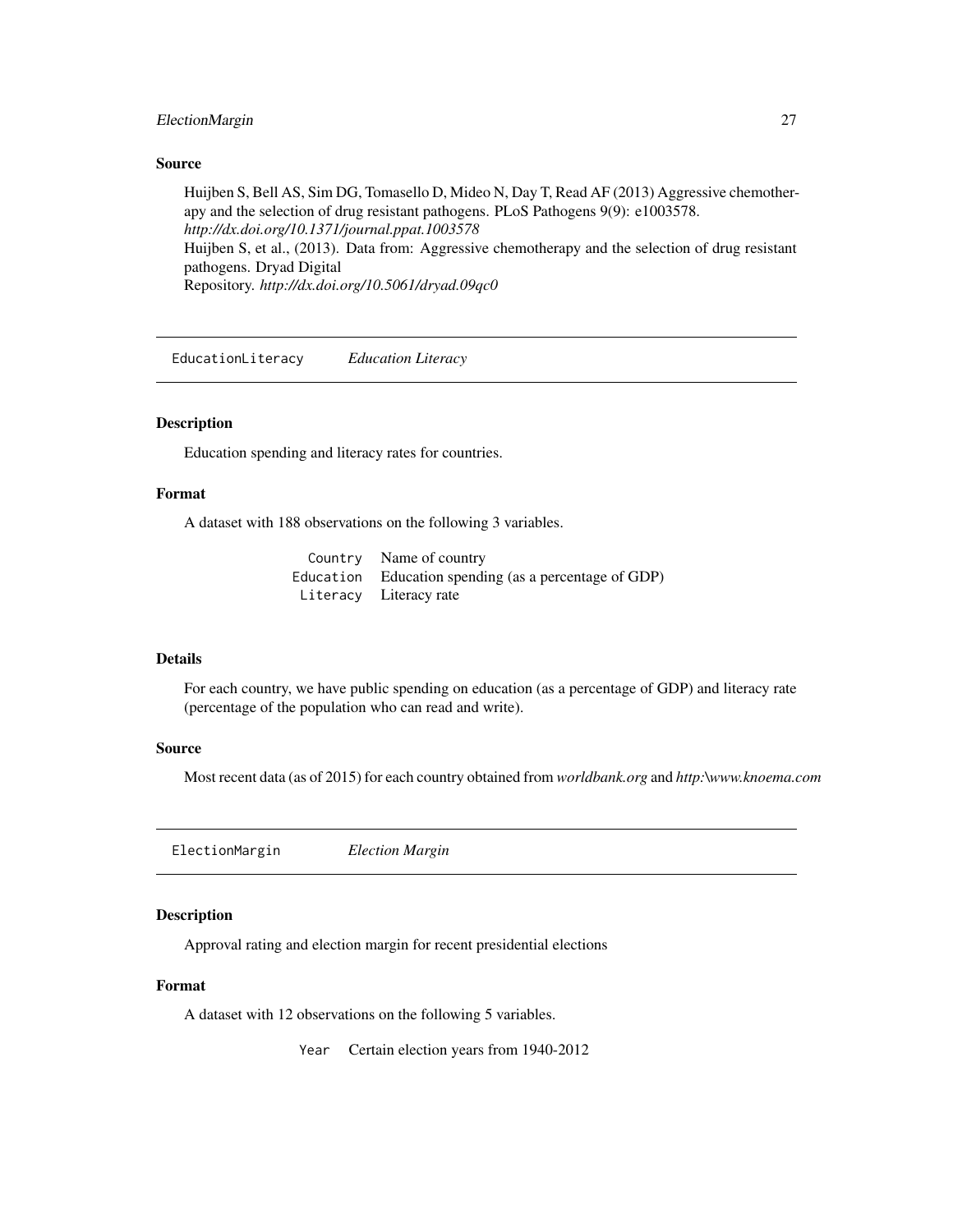<span id="page-27-0"></span>

| Outcome of the election for the incumbent: Lost or Won |
|--------------------------------------------------------|
|                                                        |

## Details

Data include US Presidential elections since 1940 in which an incumbent was running for president. The approval rating for the sitting president is compared to the margin of victory/defeat in the election.

\*\* Updated for 2e (original is now ElectionMargin1e) \*\*

## Source

Silver, Nate, "Approval Ratings and Re-Election Odds", *fivethirtyeight.com*, posted January 28, 2011 and *http:\realclearpolitics.org*

ElectionMargin1e *Election Margin - 1e*

#### Description

Approval rating and election margin for recent presidential elections

#### Format

A data frame with 11 observations on the following 5 variables.

|        | Year Certain election years from 1940-2004                |
|--------|-----------------------------------------------------------|
|        | Candidate Incumbent US president                          |
|        | Approval Presidential approval rating at time of election |
|        | Margin Margin of victory/defeat (as a percentage)         |
| Result | Outcome of the election for the incumbent: Lost or Won    |

## Details

Data include US Presidential elections since 1940 in which an incumbent was running for president. The approval rating for the sitting president is compared to the margin of victory/defeat in the election.

\*\* From 1e - dataset has been updated for 2e \*\*

#### Source

Silver, Nate, "Approval Ratings and Re-Election Odds", fivethirtyeight.com, posted January 28, 2011.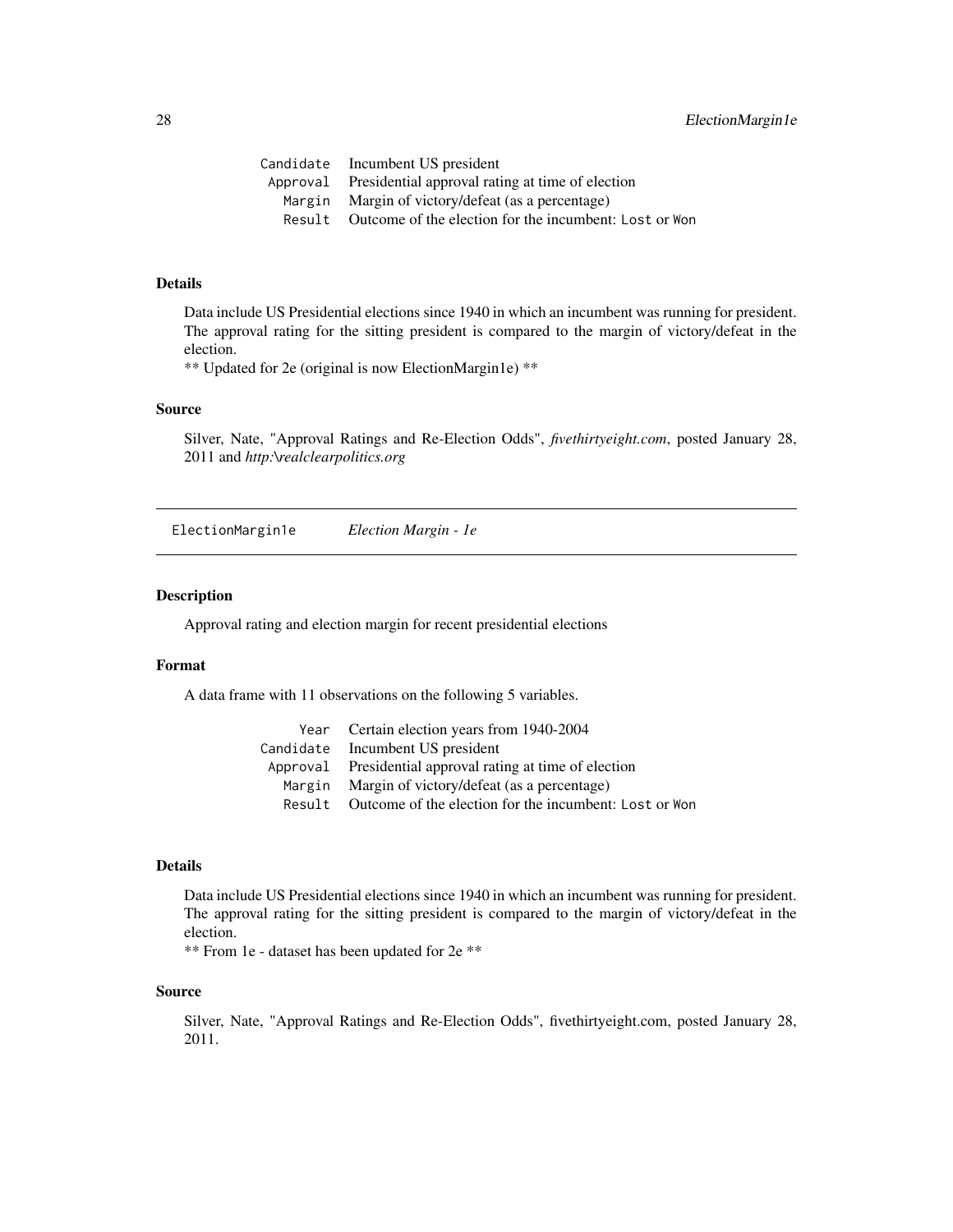<span id="page-28-0"></span>

Employed individuals from the American Community Survey (ACS) dataset

## Format

A dataset with 431 observations on the following 9 variables.

|                 | Sex $0$ =female and 1=male                               |
|-----------------|----------------------------------------------------------|
| Age             | Age (years)                                              |
|                 | Married 0=not married and 1=married                      |
| Income          | Wages and salary for the past 12 months (in $$1,000$ 's) |
| HoursWk         | Hours of work per week                                   |
| Race            | asian, black, white, or other                            |
| USCitizen       | $1 =$ citizen and $0 =$ noncitizen                       |
| HealthInsurance | 1=have health insurance and $0=$ no health insurance     |
| Language        | 1=native English speaker and $0$ =other                  |
|                 |                                                          |

## Details

This is a subset of the ACS dataset including only 431 individuals who were employed.

#### Source

The full public dataset can be downloaded at *http://www.census.gov/acs/www/data documentation/pums data/*, and the full list of variables are at *http://www.census.gov/acs/www/Downloads/data documentation/pums/DataDict/PUMSDataDict10.pdf*

ExerciseHours *Exercise Hours*

#### Description

Amount of exercise per week for students (and other variables)

## Format

A dataset with 50 observations on the following 7 variables.

Year Year in school (1=First year,..., 4=Senior) Gender F or M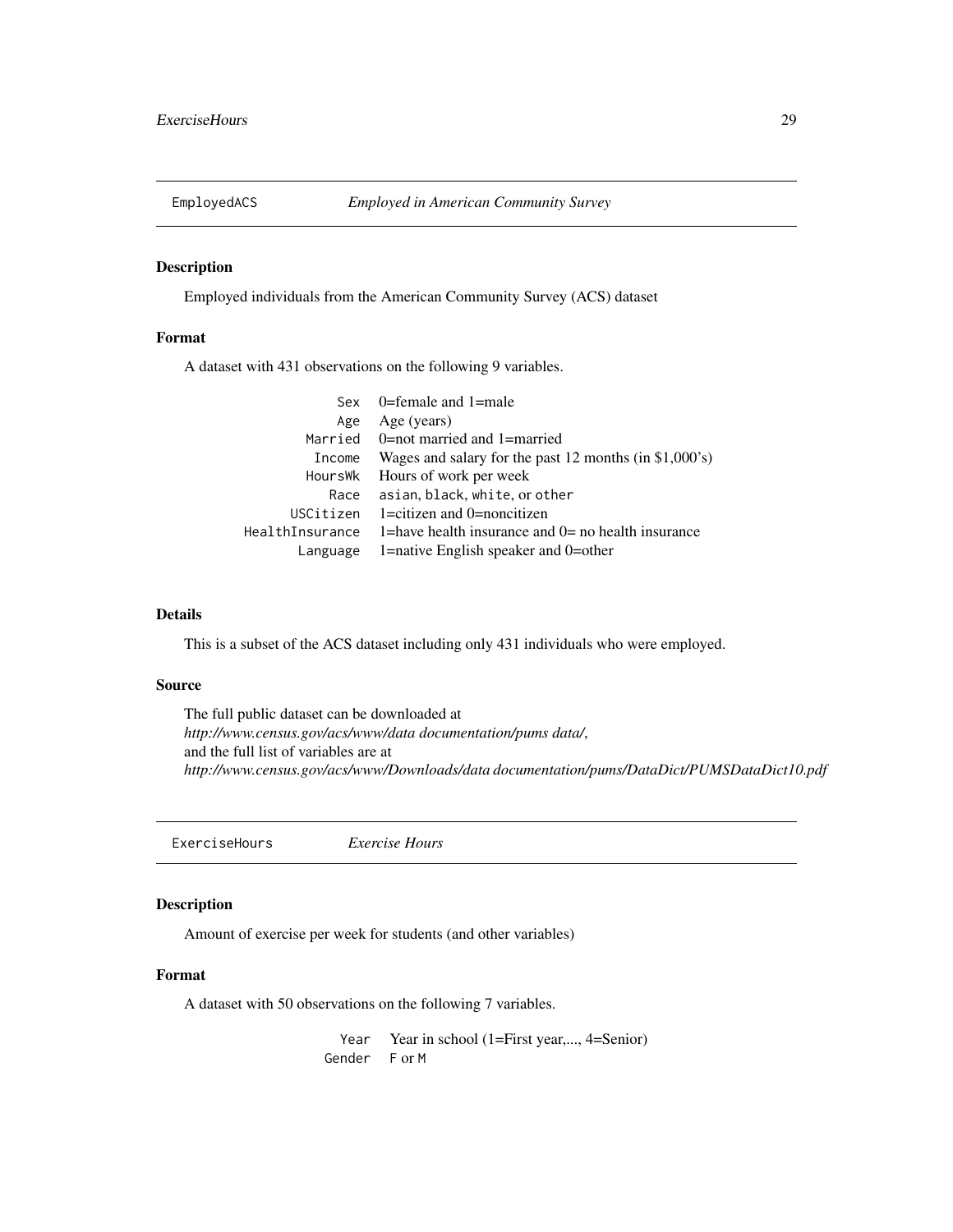<span id="page-29-0"></span>

|          | Hand Left $(1)$ or Right $(r)$ handed? |
|----------|----------------------------------------|
| Exercise | Hours of exercise per week             |
| TV       | Hours of TV viewing per week           |
| Pulse    | Resting pulse rate (beats per minute)  |
| Pierces  | Number of body piercings               |

## Details

Data from an in-class survey of statistics students asking about amount of exercise, TV viewing, handedness, gender, pulse rate, and number of body piercings.

#### Source

In-class student survey.

FacebookFriends *Facebook Friends*

## Description

Data on number of Facebook friends and grey matter density in brain regions related to social perception and associative memory.

#### Format

A dataset with 40 observations on the following 2 variables.

GMdensity Normalized z-scores of grey matter density in certain brain regions FBfriends Number of friends on Facebook

#### Details

A recent study in Great Britain examines the relationship between the number of friends an individual has on Facebook and grey matter density in the areas of the brain associated with social perception and associative memory. The study included 40 students at City University London.

#### Source

Kanai, R., Bahrami, B., Roylance, R., and Rees, G., "Online social network size is reflected in human brain structure," Proceedings of the Royal Society, 7 April 2012; 279(1732): 1327-1334. Data approximated from information in the article.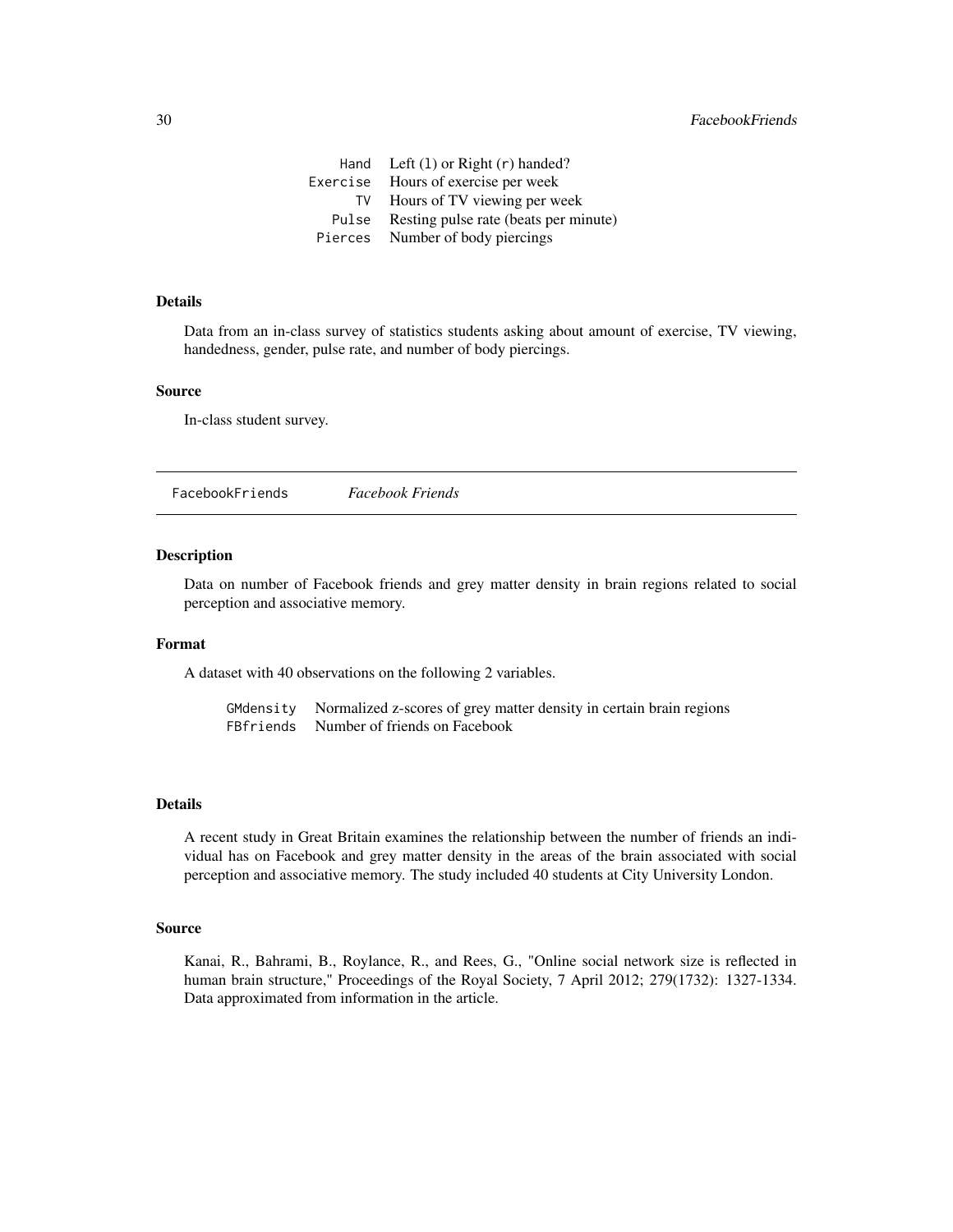<span id="page-30-0"></span>

Weight gain for mice with different nighttime light conditions

## Format

A dataset with 18 observations on the following 2 variables.

Light Light treatment: LD= normal light/dark cycle OR LL=bright light at night WgtGain4 Weight gain (grams over a four week period)

## Details

This is a subset of the LightatNight dataset, showing body mass gain in mice after 4 weeks for two of the treatment conditions: a normal light/dark cycle (LD) or a bright light on at night (LL). \*\* In first edition, but not 2e \*\*

## Source

Fonken, L., et. al., "Light at night increases body mass by shifting time of food intake," Proceedings of the National Academy of Sciences, October 26, 2010; 107(43): 18664-18669.

FireAnts *Fire Ants*

#### Description

Reactions of lizards to the presence of fire ants.

#### Format

A dataset with 80 observations on the following 3 variables.

|      | Invasion Coded as Uninvaded or Invaded, depending on if the lizard comes from a region with fire ants |
|------|-------------------------------------------------------------------------------------------------------|
|      | Twitches Number of twitches the lizard makes when encountering fire ants                              |
| Flee | Time for the lizard to flee in seconds (more than one minute is recorded as 61).                      |

#### Details

The red imported fire ant, *Solenopsis invicta*, is native to South America, but has an expansive invasive range, including much of the southern United States (invasion of this ant is predicted to go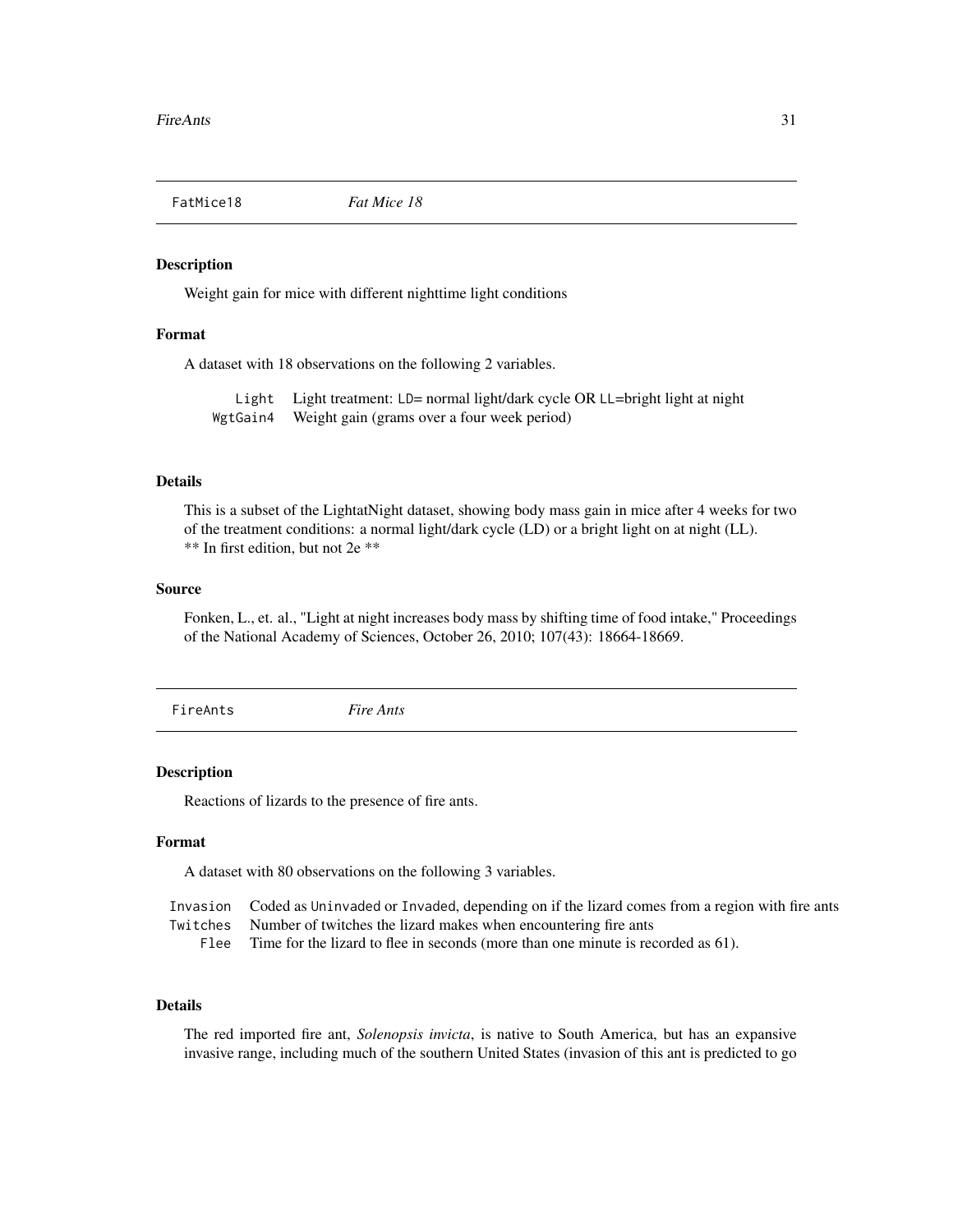global). In the United States, these ants occupy similar habitats as fence lizards. The ants eat the lizards and the lizards eat the ants, and in either scenario the venom from the fire ant can be fatal to the lizard. The study explored the question of whether lizards learn to adapt their behavior if their environment has been invaded by fire ants by taking lizards from an uninvaded habitat (eastern Arkansas) and lizards from an invaded habitat (southern Alabama, which has been invaded for more than 70 years), exposing them to fire ants, and measuring how long it takes each lizard to flee and the number of twitches each lizard does.

#### Source

Langkilde, T. (2009). "Invasive fire ants alter behavior and morphology of native lizards"", Ecology, 90(1): 208-217. Thanks to Dr. Langkilde for providing the data.

FisherIris *Fisher's Iris Data*

## **Description**

Measurements of three iris species

## Format

A dataset with 150 observations on the following 5 variables.

|             | Type Species of iris, Setosa, Virginica, or Versicolor |
|-------------|--------------------------------------------------------|
| PetalLength | Petal length in mm.                                    |
|             | PetalWidth Petal width in mm.                          |
|             | SepalLength Sepal length in mm.                        |
| SepalWidth  | Sepal width in mm.                                     |

#### Details

Data used in Fisher's 1936 paper, this famous dataset looks at measurements for samples of three different species of iris. The petal is part of the flower itself and the sepals are green leaves, directly under the petals, providing support.

#### Source

R. A. Fisher (1936). "The use of multiple measurements in taxonomic problems". Annals of Eugenics 7 (2): 179–188. doi:10.1111/j.1469-1809.1936.tb02137.x.

FishGills12 *Fish Respiration and Calcium - Full Data*

<span id="page-31-0"></span>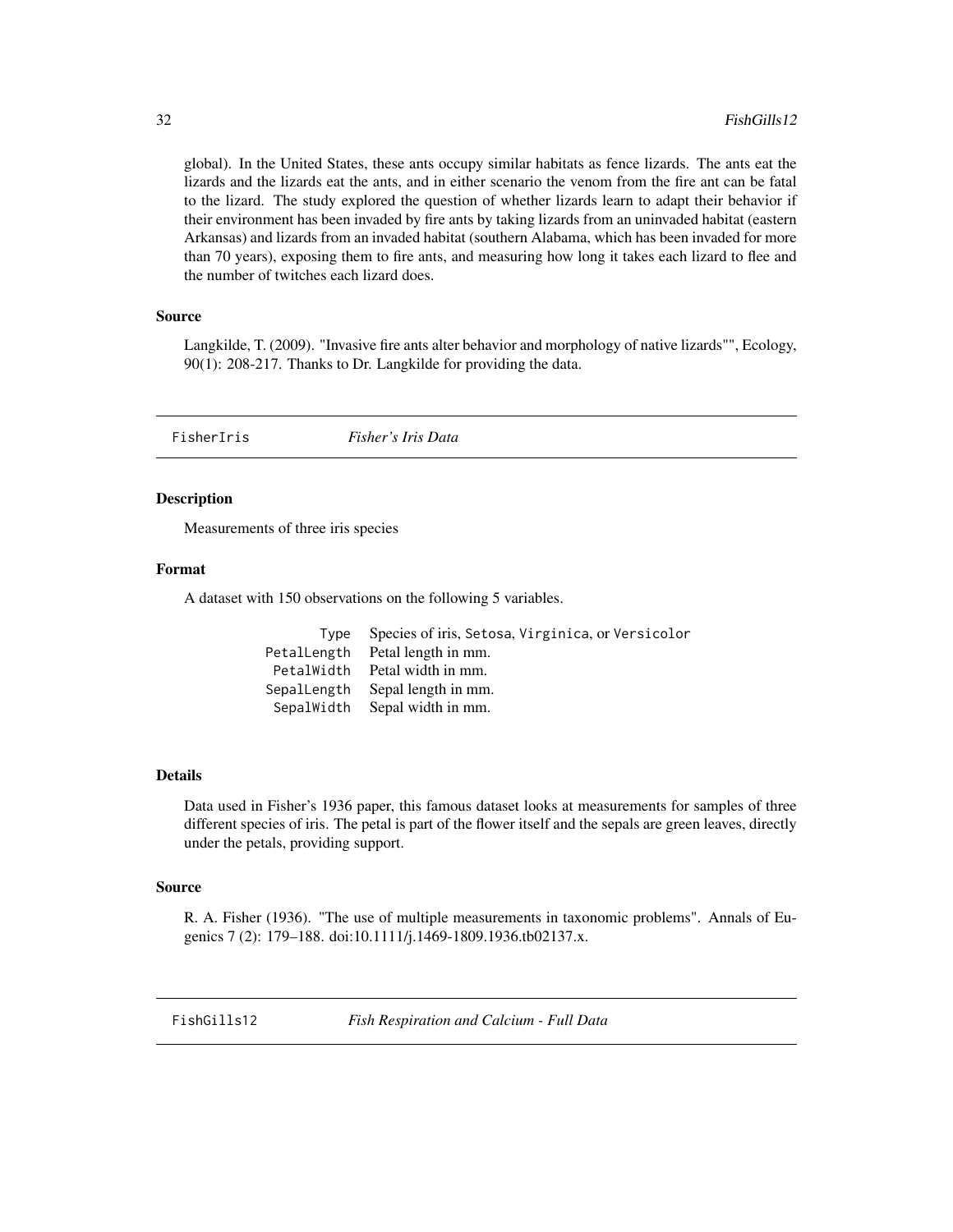#### <span id="page-32-0"></span>FishGills3 33

#### Description

An experiment to look at fish respiration rates in water with different levels of calcium.

#### Format

A dataset with 360 observations on the following 2 variables.

| Calcium  | Amount of calcium in the water (mg/L) |
|----------|---------------------------------------|
| GillRate | Respiration rate (beats per minute)   |

#### Details

Fish were randomly assigned to twelve tanks with different levels (measured in mg/L) of calcium. Respiration rate was measured as number of gill beats per minute.

## Source

Thanks to Prof. Brad Baldwin for supplying the data.

|  | FishGills3 |
|--|------------|
|  |            |
|  |            |

**Fish Respiration and Calcium** 

#### Description

Respiration rate for fish in three levels of calcium.

#### Format

A dataset with 90 observations on the following 2 variables.

Calcium Level of calcium Low 0.71 mg/L, Medium 5.24 mg/L, or High 18.24 mg/L GillRate Respiration rate (beats per minute)

## Details

Fish were randomly assigned to three tanks with different levels (low, medium and high) levels of calcium. Respiration rate was measured as number of gill beats per minute.

#### Source

Thanks to Prof. Brad Baldwin for supplying the data.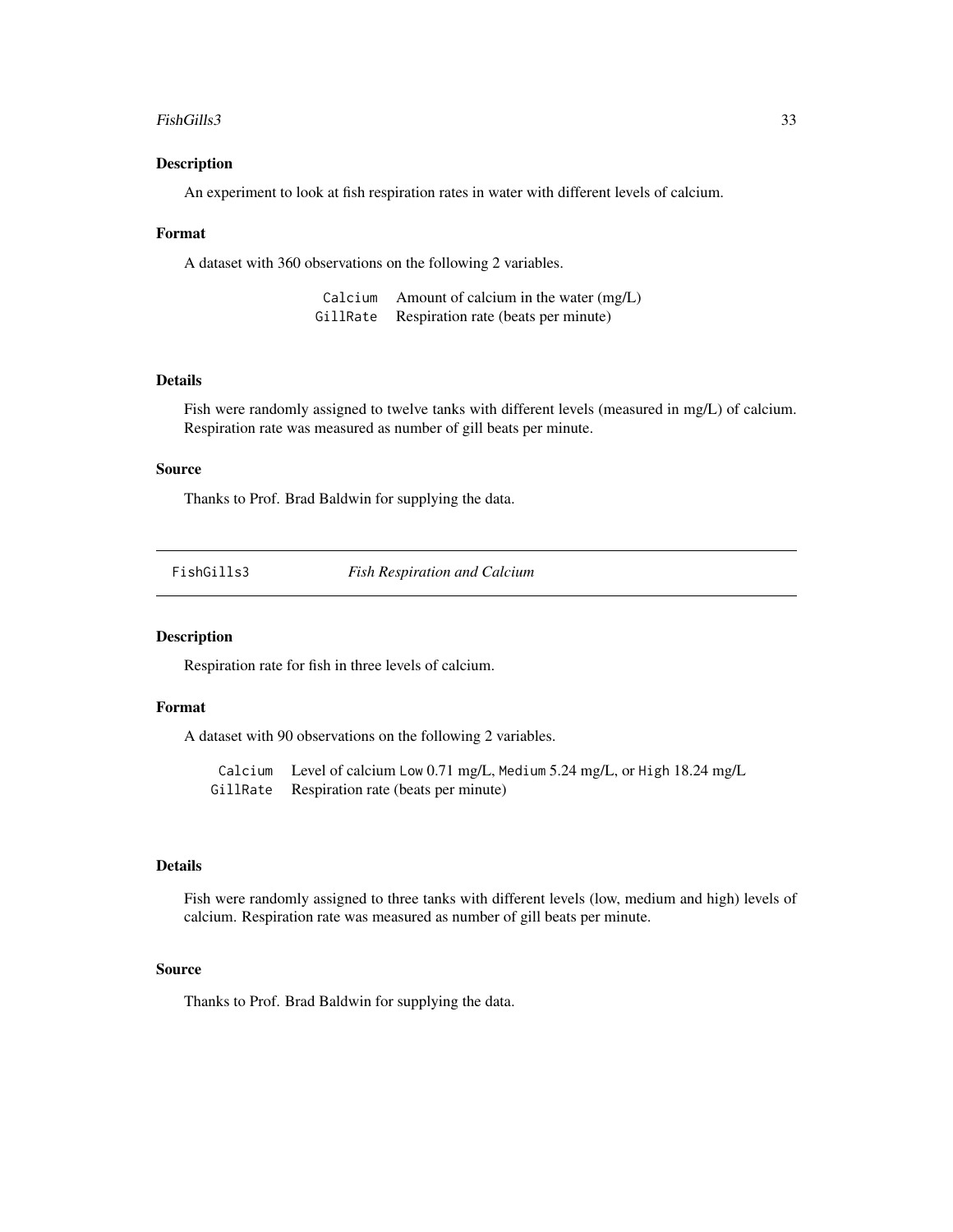<span id="page-33-0"></span>

Flight times for Flight 179 (Boston-SF) and Flight 180 (SF-Boston).

## Format

A dataset with 36 observations on the following 3 variables.

Date Date of the flight (5th, 15th and 25th of each month in 2010 Flight179 Flying time (Boston-SF) in minutes Flight180 Fllying time (SF-Boston) in minutes

## Details

United Airlines Flight 179 was a daily flight from Boston to San Francisco. Flight 180 goes in the other direction (SF to Boston). The data show the airborne flying times for each flight on the three dates each month (5th, 15th and 25th) in 2010. \*\* In first edition, but not in 2e - replaced by Flight433 \*\*

#### Source

Data collected from the Bureau of Transportation Statistics website at *http://www.bts.gov/xml/ontimesummarystatistics/src/dstat/OntimeSummaryAirtime.xml*

Flight433 *Flight 433*

#### Description

Flight times for Flight 433 (Boston-SF) in January 2016.

#### Format

A dataset with 31 observations on the following 1 variable.

Airtime Airborne flying fime (in minutes) for Flight 433, Boston to San Francisco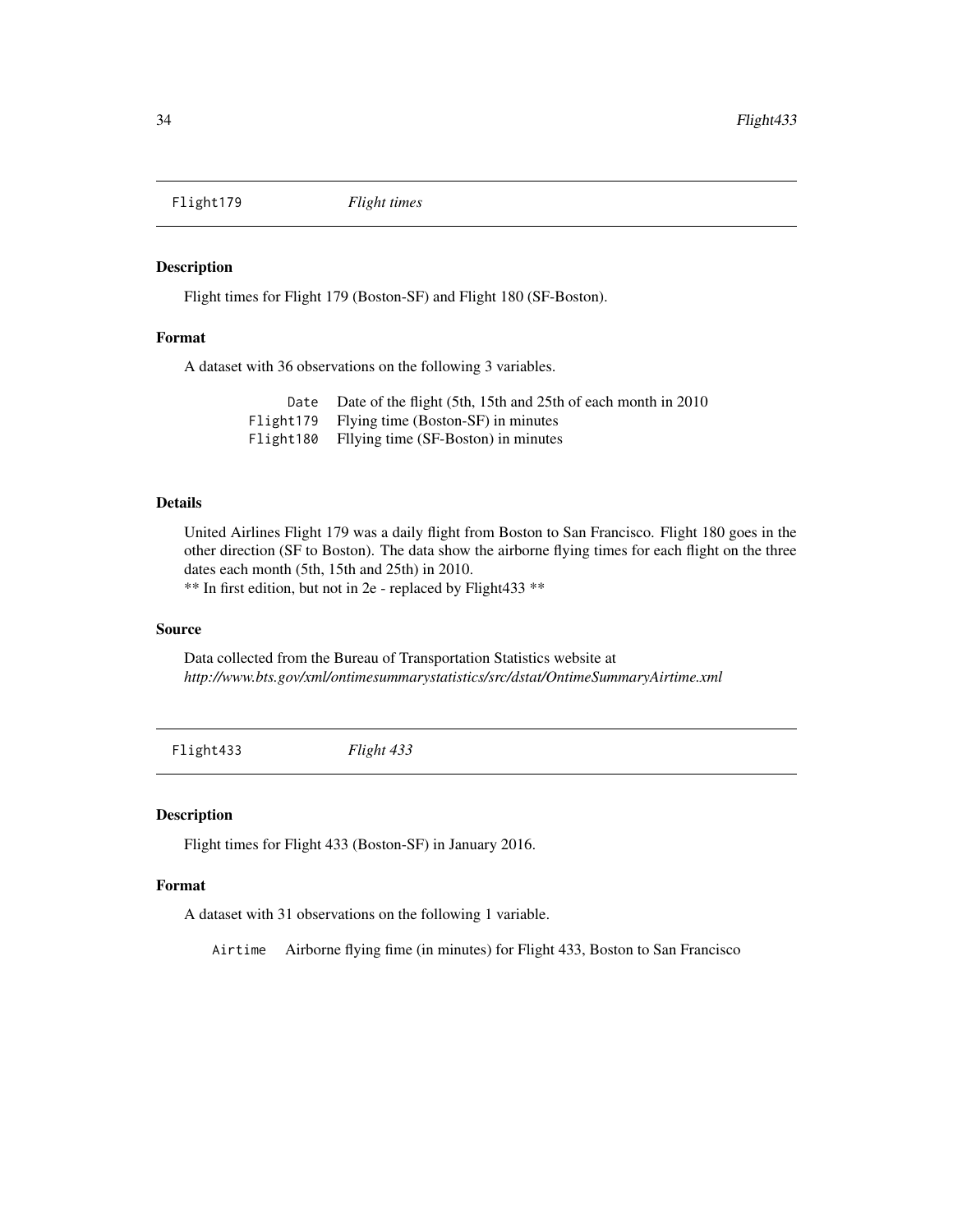#### <span id="page-34-0"></span>FloridaLakes 35

## Details

United Airlines Flight 433 was a daily flight from Boston to San Francisco. The data show the airborne flying times for the flight on each day of January 2016. \*\* New to second edition, replaces Flight179 \*\*

#### Source

Data collected from the Bureau of Transportation Statistics website at *http://www.bts.gov/xml/ontimesummarystatistics/src/dstat/OntimeSummaryAirtime.xml*

FloridaLakes *Florida Lakes*

## Description

Water quality measurements for a sample of lakes in Florida

## Format

A dataset with 53 observations on the following 12 variables.

| An identifying number for each lake                                          |
|------------------------------------------------------------------------------|
| Name of the lake                                                             |
| Concentration of calcium carbonate (in mg/L)                                 |
| Acidity                                                                      |
| Amount of calcium in water                                                   |
| Amount of chlorophyll in water                                               |
| Average mercury level for a sample of fish (large mouth bass) from each lake |
| Number of fish sampled at each lake                                          |
| Minimum mercury level in a sampled fish                                      |
| Maximum mercury level in a sampled fish                                      |
| Adjusted mercury level to account for the age of the fish                    |
| Mean age of fish in each sample                                              |
|                                                                              |

## Details

This dataset describes characteristics of water and fish samples from 53 Florida lakes. Some variables (e.g. Alkalinity, pH, and Calcium) reflect the chemistry of the water samples. Mercury levels were recorded for a sample of large mouth bass selected at each lake.

#### Source

Lange, Royals, and Connor, Transactions of the American Fisheries Society (1993)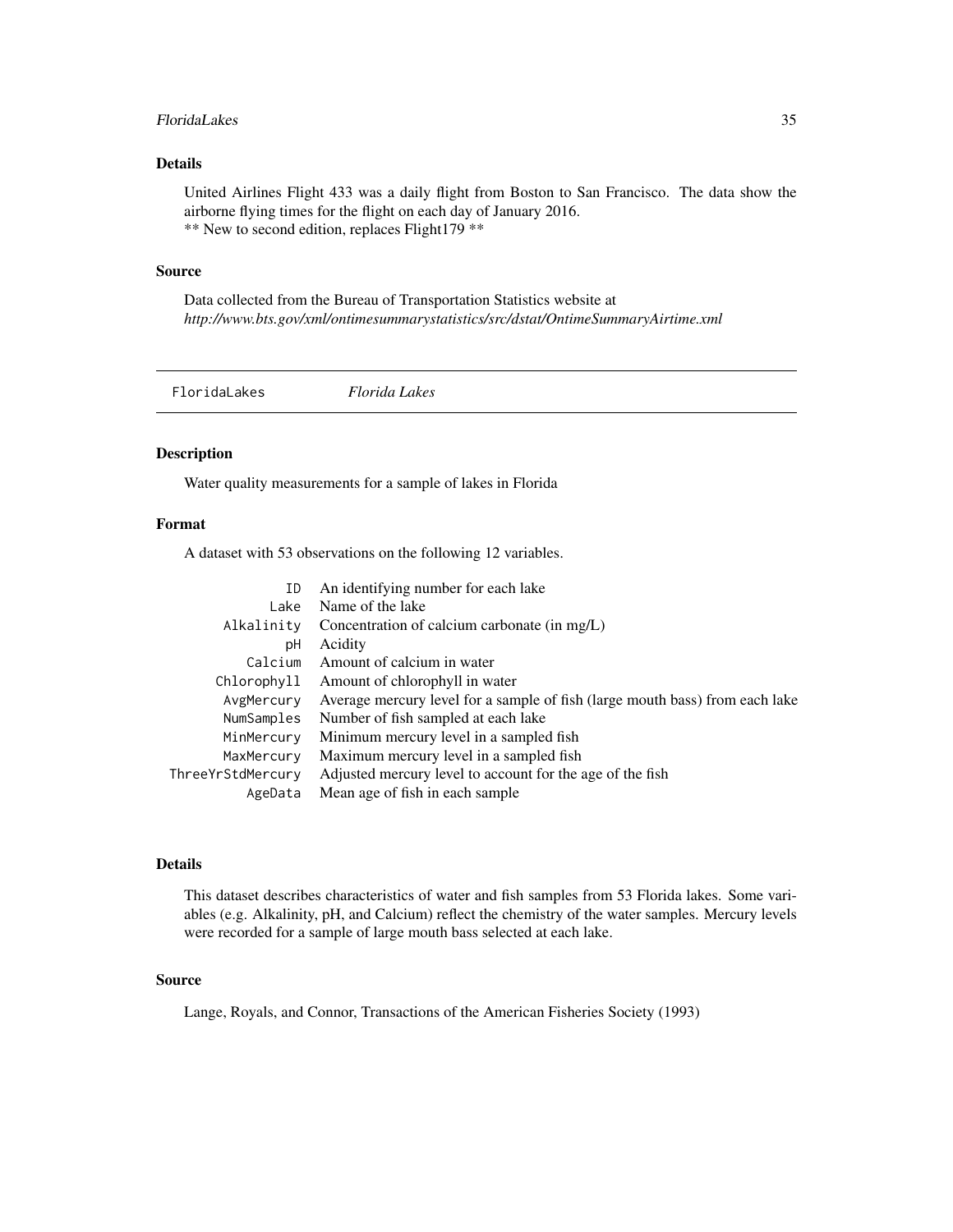<span id="page-35-0"></span>

Brain measurements for non-football players, football players with no concussion history, and football players with a concussion history.

#### Format

A dataset with 75 observations on the following 5 variables.

| Group | Control=no football, FBNoConcuss=football player but no concussions,             |  |
|-------|----------------------------------------------------------------------------------|--|
|       | or FBConcuss=football player with concussion history                             |  |
| Hipp  | Total hippocampus volume, in microL                                              |  |
|       | LeftHipp Left hippocampus volume, in microL                                      |  |
|       | Years Number of years playing football                                           |  |
|       | Cognition Cognitive testing composite reaction time score, given as a percentile |  |

## Details

The study included 3 groups, with 25 cases in each group. The control group consisted of healthy individuals with no history of brain trauma who were comparable to the other groups in age, sex, and education. The second group consisted of NCAA Division 1 college football players with no history of concussion, while the third group consisted of NCAA Division 1 college football players with a history of concussion. High resolution MRI was used to collect brain hippocampus volume. Data were collected between June 2011 and August 2013. The data values given here are estimated from information given in the paper.

#### Source

Singh R, Meier T, Kuplicki R, Savitz J, et al., "Relationship of Collegiate Football Experience and Concussion With Hippocampal Volume and Cognitive Outcome," JAMA, 311(18), 2014

GeneticDiversity *Genetic Diversity*

## Description

Genetic diversity for different populations are compared to the distance from East Africa.

#### Format

A dataset with 52 observations on the following 5 variables.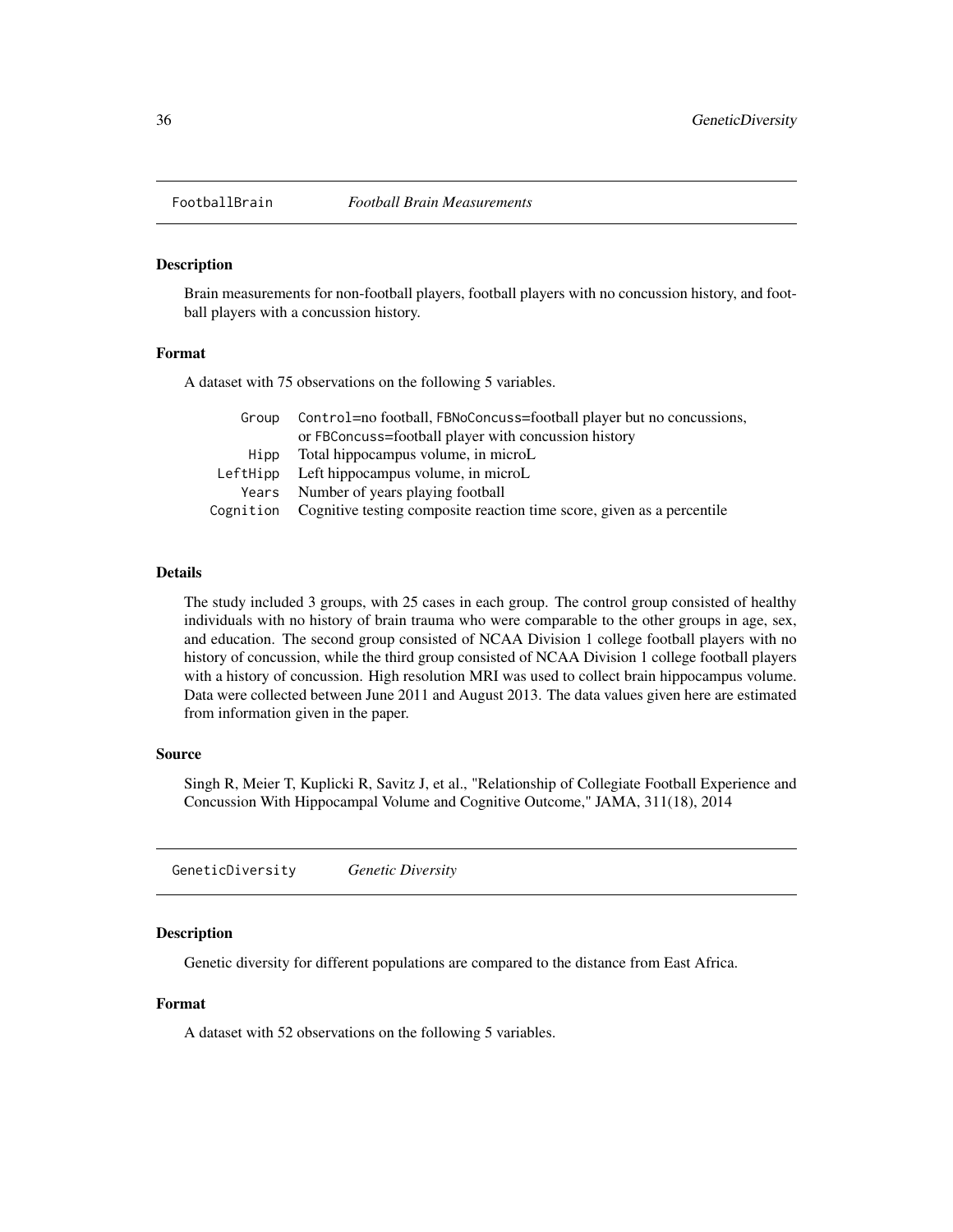# GlobalInternet 37

| Population Identifier for each population                         |
|-------------------------------------------------------------------|
| Country Main country where the population is found                |
| Continent Continent where the population is found                 |
| GeneticDiversity A measure of genetic diversity in the population |
| Distance Distance by land to East Africa (in km)                  |

# Details

The data give a measure of genetic diversity for different populations and the geographic distance of each population from East Africa (Addis Ababa, Ethiopia), as one would travel over the surface of the earth by land (migration long ago is thought to have happened by land).

## Source

Calculated using data from S Ramachandran, O Deshpande, CC Roseman, NA Rosenberg, MW Feldman, LL Cavalli-Sforza. "Support from the relationship of genetic and geographic distance in human populations for a serial founder effect originating in Africa,"" Proceedings of the National Academy of Sciences, 2005, 102: 15942-15947.

GlobalInternet *Global Internet Usage*

## Description

Internet usage for several countries

# Format

A dataset with 9 observations on the following 3 variables.

| Country Name of country                                                  |
|--------------------------------------------------------------------------|
| Percent Fast Connection Percent of internet users with a fast connection |
| Hours0nline Average number of hours online in February 2011              |

### Details

The Nielsen Company measured connection speeds on home computers in nine different countries. Variables include the percent of internet users with a fast connection (defined as 2Mb/sec or faster) and the average amount of time spent online, defined as total hours connected to the web from a home computer during the month of February 2011.

# Source

NielsenWire, "Swiss Lead in Speed: Comparing Global Internet Connections", April 1, 2011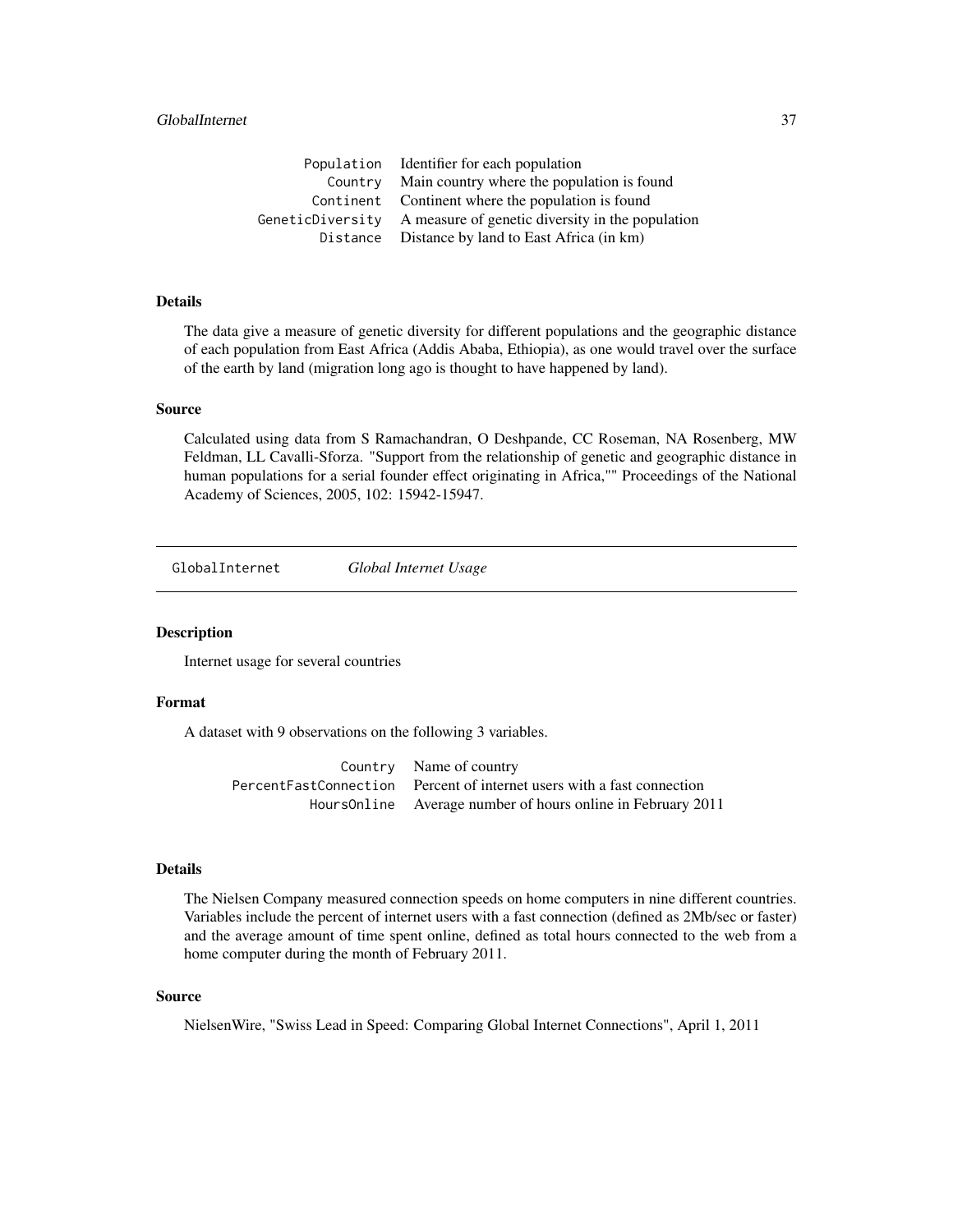# Description

Data from a survey of introductory statistics students.

## Format

A dataset with 343 observations on the following 6 variables.

Exercise Hours of exercise (per week) SAT Combined SAT scores (out of 1600) GPA Grade Point Average (0.00-4.00 scale) Pulse Pulse rate (beats per minute) Piercings Number of body piercings GenderCode 0=female or 1=male

# Details

This is a subset of the StudentSurvey dataset where cases with missing values have been dropped and gender is coded as a 0/1 indicator variable.

#### Source

A first day survey over several different introductory statistics classes.

GSWarriors *Golden State Warriors Basketball*

#### Description

Game log data for the Golden State Warriors basketball team in 2015-2016

#### Format

A dataset with 82 observations on the following 33 variables.

| Game     | ID number for each game  |
|----------|--------------------------|
| Date     | Date the game was played |
| Location | Away or Home             |
|          | Opp Opponent team        |
| Win      | Game result: $L$ or $W$  |
| FG       | Field goals made         |
| FGA      | Field goals attempted    |
|          |                          |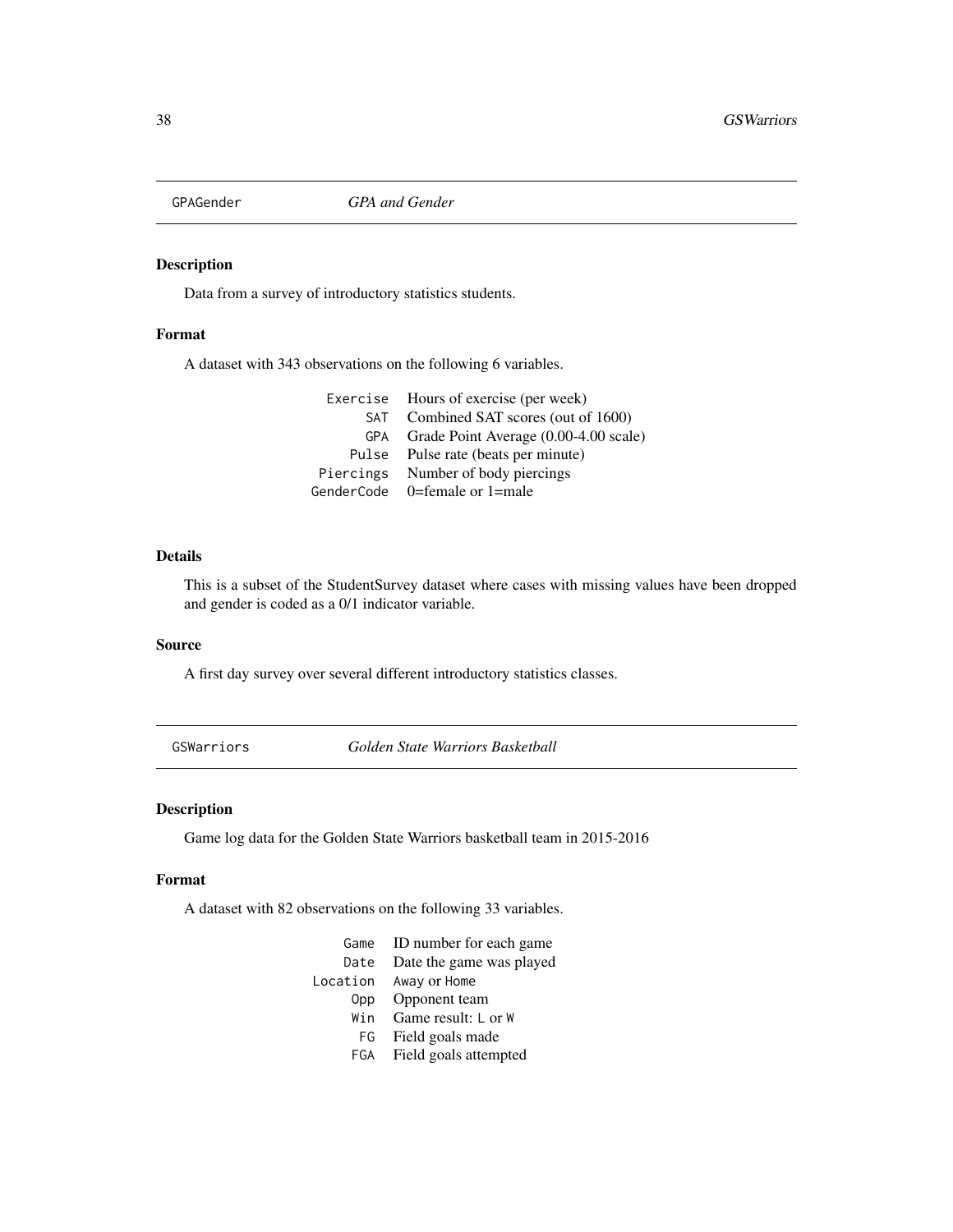| FG <sub>3</sub>    | Three-point field goals made                 |
|--------------------|----------------------------------------------|
| FG3A               | Three-point field goals attempted            |
| FT.                | Free throws made                             |
| <b>FTA</b>         | Free throws attempted                        |
| Rebounds           | Total rebounds                               |
| OffReb             | Offensive rebounds                           |
| Assists            | Number of assists                            |
| Steals             | Number of steals                             |
| Blocks             | Number of shots blocked                      |
| Turnovers          | Number of turnovers                          |
| Fouls              | Number of fouls                              |
| Points             | Number of points scored                      |
| OppFG              | Opponent's field goals made                  |
| OppFGA             | Opponent's Field goals attempted             |
| OppFG3             | Opponent's Three-point field goals made      |
| OppFG3A            | Opponent's Three-point field goals attempted |
| 0ppFT              | Opponent's Free throws made                  |
| <b>OppFTA</b>      | Opponent's Free throws attempted             |
| <b>OppRebounds</b> | Opponent's Total rebounds                    |
| OppOffReb          | Opponent's Offensive rebounds                |
| OppAssists         | Opponent's assists                           |
| OppSteals          | Opponent's steals                            |
| OppBlocks          | Opponent's shots blocked                     |
| OppTurnovers       | Opponent's turnovers                         |
| OppFouls           | Opponent's fouls                             |
| OppPoints          | Opponent's points scored                     |

Information from online boxscores for all 82 regular season games played by the Golden State Warriors basketball team during the 2015-2016 season. \*\* Updated for second edition (original was MiamHeat dataset in 1e) \*\*

## Source

Data for the 2015-2016 Golden State games downloaded from *http://www.basketball-reference.com/teams/GSW/2016/gamelog/*

HappyPlanetIndex *Happy Planet Index*

# Description

Measurements related to happiness and well-being for 143 countries.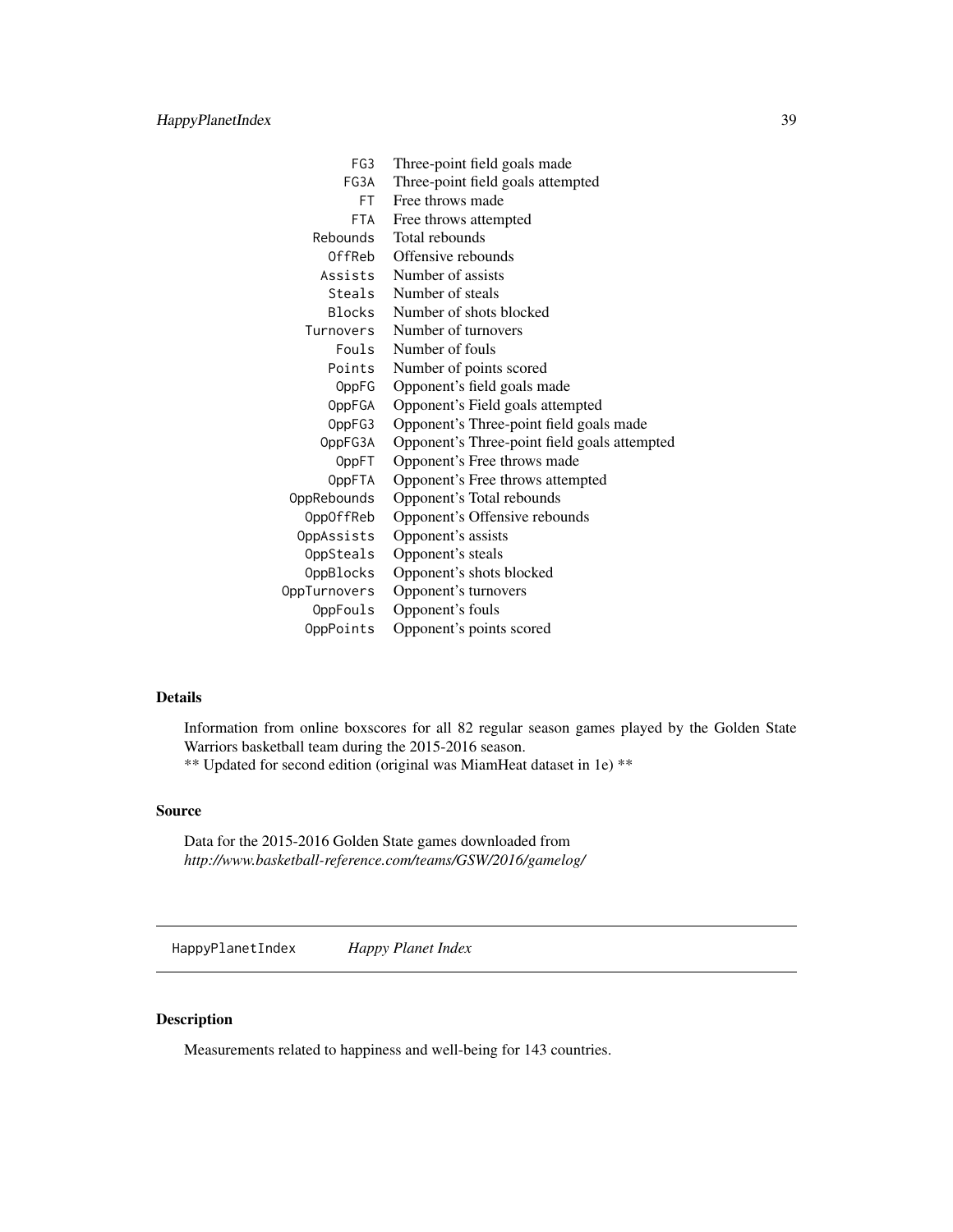# Format

A dataset with 143 observations on the following 11 variables.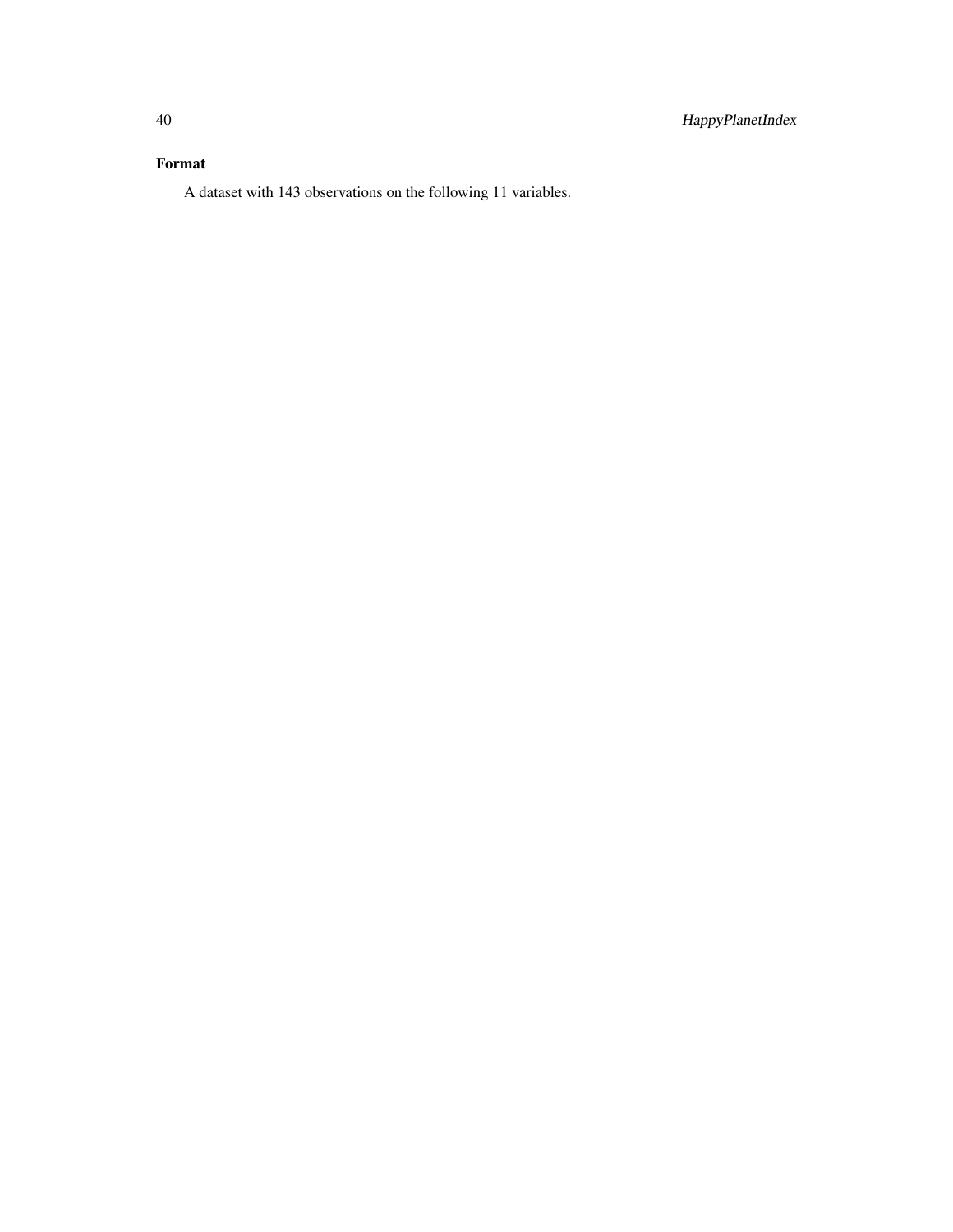# HeightData 41

| Country        | Name of country                                                          |
|----------------|--------------------------------------------------------------------------|
| Region         | 1=Latin America, 2=Western nations, 3=Middle East, 4=Sub-Saharan Africa, |
|                | 5=South Asia, 6=East Asia, 7=former Communist countries                  |
| Happiness      | Score on a 0-10 scale for average level of happiness (10 is happiest)    |
| LifeExpectancy | Average life expectancy (in years)                                       |
| Footprint      | Ecological footprint - a measure of the (per capita) ecological impact   |
| <b>HLY</b>     | Happy Life Years - combines life expectancy with well-being              |
| HPI            | Happy Planet Index (0-100 scale)                                         |
| <b>HPIRank</b> | HPI rank for the country                                                 |
| GDPperCapita   | Gross Domestic Product (per capita)                                      |
| HDI            | Human Development Index                                                  |
| Population     | Population (in millions)                                                 |

# Details

Data for 143 countries from the Happy Planet Index Project that works to quantify indicators of happiness, well-being, and ecological footprint at a country level.

# Source

Marks, N., "The Happy Planet Index", www.TED.com/talks, August 29, 2010. Data downloaded from *http://www.happyplanetindex.org/data/*

HeightData *Height Data*

# Description

Heights measured for the same 94 children over 18 years.

## Format

A dataset with 94 observations on the following 33 variables.

| TD          | Identification number)            |
|-------------|-----------------------------------|
| Sex         | $M$ or $F$                        |
| Year 1      | Height (in cm.) at age 1 year     |
| Year_1.25   | Height (in cm.) at age 1.25 years |
| Year $1.5$  | Height (in cm.) at age 1.5 years  |
| $Year_1.75$ | Height (in cm.) at age 1.75 years |
| $Year_2$    | Height (in cm.) at age 2 years    |
| Year_3      | Height (in cm.) at age 3 years    |
| $Year_4$    | Height (in cm.) at age 4 years    |
| Year 5      | Height (in cm.) at age 5 years    |
|             | See below for full list of years  |
| Year_17.5   | Height (in cm.) at age 17.5 years |
| Year 18     | Height (in cm.) at age 18 years   |
|             |                                   |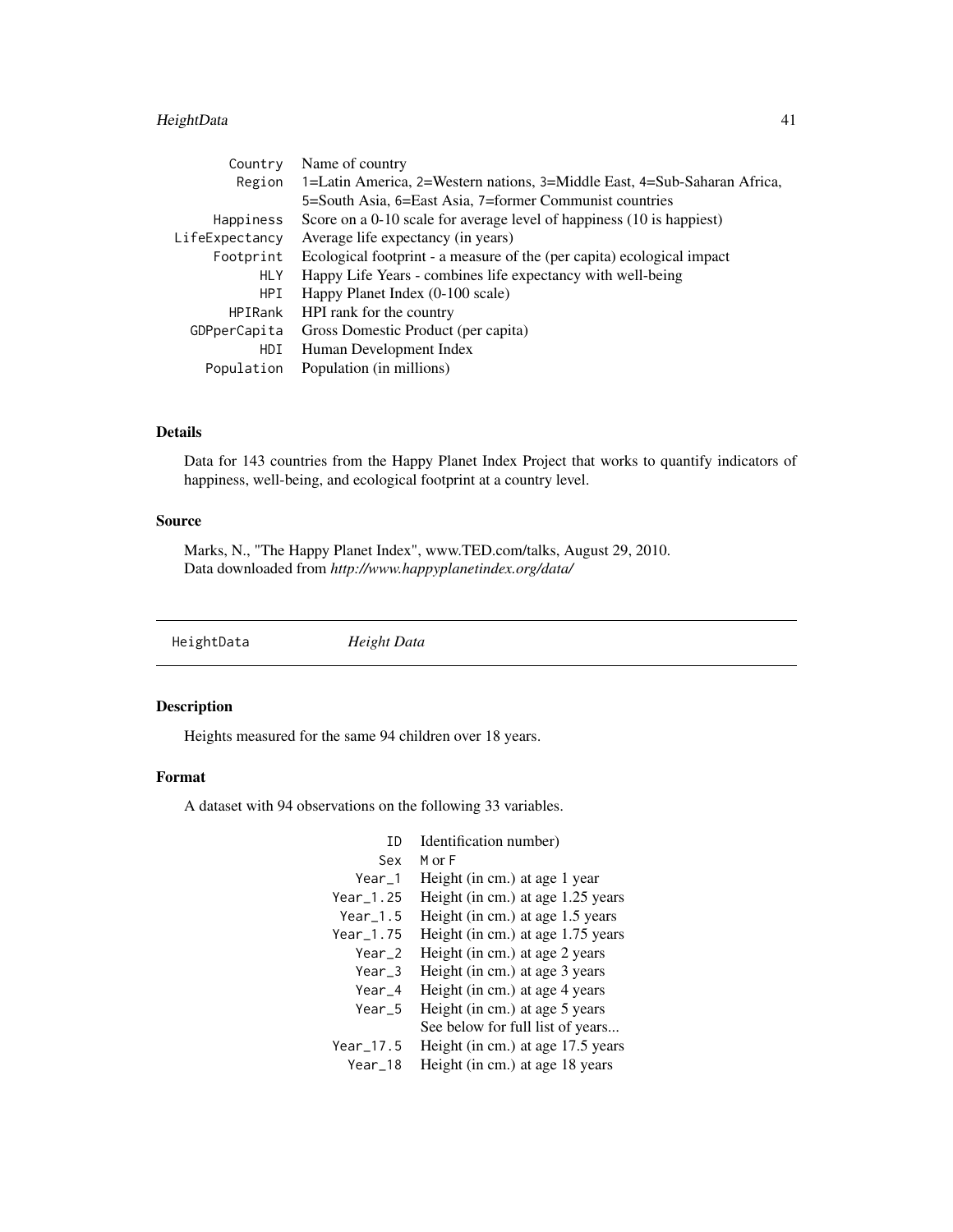In the 1940's and 1950's, the heights of 39 boys and 54 girls, in centimeters, were measured at 30 different time points between the ages of 1 and 18 years as part of the University of California Berkeley growth study. Ages for measurement are 1, 1,25, 1,5, 1,75, 2, 3, 4, 5, 6, 7, 8, 8.5, 9, 9.5, 10, 10.5, 11, 11,5, 12, 12.5, 13, 13.5, 14, 14.5, 15, 15.5, 16, 16.5, 17, 17.5, 18.

## Source

Tuddenham, R. D., and Snyder, M. M. (1954) "Physical growth of California boys and girls from birth to age 18", University of California Publications in Child Development, 1, 183-364.

HockeyPenalties *Hockey Penalties*

# Description

Penalty minutes (per game) for NHL teams in 2010-11

## Format

A dataset with 30 observations on the following 2 variables.

Team Name of the team PIMperG Average penalty minutes per game

#### Details

Data give the average number of penalty minutes for each of the 30 National Hockey League (NHL) teams during the 2010-11 regular season.

# Source

Data obtained online at *www.nhl.com*

HollywoodMovies *Hollywood Movies*

## Description

Data on movies released in Hollywood between 2007 and 2013

## Format

A dataset with 970 observations on the following 16 variables.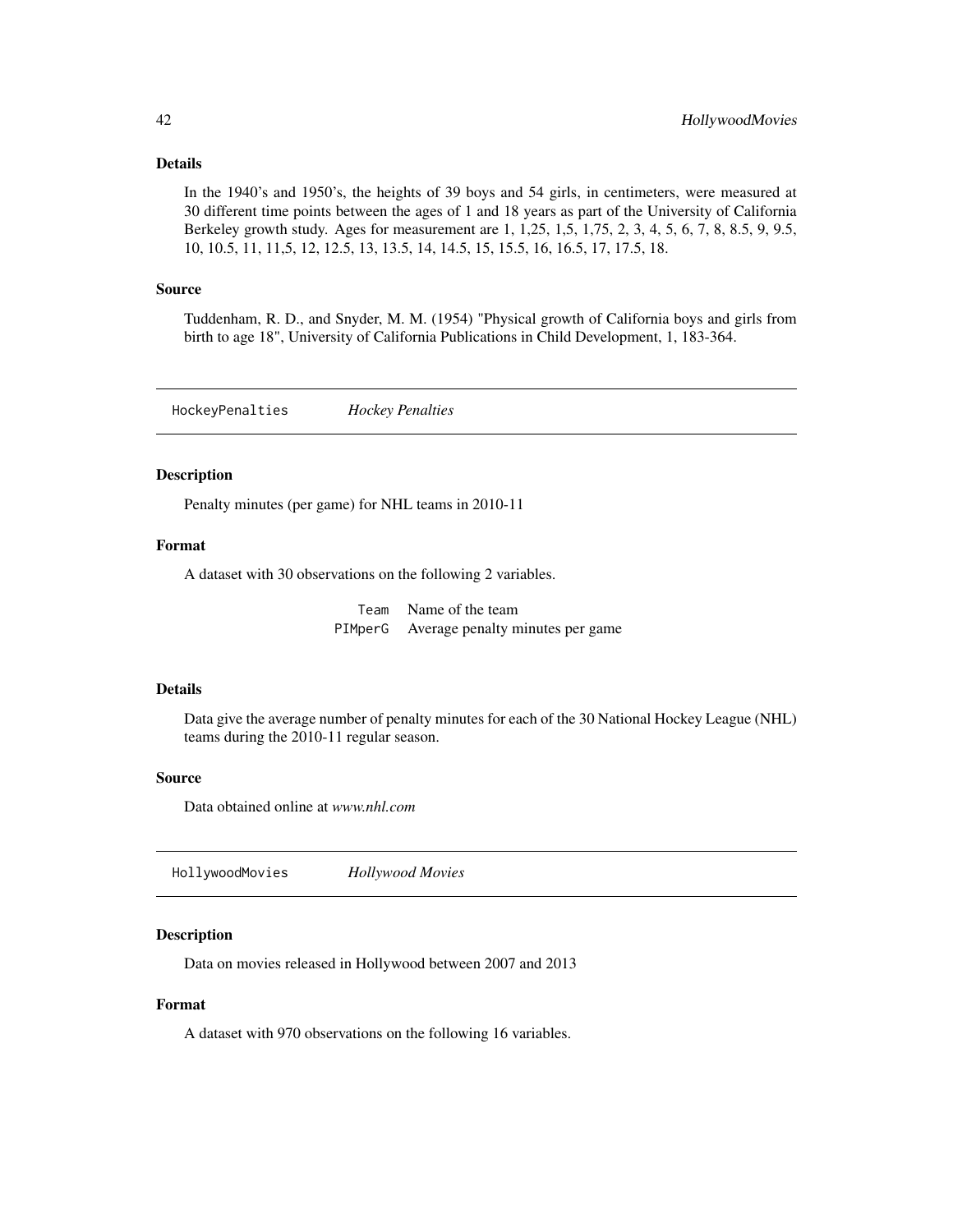| Movie             | Title of movie                                       |
|-------------------|------------------------------------------------------|
| LeadStudio        | Studio that released the movie                       |
| RottenTomatoes    | Rotten Tomatoes rating (reviewers)                   |
| AudienceScore     | Audience rating (via Rotten Tomatoes)                |
| Story             | General theme - one of 21 themes                     |
| Genre             | One of 14 possible genres                            |
| TheatersOpenWeek  | Number of screens for opening weekend                |
| OpeningWeekend    | Opening weekend gross (in \$ millions)               |
| BOAverageOpenWeek | Average opening week box office income (per theater) |
| DomesticGross     | Gross income for domestic viewers (in \$ millions)   |
| ForeignGross      | Gross income for foreign viewers (in \$ millions)    |
| WorldGross        | Gross income for all viewers (in \$ millions)        |
| Budget            | Production budget (in \$ millions)                   |
| Profitability     | WorldGross as a percentage of Budget                 |
| OpenProfit        | Percentage of budget recovered on opening weekend    |
| Year              | Year the movie was released                          |

Information from 970 movies released from Hollywood between 2007 and 2013. \*\* This daatset is updated from an earlier version (HollywoodMovies2011) \*\*

#### Source

McCandless, D., "Most Profitable Hollywood Movies" from "Information is Beautiful" at *http://www.informationisbeautiful,net.data/* and *http://bit.ly/hollywoodbudgets*.

HollywoodMovies2011 *Hollywood Movies in 2011*

# Description

Data on movies released in Hollywood in 2011

#### Format

A dataset with 136 observations on the following 14 variables.

| Movie Title of movie                                                          |
|-------------------------------------------------------------------------------|
| LeadStudio Studio that released the movie                                     |
| RottenTomatoes Rotten Tomatoes rating (reviewers)                             |
| AudienceScore Audience rating (via Rotten Tomatoes)                           |
| Story General theme - one of 21 themes                                        |
| Genre Action Adventure Animation Comedy Drama Fantasy Horror Romance Thriller |
| Theaters0penWeek Number of screens for opening weekend                        |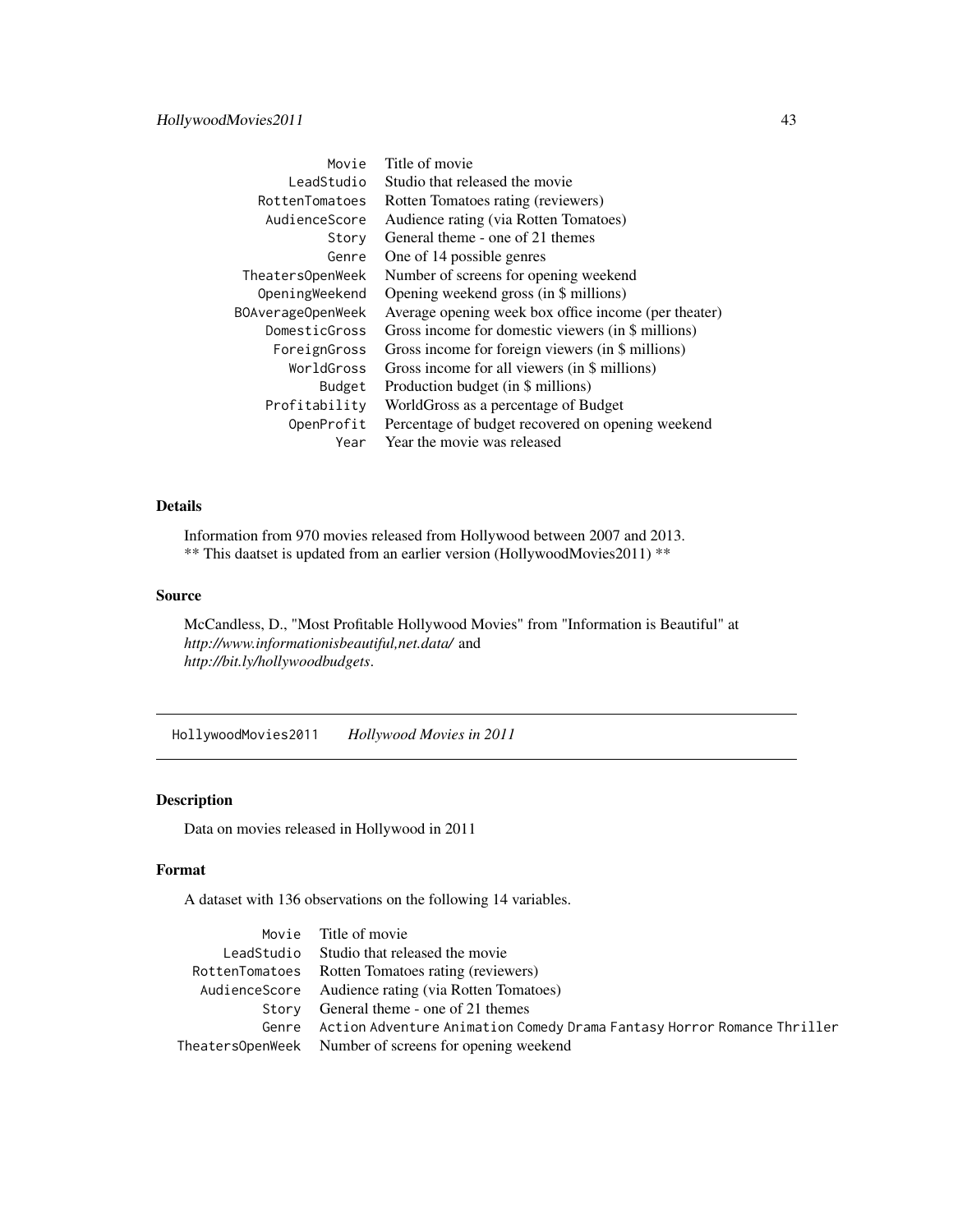|                | BOAverageOpenWeek Average opening week box office income (per theater) |
|----------------|------------------------------------------------------------------------|
|                | DomesticGross Gross income for domestic viewers (in \$ millions)       |
|                | ForeignGross Gross income for foreign viewers (in \$ millions)         |
|                | WorldGross Gross income for all viewers (in \$ millions)               |
| Budget         | Production budget (in \$ millions)                                     |
| Profitability  | WorldGross as a percentage of Budget                                   |
| OpeningWeekend | Opening weekend gross (in \$ millions)                                 |
|                |                                                                        |

Information from 136 movies released from Hollywood in 2011. \*\* This dataset has been updated for 2e with more years of data (in HollywoodMovies) \*\*

# Source

McCandless, D., "Most Profitable Hollywood Movies" from "Information is Beautiful" at *http://www.informationisbeautiful,net.data/* and *http://bit.ly/hollywoodbudgets*.

HomesForSale *Home for Sale*

# Description

Data on homes for sale in four states

# Format

A dataset with 120 observations on the following 5 variables.

- State Location of the home: CA NJ NY PA
- Price Asking price (in \$1,000's)
- Size Area of all rooms (in 1,000's sq. ft.)
- Beds Number of bedrooms
- Baths Number of bathrooms

#### Details

Data for samples of homes for sale in each state, selected from *zillow.com*.

## Source

Data collected from *www.zillow.com* in 2010.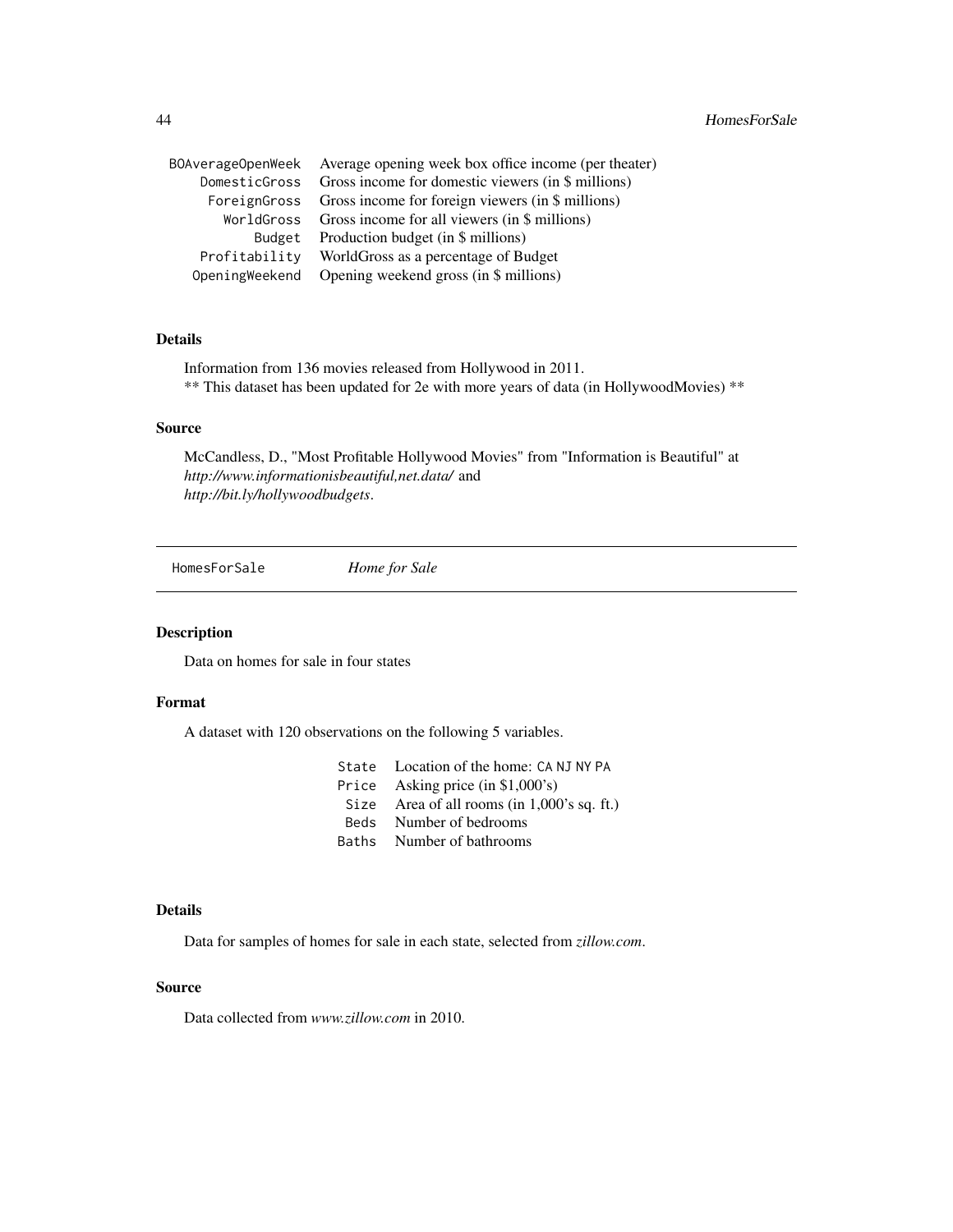# Description

Data for a sample of homes offered for sale in California

## Format

A dataset with 30 observations on the following 5 variables.

| Size Area of all rooms (in $1,000$ 's sq. ft.) |
|------------------------------------------------|
|                                                |
|                                                |
|                                                |

# Details

Data for samples of homes for sale in California, selected from *zillow.com*.

#### Source

Data collected from *www.zillow.com* in 2010.

HomesForSaleCanton *Homes for sale in Canton, NY*

# Description

Prices of homes for sale in Canton, NY

## Format

A dataset with 10 observations on the following variable.

Price Asking price for the home (in \$1,000's)

## Details

Data for samples of homes for sale in Canton, NY, selected from *zillow.com*.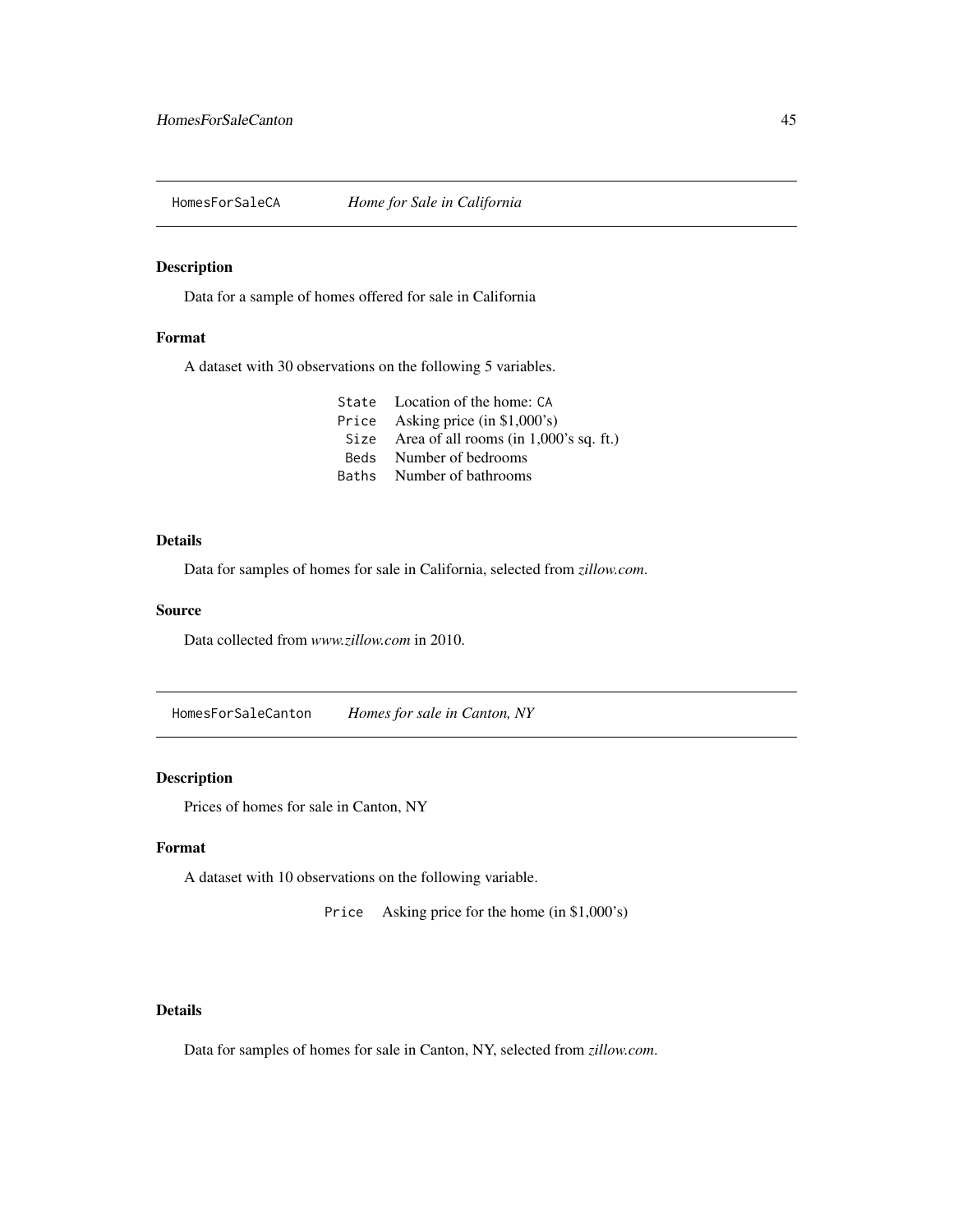# Source

Data collected from *www.zillow.com* in 2010.

HomesForSaleNY *Home for Sale in New York*

# Description

Data for a sample of homes offered for sale in New York State

## Format

A dataset with 30 observations on the following 5 variables.

| State Location of the home: NY                 |
|------------------------------------------------|
| Price Asking price $(in $1,000's)$             |
| Size Area of all rooms (in $1,000$ 's sq. ft.) |
| Beds Number of bedrooms                        |
| Baths Number of bathrooms                      |
|                                                |

#### Details

Data for samples of homes for sale in New York, selected from *zillow.com*.

#### Source

Data collected from *www.zillow.com* in 2010.

Honeybee *Honeybee Colonies*

## Description

Number of honeybee colonies (1995-2012)

#### Format

A dataset with 18 observations on the following 2 variables.

Year Year Colonies Estimated number of honeybee colonies in the US (in thousands)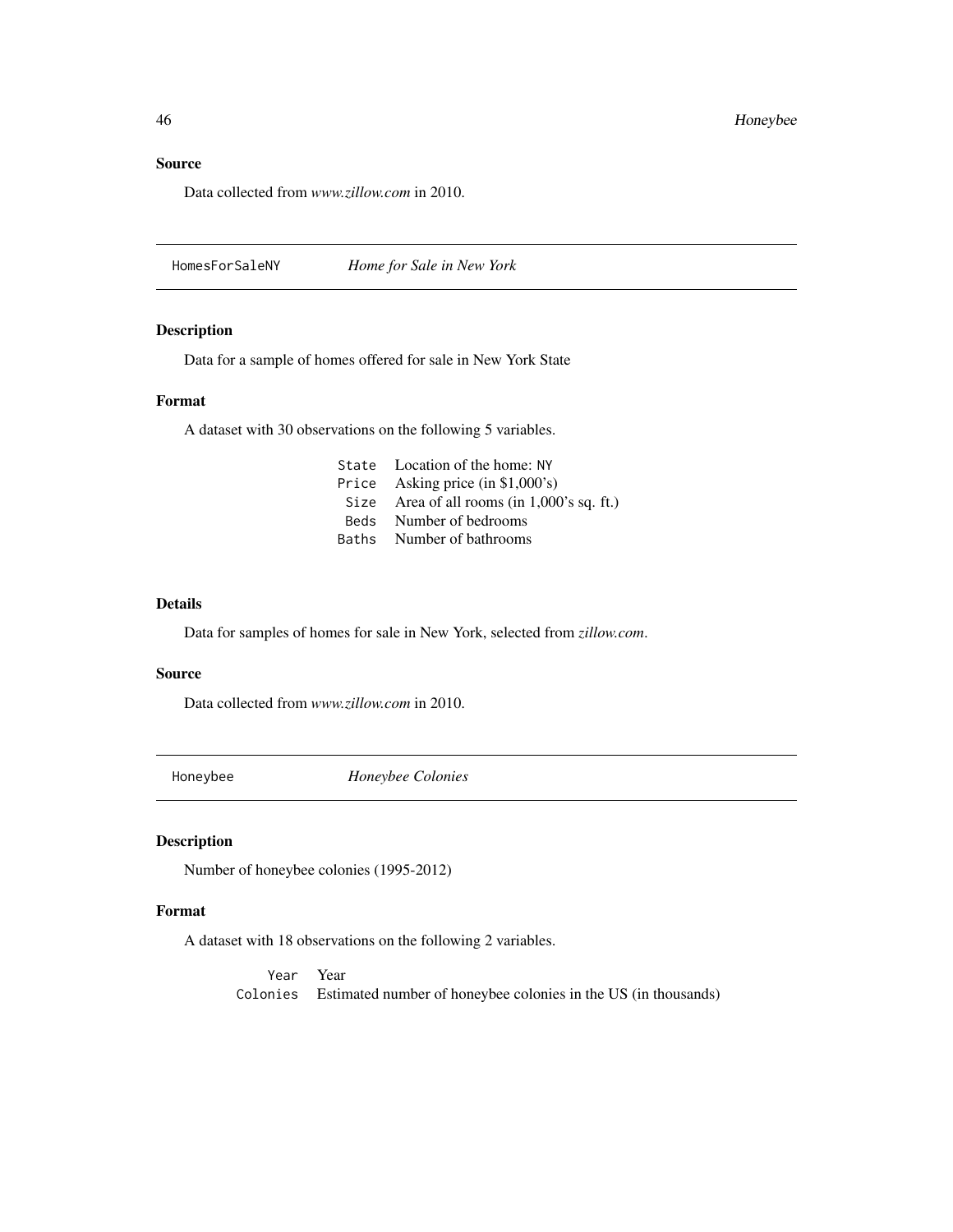# Honeybee Waggle 47

# Details

Data collected from the USDA on the estimated number of honeybee colonies in the US for the years 1995 through 2012.

#### Source

USDA National Agriculture and Statistical Services, *http://usda.mannlib.cornell.edu/MannUsda/viewDocumentInfo.do?documentID=1191* Accessed September 2015.

HoneybeeCircuits *Honeybee Circuits*

#### **Description**

Number of circuits for honeybee dances and nest quality

#### Format

A dataset with 78 observations on the following 2 variables.

Circuits Number of waggle dance circuits for a returning scout bee Quality Quality of the nest site: High or Low

## Details

When honeybees are looking for a new home, they send out scouts to explore options. When a scout returns, she does a "waggle dance" with multiple circuit repetitions to tell the swarm about the option she found. The bees then decide between the options and pick the best one. Scientists wanted to find out how honeybees decide which is the best option, so they took a swarm of honeybees to an island with only two possible options for new homes: one of very high honeybee quality and one of low quality. They then kept track of the scouts who visited each option and counted the number of waggle dance circuits each scout bee did when describing the option.

## Source

Seeley, T., Honeybee Democracy, Princeton University Press, Princeton, NJ, 2010, p. 128

HoneybeeWaggle *Honeybee Waggle*

#### Description

Honeybee dance duration and distance to nesting site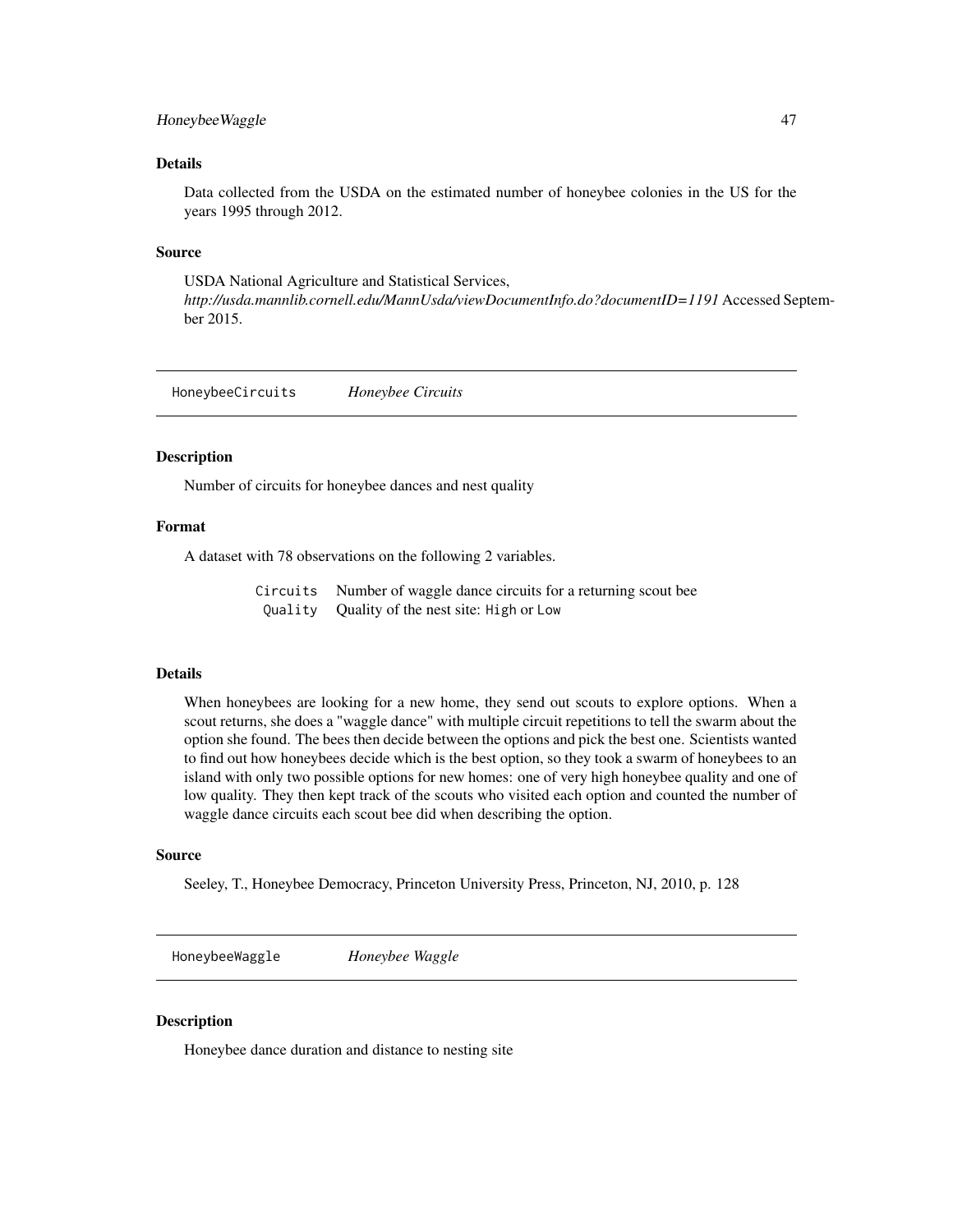48 HotDogs

#### Format

A dataset with 7 observations on the following 2 variables.

Distance Distance to the potential nest site (in meters) Duration Duration of the waggle dance (in seconds)

# Details

When honeybee scouts find a food source or a nice site for a new home, they communicate the location to the rest of the swarm by doing a "waggle dance." They point in the direction of the site and dance longer for sites farther away. The rest of the bees use the duration of the dance to predict distance to the site.

# Source

Seeley, T., Honeybee Democracy, Princeton University Press, Princeton, NJ, 2010, p. 128

HotDogs *Hot Dog Eating Contest*

#### Description

Winning number of hot dogs consumed in an eating contest

#### Format

A dataset with 14 observations on the following 2 variables.

Year Year of the contest: 2002-2015 HotDogs Winning number of hot dogs consumed

## Details

Every Fourth of July, Nathan's Famous in New York City holds a hot dog eating contest, in which contestants try to eat as many hot dogs (with buns) as possible in ten minutes. The winning number of hot dogs are given for each year from 2002-2015.

\*\* Data set updated for 2e (original is now HotDogs1e) \*\*

#### Source

Downloaded from *https://en.wikipedia.org/wiki/Nathan's\_Hot\_Dog\_Eating\_Contest*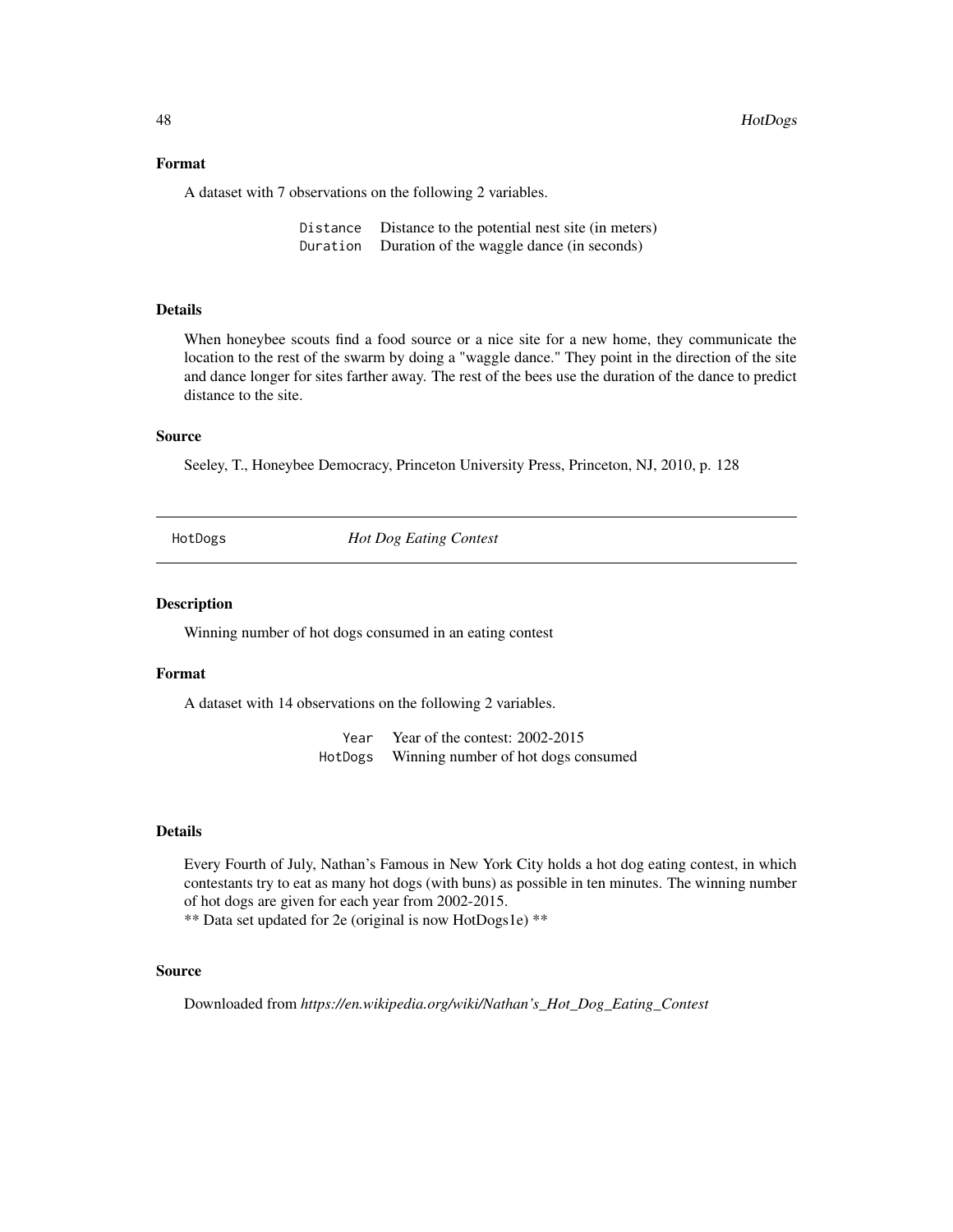#### Description

Winning number of hot dogs consumed in an eating contest

## Format

A dataset with 10 observations on the following 2 variables.

Year Year of the contest: 2002-2011 HotDogs Winning number of hot dogs consumed

#### Details

Every Fourth of July, Nathan's Famous in New York City holds a hot dog eating contest, in which contestants try to eat as many hot dogs (with buns) as possible in ten minutes. The winning number of hot dogs are given for each year from 2002-2011. \*\* From 1e - dataset has been updated for 2e \*\*

#### Source

Downloaded from *https://en.wikipedia.org/wiki/Nathan's\_Hot\_Dog\_Eating\_Contest*

HouseStarts *Housing Starts*

# Description

Quarterly housing starts in the United States from 2000-2015

## Format

A dataset with 64 observations on the following 3 variables.

Year Year (2000 to 2015) Quarter Q1=Jan-Mar, Q2=Apr-June, Q3=July-Sept, Q4=Oct-Dec Houses New US residential house construction starts (in thousands)

# Details

Number of new homes started in the US for each quarter from 2000-2015.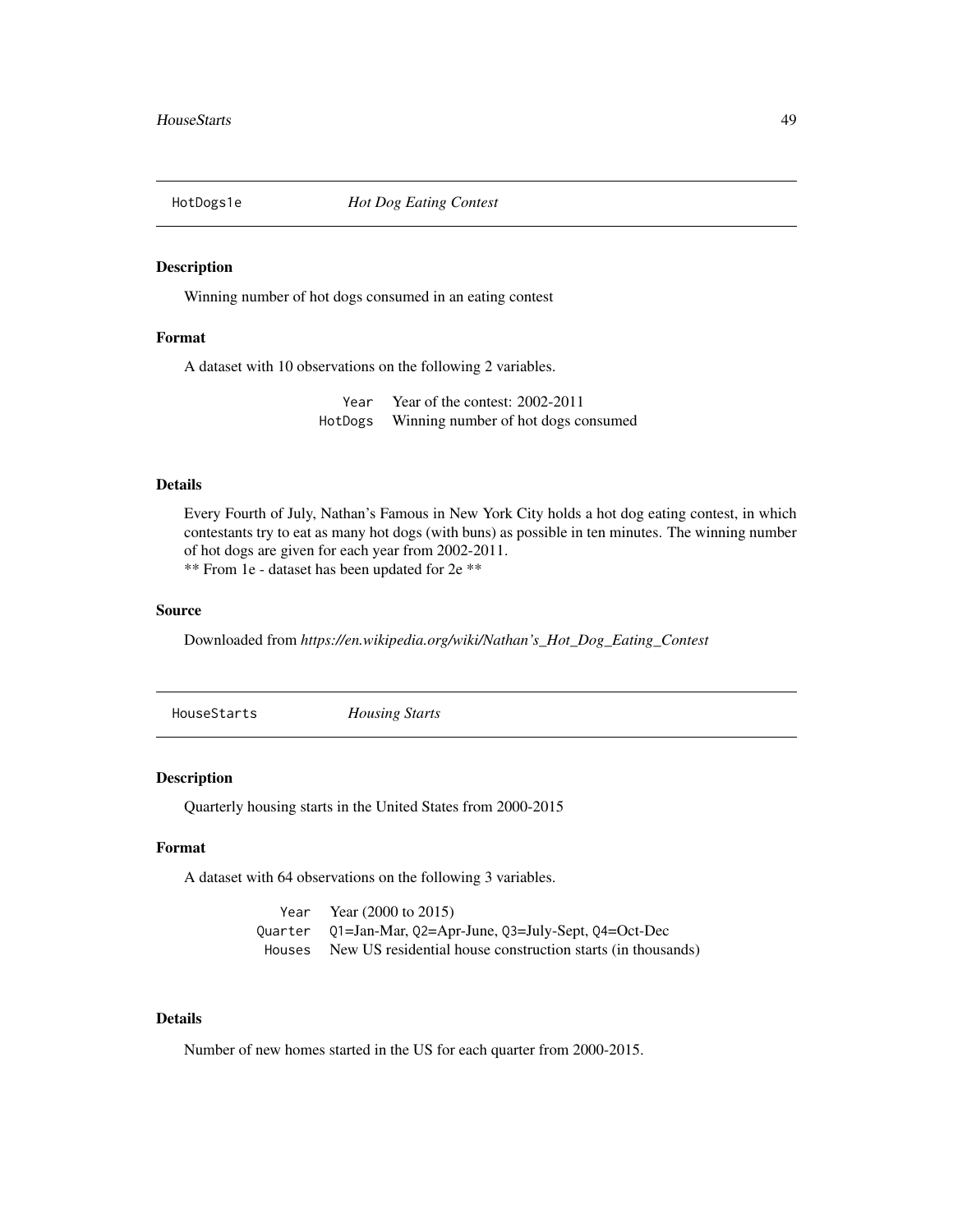## Source

Census.gov website *https://www.census.gov/econ/currentdata/* https://www.census.gov/econ/currentdata/dbsearch?program=RESCONST&startYear=2000 &endYear=2016&categories=.

Hurricanes *Hurricanes*

# Description

Hurricanes making landfall on the US east coast each year (1914-2014)

# Format

A dataset with 64 observations on the following 3 variables.

Year Year (1914 to 2014) Hurricanes Number of hurricanes making landfall on US East coast

## Details

Number of hurricanes making landfall on the East coast of the United States - yearly 1914-2014

## Source

Weather Underground website at *https://www.wunderground.com/hurricane/hurrarchive.asp*

ICUAdmissions *Intensive Care Unit Admissions*

# Description

Data from patients admitted to an intensive care unit

## Format

A dataset with 200 observations on the following 21 variables.

| <b>ID</b> Patient <b>ID</b> number                |
|---------------------------------------------------|
| Status Patient status: $\theta$ =lived or 1=died  |
| Age Patient's age (in years)                      |
| Sex $\theta$ =male or 1=female                    |
| Race Patient's race: 1=white, 2=black, or 3=other |
| Service Type of service: 0=medical or 1=surgical  |
| Cancer Is cancer involved? $0=$ no or 1=yes       |
|                                                   |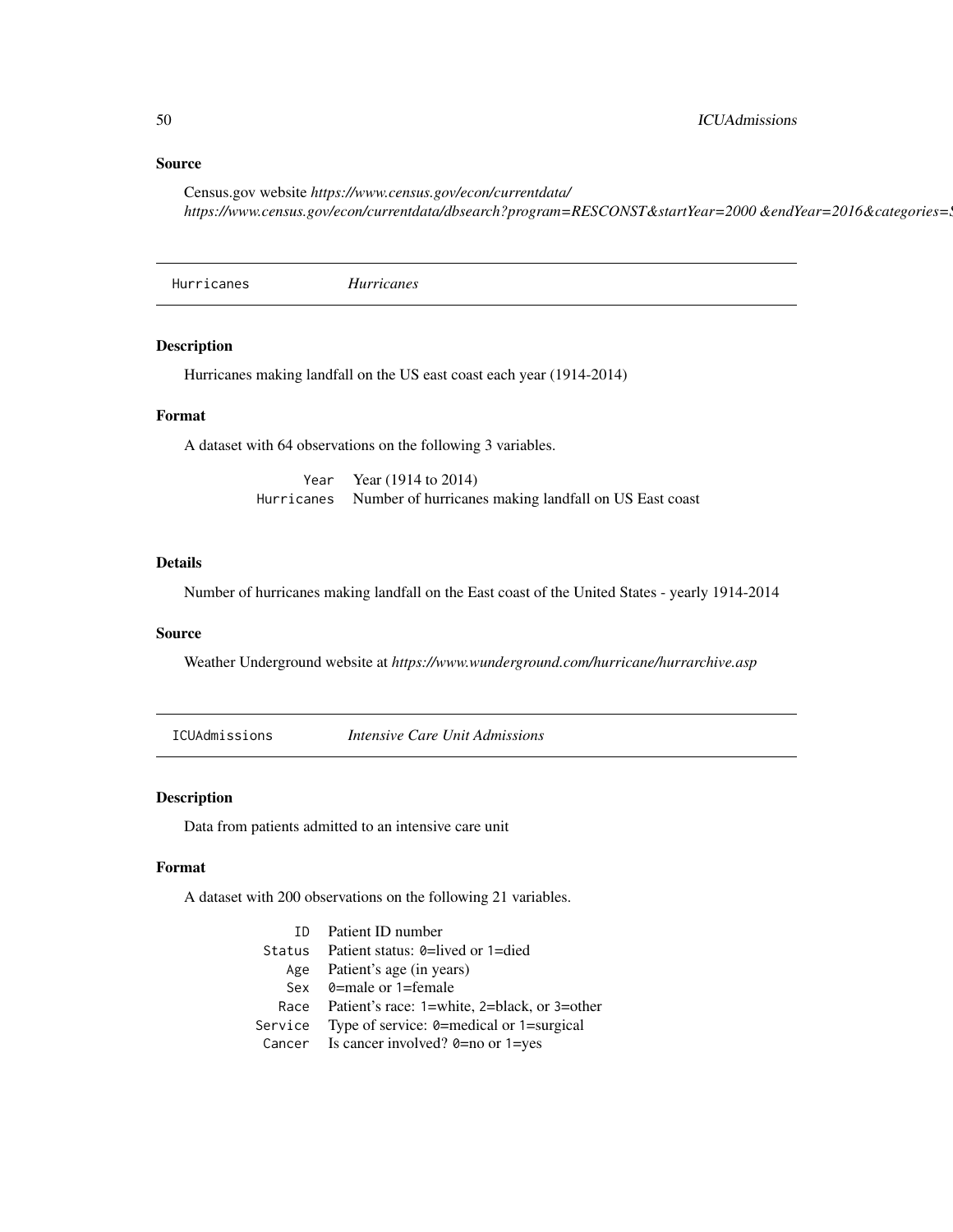#### ImmuneTea 51

| Renal            | Is chronic renal failure involved? $0=$ no or $1=$ yes                            |
|------------------|-----------------------------------------------------------------------------------|
| Infection        | Is infection involved? $0=$ no or $1=$ yes                                        |
| <b>CPR</b>       | Patient gets CPR prior to admission? 0=no or 1=yes                                |
| Systolic         | Systolic blood pressure (in mm of Hg)                                             |
| HeartRate        | Pulse rate (beats per minute)                                                     |
| Previous         | Previous admission to ICU wihtin 6 months? $0=$ no or $1=$ yes                    |
| Type             | Admission type: 0=elective or 1=emergency                                         |
| Fracture         | Fractured bone involved? $0=$ no or $1=$ yes                                      |
| P02              | Partial oxygen level from blood gases under 60? $\theta$ =no or 1=yes             |
| <b>PH</b>        | pH from blood gas under $7.25$ ? 0=no or 1=yes                                    |
| PC <sub>02</sub> | Partial carbon dioxide level from blood gas over 45? 0=no or 1=yes                |
| Bicarbonate      | Bicarbonate from blood gas under 18? $\theta$ =no or 1=yes                        |
| Creatinine       | Creatinine from blood gas over 2.0? $\theta$ =no or 1=yes                         |
| Consciousness    | Level: $0 = \text{conscious}, 1 = \text{deep stupor}, \text{or } 2 = \text{coma}$ |

# Details

Data from a sample of 200 patients following admission to an adult intensive care unit (ICU).

## Source

DASL dataset downloaded from *http://lib.stat.cmu.edu/DASL/Datafiles/ICU.html*

ImmuneTea *Immune Tea*

# Description

Interferon gamma production and tea drinking

#### Format

A dataset with 21 observations on the following 2 variables.

InterferonGamma Measure of interferon gamma production Drink Type of drink: Coffee or Tea

# Details

Eleven healthy non-tea-drinking individuals were asked to drink five or six cups of tea a day, while ten healthy non-tea and non-coffee-drinkers were asked to drink the same amount of coffee, which has caffeine but not the L-theanine that is in tea. The groups were randomly assigned. After two weeks, blood samples were exposed to an antigen and production of interferon gamma was measured.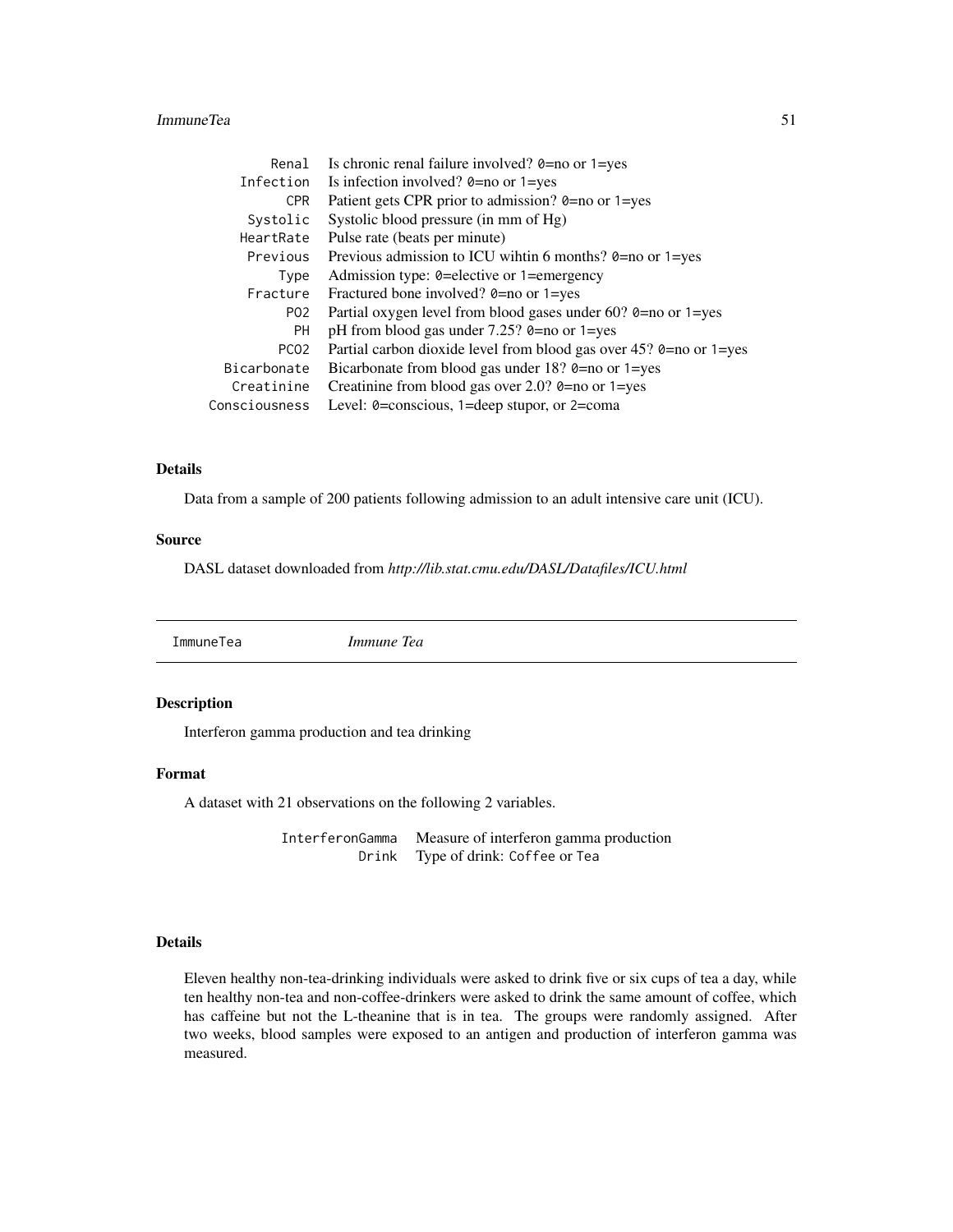# Source

Adapted from Kamath, et.al., "Antigens in tea-Beverage prime human V 2V2 T cells in vitro and in vivo for memory and non-memory antibacterial cytokine responses", Proceedings of the National Academy of Sciences, May 13, 2003.

InkjetPrinters *Inkjet Printers*

# Description

Data from online reviews of inkjet printers

## Format

A dataset with 20 observations on the following 6 variables.

|            | Model Model name of printer                                        |
|------------|--------------------------------------------------------------------|
| <b>PPM</b> | Printing rate (pages per minute) for a benchmark set of print jobs |
|            | PhotoTime Time (in seconds) to print $4x6$ color photos            |
|            | Price Typical retail price (in dollars)                            |
| CostBW     | Cost per page (in cents) for printing in black $\&$ white          |
|            | CostColor Cost per page (in cents) for printing in color           |

# Details

Information from reviews of inkjet printers at PCMag.com in August 2011.

#### Source

Inkjet printer reviews found at *http://www.pcmag.com/reviews/printers*, August 2011.

LifeExpectancyVehicles

*Life Expectancy and Vehicle Registrations*

# Description

Yearly US life expectancy and number of reistered vehicles (1970-2013)

## Format

A dataset with 44 observations on the following 3 variables.

Year Year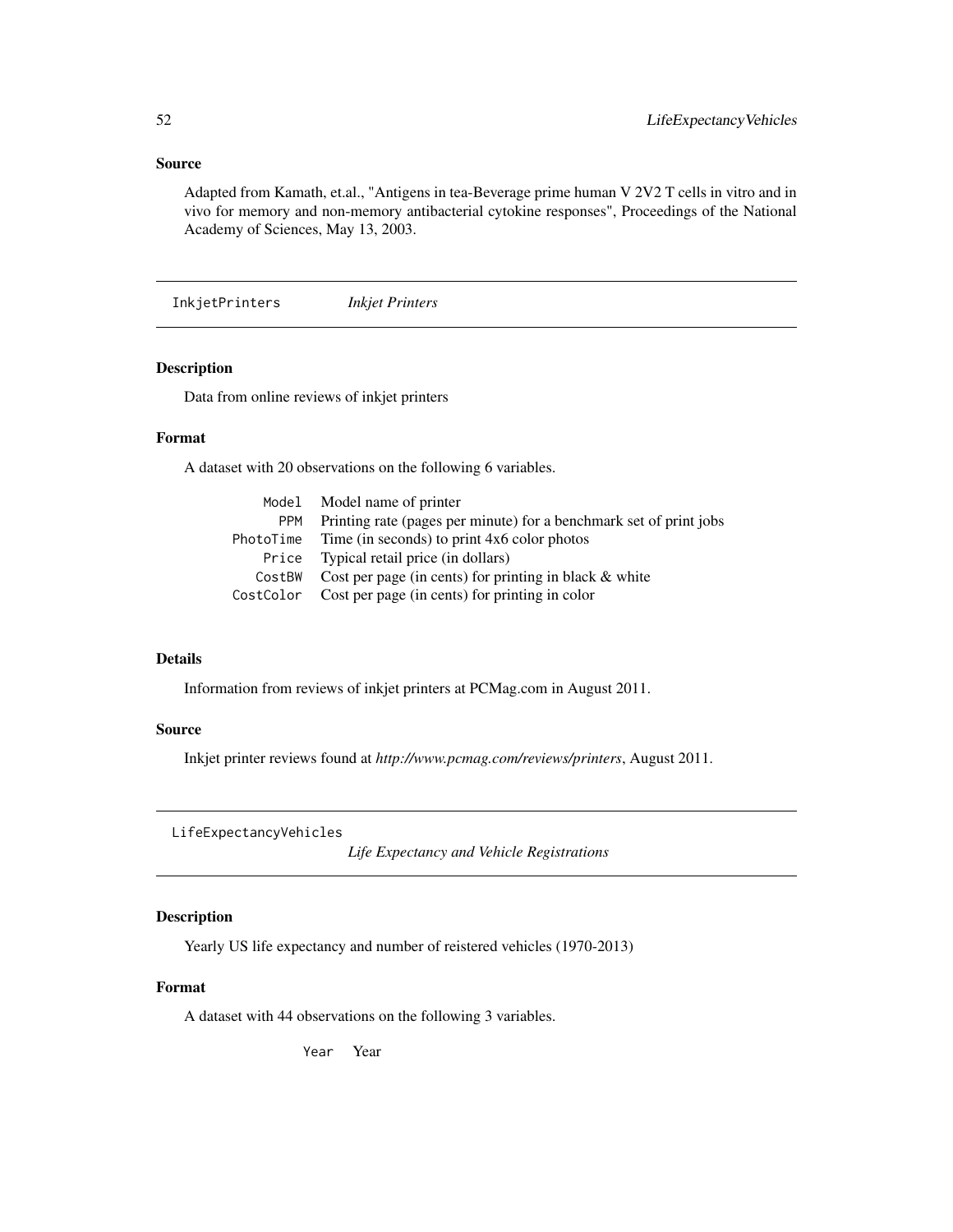```
LifeExpectancy Average life expectancy (in years) for babies born in the year
Vehicles Number of motor vehicles registered in the US (in millions)
```
Life expectancy (in years for babies born each year) and number of vehicles registered in the US for each year from 1970 to 2013.

\*\* This dataset is updated from an earlier version (now LifeExpectancyVehicles1e) \*\*

## Source

Vehicle registrations from US Census Bureau, *http://www.census.gov/compendia/statab/cats/transportation.html* Lifetime data from the Centers for Disease Control and Prevention, National Center for Health Statistics, Health Data Interactive, *www.cdc.gov/nchs/hdi.htm*

LifeExpectancyVehicles1e

*Life Expectancy and Vehicle Registrations - 1e*

## **Description**

Yearly US life expectancy and number of reistered vehicles (1970-2009)

#### Format

A dataset with 40 observations on the following 3 variables.

Year Year LifeExpectancy Average life expectancy (in years) for babies born in the year Vehicles Number of motor vehicles registered in the US (in millions)

## Details

Life expectancy (in years for babies born each year) and number of vehicles registered in the US for each year from 1970 to 2009.

\*\* From 1e - dataset has been updated for 2e \*\*

#### Source

Vehicle registrations from US Census Bureau, *http://www.census.gov/compendia/statab/cats/transportation.html* Lifetime data from the Centers for Disease Control and Prevention, National Center for Health Statistics, Health Data Interactive, *www.cdc.gov/nchs/hdi.htm*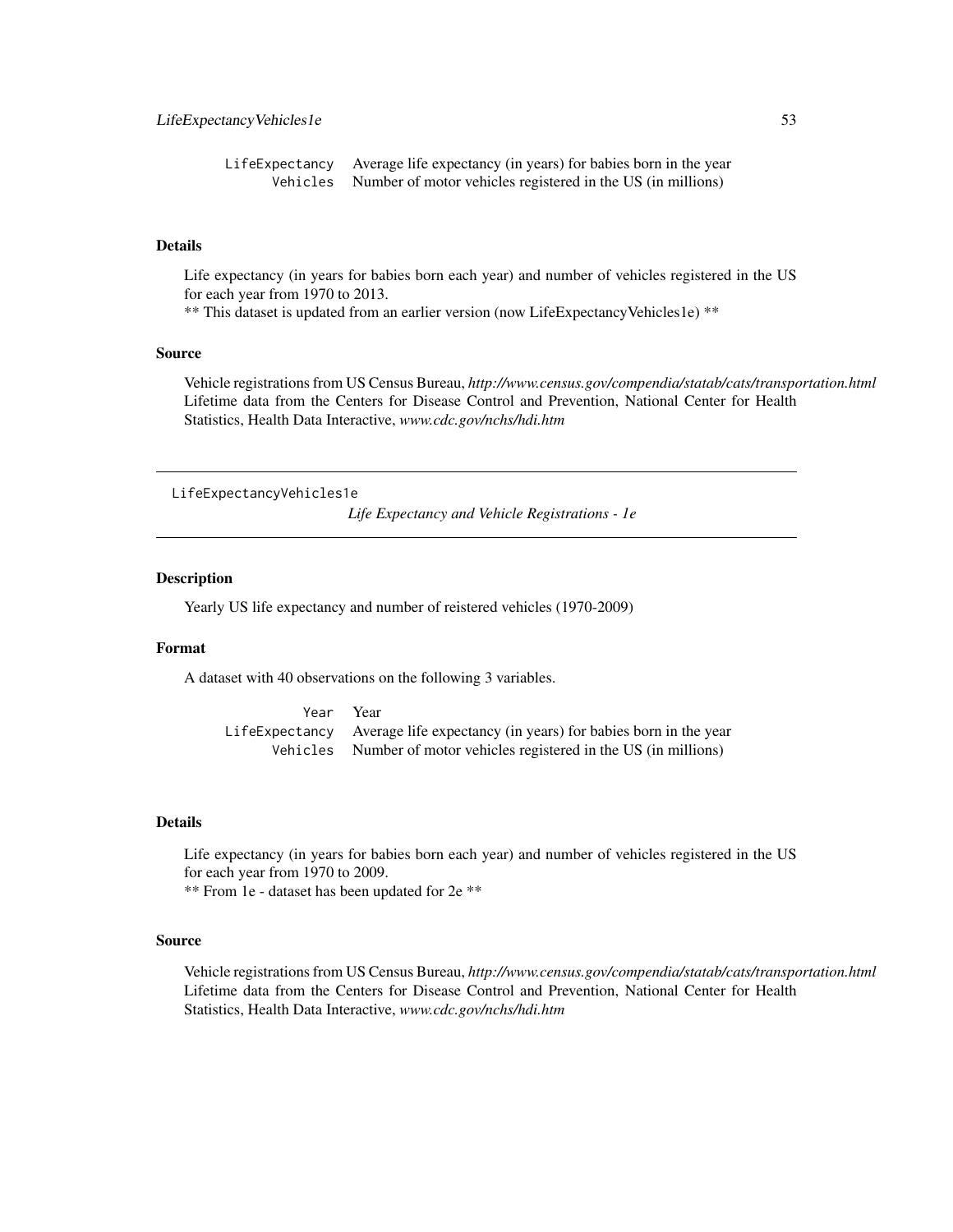#### Description

Data on body mass gain from an experiment with mice having different nighttime light conditions

#### Format

A dataset with 18 observations on the following 2 variables.

Group Light=dim light at night or Dark=dark at night BMGain Body mass gain (in grams over a three week period)

#### Details

In this study, 18 mice were randomly split into two groups. One group was on a normal light/dark cycle (Dark) and the other group had light during the day and dim light at night (Light). The dim light was equivalent to having a television set on in a room. The mice in darkness ate most of their food during their active (nighttime) period, matching the behavior of mice in the wild. The mice with dim light at night, however, consumed much of their food during the well-lit rest period, when most mice are usually sleeping. The change in body mass was recorded after three weeks.

\*\* See also LightatNight4Weeks or LightatNight8Weeks for more variables measured at other points in the same experiment, with a third experimental condition which had 9 additional mice with a bright light on all the time. \*\*

#### Source

Fonken, L., et. al., "Light at night increases body mass by shifting time of food intake," Proceedings of the National Academy of Sciences, October 26, 2010; 107(43): 18664-18669.

LightatNight4Weeks *Light at Night for Mice - After 4 Weeks*

#### **Description**

Data from an experiment with mice having different nighttime light conditions

#### Format

A dataset with 27 observations on the following 9 variables.

Light DM=dim light at night, LD=dark at night, or LL=bright light at night BMGain Body mass gain (in grams over a four week period)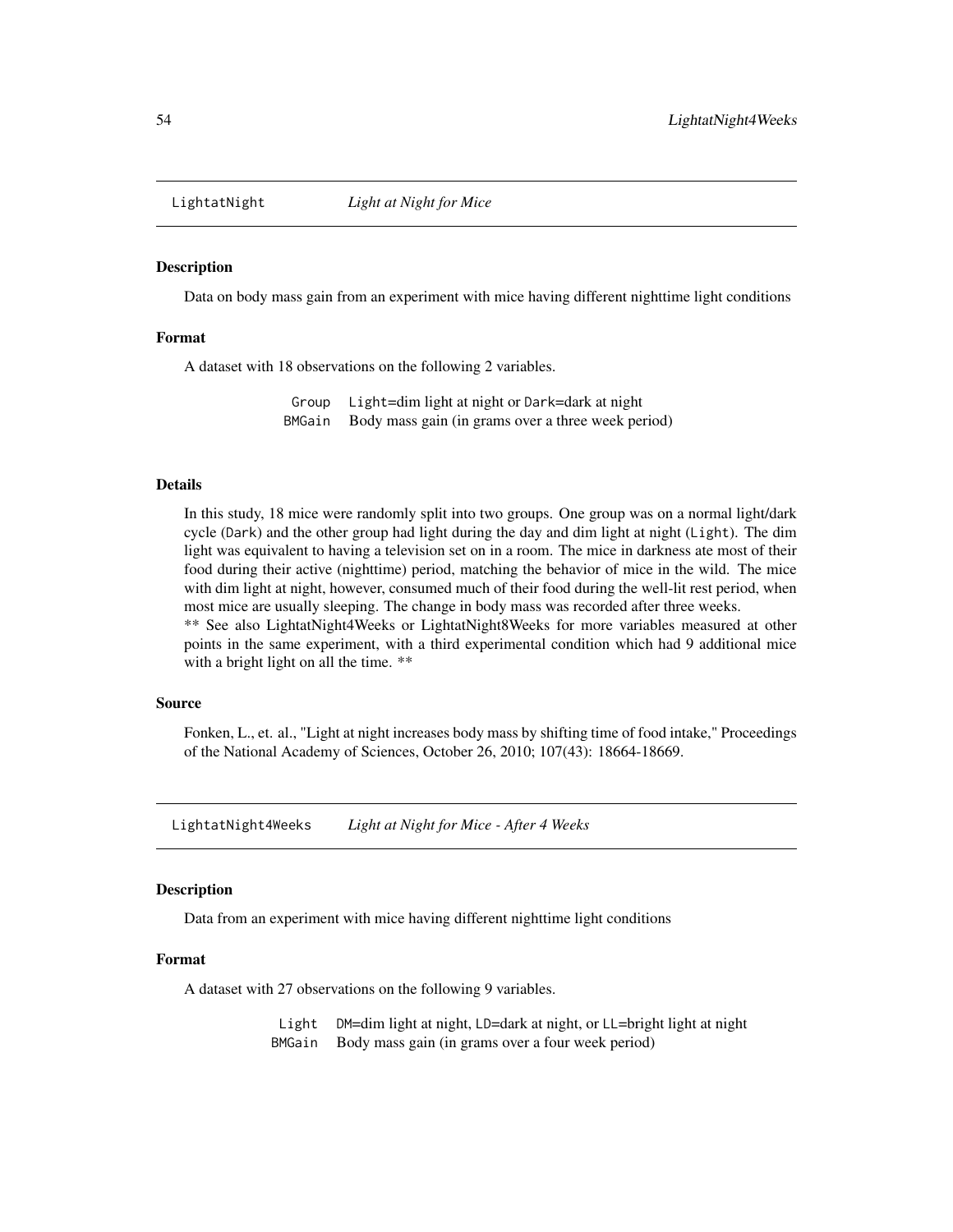# LightatNight8Weeks 55

|        | Corticosterone Blood corticosterone level (a measure of stress)       |
|--------|-----------------------------------------------------------------------|
|        | DayPct Percent of calories eaten during the day                       |
|        | Consumption Daily food consumption (grams)                            |
|        | GlucoseInt Glucose intolerant? No or Yes                              |
|        | GTT15 Glucose level in the blood 15 minutes after a glucose injection |
| GTT120 | Glucose level in the blood 120 minutes after a glucose injection      |
|        | Activity A measure of physical activity level                         |

# Details

In this study, 27 mice were randomly split into three groups. One group was on a normal light/dark cycle (LD), one group had bright light on all the time (LL), and one group had light during the day and dim light at night (DM). The dim light was equivalent to having a television set on in a room. The mice in darkness ate most of their food during their active (nighttime) period, matching the behavior of mice in the wild. The mice in both dim light and bright light, however, consumed more than half of their food during the well-lit rest period, when most mice are sleeping. Values in this dataset are recorded after four weeks in the experimental condition.

\*\* This dataset was named LightatNight in the first edition \*\*

\*\* See also LightatNight8Weeks for the same data after 8 weeks or LightatNight with just BMGain after 3 weeks for the DM and LD groups. \*\*

#### Source

Fonken, L., et. al., "Light at night increases body mass by shifting time of food intake," Proceedings of the National Academy of Sciences, October 26, 2010; 107(43): 18664-18669.

LightatNight8Weeks *Light at Night for Mice - After 8 Weeks*

#### **Description**

Data from an experiment with mice having different nighttime light conditions

## Format

A dataset with 27 observations on the following 9 variables.

| Light             | DM=dim light at night, LD=dark at night, or LL=bright light at night |
|-------------------|----------------------------------------------------------------------|
| BMGain            | Body mass gain (in grams over an eight week period)                  |
| Corticosterone    | Blood corticosterone level (a measure of stress)                     |
| DayPct            | Percent of calories eaten during the day                             |
| Consumption       | Daily food consumption (grams)                                       |
| GlucoseInt        | Glucose intolerant? No or Yes                                        |
| GTT <sub>15</sub> | Glucose level in the blood 15 minutes after a glucose injection      |
| GTT120            | Glucose level in the blood 120 minutes after a glucose injection     |
| Activity          | A measure of physical activity level                                 |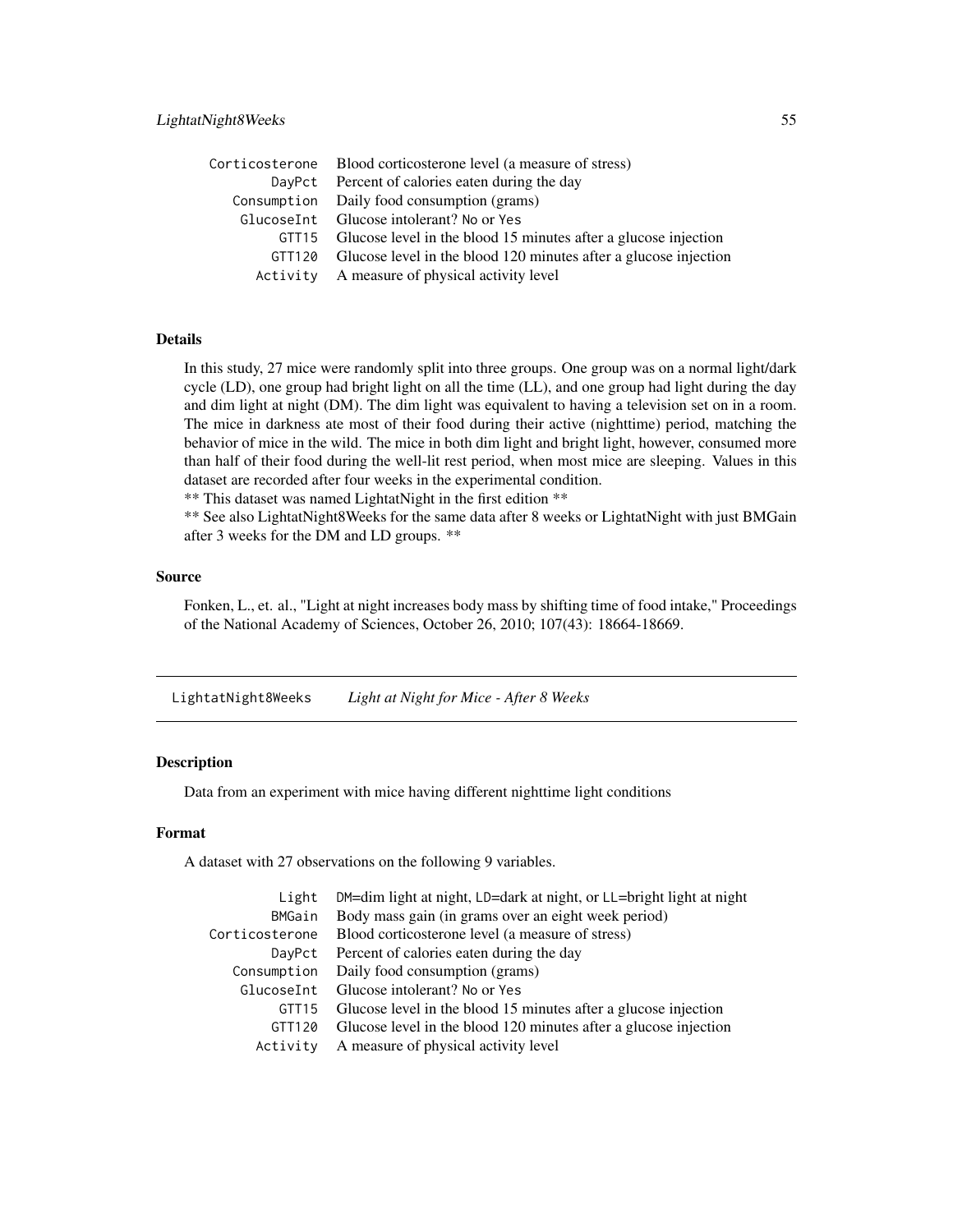In this study, 27 mice were randomly split into three groups. One group was on a normal light/dark cycle (LD), one group had bright light on all the time (LL), and one group had light during the day and dim light at night (DM). The dim light was equivalent to having a television set on in a room. The mice in darkness ate most of their food during their active (nighttime) period, matching the behavior of mice in the wild. The mice in both dim light and bright light, however, consumed more than half of their food during the well-lit rest period, when most mice are sleeping. Values in this dataset are recorded after eight weeks in the experimental condition.

\*\* See also LightatNight4Weeks for the same data after 4 weeks or LightatNight with just BMGain after 3 weeks for just the DM and LD groups. \*\*

## Source

Fonken, L., et. al., "Light at night increases body mass by shifting time of food intake," Proceedings of the National Academy of Sciences, October 26, 2010; 107(43): 18664-18669.

MalevolentUniformsNFL *Malevolent Uniforms NFL*

## Description

Perceived malevolence of uniforms and penalties for National Football League (NFL) teams

## Format

A dataset with 28 observations on the following 3 variables.

NFLTeam Team name NFL\_Malevolence Score reflecting the "malevolence" of a team's uniform ZPenYds Z-score for penalty yards

#### Details

Participants with no knowledge of the teams rated the jerseys on characteristics such as timid/aggressive, nice/mean and good/bad. The averages of these responses produced a "malevolence" index with higher scores signifying impressions of more malevolent uniforms. To measure aggressiveness, the authors used the amount of penalty yards converted to z-scores and averaged for each team over the seasons from 1970-1986.

## Source

Frank and Gilovich, "The Dark Side of Self- and Social Perception: Black Uniforms and Aggression in Professional Sports", Journal of Personality and Social Psychology, Vol. 54, No. 1, 1988, p. 74- 85.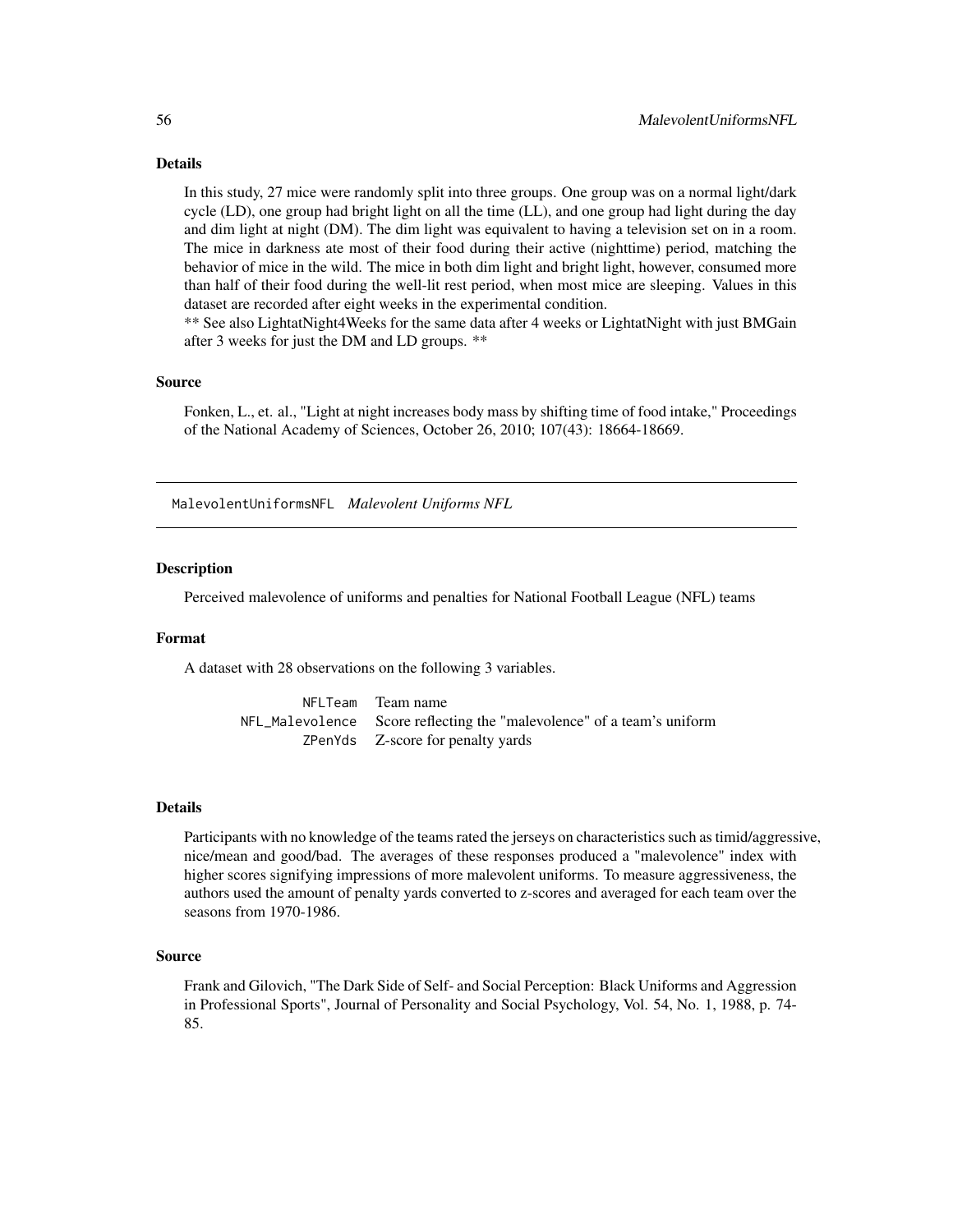MalevolentUniformsNHL *Malevolent Uniforms NHL*

## Description

Perceived malevolence of uniforms and penalties for National Hockey League (NHL) teams

# Format

A dataset with 28 observations on the following 3 variables.

NHLTeam Team name NHL\_Malevolence Score reflecting the "malevolence" of a team's uniform ZPenMin Z-score for penalty minutes

## Details

Participants with no knowledge of the teams rated the jerseys on characteristics such as timid/aggressive, nice/mean and good/bad. The averages of these responses produced a "malevolence" index with higher scores signifying impressions of more malevolent uniforms. To measure aggressiveness, the authors used the amount of penalty minutes converted to z-scores and averaged for each team over the seasons from 1970-1986.

#### Source

Frank and Gilovich, "The Dark Side of Self- and Social Perception: Black Uniforms and Aggression in Professional Sports", Journal of Personality and Social Psychology, Vol. 54, No. 1, 1988, p. 74- 85.

MammalLongevity *Mammal Longevity*

#### Description

Longevity and gestation period for mammals

# Format

A dataset with 40 observations on the following 3 variables.

Animal Species of mammal Gestation Time from fertilization until birth (in days) Longevity Average lifespan (in years)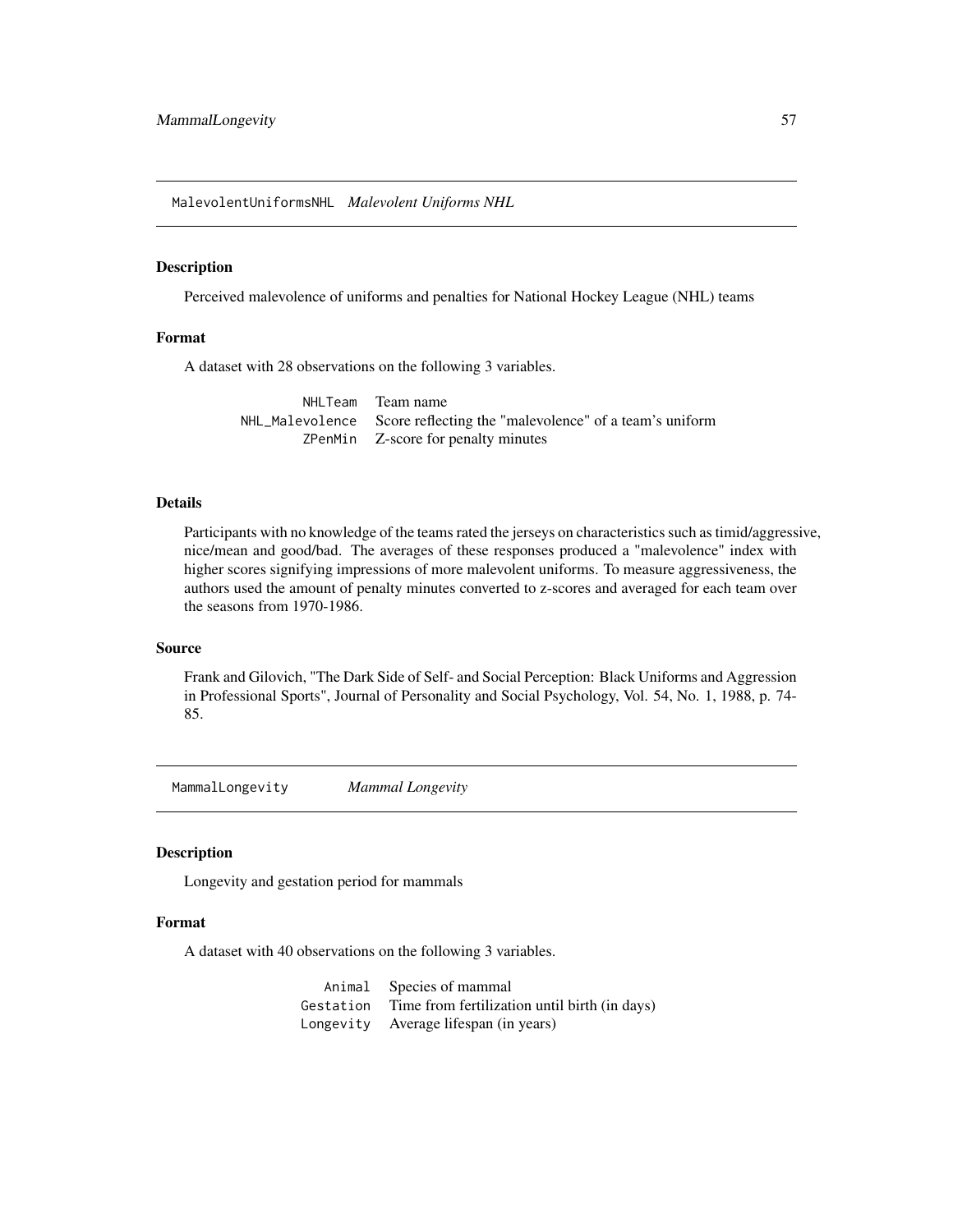Dataset with average lifespan (in years) and typical gestation period (in days) for 40 different species of mammals.

## Source

2010 World Almanac, pg. 292.

ManhattanApartments *Manhattan Apartment Prices*

# Description

Monthly rent for one-bedroom apartments in Manhattan, NY

# Format

A dataset with 20 observations on the following variable.

Rent Montly rent in dollars

### Details

Monthly rents for a sample of 20 one-bedroom apartments in Manhattan, NY that were advertised on Craig's List in July, 2011.

#### Source

Apartments advertised on Craig's List at *newyork.craigslist.org*, July 5, 2011.

MarriageAges *Marriage Ages*

#### Description

Ages for husbands and wives from marriage licenses

#### Format

A dataset with 100 observations on the following 2 variables.

Husband Age of husband at marriage Wife Age of wife at marriage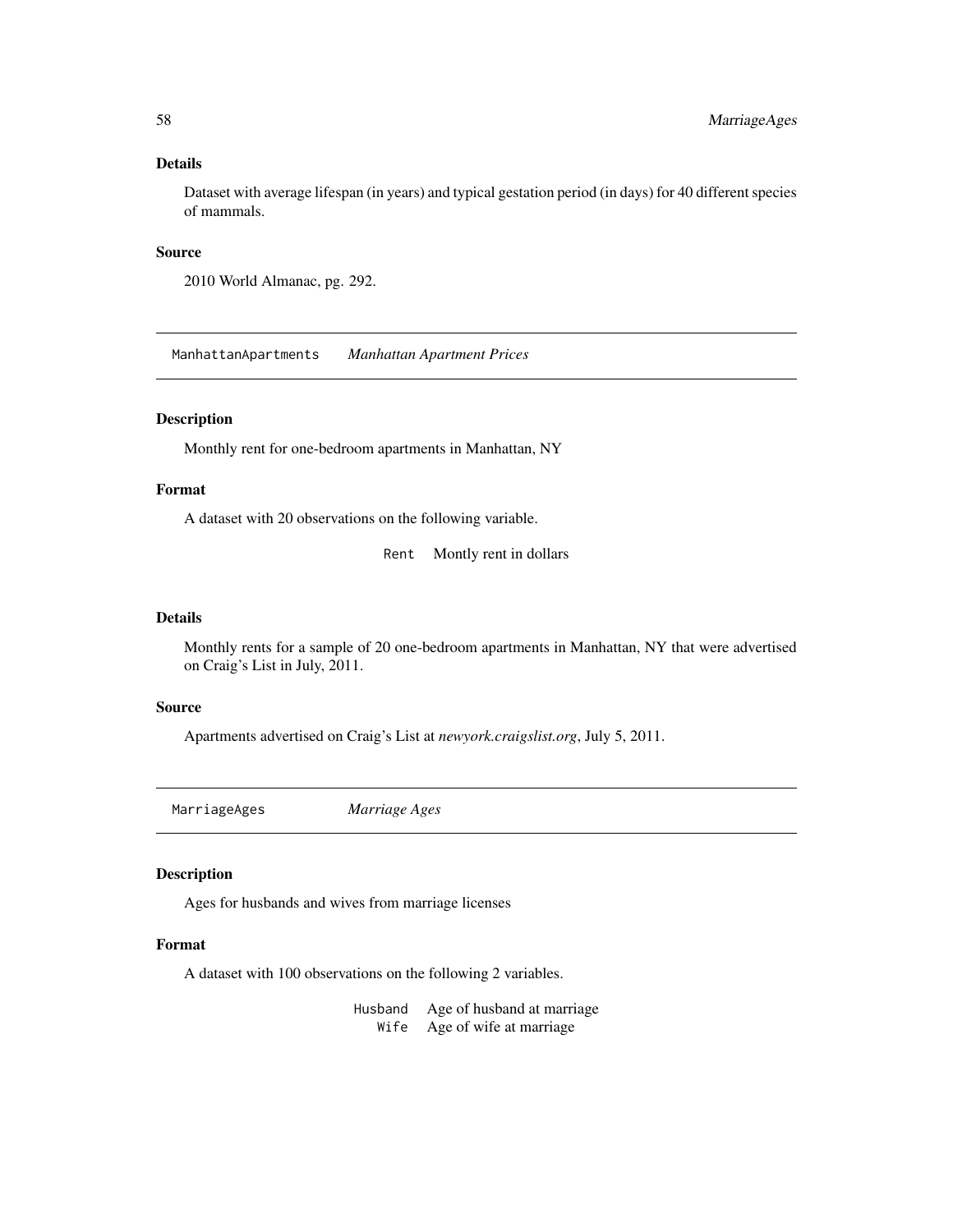#### MateChoice 59

## Details

Data from a sample of 100 marriage licences in St. Lawrence County, NY gives the ages of husbands and wives for newly married couples.

#### Source

Thanks to Linda Casserly, St. Lawrence County Clerk's Office

MastersGolf *Masters Golf Scores*

# Description

Scores from the 2011 Masters golf tournament

# Format

A dataset with 20 observations on the following 2 variables.

First First round score (in relation to par) Final Final four round score (in relation to par)

#### Details

Data for a random sample of 20 golfers who made the cut at the 2011 Masters golf tournament.

#### Source

2011 Masters tournament results at *http://www.masters.com/en\_US/discover/past\_winners.html*

MateChoice *Fruitfly Survival - by Mate Choice*

#### Description

Number of fruitflies surviving depending on number of mating choices.

#### Format

A dataset with 50 observations on the following 3 variables.

Choice Number of surviving larvae (out of 200) when female had a choice of mates NoChoice Number of surviving larvae (out of 200) when female had only one choice for a mate Difference Choice - NoChoice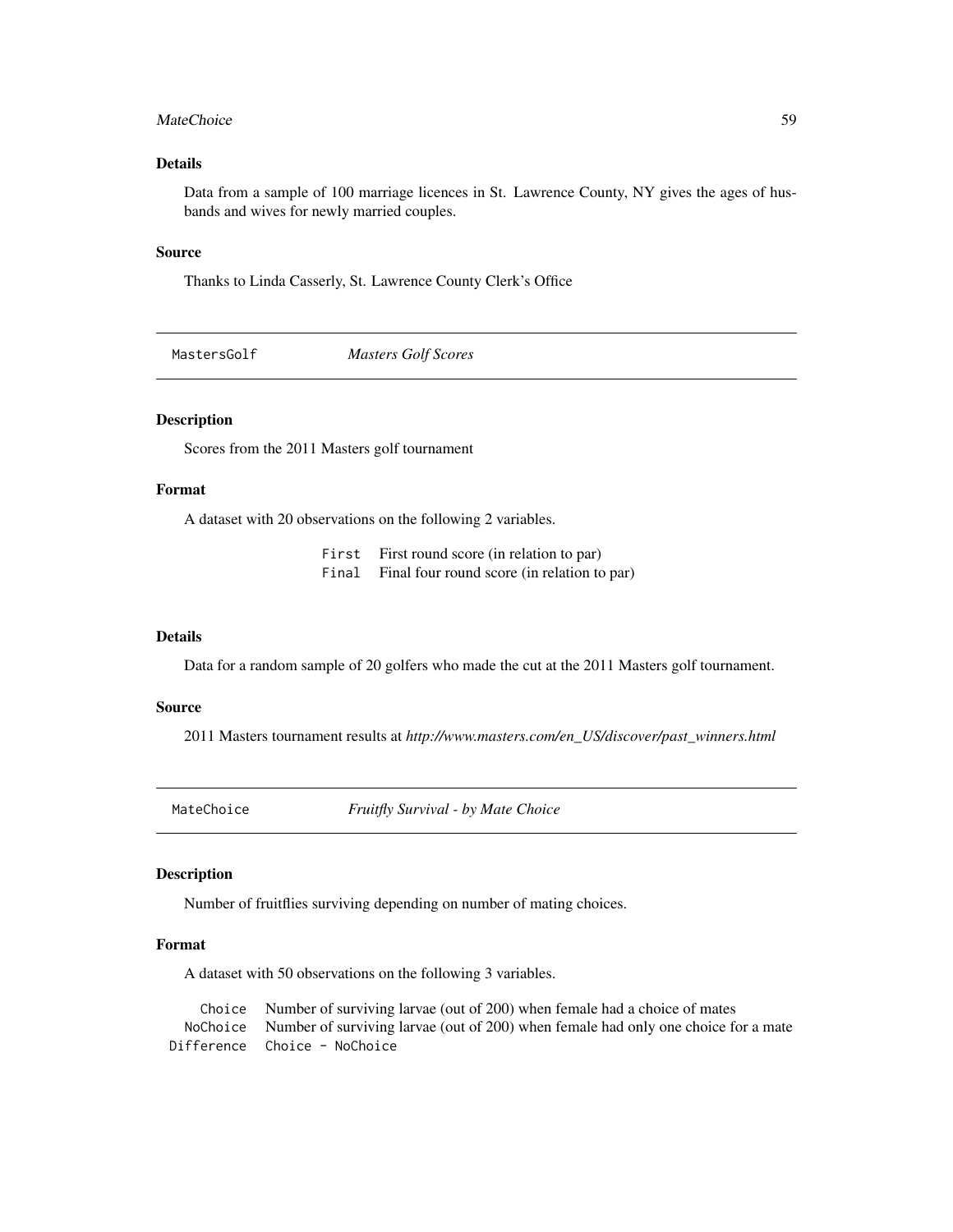In an experiment, two hundred larvae from female fruitflies that were exposed to many male fruitflies were tracked to see how many survived. This was compared to a different set of 200 larvae from females that were exposed to only one male each. Values in the dataset give how many of the 200 larvae survived. This process was replicated 50 times, so each row of the dataset corresponds to the survival counts (and difference) for one run, starting with 200 larvae of each type.

## Source

Patridge, L. (1980). "Mate choice increases a component of offspring fitness in fruit flies," Nature, 283:290-291, 1/17/80.

MentalMuscle *Mental Muscle*

#### **Description**

Comparing actual movements to mental imaging movements

## Format

A dataset with 32 observations on the following 3 variables.

| Action      | Treatment: Actual motions or Mental imaging motions  |
|-------------|------------------------------------------------------|
| PreFatigue  | Time (in seconds) to complete motions before fatigue |
| PostFatigue | Time (in seconds) to complete motions after fatigue  |

# Details

In this study, participants were asked to either perform actual arm pointing motions or to mentally imagine equivalent arm pointing motions. Participants then developed muscle fatigue by holding a heavy weight out horizontally as long as they could. After becoming fatigued, they were asked to repeat the previous mental or actual motions. Eight participants were assigned to each group, and the time in seconds to complete the motions was measured before and after fatigue.

#### Source

Data approximated from summary statistics in: Demougeot L. and Papaxanthis C., "Muscle Fatigue Affects Mental Simulation of Action," The Journal of Neuroscience, July 20, 2011, 31(29):10712- 10720.

MiamiHeat *Miami Heat Basketball*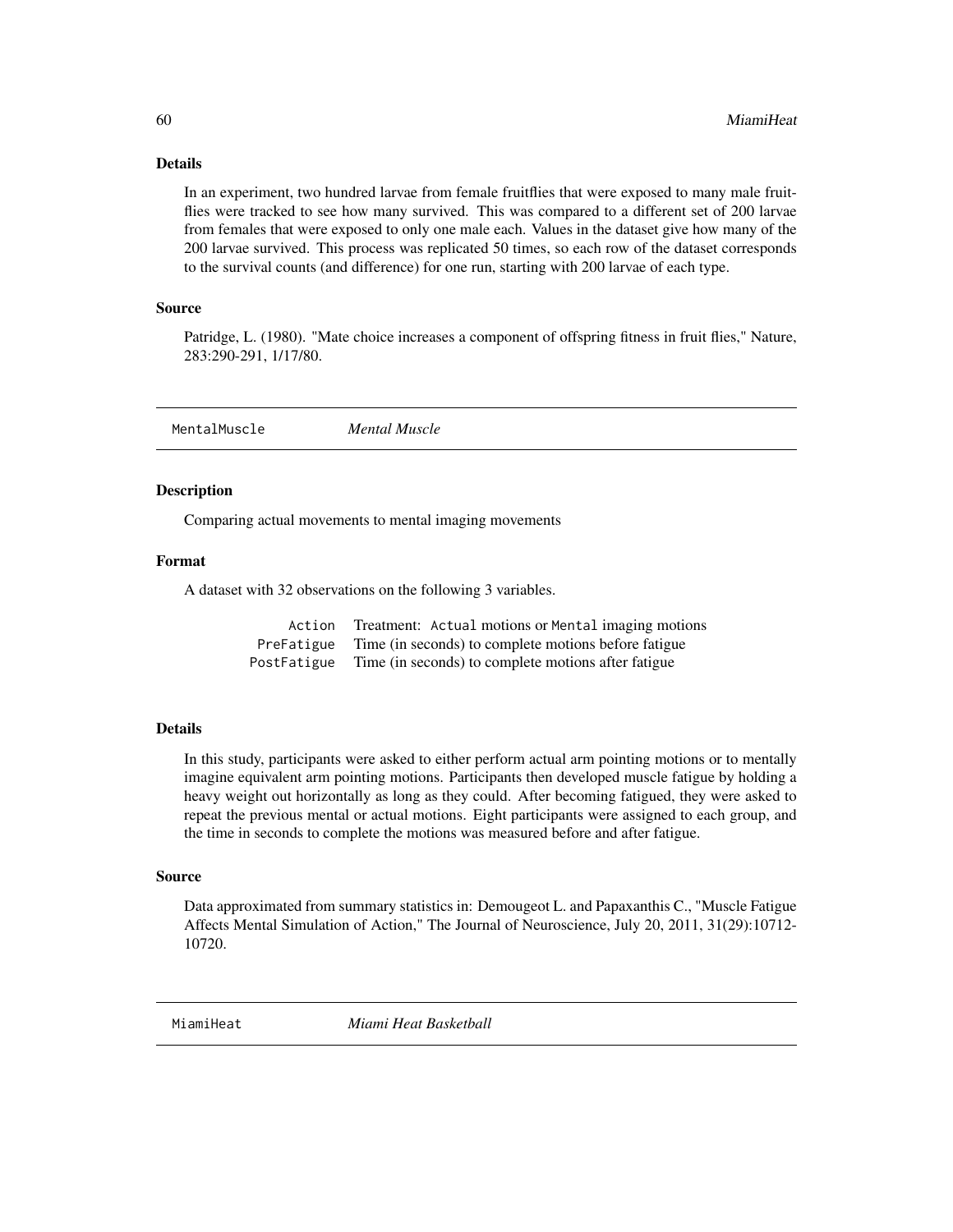#### MiamiHeat 61

# Description

Game log data for the Miami Heat basketball team in 2010-11

## Format

A dataset with 82 observations on the following 33 variables.

| Game          | ID number for each game                      |
|---------------|----------------------------------------------|
| Date          | Date the game was played                     |
| Location      | Away or Home                                 |
| 0pp           | Opponent team                                |
| Win           | Game result: L or W                          |
| FG            | Field goals made                             |
| FGA           | Field goals attempted                        |
| FG3           | Three-point field goals made                 |
| FG3A          | Three-point field goals attempted            |
| FT.           | Free throws made                             |
| <b>FTA</b>    | Free throws attempted                        |
| Rebounds      | Total rebounds                               |
| OffReb        | Offensive rebounds                           |
| Assists       | Number of assists                            |
| Steals        | Number of steals                             |
| <b>Blocks</b> | Number of shots blocked                      |
| Turnovers     | Number of turnovers                          |
| Fouls         | Number of fouls                              |
| Points        | Number of points scored                      |
| OppFG         | Opponet's field goals made                   |
| OppFGA        | Opponent's Field goals attempted             |
| OppFG3        | Opponent's Three-point field goals made      |
| OppFG3A       | Opponent's Three-point field goals attempted |
| OppFT         | Opponent's Free throws made                  |
| OppFTA        | Opponent's Free throws attempted             |
| OppOffReb     | Opponent's Offensive rebounds                |
| OppRebounds   | Opponent's Total rebounds                    |
| OppAssists    | Opponent's assists                           |
| OppSteals     | Opponent's steals                            |
| OppBlocks     | Opponent's shots blocked                     |
| OppTurnovers  | Opponent's turnovers                         |
| OppFouls      | Opponent's fouls                             |
| OppPoints     | Opponent's points scored                     |

# Details

Information from online boxscores for all 82 regular season games payed by the Miami Heat basketball team during the 2010-11 season.

\*\* This is from the first edition, updated in second edition to GSWarriors dataset \*\*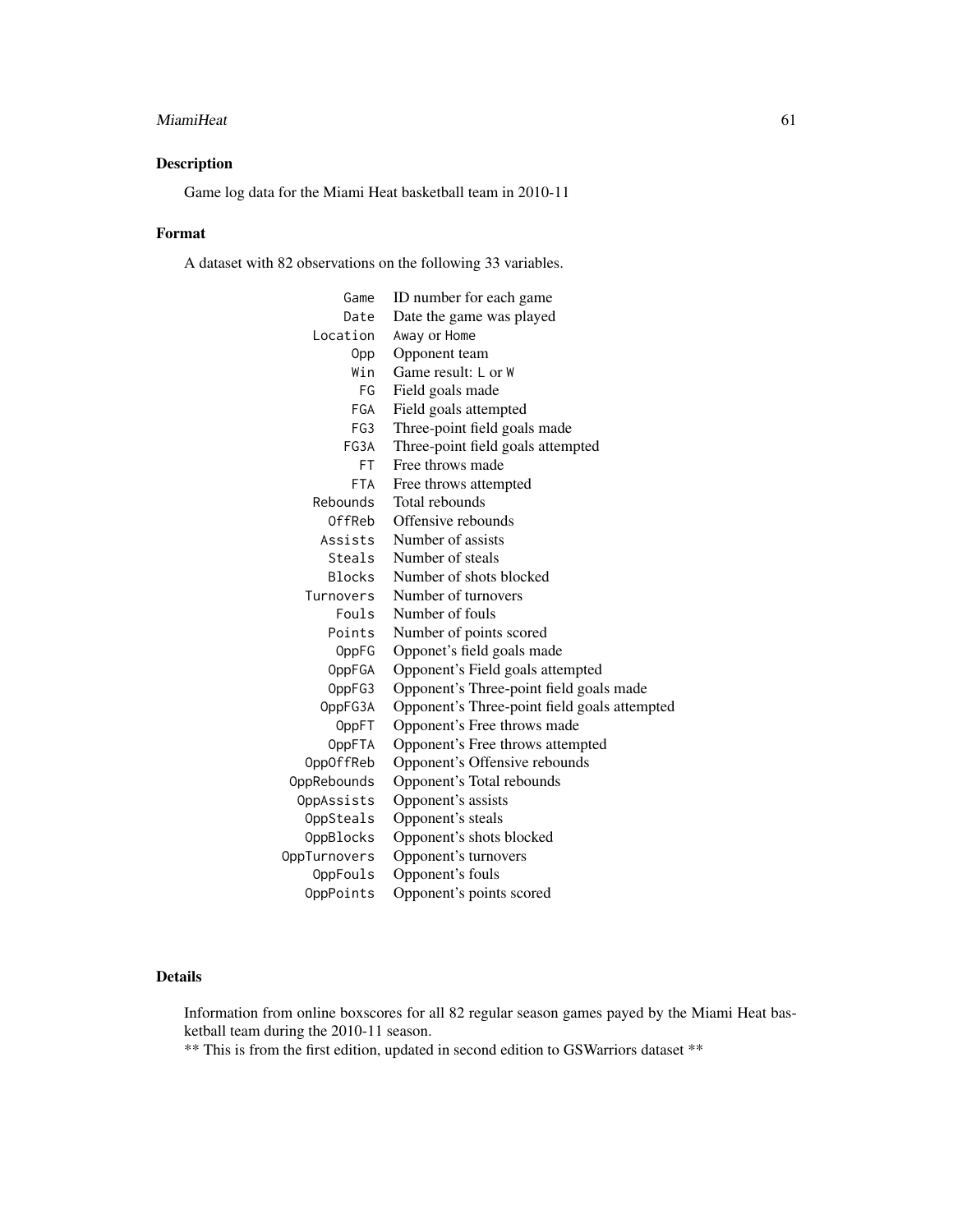Data for the 2010-11 Miami games downloaded from *http://www.basketball-reference.com/teams/MIA/2011/gamelog/*

MindsetMatters *Mindset Matters*

#### Description

Data from a study of perceived exercise with maids

### Format

A dataset with 75 observations on the following 14 variables.

| Cond             | Treatment condition: $\theta$ =uninformed or 1=informed |
|------------------|---------------------------------------------------------|
| Age              | Age (in years)                                          |
| Wt               | Original weight (in pounds)                             |
| Wt2              | Weight after 4 weeks (in pounds)                        |
| BMI              | Original body mass index                                |
| BMI <sub>2</sub> | Body mass index after 4 weeks                           |
| Fat              | Original body fat percentage                            |
| Fat2             | Body fat percentage after 4 weeks                       |
| <b>WHR</b>       | Original waist to hip ratio                             |
| WHR <sub>2</sub> | Waist to hip ratio after 4 weeks                        |
| Syst             | Original systolic blood pressure                        |
| Syst2            | Systolic blood pressure after 4 weeks                   |
| Diast            | Original diastolic blood pressure                       |
| Diast2           | Diastolic blood pressure after 4 weeks                  |
|                  |                                                         |

#### Details

In 2007 a Harvard psychologist recruited 75 female maids working in different hotels to participate in a study. She informed 41 maids (randomly chosen) that the work they do satisfies the Surgeon General's recommendations for an active lifestyle (which is true), giving them examples for how and why their work is good exercise. The other 34 maids were told nothing (uninformed). Various chacteristics (weight, body mass index, ...) were recorded for each subject at the start of the experiment and again four weeks later. Maids with missing values for weight change have been removed.

# Source

Crum, A.J. and Langer, E.J. (2007). Mind-Set Matters: Exercise and the Placebo Effect, Psychological Science, 18:165-171. Thanks to the authors for supplying the data.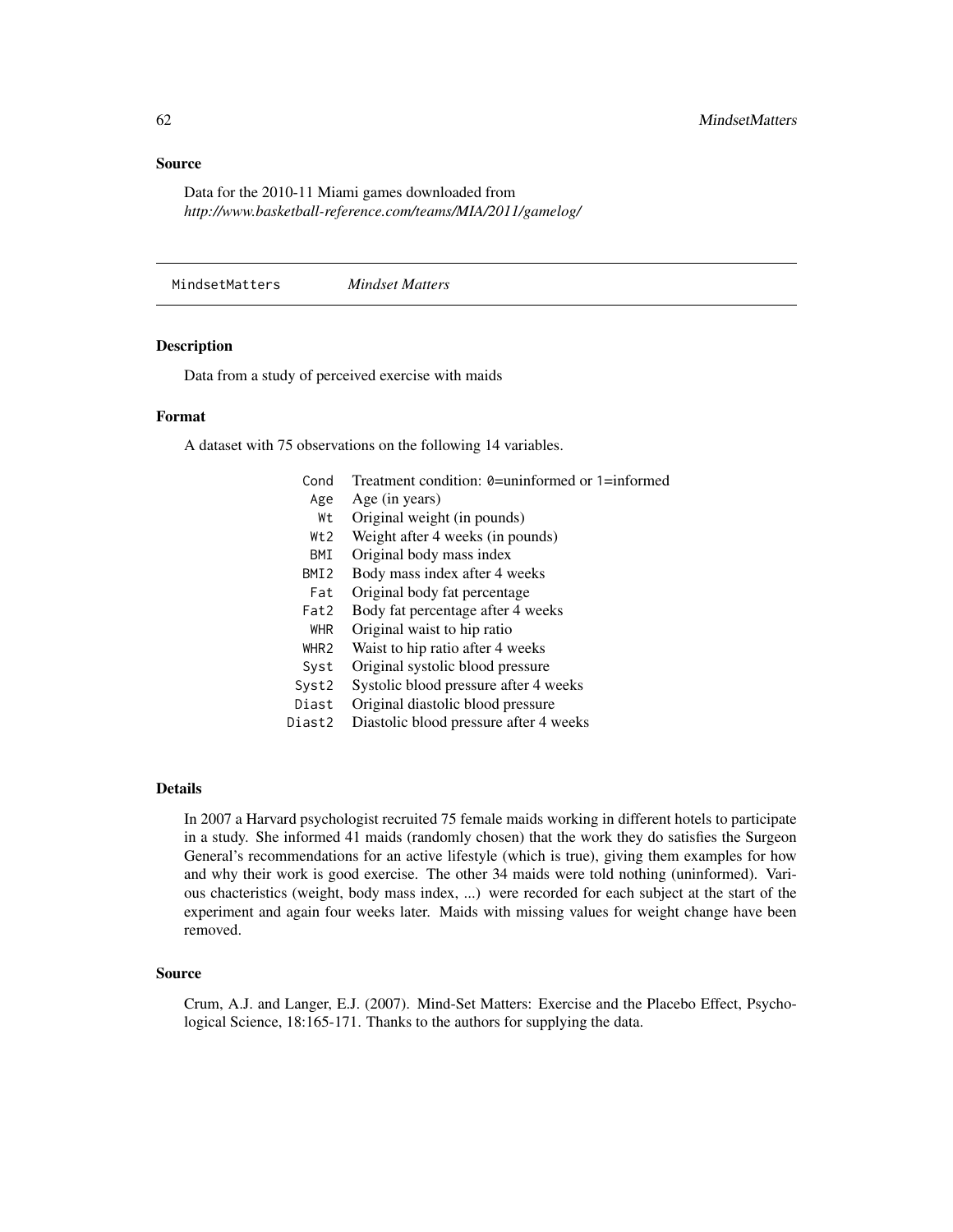MustangPrice *Mustang Prices*

## Description

Price, age, and mileage for used Mustang cars at an internet website

# Format

A dataset with 25 observations on the following 3 variables.

Age Age of the car (in years) Miles Mileage on the car (in 1,000's) Price Asking price (in \$1,000's)

## Details

A statistics student, Gabe McBride, was interested in prices for used Mustang cars being offered for sale on an internet site. He sampled 25 cars from the website and recorded the age (in years), mileage (in thousands of miles) and asking price (in \$1,000's) for each car in his sample.

#### Source

Student project with data collected from *autotrader.com* in 2008.

NBAPlayers2011 *NBA Players Data for 2010-11 Season*

## Description

Data from the 2010-2011 regular season for 176 NBA basketball players.

## Format

A dataset with 176 observations on the following 25 variables.

| Player     | Name of player           |
|------------|--------------------------|
| Age        | Age (in years)           |
| Team       | Team name                |
| Games      | Games played (out of 82) |
| Starts     | Games started            |
| Mins       | Minutes played           |
| MinPerGame | Minutes per game         |
| FGMade     | Field goals made         |
| FGAttempt  | Field goals attempted    |
|            |                          |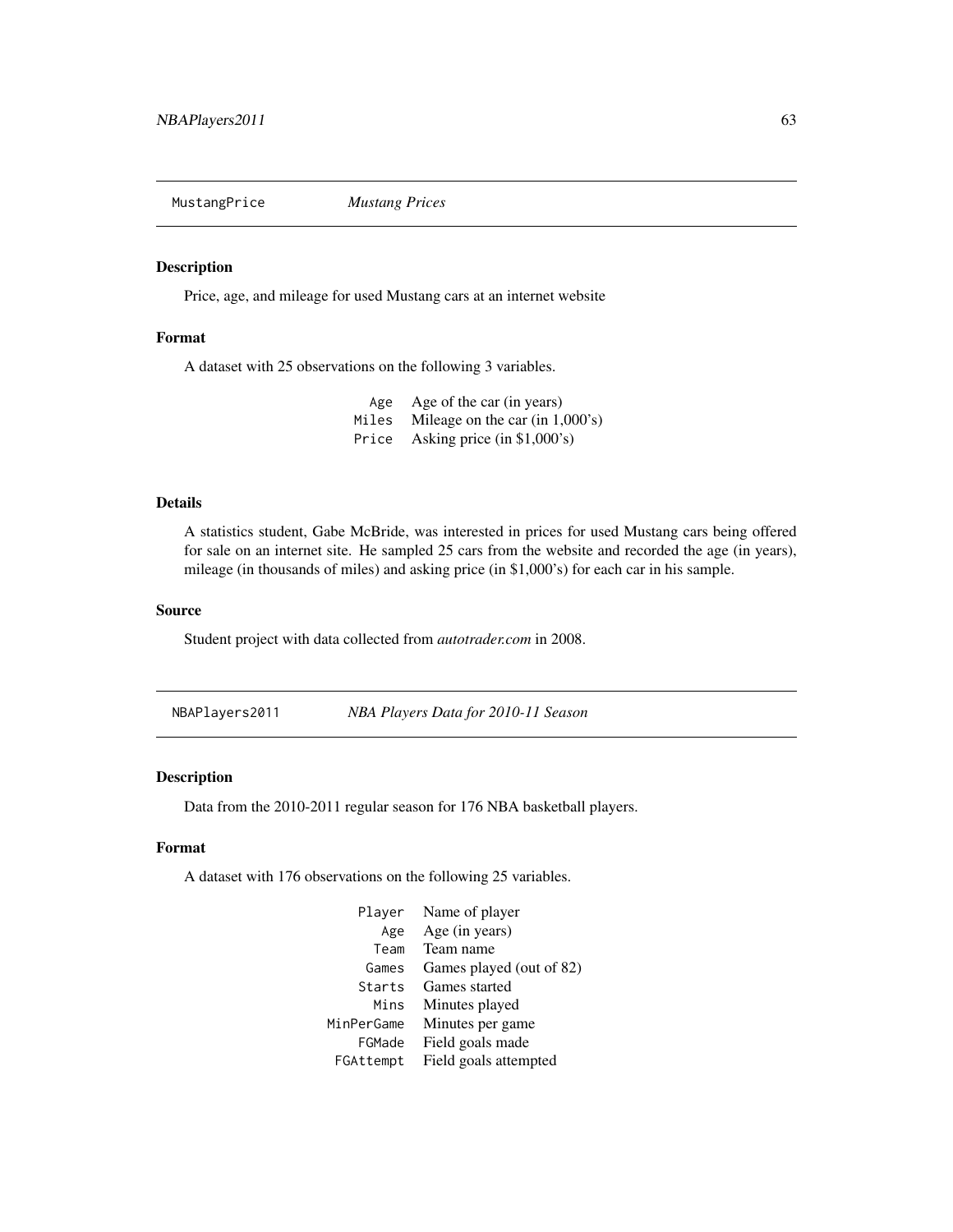| FGPct         | Field goal percentage             |
|---------------|-----------------------------------|
| FG3Made       | Three-point field goals made      |
| FG3Attempt    | Three-point field goals attempted |
| FG3Pct        | Three-point field goal percentage |
| FTMade        | Free throws made                  |
| FTAttempt     | Free throws attempted             |
| <b>FTPct</b>  | Free throw percentage             |
| OffRebound    | Offensive rebounds                |
| DefRebound    | Defensive rebounds                |
| Rebounds      | Total rebounds                    |
| Assists       | Number of assists                 |
| Steals        | Number of steals                  |
| <b>Blocks</b> | Number of blocked shots           |
| Turnovers     | Number of turnovers               |
| Fouls.        | Number of personal fouls          |
| Points        | Number of points scored           |

Data for 176 NBA basketball players from the 2010-2011 regular season. Includes all players who averaged more than 24 minutes per game.

\*\* From 1e - dataset has been updated (in (NBAPlayers2015) for 2e \*\*

# Source

Data downloaded from *http://www.basketball-reference.com/leagues/NBA\_2011\_stats.html*

NBAPlayers2015 *NBA Players Data for 2014-15 Season*

# Description

Data from the 2014-2015 regular season for 182 NBA basketball players.

## Format

A dataset with 182 observations on the following 25 variables.

|      | Player Name of player                                                                    |
|------|------------------------------------------------------------------------------------------|
|      | Position PG=point guard, SG=shooting guard, PF=power forward, SF=small forward, C=center |
| Age  | Age (in years)                                                                           |
| Team | Team name                                                                                |
|      | Games Games played (out of 82)                                                           |
|      | Starts Games started                                                                     |
|      | Mins Minutes played                                                                      |
|      | MinPerGame Minutes per game                                                              |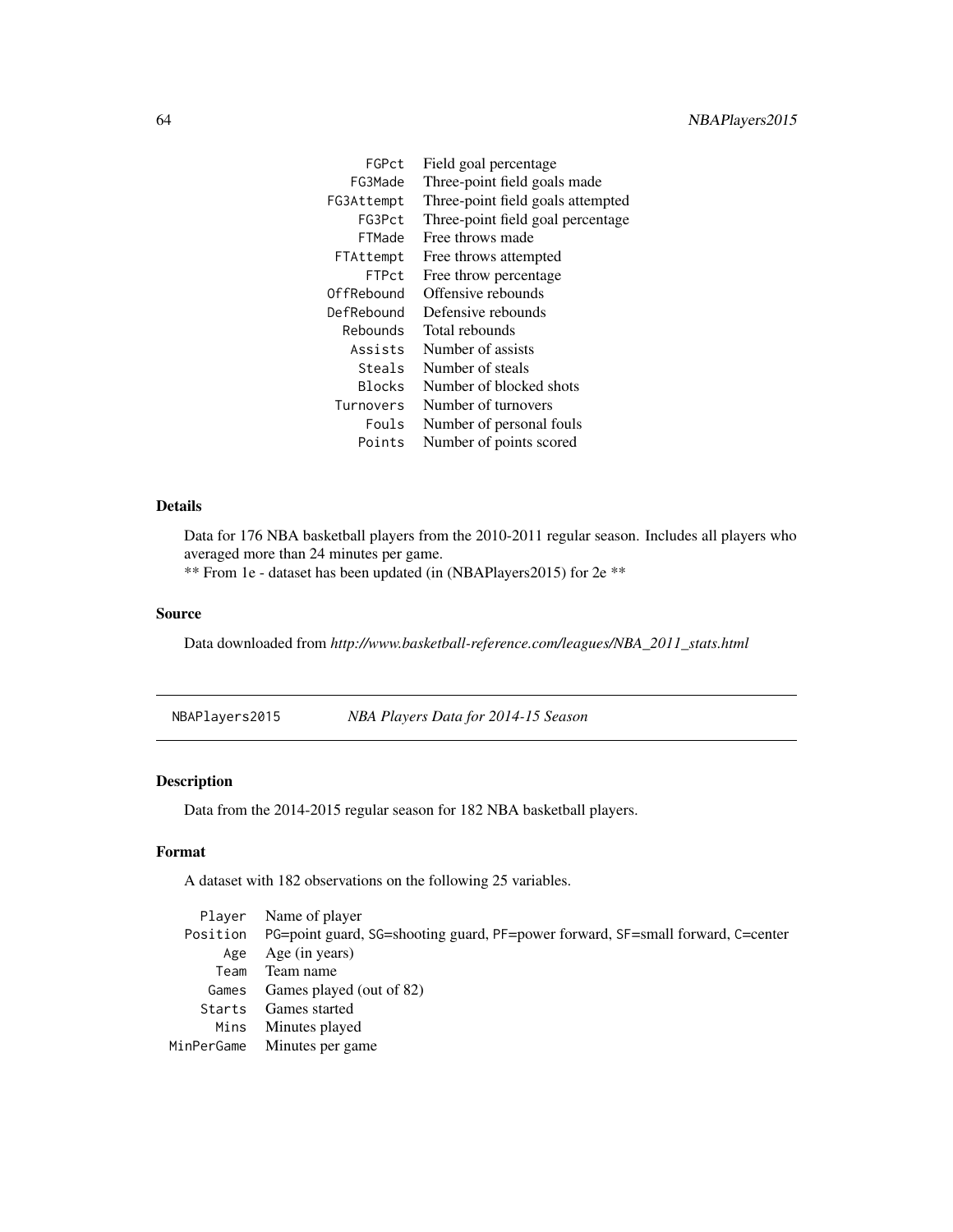| FGMade     | Field goals made                  |
|------------|-----------------------------------|
| FGAttempt  | Field goals attempted             |
| FGPct      | Field goal percentage             |
| FG3Made    | Three-point field goals made      |
| FG3Attempt | Three-point field goals attempted |
| FG3Pct     | Three-point field goal percentage |
| FTMade     | Free throws made                  |
| FTAttempt  | Free throws attempted             |
| FTPct      | Free throw percentage             |
| OffRebound | Offensive rebounds                |
| DefRebound | Defensive rebounds                |
| Rebounds   | Total rebounds                    |
| Assists    | Number of assists                 |
| Steals     | Number of steals                  |
| Blocks     | Number of blocked shots           |
| Turnovers  | Number of turnovers               |
| Fouls      | Number of personal fouls          |
| Points     | Number of points scored           |

Data for 182 NBA basketball players from the 2014-2015 regular season. Includes all players who averaged more than 24 minutes per game that season. \*\* Data set updated for 2e (original is NBAPlayers2011) \*\*

# Source

*http://www.basketball-reference.com/leagues/NBA\_2015\_stats.html*

NBAStandings1e *NBA 2010-11 Regular Season Standings*

# Description

Won-Loss record and statistics for NBA Teams in 2010-2011

### Format

A dataset with 30 observations on the following 6 variables.

| Team Team name                                   |
|--------------------------------------------------|
| Wins Number of wins in an 82 game regular season |
| Losses Number of losses                          |
| WinPct Proportion of games won                   |
| PtsFor Average points scored per game            |
| PtsAgainst Average points allowed per game       |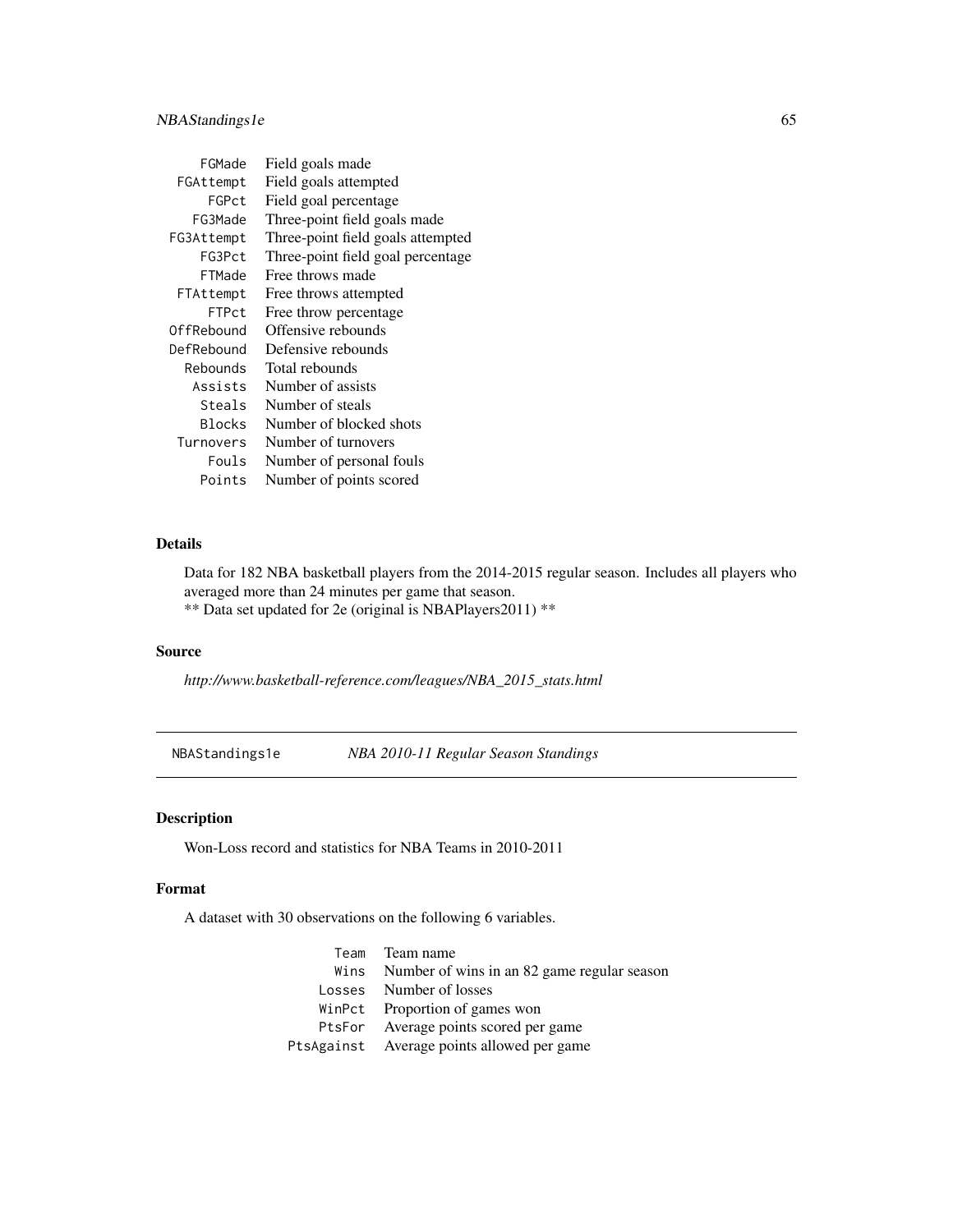Won-Loss record and regular season statistics for 30 teams in the National Basketball Association for the 2010-2011 season.

\*\* From 1e - dataset has been updated (in NBAStandings2016) for 2e \*\*

## Source

Data downloaded from *http://www.basketball-reference.com/leagues/NBA\_2011\_games.html*

NBAStandings2016 *NBA 2015-2016 Regular Season Standings*

# Description

Won-Loss record and statistics for NBA Teams in 2015-2016

# Format

A dataset with 30 observations on the following 6 variables.

| Team Team name                                   |
|--------------------------------------------------|
| Wins Number of wins in an 82 game regular season |
| Losses Number of losses                          |
| WinPct Proportion of games won                   |
| PtsFor Average points scored per game            |
| PtsAgainst Average points allowed per game       |

# Details

Won-Loss record and regular season statistics for 30 teams in the National Basketball Association for the 2015-2016 season.

\*\* Data set updated for 2e (original is NBAStandings1e) \*\*

# Source

Data downloaded from *http://www.basketball-reference.com/leagues/NBA\_2016\_games.html*

NFLContracts2015 *NFL Contracts in 2015*

# Description

Dollar size of contracts for all NFL players in 2015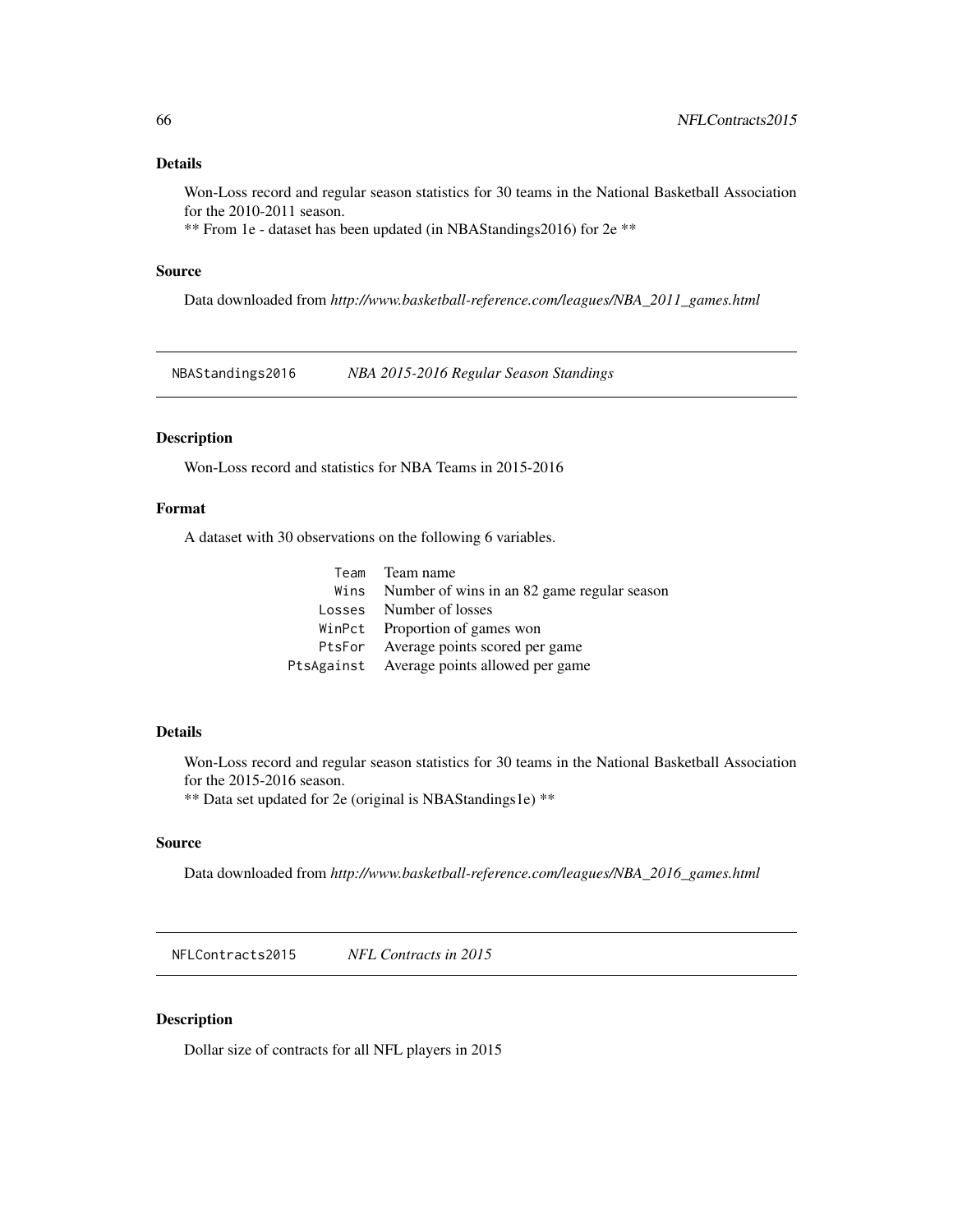# NFLPreSeason 67

# Format

A dataset with 2099 observations on the following 5 variables.

|              | Player Player's name                                                        |
|--------------|-----------------------------------------------------------------------------|
|              | Position Code for the primary position of the player (QB=quarterback, etc.) |
|              | Team Nickname of the team                                                   |
| TotalMonev   | Total value of the contract (in millions of dollars)                        |
| YearlySalary | Salary (in millions of dollars) for the 2015 season                         |

# Details

This dataset contains salary information for all National Football League (NFL) players under contract for the 2015 season. Many contracts extend over multiple years, so TotalMoney gives the overall size of the contract and YearlySalary indicates how much of that is to be paid for the 2015 season. All amounts are in millions of dollars.

## Source

Contract data collected from *http://OverTheCap.com*, accessed September 16, 2015.

NFLPreSeason *Wins for NFL Teams (2005-2014)*

## Description

Number of preseason and regular season wins for NFL teams, each year from 2005 to 2014.

#### Format

A dataset with 320 observations on the following 4 variables.

| Team Code for one of 32 NFL teams                           |
|-------------------------------------------------------------|
| Season Year between 2005 and 2014                           |
| Preseason Number of preseason wins (out of 4 games)         |
| RegularWins Number of regular season wins (out of 16 games) |

#### Details

Number of wins in the preseason (out of 4 preseason games) and regular season (out of 16 regular season games) for each of the 32 National Football (NFL) teams over a ten year period from 2005 to 2014.

# Source

Data available at *http://www.pro-football-reference.com/*.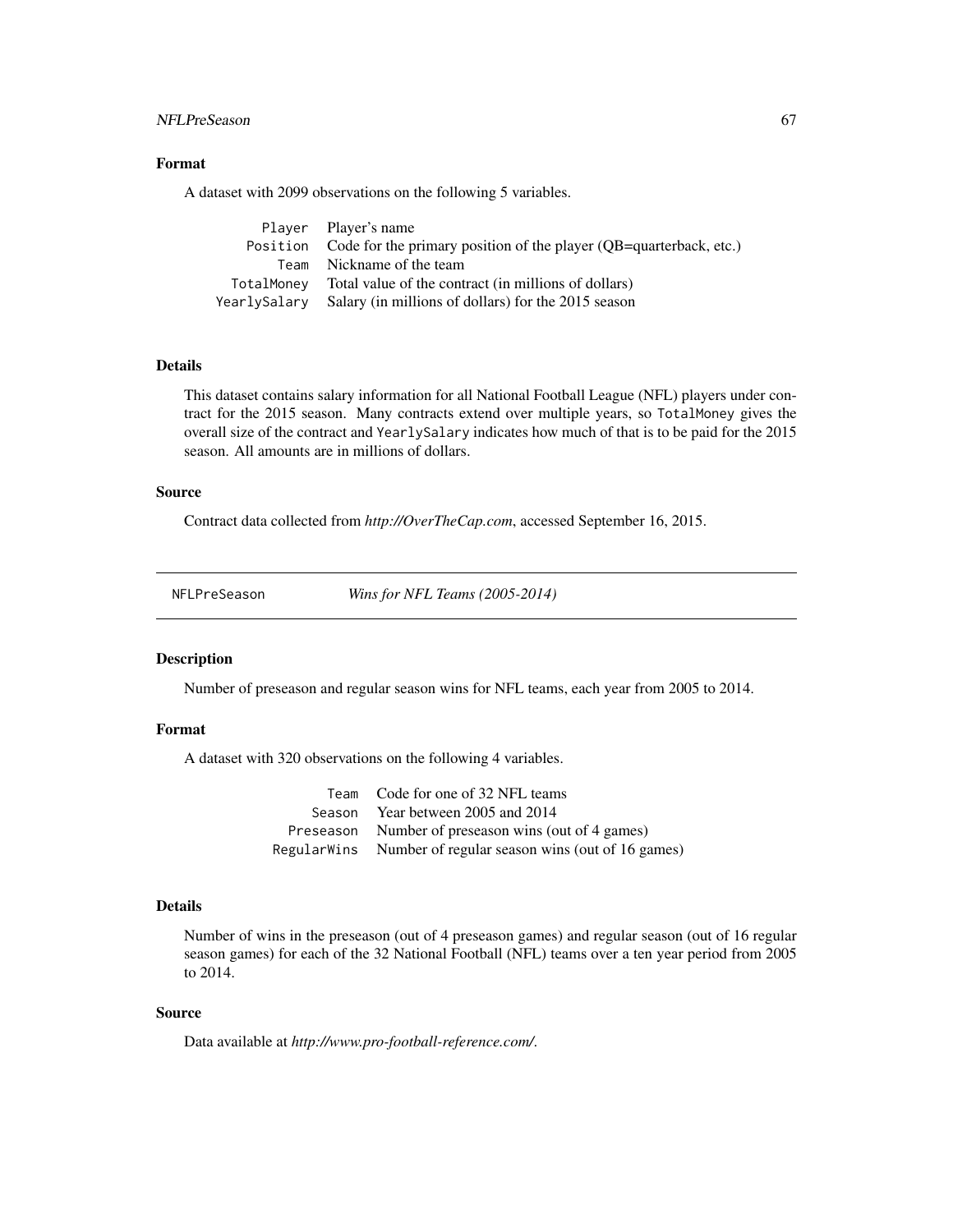# Description

Results for all NFL games for the 2011 regular season

# Format

A dataset with 256 observations on the following 11 variables.

| Week of the season (1 through 17)      |
|----------------------------------------|
| Home team name                         |
| Visiting team name                     |
| Points scored by the home team         |
| Points scored by the visiting team     |
| Yards gained by the home team          |
| Yards gained by the visiting team      |
| Turnovers lost by the home team        |
| Turnovers lost by the visiting team    |
| Date of the game                       |
| Day of the week: Mon, Sat, Sun, or Thu |
|                                        |

# Details

Data for all 256 regular season games in the National Football League (NFL) for the 2011 season.

## Source

NFL scores and game statistics found at *http://www.pro-football-reference.com/years/2011/games.htm*.

NutritionStudy *Nutrition Study*

## Description

Variables related to nutrition and health for 315 individuals

# Format

A dataset with 315 observations on the following 17 variables.

- ID ID number for each subject in this sample
- Age Subject's age (in years)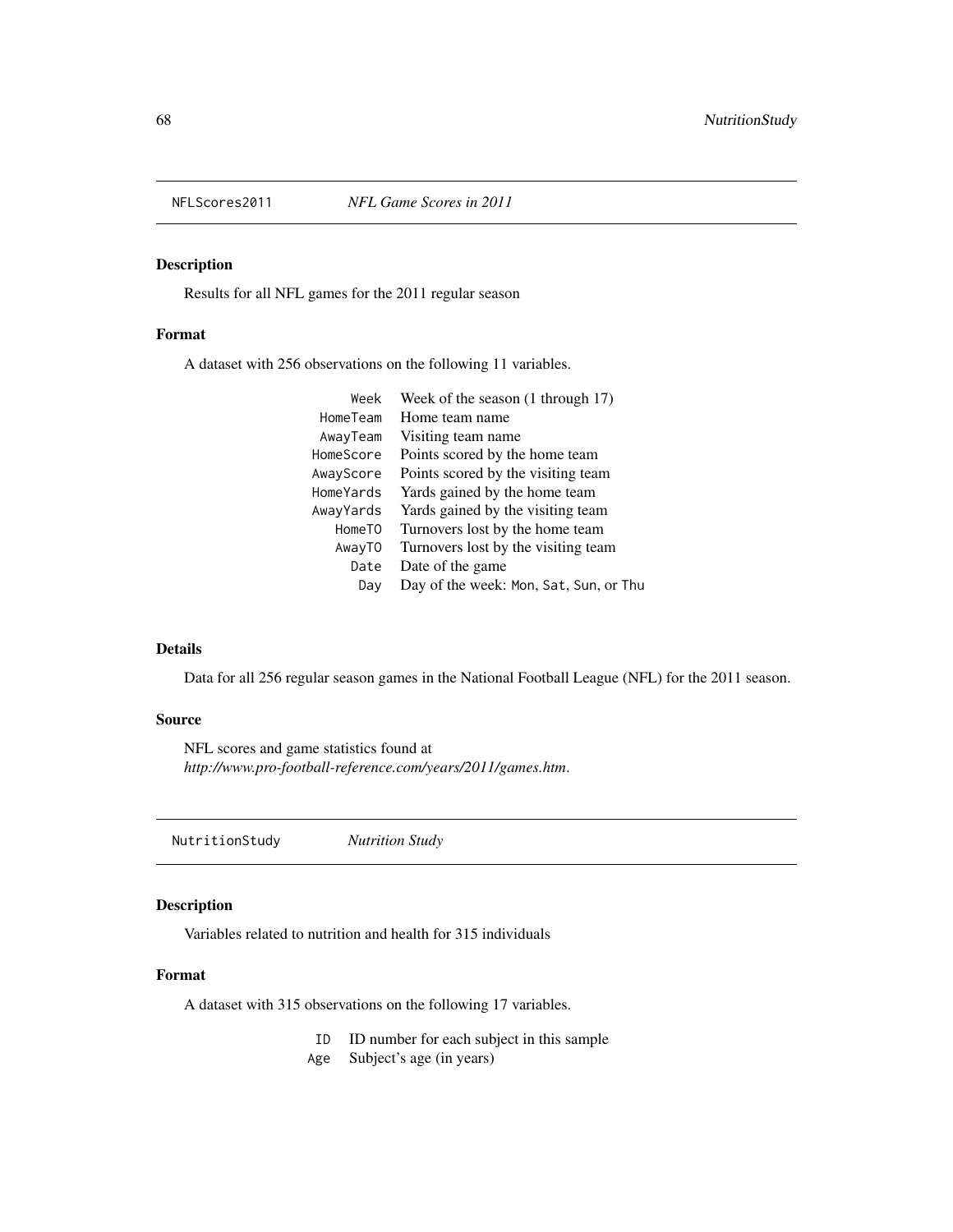# OlympicMarathon 69

| Smoke         | Smoker? coded as No or Yes                                            |
|---------------|-----------------------------------------------------------------------|
| Quetelet      | Weight/(Height $\binom{2}{2}$                                         |
| Vitamin       | Vitamin use: coded as $1 =$ Regulary, $2 =$ Occasionally, or $3 =$ No |
| Calories      | Number of calories consumed per day                                   |
| Fat           | Grams of fat consumed per day                                         |
| Fiber         | Grams of fiber consumed per day                                       |
| Alcohol       | Number of alcoholic drinks consumed per week                          |
| Cholesterol   | Cholesterol consumed (mg per day)                                     |
| BetaDiet      | Dietary beta-carotene consumed (mcg per day)                          |
| RetinolDiet   | Dietary retinol consumed (mcg per day)                                |
| BetaPlasma    | Plasma beta-carotene (ng/ml)                                          |
| RetinolPlasma | Plasma retinol (ng/ml)                                                |
| Gender        | Coded as Female or Male                                               |
| VitaminUse    | Coded as No Occasional Regular                                        |
| PriorSmoke    | Smoking status: coded as 1=Never, 2=Former, or 3=Current              |

## Details

Data from a cross-sectional study to investigate the relationship between personal characteristics and dietary factors, and plasma concentrations of retinol, beta-carotene and other carotenoids. Study subjects were patients who had an elective surgical procedure during a three-year period to biopsy or remove a lesion of the lung, colon, breast, skin, ovary or uterus that was found to be non-cancerous.

#### Source

Nierenberg, Stukel, Baron, Dain, and Greenberg, "Determinants of plasma levels of beta-carotene and retinol", American Journal of Epidemiology (1989). Data downloaded from *http://lib.stat.cmu.edu/datasets/Plasma\_Retinol*.

OlympicMarathon *2012 Olympic Men's Marathon*

#### Description

Times for all finishers in the men's marathon at the 2012 Olympics

### Format

A data frame with 85 observations on the following 4 variables.

Athlete Name of marathoner Country Nationality of marathoner (3 letter country code) Time Time as H:MM:SS Minutes Time in minutes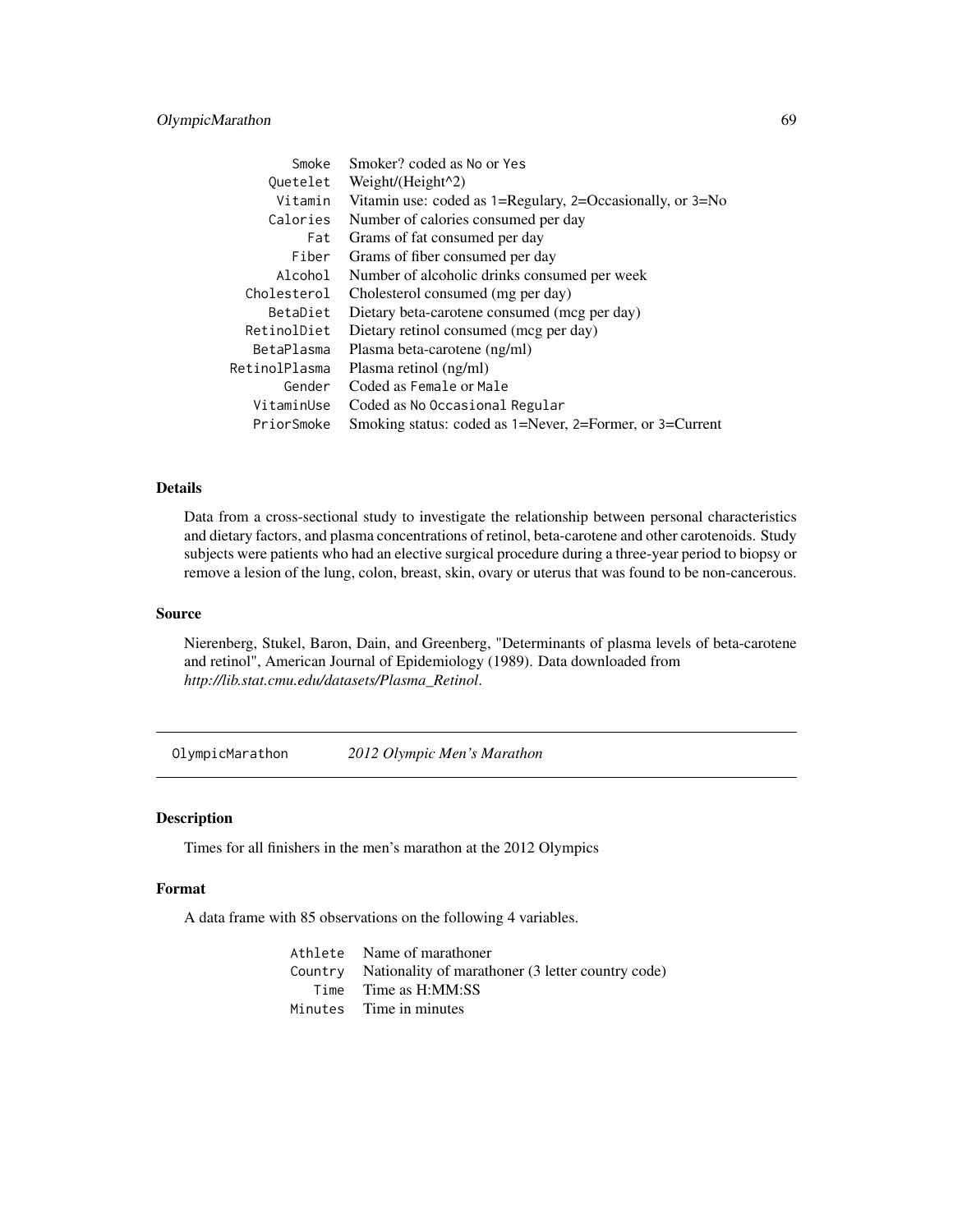Results for all finishers in the 2012 Men's Olympic marathon in London, England. \*\* This is an updated version (previous is now in OlympicMarathon1e) \*\*

## Source

*http://www.olympic.org/olympic-results/london-2012/athletics/marathon-m*, accessed October 2015.

OlympicMarathon1e *2008 Olympic Men's Marathon*

# Description

Times for all finishers in the men's marathon at the 2008 Olympics

# Format

A data frame with 76 observations on the following 5 variables.

| Rank Order of finish              |
|-----------------------------------|
| Athlete Name of marathoner        |
| Nationality Country of marathoner |
| Time Time as H:MM:SS              |
| Minutes Time in minutes           |

#### Details

Results for all finishers in the 2008 Men's Olympic marathon in Beijing, China. \*\* This 1e version has been updated for 2e \*\*

#### Source

*http://2008olympics.runnersworld.com/2008/08/mens-marathon-results.html*

OrganicEffect *Eating Organic Foods*

# Description

Data comparing pesticide levels in family members when eating non-organic vs organic food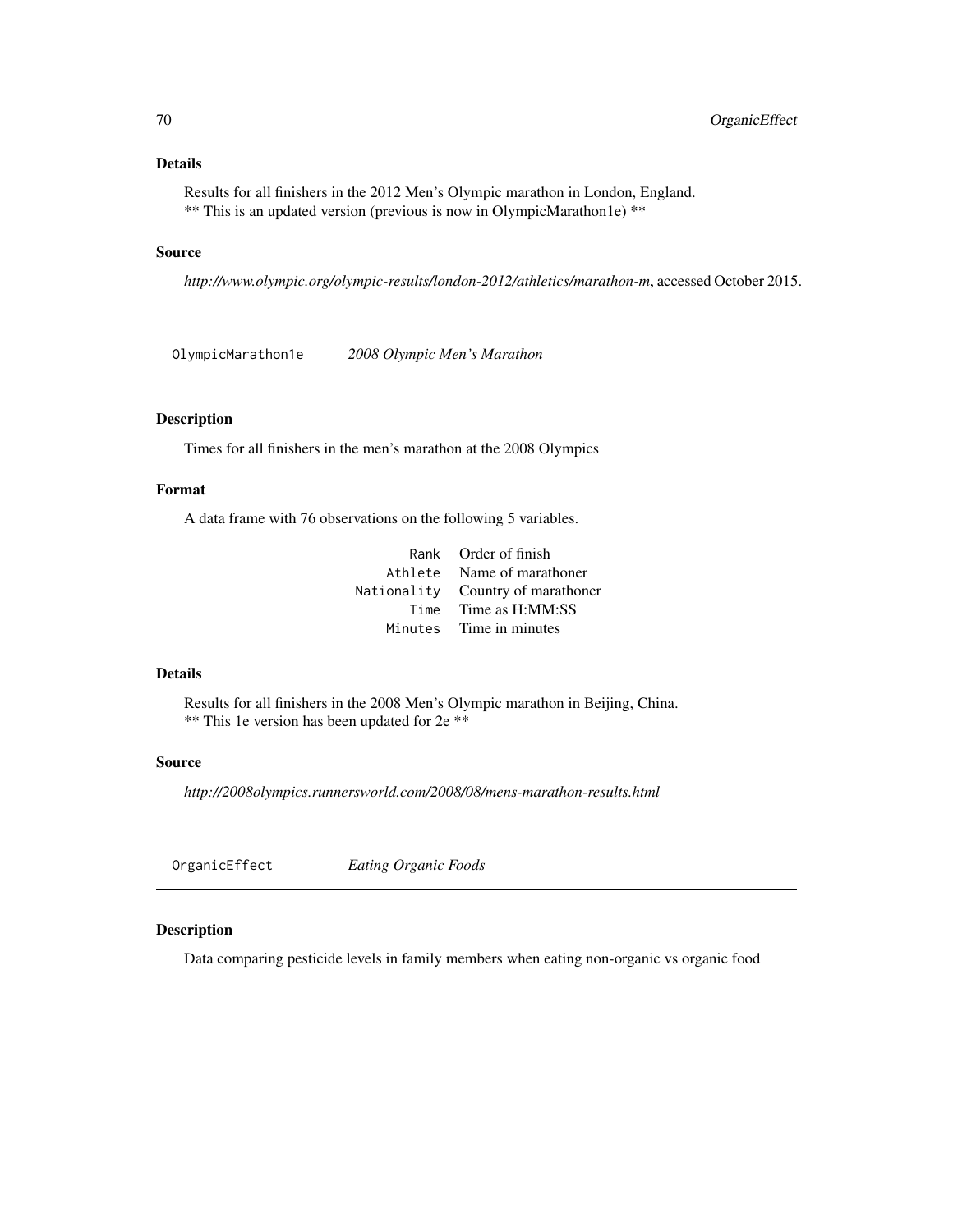# OttawaSenators 71

# Format

A dataset with 160 observations on the following 6 variables.

|           | Person Code for family member, Father, Mother, GirlA, GirlB, Boy  |
|-----------|-------------------------------------------------------------------|
| Pesticide | One of eight different pesticides measured                        |
| Dav       | Day of the measurement (Day1, Day3, Day4, or Day6)                |
|           | NonOrganic Level of the pesticide after eating a non-organic diet |
|           | Organic Level of the pesticide after eating an organic diet       |
|           | Diff Difference = NonOrganic - Organic                            |

# Details

A study looked at a Swedish family that ate a conventional diet (non-organic), and then had them eat only organic for two weeks. Pesticide concentrations for several different pesticides were measured in micrograms/g creatinine by testing morning urine. Multiple measurements were taken for each person before the switch to organic foods, and then again after participants had been eating organic for at least one week.

#### Source

Magner, J., Wallberg, P., Sandberg, J., and Cousins, A.P. (2015). "Human exposure to pesticides from food: A pilot study," IVL Swedish Environmental Research Institute. *https://www.coop.se/PageFiles/429812/Coop%20Ekoeffekten\_Report%20ENG.pdf*, January 2015

OttawaSenators *Ottawa Senators Hockey Team*

# Description

Data for 24 players on the 2014-2105 Ottawa Senators NHL team

# Format

A dataset with 24 observations on the following 10 variables.

| Player          | Players name                                                          |
|-----------------|-----------------------------------------------------------------------|
|                 | Position D=defense, C=center, RW=right wing, LW=left wing             |
| Age             | Age (in years)                                                        |
| Games           | Games played in the 2014-15 NHL season (out of 82)                    |
| Goals           | Goals                                                                 |
| Assists Assists |                                                                       |
|                 | Points Goals + Assists                                                |
| PlusMinus       | Difference between (even strength) goals for and against while on ice |
| PenMins         | Number of penalty minutes                                             |
| MinPerGame      | Average minutes on the ice per game                                   |
|                 |                                                                       |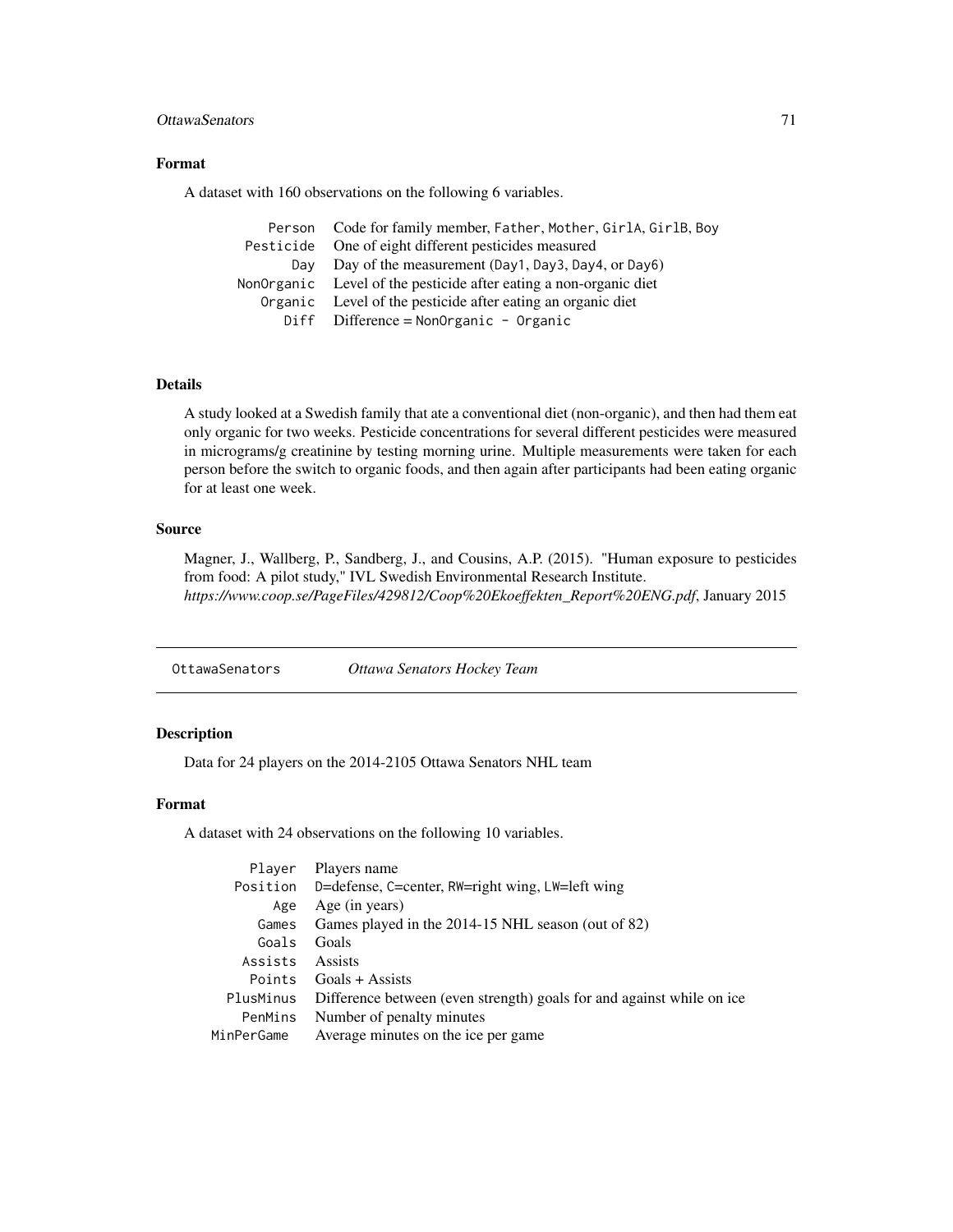Data for all players (except goalies) who played at least 10 games with the Ottawa Senators hockey team in the 2014-15 NHL season.

\*\* This is an updated version (previous version is now in OttawaSenators1e) \*\*

## Source

*http://www.hockey-reference.com/teams/OTT/2015.html*, accessed October 2015.

OttawaSenators1e *Ottawa Senators Hockey Team*

# Description

Data for 24 players on the 2009-10 Ottawa Senators

# Format

A dataset with 24 observations on the following 2 variables.

Points Number of points (goals + assists) scored PenMins Number of penalty minutes

# Details

Points scored and penalty minutes for 24 players (excluding goalies) playing ice hockey for the Ottawa Senators during the 2009-10 NHL regular season. \*\* From 1e - dataset has been updated for 2e \*\*

## Source

Data obtained from *http://senators.nhl.com/club/stats.htm*.

PizzaGirl *Pizza Girl Tips*

## Description

Data on tips for pizza deliveries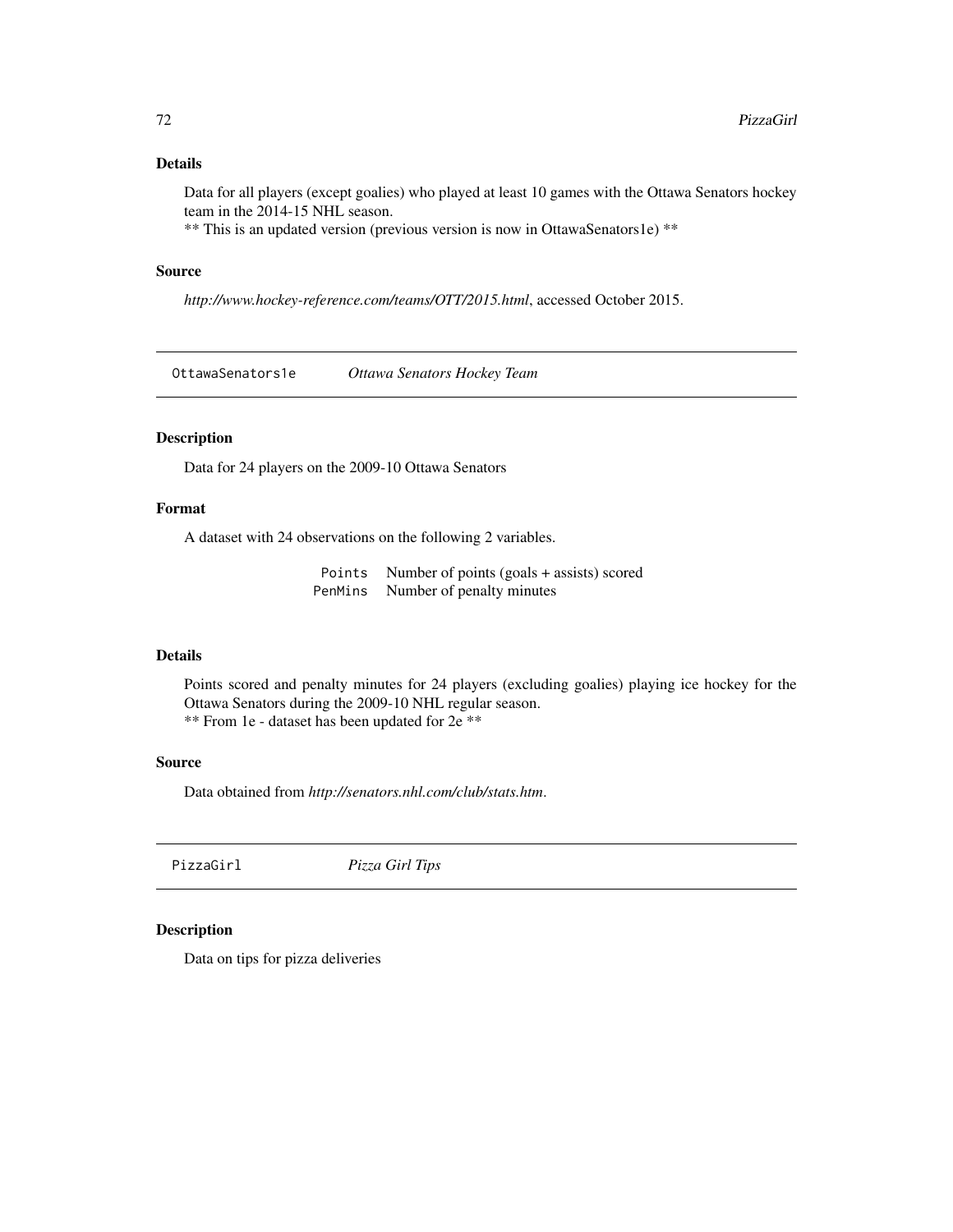## <span id="page-72-0"></span>Format

A dataset with 24 observations on the following 2 variables.

- Tip Amount of tip (in dollars)
- Shift Data collected over three different shifts

## Details

"Pizza Girl" collected data on her deliveries and tips over three different evening shifts.

#### Source

Pizza Girl: Statistical Analysis at *http://slice.seriouseats.com/archives/2010/04/statistical-analysis-of-a-pizza-delivery-shift-20100429.html*.

QuizPulse10 *Quiz vs Lecture Pulse Rates*

## Description

Paired data with pulse rates in a lecture and during a quiz for 10 students

#### Format

A dataset with 10 observations on the following 3 variables.

| Student ID number for the student                      |
|--------------------------------------------------------|
| Quiz Pulse rate (beats per minute) during a quiz       |
| Lecture Pulse rate (beats per minute) during a lecture |

#### Details

Ten students in an introductory statistics class measured their pulse rate (beats per minute) in two settings: first, in the middle of a regular class lecture and second, while taking an in-class quiz.

#### Source

In-class data collection

RandomP50N200 *Simulated proportions*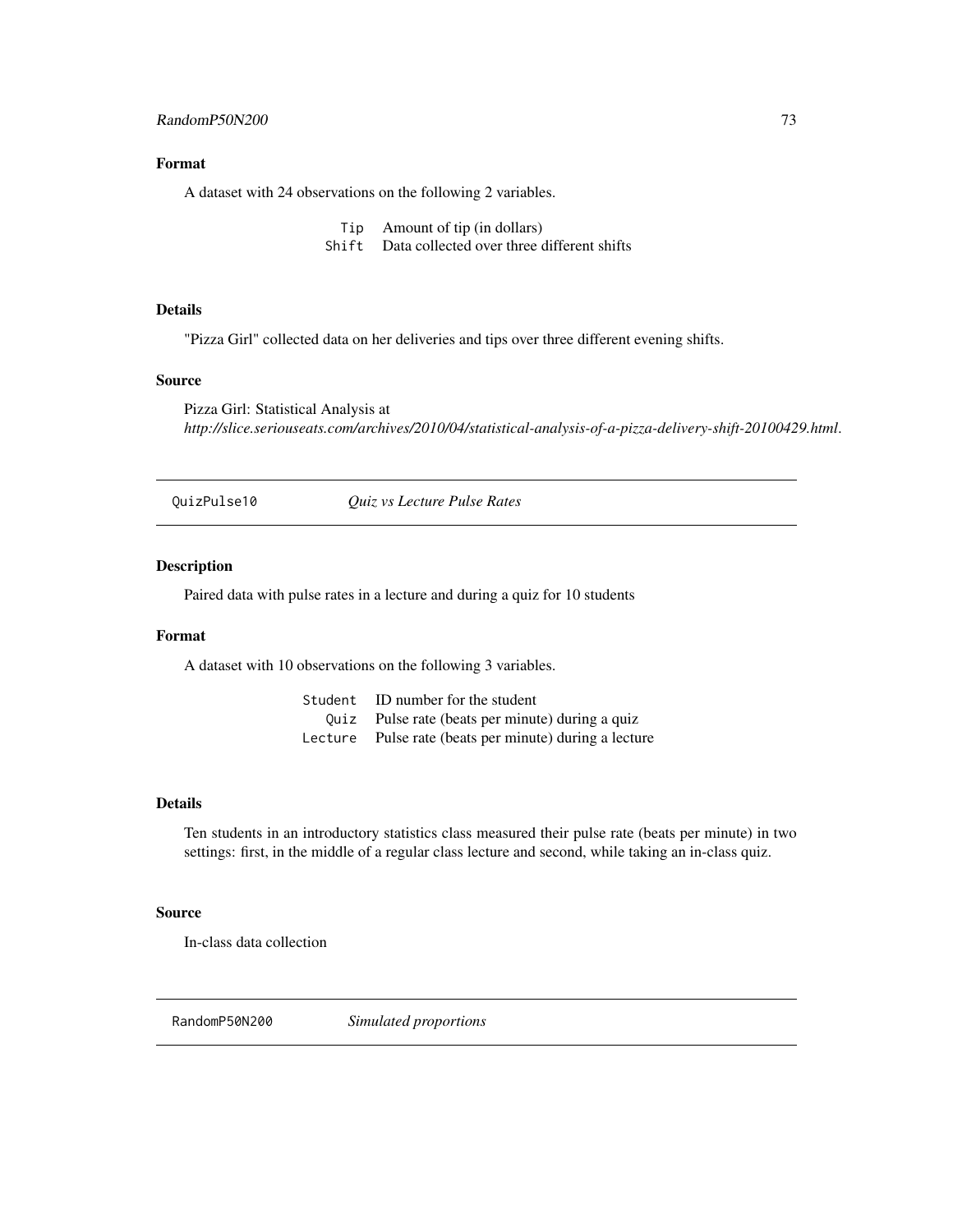#### <span id="page-73-0"></span>Description

Counts and proportions for 5000 simulated samples with n=200 and p=0.50

#### Format

A dataset with 5000 observations on the following two variables

| Count Number of simulated "yes" responses in 200 trials |
|---------------------------------------------------------|
| Phat Sample proportion (Count/200)                      |

#### Details

Results from 5000 simulations of samples of size n=200 from a population with proportion of "yes" responses at p=0.50.

## Source

Computer simulation

RestaurantTips *Restaurant Tips*

#### Description

Tip data from the First Crush Bistro

#### Format

A dataset with 157 observations on the following 7 variables.

| Bill   | Size of the bill (in dollars)                                                              |
|--------|--------------------------------------------------------------------------------------------|
| Tip    | Size of the tip (in dollars)                                                               |
|        | Credit Paid with a credit card? $n$ or $\nu$                                               |
|        | Guests Number of people in the group                                                       |
| Dav    | Day of the week: $m=$ Monday, $t=T$ uesday, $w=$ Wednesday, $th=T$ hursday, or $f=Frid$ ay |
| Server | Code for specfic waiter/waitress: A, B, or C                                               |
|        | PctTip Tip as a percentage of the bill                                                     |
|        |                                                                                            |

#### Details

The owner of a bistro called First Crush in Potsdam, NY was interested in studying the tipping patterns of his customers. He collected restaurant bills over a two week period that he believes provide a good sample of his customers. The data recorded from 157 bills include the amount of the bill, size of the tip, percentage tip, number of customers in the group, whether or not a credit card was used, day of the week, and a coded identity of the server.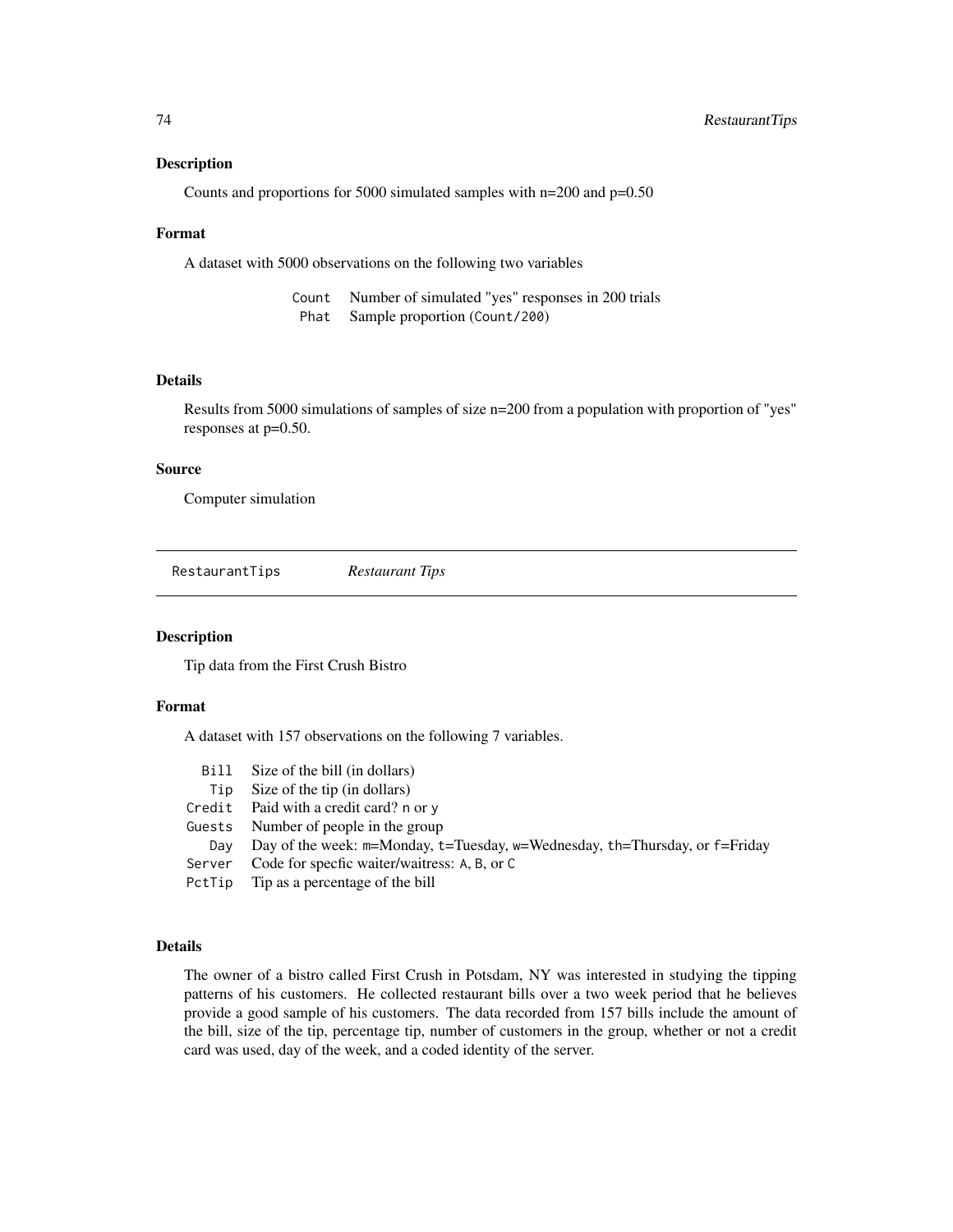## <span id="page-74-0"></span>RockandRoll 75

## Source

Thanks to Tom DeRosa at First Crush for providing the tipping data.

RetailSales *Retail Sales*

## Description

Monthly U.S. Retail Sales

## Format

A dataset with 136 observations on the following 3 variables.

| Month Month of the year                          |
|--------------------------------------------------|
| Year Years from 2000 to 2011                     |
| Sales U.S. retail sales (in billions of dollars) |

#### Details

Data show the monthly retail sales (in billions) for the U.S. economy in each month from January 2000 through April 2011.

## Source

Data downloaded from *http://www.census.gov/retail/*

RockandRoll *Rock & Roll Hall of Fame*

## Description

Groups and Individuals in the Rock and Roll Hall of Fame

## Format

A dataset with 303 observations on the following 4 variables.

| Inductee Name of the group or individual                                         |
|----------------------------------------------------------------------------------|
| FemaleMembers Yes if individual or member of the group is female, otherwise No   |
| Category Type of individual or group: Performer, Non-performer, Early Influence, |
| Lifetime Achievement, Sideman                                                    |
| People Number of people in the group                                             |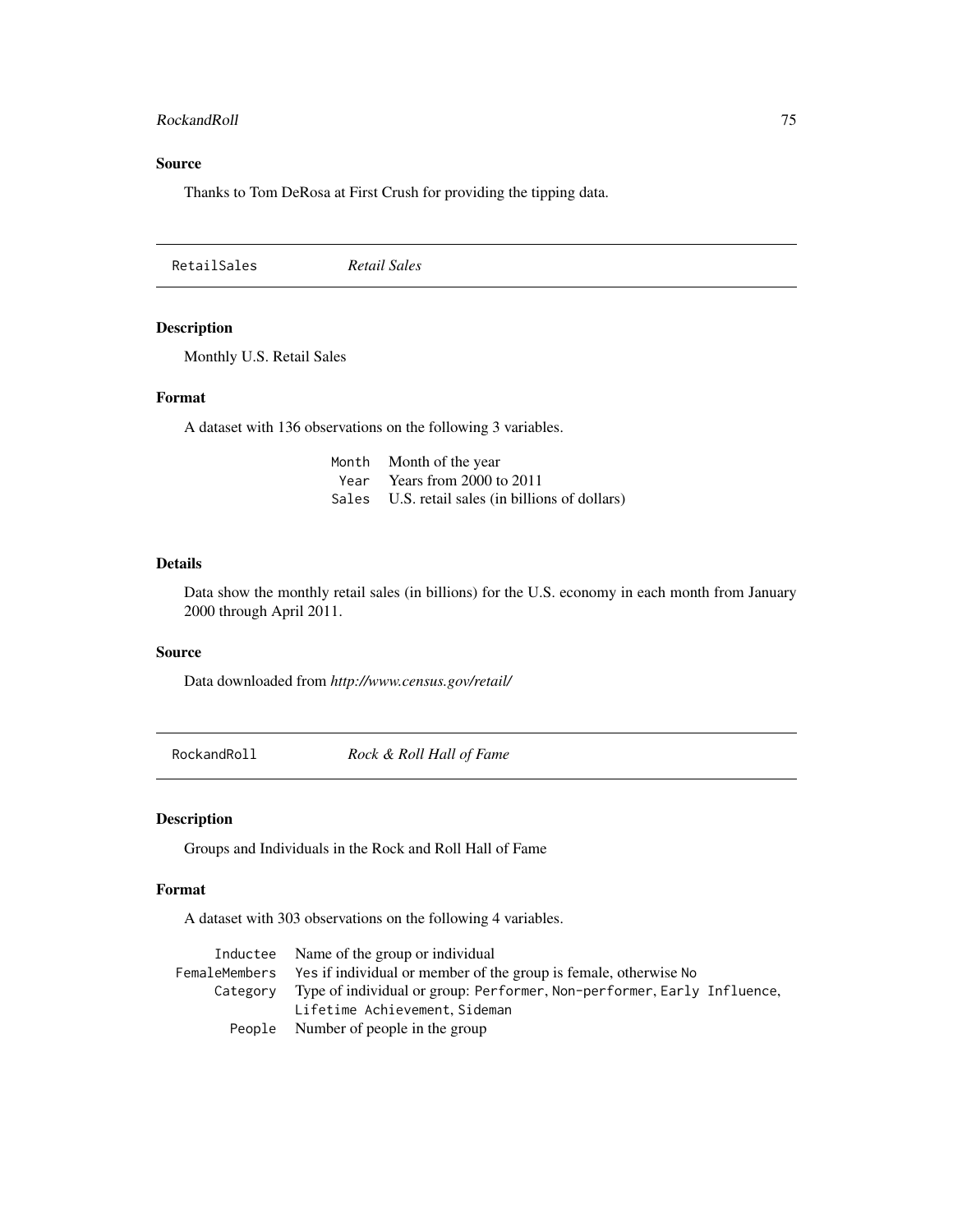## <span id="page-75-0"></span>Details

All inductees of the Rock & Roll Hall of Fame as of 2015. \*\* Data set updated for 2e (original is RockandRoll1e) \*\*

#### Source

Rock & Roll Hall of Fame website, *http://rockhall.com/inductees/alphabetical/*

RockandRoll1e *Rock & Roll Hall of Fame*

## Description

Groups and Individuals in the Rock and Roll Hall of Fame

## Format

A dataset with 273 observations on the following 4 variables.

| Inductee Name of the group or individual                                         |
|----------------------------------------------------------------------------------|
| FemaleMembers Yes if individual or member of the group is female, otherwise No   |
| Category Type of individual or group: Performer, Non-performer, Early Influence, |
| Lifetime Achievement, Sideman                                                    |
| People Number of people in the group                                             |

## Details

All inductees of the Rock & Roll Hall of Fame as of 2012. \*\* From 1e - dataset has been updated for 2e \*\*

## Source

Rock & Roll Hall of Fame website, *http://rockhall.com/inductees/alphabetical/*

| SalaryGender | Salary and Gender |
|--------------|-------------------|
|--------------|-------------------|

## Description

Salaries for college teachers

## Format

A dataset with 100 observations on the following 4 variables.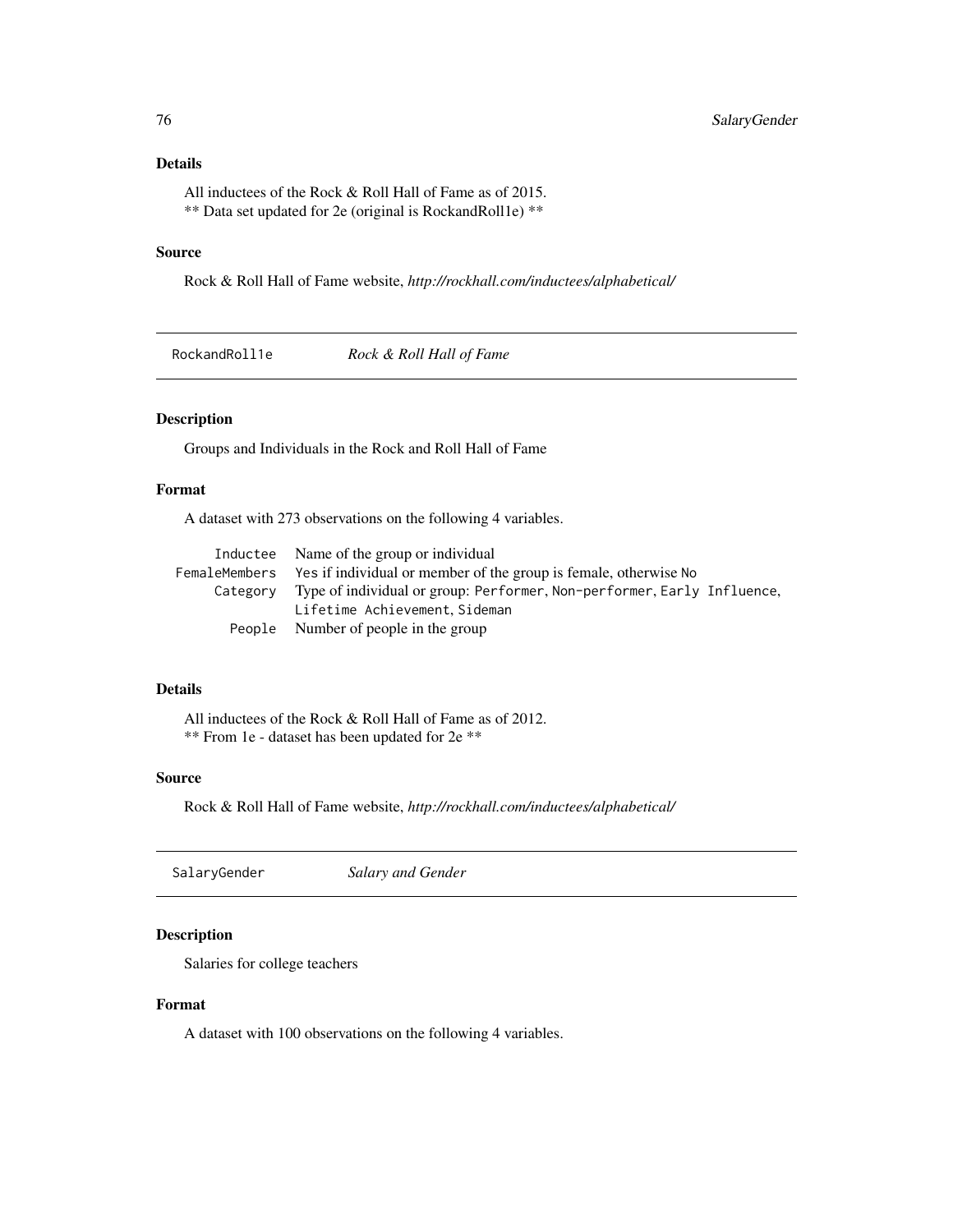Salary Annual salary in \$1,000's Gender 0=female or 1=male Age Age in years PhD 1=have PhD or 0=no PhD

## <span id="page-76-0"></span>Details

A random sample of college teachers taken from the 2010 American Community Survey (ACS) 1-year Public Use Microdata Sample (PUMS).

#### Source

Downloaded from *https://www.census.gov/programs-surveys/acs/data/pums.html*

SampCountries *Sample of Countries*

## Description

Data on a sample of fifty countries of the world (2014)

## Format

A dataset with 50 observations on the following 25 variables.

| Country         | Name of the country                                                |
|-----------------|--------------------------------------------------------------------|
| LandArea        | Size in 1000 sq. kilometers                                        |
| Population      | Population in millions                                             |
| Density         | Number of people per square kilometer                              |
| <b>GDP</b>      | Gross Domestic Product (in \$US) per capita                        |
| Rural           | Percentage of population living in rural areas                     |
| CO <sub>2</sub> | CO <sub>2</sub> emissions (metric tons per capita)                 |
| PumpPrice       | Price for a liter of gasoline (\$US)                               |
| Military        | Percentage of government expenditures directed toward the military |
| Health          | Percentage of government expenditures directed towards healthcare  |
| ArmedForces     | Number of active duty military personnel (in 1,000's)              |
| Internet        | Percentage of the population with access to the internet           |
| Cell            | Cell phone subscriptions (per 100 people)                          |
| HIV             | Percentage of the population with HIV                              |
| Hunger          | Percent of the population considered undernourished                |
| Diabetes        | Percent of the population diagnosed with diabetes                  |
| BirthRate       | Births per 1000 people                                             |
| DeathRate       | Deaths per 1000 people                                             |
| ElderlyPop      | Percentage of the population at least 65 years old                 |
| LifeExpectancy  | Average life expectancy (years)                                    |
| Female Labor    | Percent of females 15 - 64 in the labor force                      |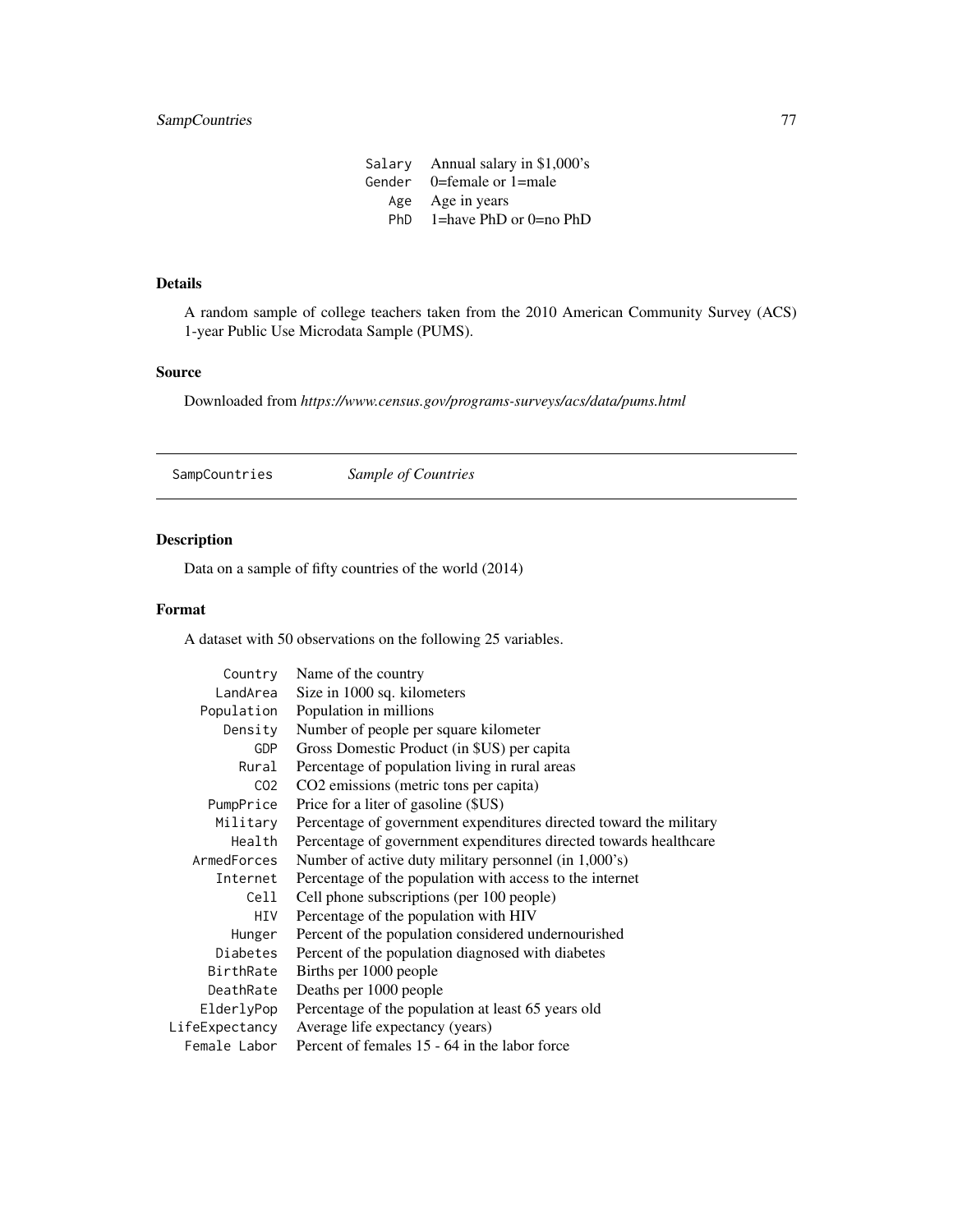<span id="page-77-0"></span>

| Unemployment Percent of labor force unemployed                                                    |
|---------------------------------------------------------------------------------------------------|
| Energy Energy usage (kilotons of oil equivalent)                                                  |
| Electricity Electric power consumption (kWh per capita)                                           |
| Developed Categories for kilowatt hours per capita, $l =$ under 2500, 2=2500 to 5000, 3=over 5000 |
|                                                                                                   |

## Details

Data from AllCountries for a random sample of 50 countries. Data for 2012- -2014 to avoid many missing values in more recent years.

\*\* Updated for 2e (Original is now SampCountries1e) \*\*

## Source

Data collected from the World Bank website, *http://www.worldbank.org*.

SampCountries1e *Sample of Countries - 1e*

#### Description

Data on a sample of fifty countries of the world (2008)

#### Format

A dataset with 50 observations on the following 13 variables.

| Categories for kilowat hours per capita: $1 =$ under 2500, 2=2500 to 5000, 3=over 5000 |
|----------------------------------------------------------------------------------------|
|                                                                                        |
|                                                                                        |
|                                                                                        |
|                                                                                        |

## Details

A subset of data from AllCountries for a random sample of 50 countries in 2008. \*\* From 1e - dataset has been updated for 2e \*\*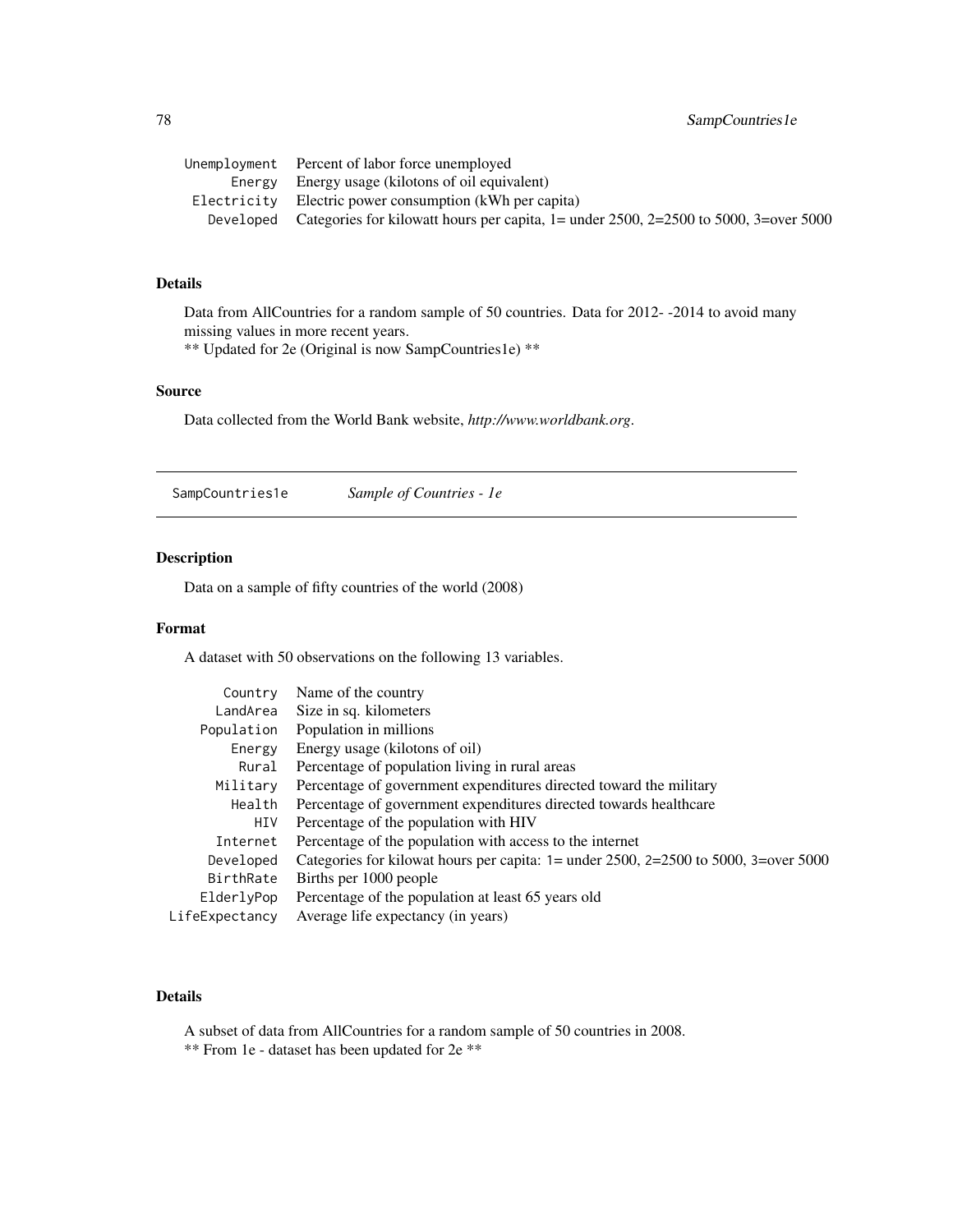## <span id="page-78-0"></span>SandP5001e 79

## Source

Data collected from the World Bank website, *http://www.worldbank.org*.

SandP500 *S&P 500 Prices*

## Description

Daily data for S&P 500 Stock Index

#### Format

A dataset with 252 observations on the following 6 variables.

| Date   | Trading date                |
|--------|-----------------------------|
| Open   | Opening value               |
|        | High High point for the day |
| Low    | Low point for the day       |
| Close  | Closing value               |
| Volume | Shares traded (in millions) |

#### Details

Daily prices for the S&P 500 Stock Index for trading days in 2014. \*\* Data set updated for 2e (original is SandP5001e) \*\*

### Source

Downladed from *http://finance.yahoo.com/q/hp?s=^GSPC+Historical+Prices*

SandP5001e *S&P 500 Prices*

## Description

Daily data for S&P 500 Stock Index

## Format

A dataset with 252 observations on the following 6 variables.

| Date | Trading date                |
|------|-----------------------------|
| Open | Opening value               |
|      | High High point for the day |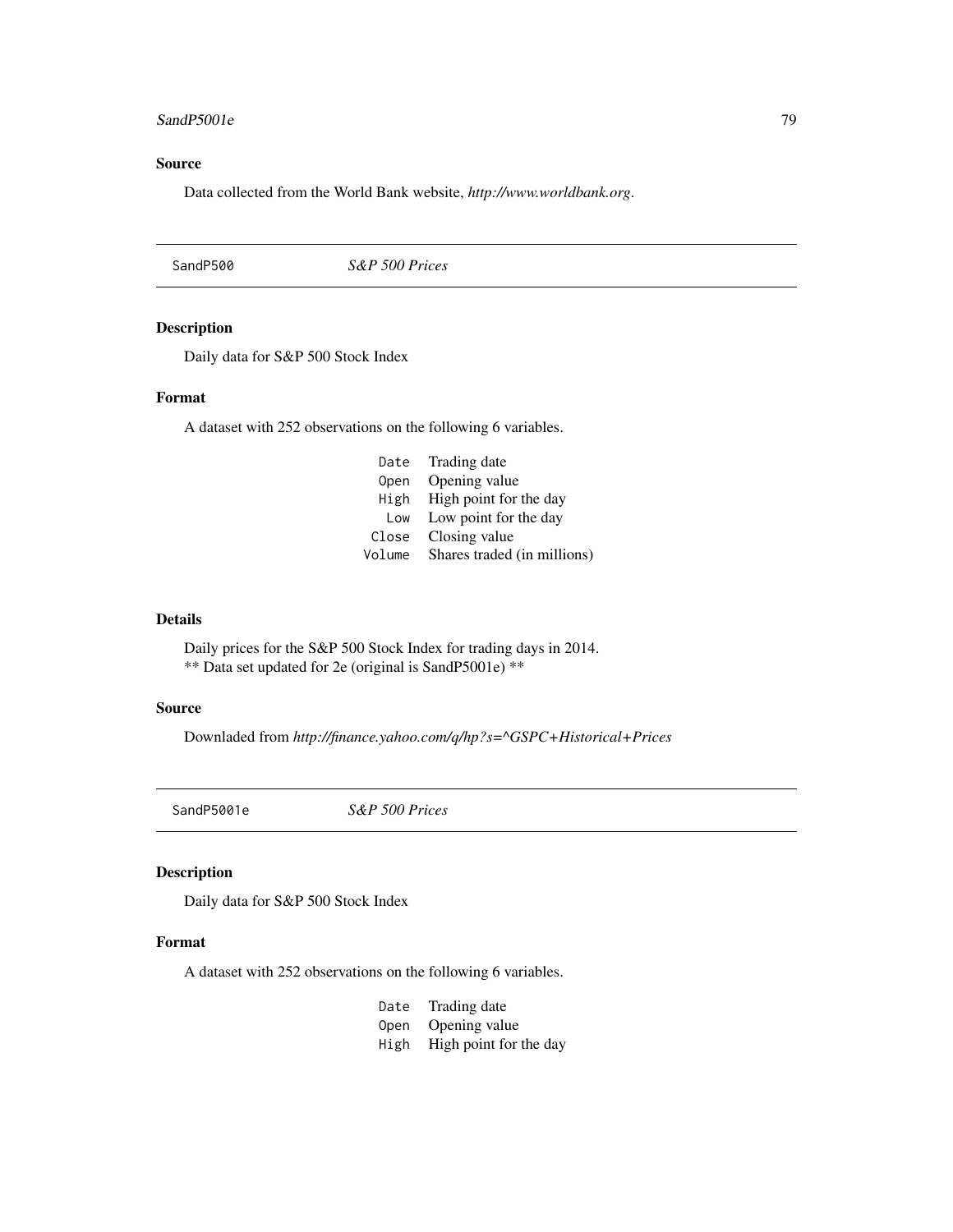Low Low point for the day Close Closing value Volume Shares traded (in millions)

## <span id="page-79-0"></span>Details

Daily prices for the S&P 500 Stock Index for trading days in 2010. \*\* From 1e - dataset has been updated for 2e \*\*

#### Source

Downladed from *http://finance.yahoo.com/q/hp?s=^GSPC+Historical+Prices*

SandwichAnts *Sandwich Ants*

#### **Description**

Ant counts on samples of different sandwiches

## Format

A dataset with 24 observations on the following 5 variables.

| Butter Butter on the sandwich? no (Cases with Butter=yes are in SandwichAnts2) |
|--------------------------------------------------------------------------------|
| Filling Type of filling: Ham & Pickles, Peanut Butter, or Vegemite             |
| Bread Type of bread: Multigrain, Rye, White, or Wholemeal                      |
| Ants Number of ants on the sandwich                                            |
| Order Trial number                                                             |

## Details

As young students, Dominic Kelly and his friends enjoyed watching ants gather on pieces of sandwiches. Later, as a university student, Dominic decided to study this with a more formal experiment. He chose three types of sandwich fillings (vegemite, peanut butter, and ham & pickles), four types of bread (multigrain, rye, white, and wholemeal), and put butter on some of the sandwiches.

To conduct the experiment he randomly chose a sandwich, broke off a piece, and left it on the ground near an ant hill. After several minutes he placed a jar over the sandwich bit and counted the number of ants. He repeated the process, allowing time for ants to return to the hill after each trial, until he had two samples for each combination of the factors.

This dataset has only sandwiches with no butter. The data in SandwichAnts2 adds information for samples with butter.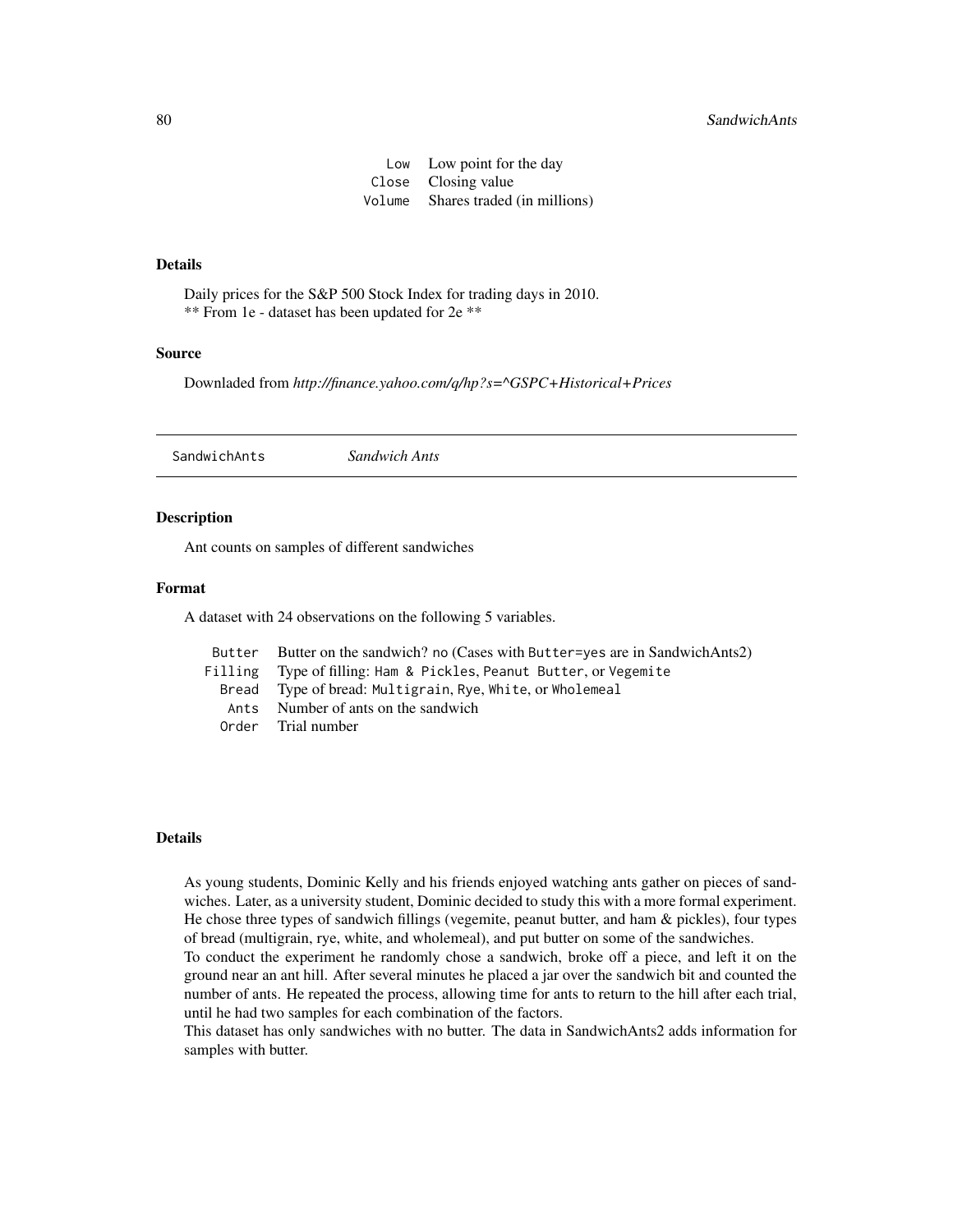## <span id="page-80-0"></span>SkateboardPrices 81

### Source

Margaret Mackisack, "Favourite Experiments: An Addendum to What is the Use of Experiments Conducted by Statistics Students?", Journal of Statistics Education (1994) *http://www.amstat.org/publications/jse/v2n1/mackisack.supp.html*

SandwichAnts2 *Sandwich Ants - Part 2*

#### Description

Ant counts on samples of different sandwiches

#### Format

A dataset with 48 observations on the following 5 variables.

| Butter Butter on the sandwich? no or yes                           |
|--------------------------------------------------------------------|
| Filling Type of filling: Ham & Pickles, Peanut Butter, or Vegemite |
| Bread Type of bread: Multigrain, Rye, White, or Wholemeal          |
| Ants Number of ants on the sandwich                                |
| Order Trial number                                                 |

## Details

As young students, Dominic Kelly and his friends enjoyed watching ants gather on pieces of sandwiches. Later, as a university student, Dominic decided to study this with a more formal experiment. He chose three types of sandwich fillings (vegemite, peanut butter, and ham & pickles), four types of bread (multigrain, rye, white, and wholemeal), and put butter on some of the sandwiches. To conduct the experiment he randomly chose a sandwich, broke off a piece, and left it on the ground near an ant hill. After several minutes he placed a jar over the sandwich bit and counted the number of ants. He repeated the process, allowing time for ants to return to the hill after each trial, until he had two samples for each combination of the three factors.

#### Source

Margaret Mackisack, "Favourite Experiments: An Addendum to What is the Use of Experiments Conducted by Statistics Students?", Journal of Statistics Education (1994) http://www.amstat.org/publications/jse/v2n1/mackisack.supp.html

SkateboardPrices *Skateboard Prices*

#### **Description**

Prices of skateboards for sale online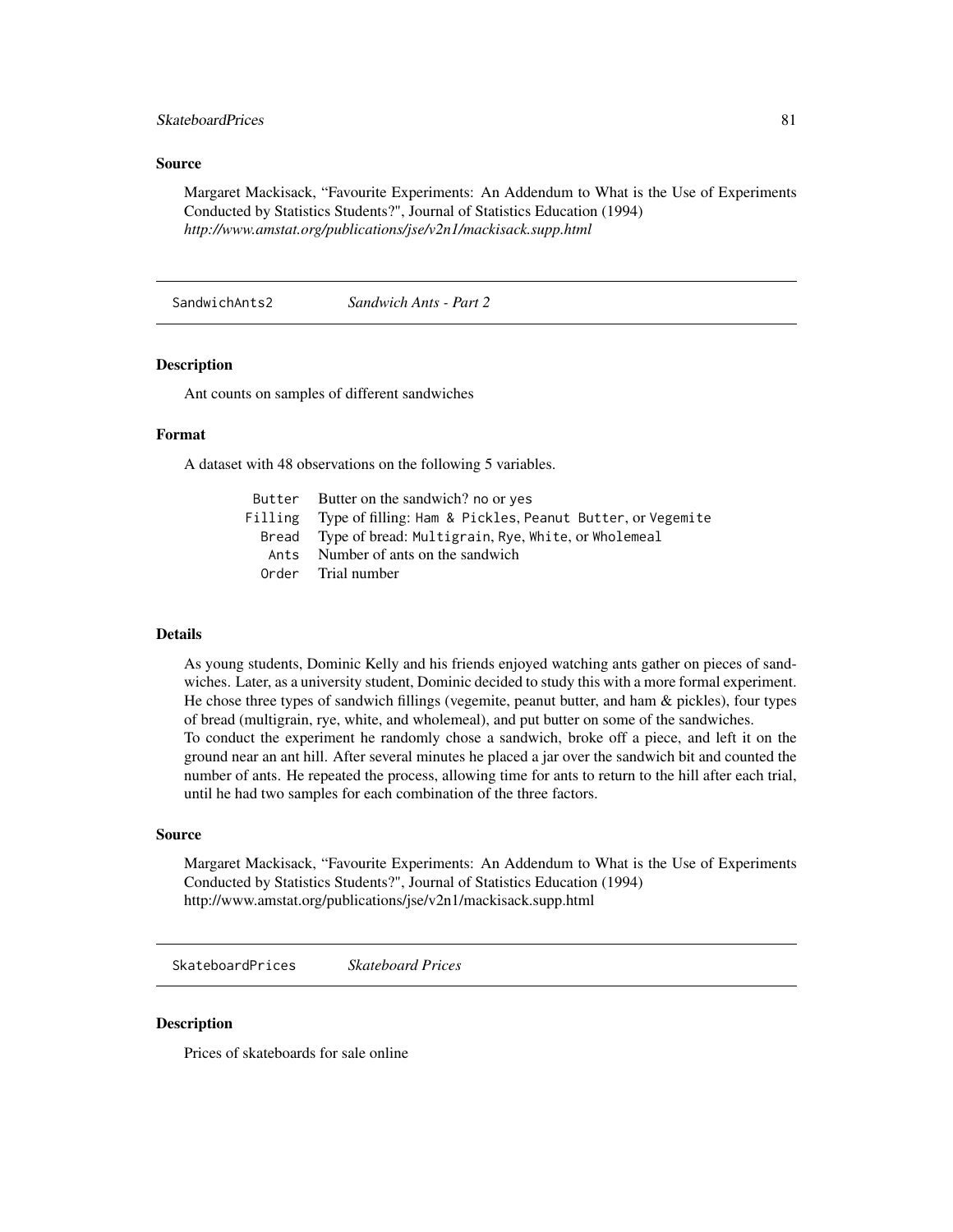## <span id="page-81-0"></span>Format

A dataset with 20 observations on the following variable.

Price Selling price in dollars

#### Details

Prices for skateboards offered for sale on eBay.

#### Source

Random sample taken from all skateboards available for sale on eBay on February 12, 2012.

SleepCaffeine *Sleep Caffeine*

#### Description

Experiment to compare word recall after sleep or caffeine

## Format

A dataset with 24 observations on the following 2 variables.

Group Treatment: Caffeine or Sleep Words Number of words recalled

#### Details

A random sample of 24 adults were divided equally into two groups and given a list of 24 words to memorize. During a break, one group takes a 90 minute nap while another group is given a caffeine pill. The response variable is the number of words participants are able to recall following the break.

#### Source

Mednick, Cai, Kanady, and Drummond, "Comparing the benefits of caffeine, naps and placebo on verbal, motor and perceptual memory", Behavioural Brain Research, 193 (2008), 79-86.

SleepStudy *Sleep Study*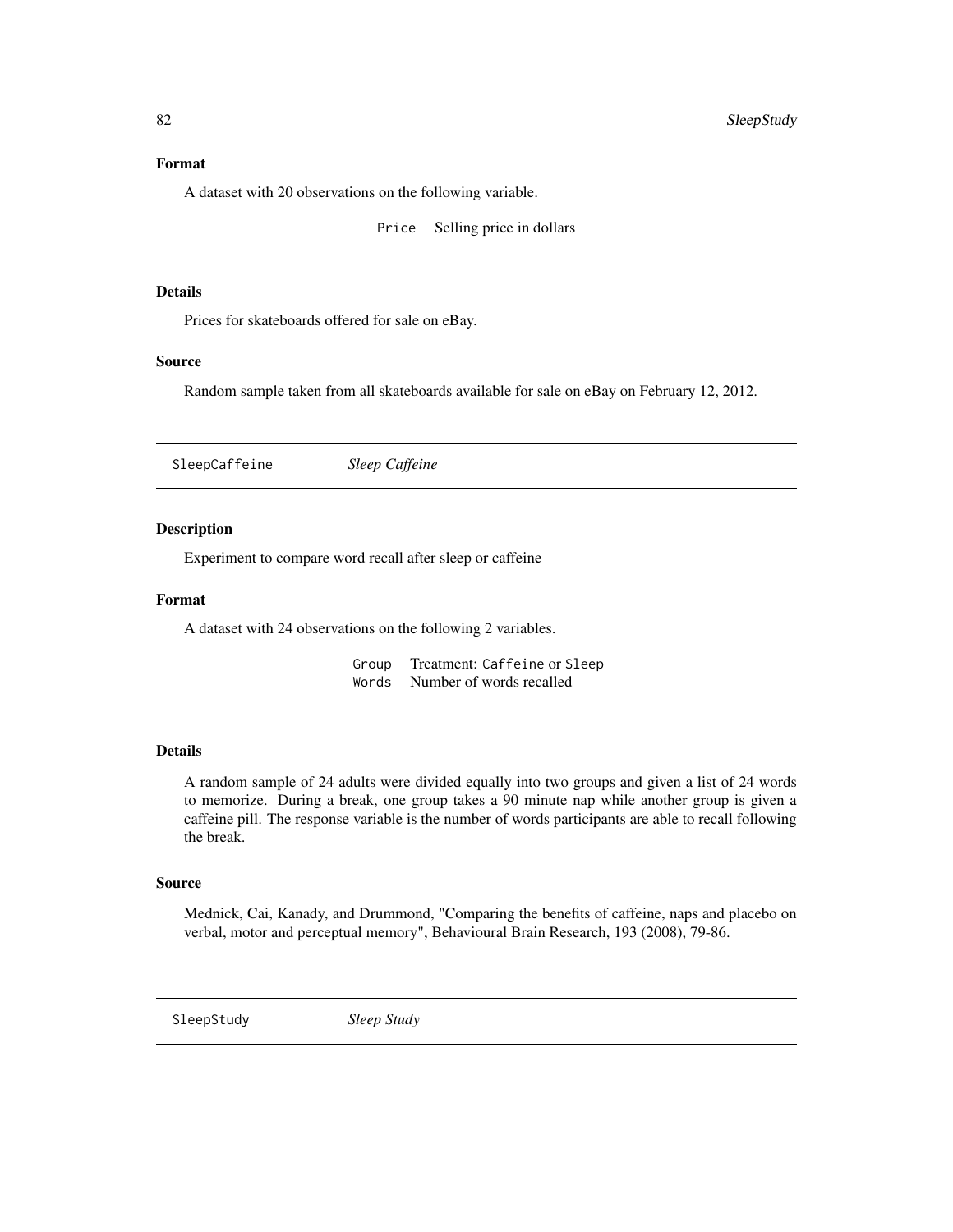## SleepStudy 83

## Description

Data from a study of sleep patterns for college students.

## Format

A dataset with 253 observations on the following 27 variables.

| Gender           | 1=male, 0=female                                          |
|------------------|-----------------------------------------------------------|
| ClassYear        | Year in school, 1=first year, , 4=senior                  |
| LarkOwl          | Early riser or night owl? Lark, Neither, or Owl           |
| NumEarlyClass    | Number of classes per week before 9 am                    |
| EarlyClass       | Indicator for any early classes                           |
| GPA              | Grade point average (0-4 scale)                           |
| ClassesMissed    | Number of classes missed in a semester                    |
| CognitionZscore  | Z-score on a test of cognitive skills                     |
| PoorSleepQuality | Measure of sleep quality (higher values are poorer sleep) |
| DepressionScore  | Measure of degree of depression                           |
| AnxietyScore     | Measure of amount of anxiety                              |
| StressScore      | Measure of amount of stress                               |
| DepressionStatus | Coded depression score: normal, moderate, or severe       |
| AnxietyStatus    | Coded anxiety score: normal, moderate, or severe          |
| <b>Stress</b>    | Coded stress score: normal or high                        |
| <b>DASScore</b>  | Combined score for depression, anxiety and stress         |
| Happiness        | Measure of degree of happiness                            |
| AlcoholUse       | Self-reported: Abstain, Light, Moderate, or Heavy         |
| Drinks           | Number of alcoholic drinks per week                       |
| WeekdayBed       | Average weekday bedtime (24.0=midnight)                   |
| WeekdayRise      | Average weekday rise time (8.0=8 am)                      |
| WeekdaySleep     | Average hours of sleep on weekdays                        |
| WeekendBed       | Average weekend bedtime (24.0=midnight)                   |
| WeekendRise      | Average weekend rise time (8.0=8 am)                      |
| WeekendSleep     | Average weekend bedtime (24.0=midnight)                   |
| AverageSleep     | Average hours of sleep for all days                       |
| AllNighter       | Had an all-nighter this semester? $1 = yes$ , $0 = no$    |

## Details

The data were obtained from a sample of students who did skills tests to measure cognitive function, completed a survey that asked many questions about attitudes and habits, and kept a sleep diary to record time and quality of sleep over a two week period.

## Source

Onyper, S., Thacher, P., Gilbert, J., Gradess, S., "Class Start Times, Sleep, and Academic Performance in College: A Path Analysis," April 2012; 29(3): 318-335. Thanks to the authors for supplying the data.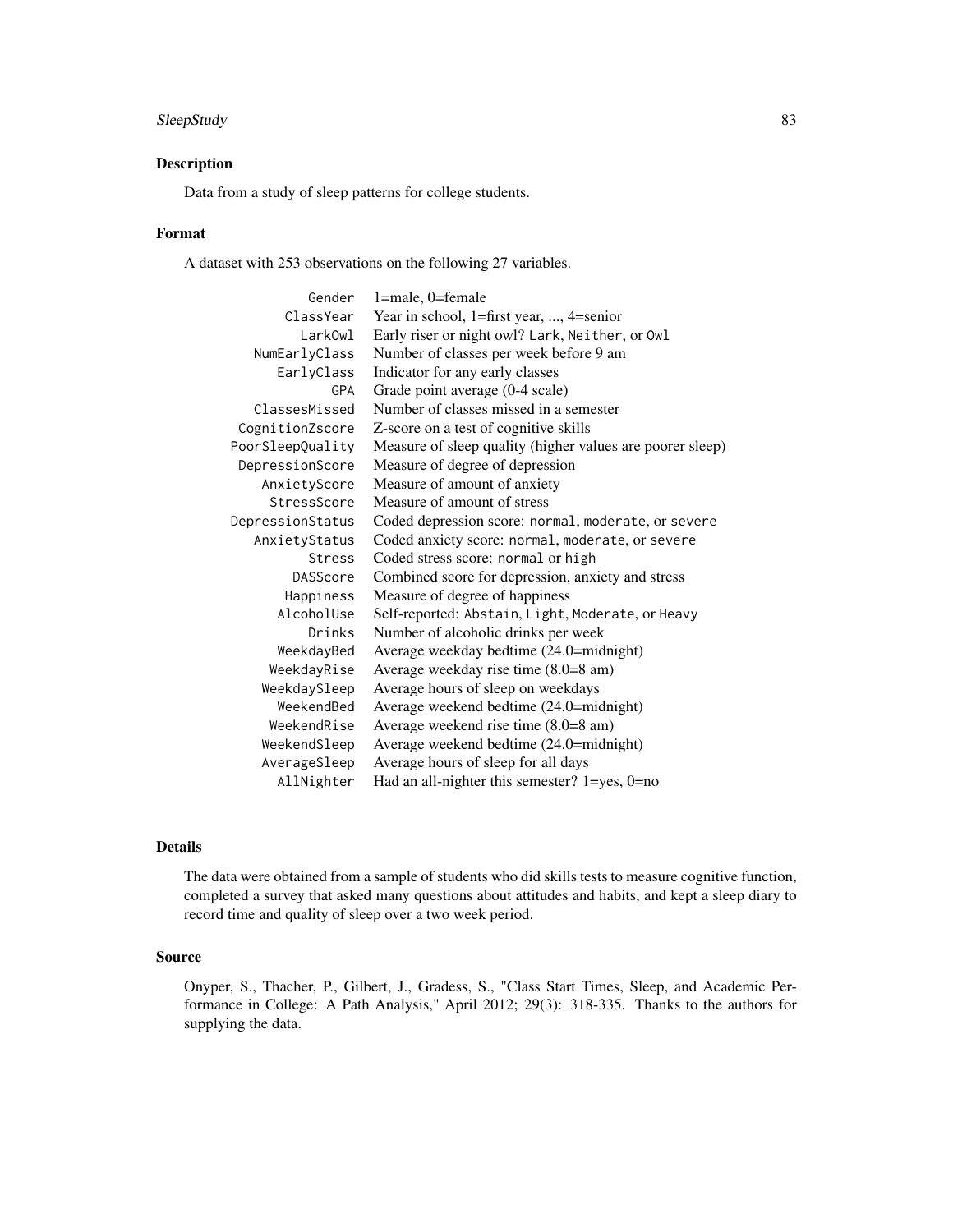<span id="page-83-0"></span>Smiles *Smiles*

## Description

Experiment to study effect of smiling on leniency in judicial matters

## Format

A dataset with 68 observations on the following 2 variables.

Leniency Score assigned by a judgment panel (higher is more lenient) Group Treatment group: neutral or smile

## Details

Hecht and LeFrance conducted a study examining the effect of a smile on the leniency of disciplinary action for wrongdoers. Participants in the experiment took on the role of members of a college disciplinary panel judging students accused of cheating. For each suspect, along with a description of the offense, a picture was provided with either a smile or neutral facial expression. A leniency score was calculated based on the disciplinary decisions made by the participants.

#### Source

LaFrance, M., & Hecht, M. A., "Why smiles generate leniency", Personality and Social Psychology Bulletin, 21, 1995, 207-214.

SpeedDating *Speed Dating*

## Description

Data from a sample of four minute speed dates.

#### Format

A dataset with 276 observations on the following 22 variables.

|             | DecisionM Would the male like another date? $1 = yes 0 = no$                     |
|-------------|----------------------------------------------------------------------------------|
| DecisionF   | Would the female like another date? $1 = yes 0 = no$                             |
| LikeM       | How much the male likes his partner $(1-10 \text{ scale})$                       |
| LikeF       | How much the female likes her partner $(1-10 \text{ scale})$                     |
|             | PartnerYesM Male's estimate of chance the female wants another date (1-10 scale) |
| PartnerYesF | Female's estimate of chance the male wants another date (1-10 scale)             |
|             | AgeM Male's age (in years)                                                       |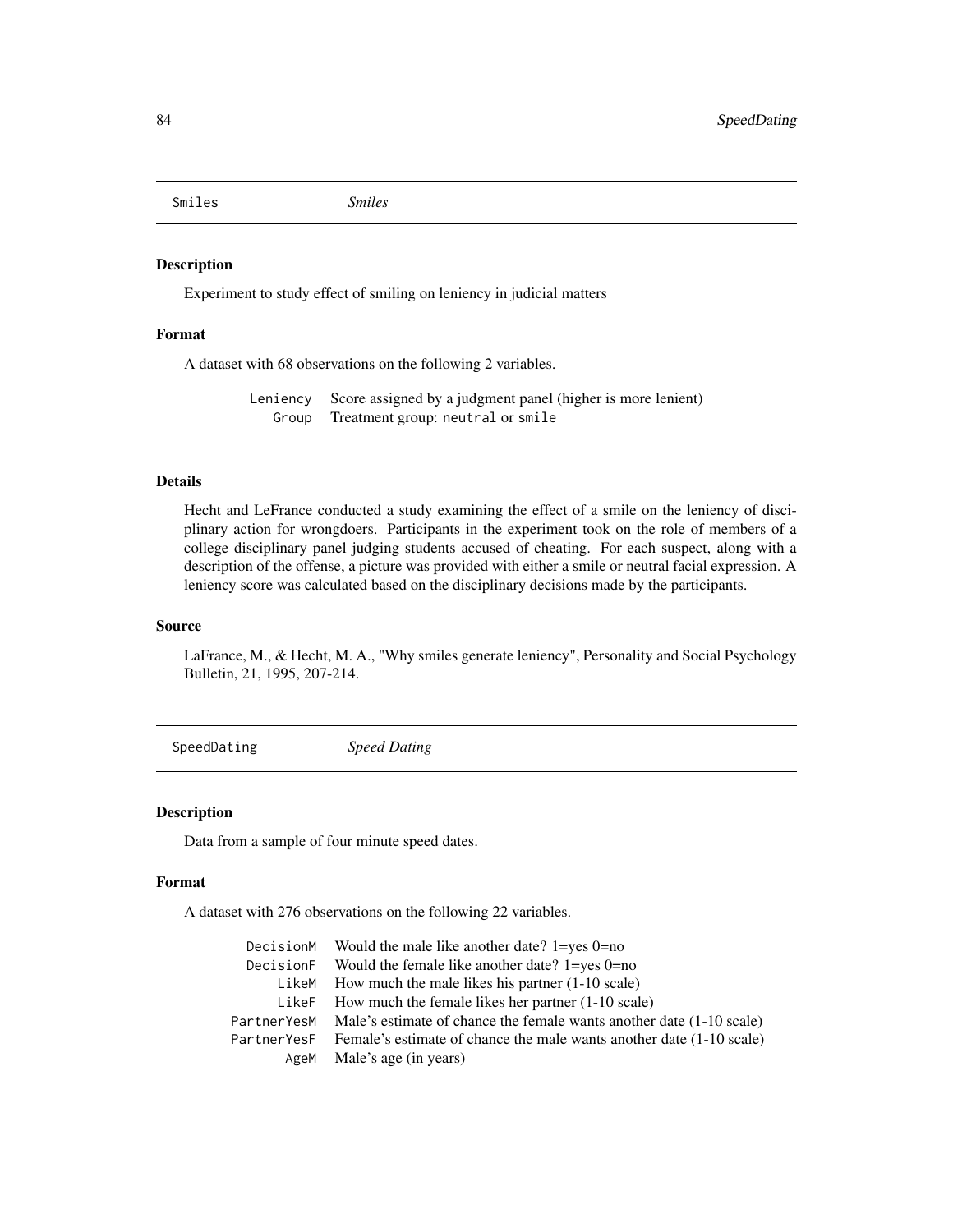#### <span id="page-84-0"></span>SplitBill 85 and 85 and 85 and 85 and 85 and 85 and 86 and 86 and 86 and 86 and 86 and 86 and 86 and 86 and 86

| AgeF             | Females age (in years)                                  |
|------------------|---------------------------------------------------------|
| RaceM            | Male's race: Asian Black Caucasian Latino Other         |
| RaceF            | Female's race: Asian Black Caucasian Latino Other       |
| AttractiveM      | Male's rating of female's attractiveness (1-10 scale)   |
| AttractiveF      | Female's rating of male's attractiveness (1-10 scale)   |
| SincereM         | Male's rating of female's sincerity (1-10 scale)        |
| SincereF         | Female's rating of male's sincerity (1-10 scale)        |
| IntelligentM     | Male's rating of female's intelligence (1-10 scale)     |
| IntelligentF     | Female's rating of male's intelligence (1-10 scale)     |
| FunM             | Male's rating of female as fun (1-10 scale)             |
| <b>FunF</b>      | Female's rating of male as fun (1-10 scale)             |
| AmbitiousM       | Male's rating of female's ambition (1-10 scale)         |
| AmbitiousF       | Female's rating of male's ambition (1-10 scale)         |
| SharedInterestsM | Male's rating of female's shared interests (1-10 scale) |
| SharedInterestsF | Female's rating of male's shared interests (1-10 scale) |

## Details

Participants were students at Columbia's graduate and professional schools, recruited by mass email, posted fliers, and fliers handed out by research assistants. Each participant attended one speed dating session, in which they met with each participant of the opposite sex for four minutes. Order and session assignments were randomly determined. After each four minute "speed date," participants filled out a form rating their date on a scale of 1-10 on various attributes. Only data from the first date in each session is recorded here.

## Source

Gelman, A. and Hill, J., Data analysis using regression and multilevel/hierarchical models, Cambridge University Press: New York, 2007

SplitBill *Split Bill vs Individual Meal Costs*

## Description

Meal costs when ordering individually vs splitting a bill

#### Format

A dataset with 48 observations on the following 4 variables.

| Payment Payment method: Individual or Split              |
|----------------------------------------------------------|
| Sex $F = \text{female or } M = \text{male}$              |
| I tems Number of items ordered                           |
| Cost Cost of items ordered in Israeli new shekel's (ILS) |
|                                                          |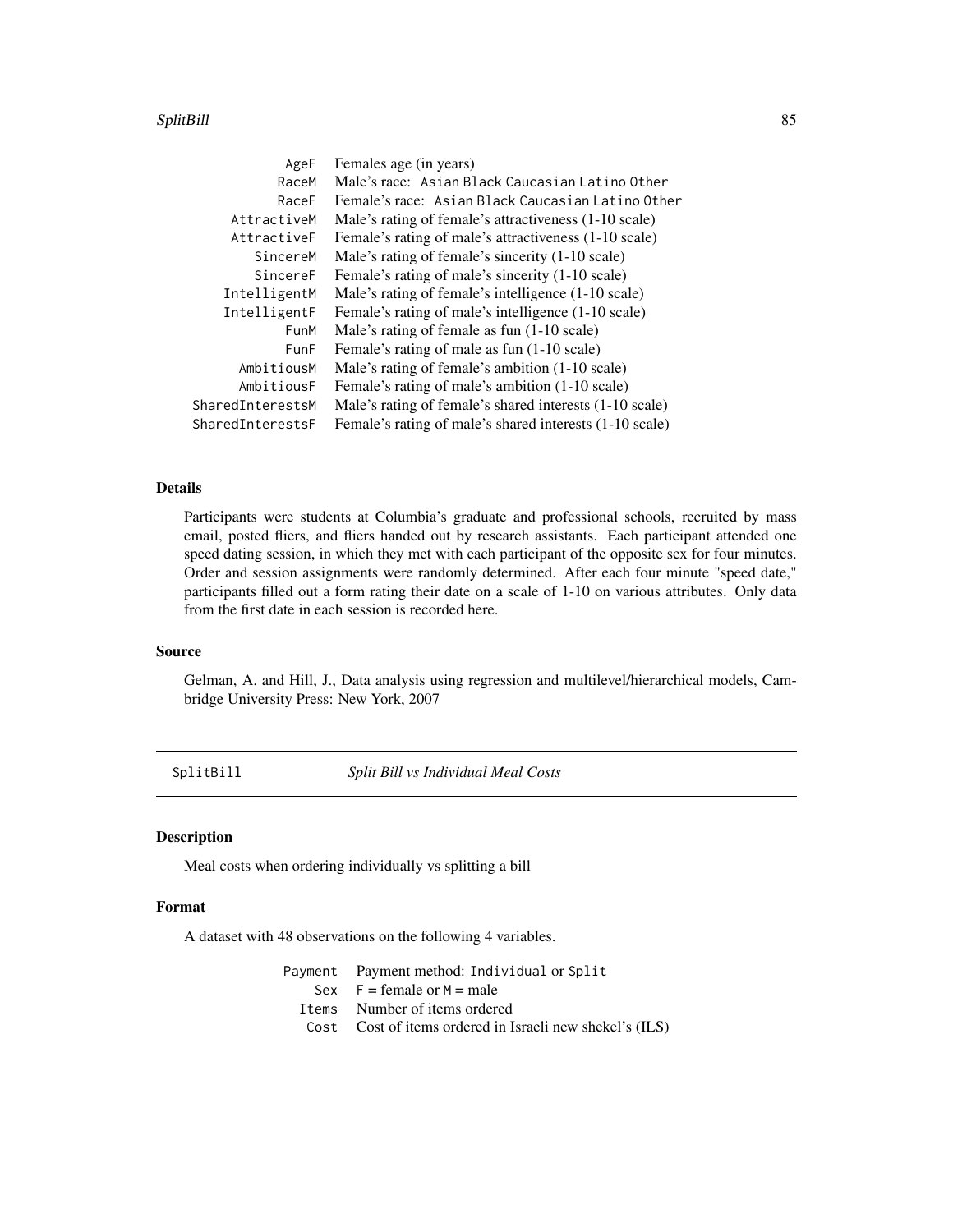## <span id="page-85-0"></span>Details

Subjects were 48 Israeli students who were randomly assigned to eat in groups of six (three males and three females) at a restaurant. Half the groups were told that they would pay for meals individually and half were told that the group would split the bill equally. The number of items ordered and cost (in Israeli new shekels) was recorded for each individual.

#### Source

Gneezy, U.,Haruvy, E., and Yafe, H. "The Inefficiency of Splitting the Bill,"" The Economic Journal, 2004; 114, 265-280.

StatGrades *Statistics Exam Grades*

## Description

Grades on statistics exams

#### Format

A dataset with 50 observations on the following 3 variables.

| Exam1 | Score (out of 100 points) on the first exam        |
|-------|----------------------------------------------------|
|       | Exam2 Score (out of 100 points) on the second exam |
| Final | Score (out of 100 points) on the final exam        |

#### Details

Exam scores for a sample of students who completed a course using Statistics: Unlocking the Power of Data as a text. The dataset contains scores on Exam1 (Chapters 1 to 4), Exam2 (Chapters 5 to 8), and the Final exam (entire book).

#### Source

Random selection of students in an introductory statistics course.

StatisticsPhD *Statistics PhD Programs*

## Description

Enrollments in Statistics PhD Programs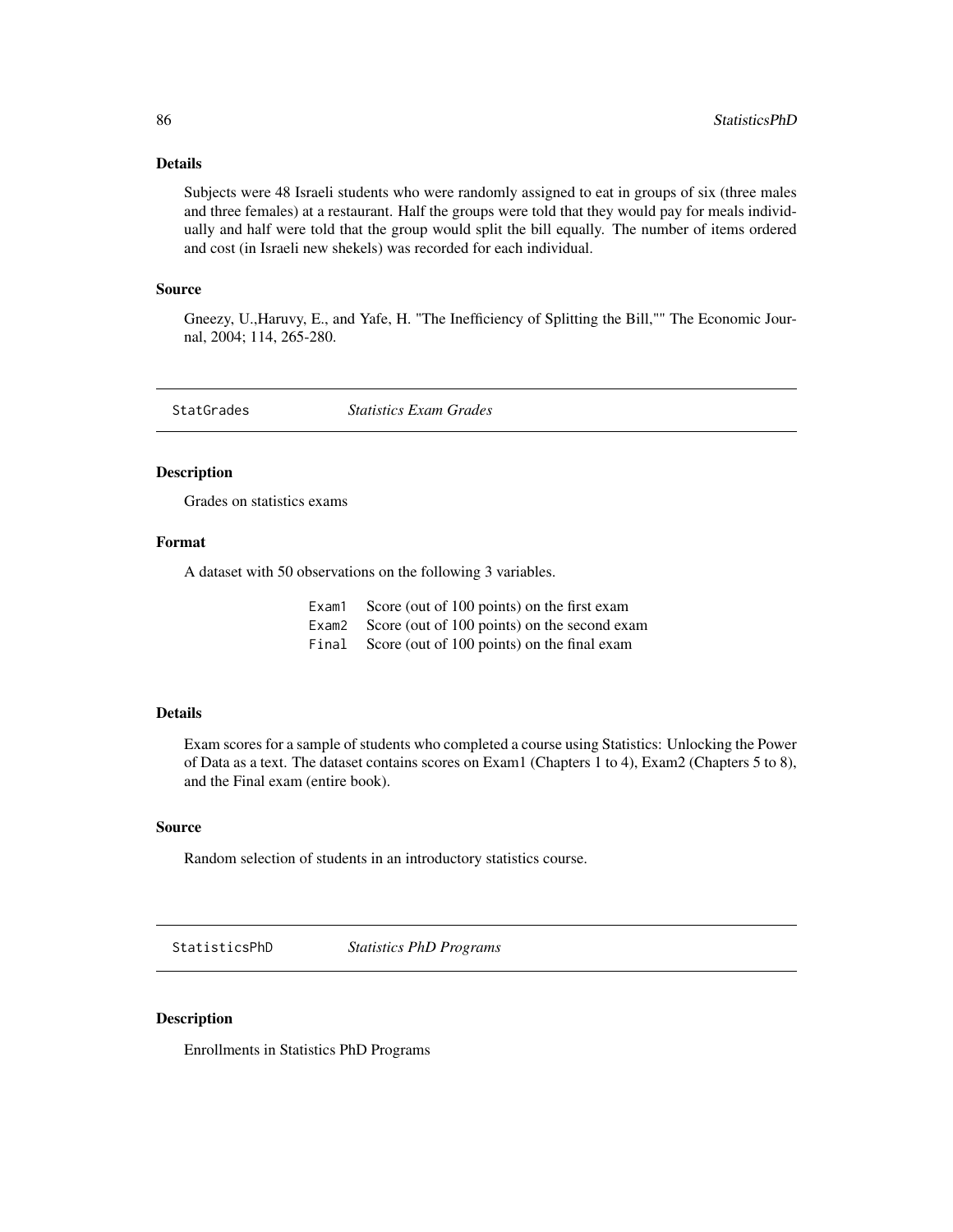## StatisticsPhD 87

## Format

A dataset with 82 observations on the following 3 variables.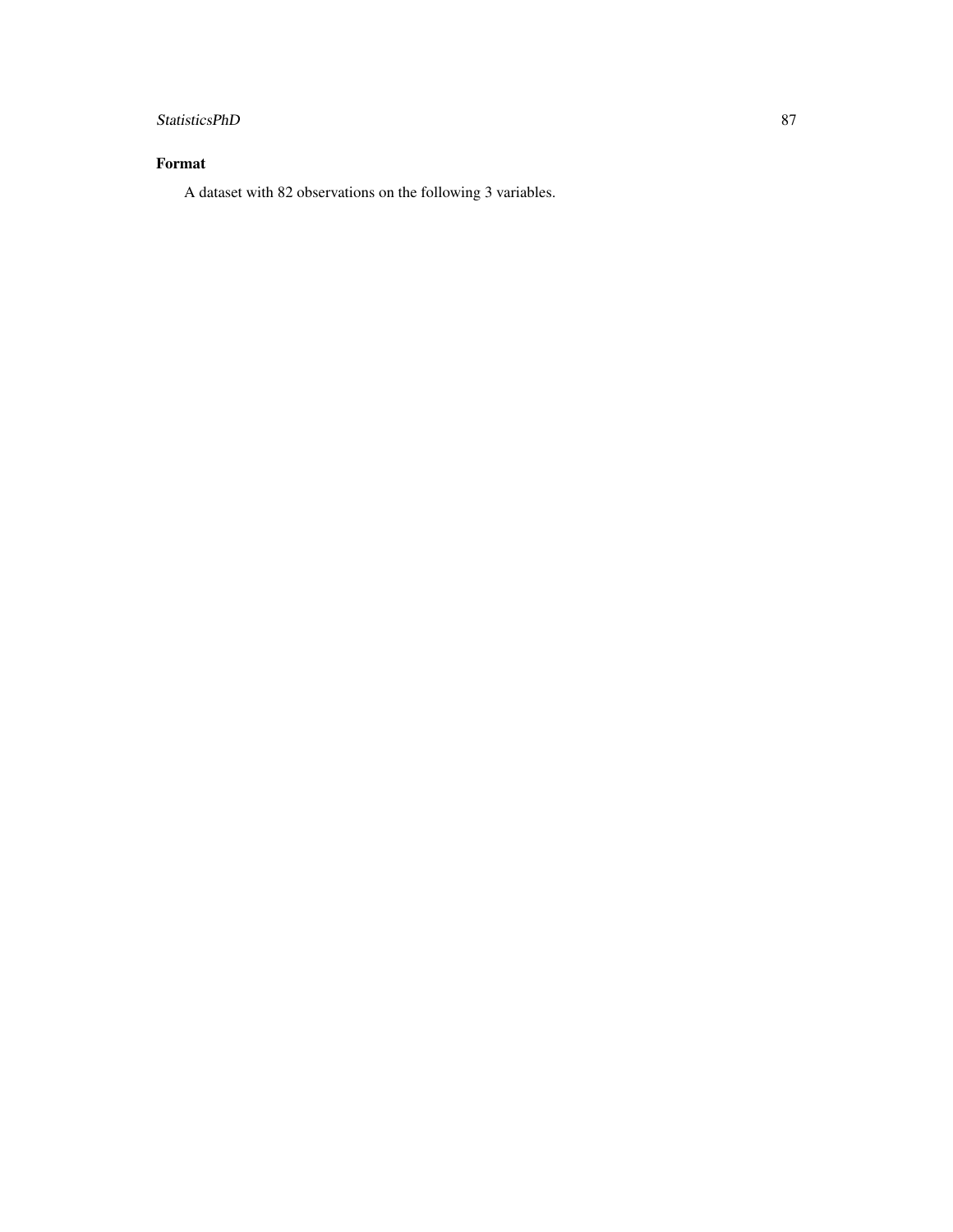<span id="page-87-0"></span>88 StorySpoilers

University Name of the school Department Type of department: Biostatistics or Statistics FTGradEnrollment Full time graduate student enrollment

## Details

Graduate student enrollments in Statistics and Biostatistics departments in 2009. The list does not include combined departments of mathematics and statistics and does not include departments that did not reply to the AMS survey.

#### Source

The full list of the 82 Group IV departments was obtained at *http://www.ams.org/profession/data/annual-survey/group\_iv*. Data on enrollment were obtained primarily from Assistantships and Graduate Fellowships in the Mathematical Sciences, 2009, American Mathematical Society.

StockChanges *Stock Changes*

#### Description

Stock price change for a sample of stocks from the S&P 500 (August 2-6, 2010)

#### Format

A dataset with 50 observations on the following variable.

SPChange Change in stock price (in dollars)

#### Details

A random sample of 50 companies from Standard & Poor's index of 500 companies was selected. The change in the price of the stock (in dollars) over the 5-day period from August 2 - 6, 2010 was recorded for each company in the sample.

#### Source

Data obtained from *http://money.cnn.com/data/markets/sandp/*

StorySpoilers *Story Spoilers*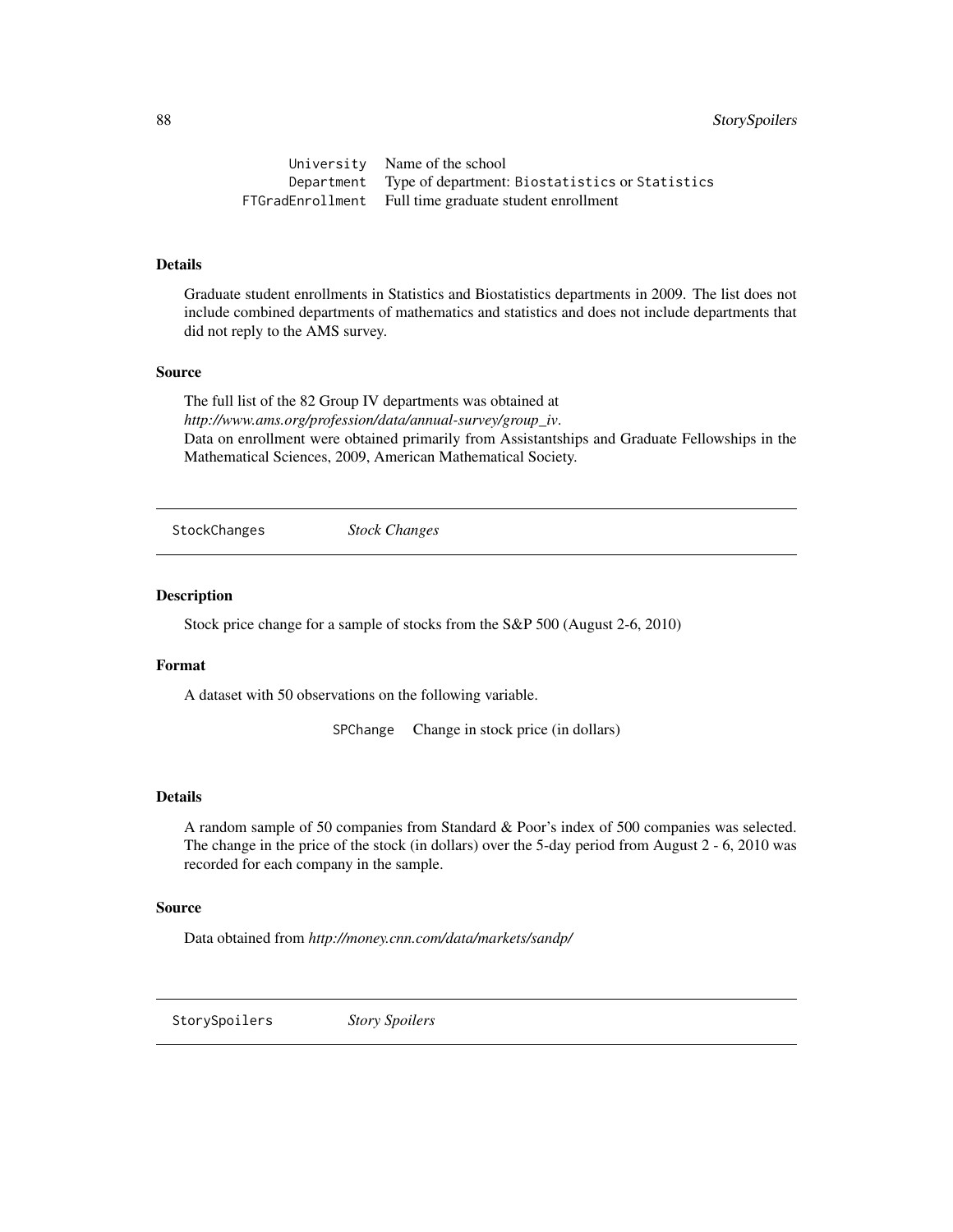#### <span id="page-88-0"></span>StressedMice 89

#### Description

Ratings for stories with and without spoilers

#### Format

A dataset with 12 observations on the following 3 variables.

Story ID for story Spoiler Average (0-10) rating for spoiler version Original Average (0-10) rating for original version

#### Details

This study investigated whether a story spoiler that gives away the ending early diminishes suspense and hurts enjoyment. For twelve different short stories, the study's authors created a second version in which a spoiler paragraph at the beginning discussed the story and revealed the outcome. Each version of the twelve stories was read by at least 30 people and rated on a 1 to 10 scale to create an overall rating for the story, with higher ratings indicating greater enjoyment of the story. Stories 1 to 4 were ironic twist stories, stories 5 to 8 were mysteries, and stories 9 to 12 were literary stories.

#### Source

Leavitt, J. and Christenfeld, N., "Story Spoilers Don't Spoil Stories," Psychological Science, published OnlineFirst, August 12, 2011.

StressedMice *Stressed Mice*

#### **Description**

Time in darkness for mice in different environments

#### Format

A dataset with 14 observations on the following 2 variables.

Time Time spent in darkness (in seconds) Environment Type of environment: Enriched or Standard

## Details

In the study, mice were randomly assigned to either an enriched environment where there was an exercise wheel available, or a standard environment with no exercise options. After three weeks in the specified environment, for five minutes a day for two weeks, the mice were each exposed to a "mouse bully" - a mouse who was very strong, aggressive, and territorial. One measure of mouse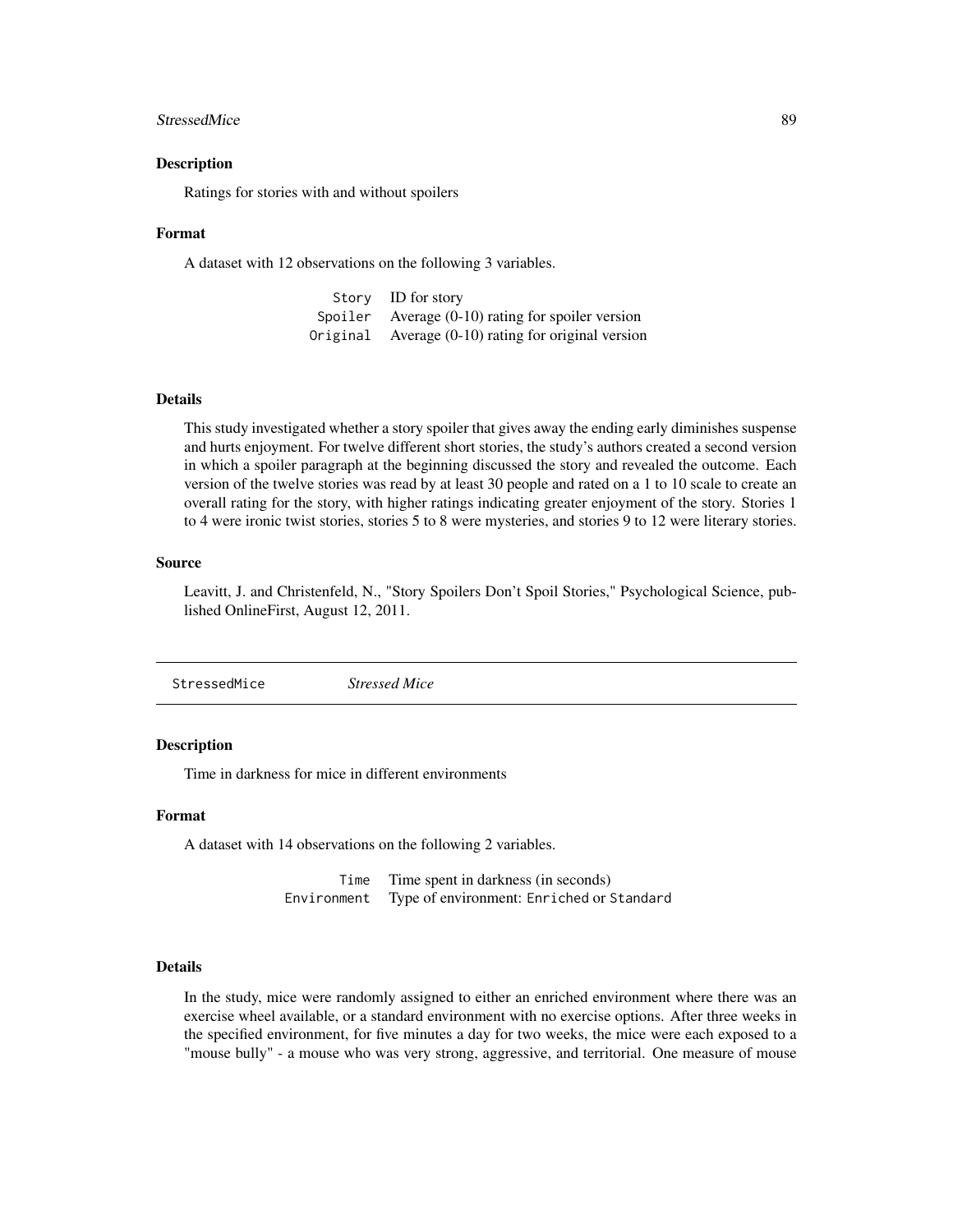anxiety is amount of time hiding in a dark compartment, with mice who are more anxious spending more time in darkness. The amount of time spent in darkness is recorded for each of the mice.

#### Source

Data approximated from summary statistics in: Lehmann and Herkenham, "Environmental Enrichment Confers Stress Resiliency to Social Defeat through an Infralimbic Cortex-Dependent Neuroanatomical Pathway", The Journal of Neuroscience, April 20, 2011, 31(16):61596173.

StudentSurvey *Student Survey Data*

## Description

Data from a survey of students in introductory statistics courses

## Format

A dataset with 362 observations on the following 17 variables.

| Year       | Year in school                         |
|------------|----------------------------------------|
| Gender     | Student's gender: F or M               |
| Smoke      | Smoker? No or Yes                      |
| Award      | Preferred award: Academy Nobel Olympic |
| HigherSAT  | Which SAT is higher? Math or Verbal    |
| Exercise   | Hours of exercise per week             |
| TV         | Hours of TV viewing per week           |
| Height     | Height (in inches)                     |
| Weight     | Weight (in pounds)                     |
| Siblings   | Number of siblings                     |
| BirthOrder | Birth order, 1=oldest                  |
| VerbalSAT  | Verbal SAT score                       |
| MathSAT    | Math SAT score                         |
| SAT        | Combined Verbal + Math SAT             |
| <b>GPA</b> | College grade point average            |
| Pulse      | Pulse rate (beats per minute)          |
| Piercings  | Number of body piercings               |

## Details

Data from an in-class survey given to introductory statistics students over several years.

## Source

In-class student survey

<span id="page-89-0"></span>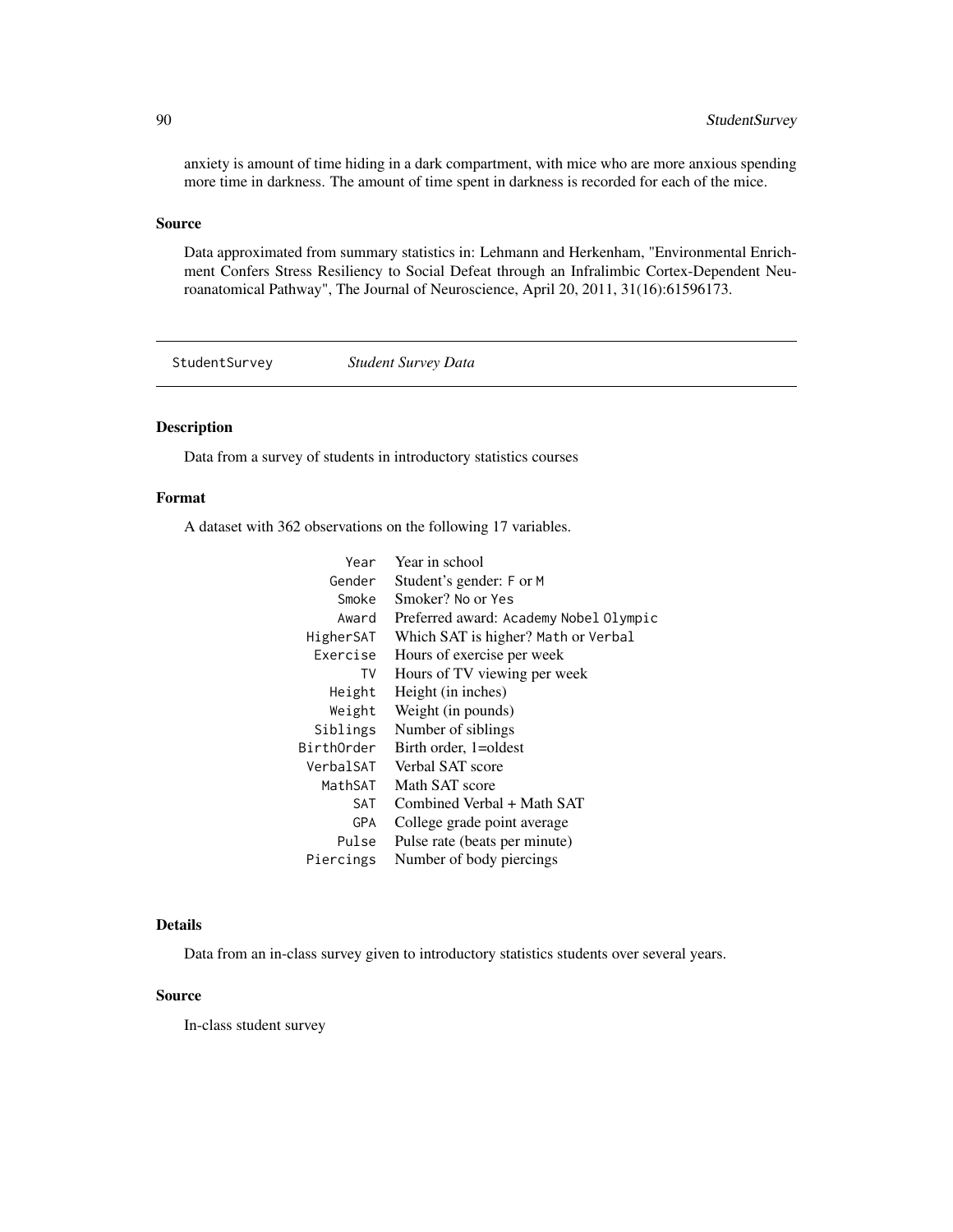<span id="page-90-0"></span>SynchronizedMovement *Synchronized Movement*

## Description

Effects of synchronized movement activities

## Format

A dataset with 264 observations on the following 11 variables.

| Sex                 | $f =$ female or $m =$ male                                                       |
|---------------------|----------------------------------------------------------------------------------|
| Group               | Type of activity. Coded as HS+HE, HS+LE, LS+HE, or LS+LE                         |
|                     | for High/Low Synchronizaton + High/Low Exertion                                  |
| Synch               | Synchronized activity? yes or no                                                 |
| Exertion            | Exertion level: high or low                                                      |
| PainToleranceBefore | Measure of pain tolerance (mm Hg) before activity                                |
| PainTolerance       | Measure of pain tolerance (mm Hg) after activity                                 |
| PainTolDiff         | Difference (after - before) in pain tolerance                                    |
| MaxPressure         | Reached the maximum pressure (300 mm Hg) when testing pain tolerance (after)     |
| CloseBefore         | Rating of closeness to the group before activity (1=least close to 7=most close) |
| CloseAfter          | Rating of closeness to the group after activity (1=least close to 7=most close)  |
| CloseDiff           | Change on closeness rating (after - before)                                      |

## Details

From a study of 264 high school students in Brazil to examine the effect of doing synchronized movements (such as marching in step or doing synchronized dance steps) and the effect of exertion on variables, such as pain tolerance and attitudes towards others. Students were randomly assigned to activities that involved synchronized or non-synchronized movements involving high or low levels of exertion. Pain tolerance was measured with a blood pressure cuff, going to a maximum possible reading of 300 mmHg.

#### Source

Tarr B, Launay J, Cohen E, and Dunbar R, "Synchrony and exertion during dance independently raise pain threshold and encourage social bonding," Biology Letters, 11(10), October 2015.

TenCountries *Ten Countries*

## Description

A subset of the AllCountries data for a random sample of ten countries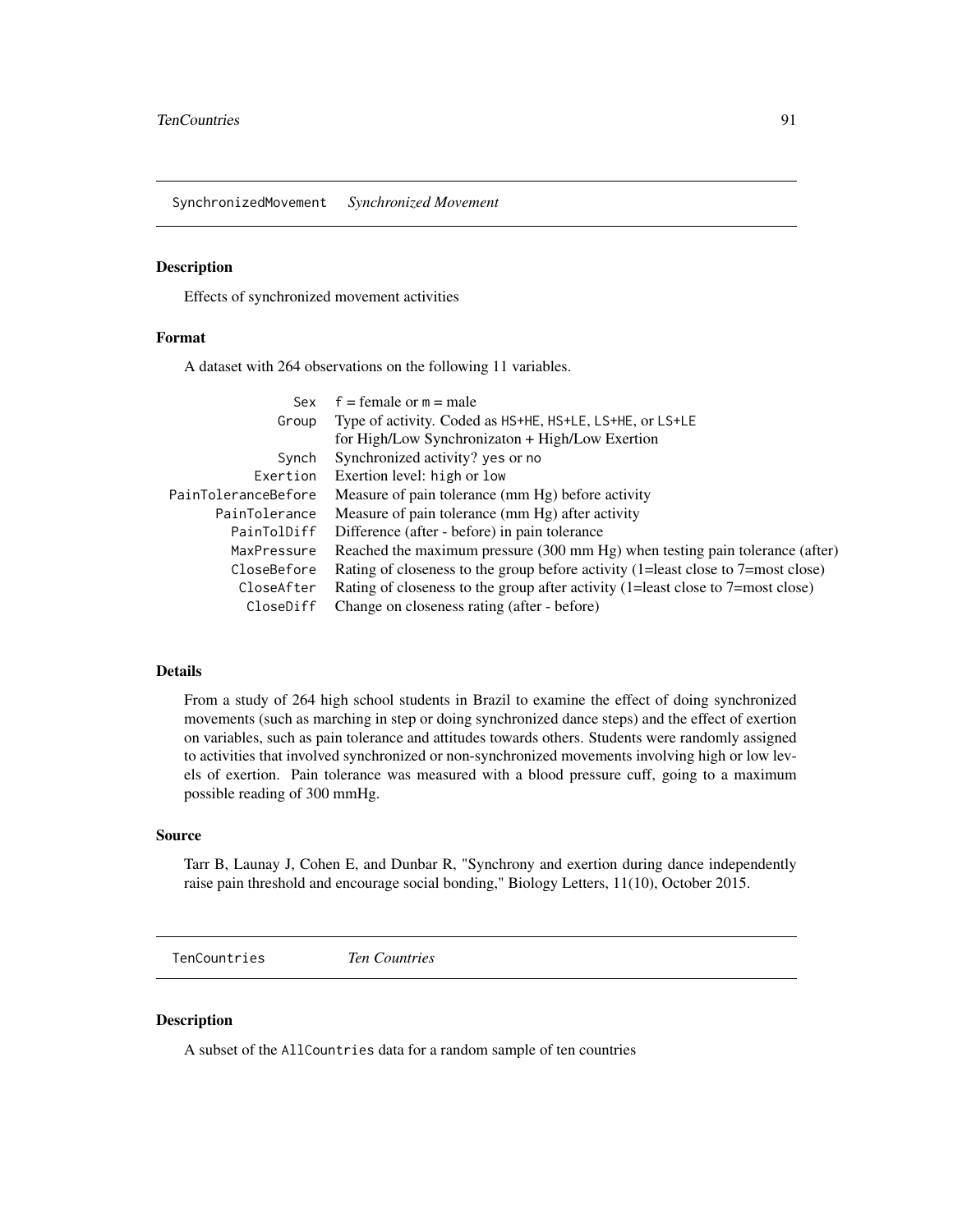## <span id="page-91-0"></span>Format

A dataset with 10 observations on the following 4 variables.

| Country Country name                                    |
|---------------------------------------------------------|
| Code Three-letter country code                          |
| Area Size in 1000 sq. kilometers                        |
| PctRural Percentage of population living in rural areas |

## Details

Area and percent rural for a sample of ten countries from AllCountries dataset. \*\* Updated for 2e (original is now TenCountries1e) \*\*

## Source

Data collected from the World Bank website, *http://www.worldbank.org*.

| TenCountries1e | Ten Countries - 1e |  |
|----------------|--------------------|--|
|                |                    |  |

## Description

A subset of the AllCountries data for a random sample of ten countries

## Format

A dataset with 10 observations on the following 4 variables.

| Country Country name                                    |
|---------------------------------------------------------|
| Code Three-letter country code                          |
| Area Size in 1000 sq. kilometers                        |
| PctRural Percentage of population living in rural areas |

## Details

Area and percent rural for a sample of ten countries from AllCountries dataset. \*\* From 1e - dataset has been updated for 2e \*\*

## Source

Data collected from the World Bank website, *http://www.worldbank.org*.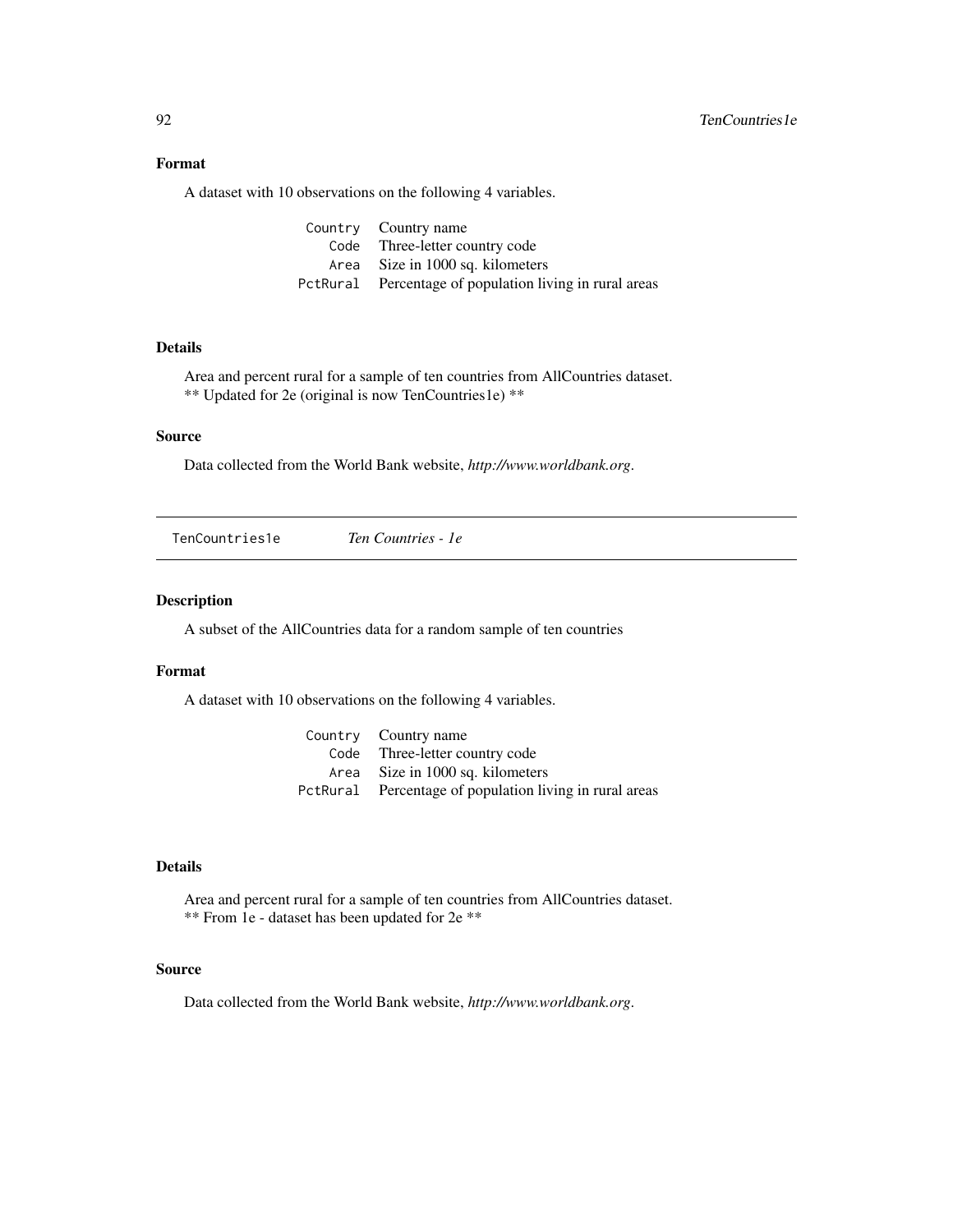<span id="page-92-0"></span>TextbookCosts *Textbook Costs*

## Description

Prices for textbooks for different courses

## Format

A data frame with 40 observations on the following 3 variables.

Field General discipline of the course: Arts, Humanities, NaturalScience, or SocialScience

- Books Number of books required
- Cost Total cost (in dollars) for required books

## Details

Data are from samples of ten courses in each of four disciplines at a liberal arts college. For each course the bookstore's website lists the required texts(s) and costs. Data were collected for the Fall 2011 semester.

#### Source

Bookstore online site

ToenailArsenic *Toenail Arsenic*

#### Description

Arsenic in toenails of 19 people using private wells in New Hampshire

#### Format

A dataset with 19 observations on the following variable.

Arsenic Level of arsenic found in toenails (ppm)

## Details

Level of arsenic was measured in toenails of 19 subjects from New Hampshire, all with private wells as their main water source.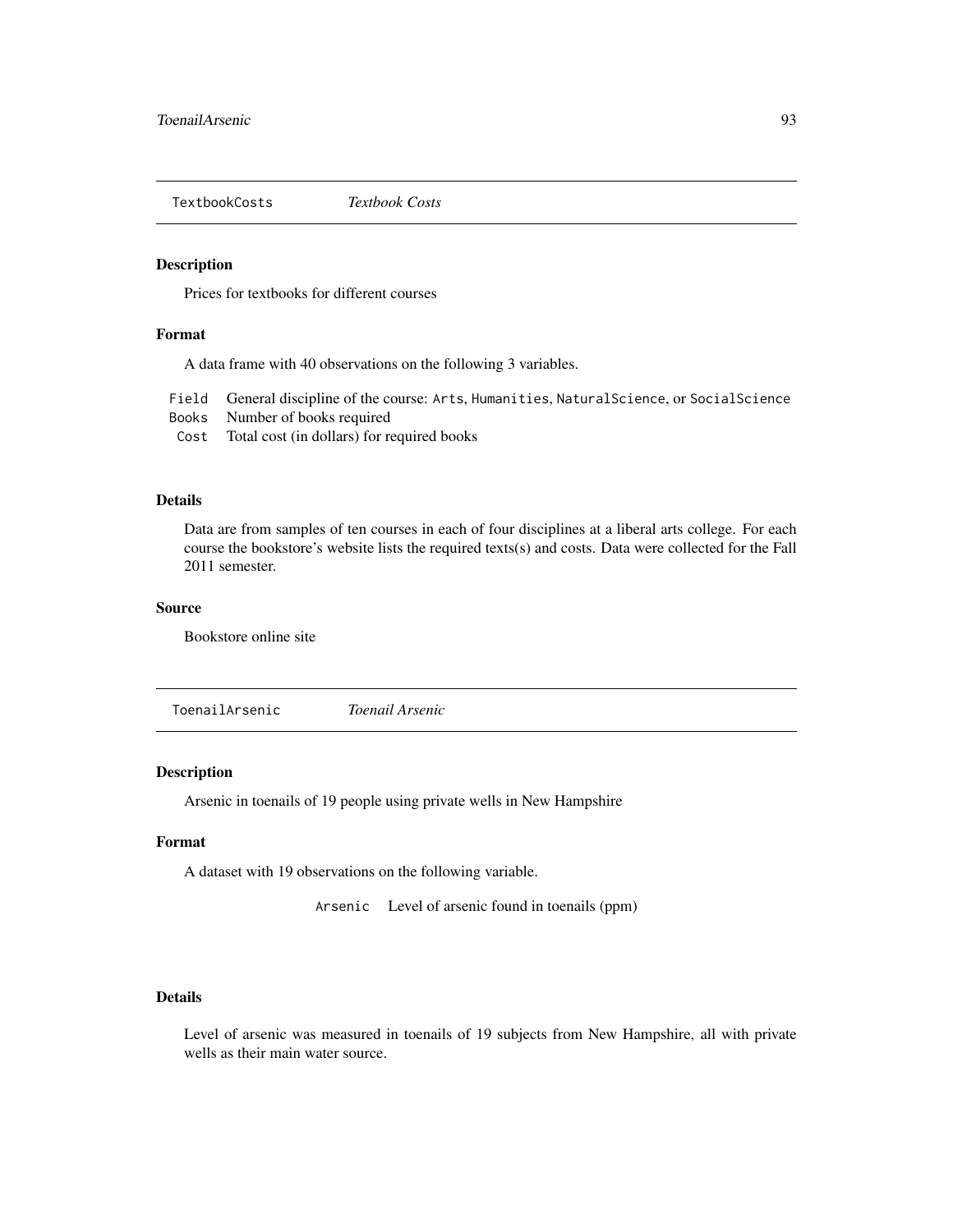#### <span id="page-93-0"></span>Source

Adapted from Karagas, et.al.,"Toenail Samples as an Indicator of Drinking Water Arsenic Exposure", Cancer Epidemiology, Biomarkers and Prevention 1996;5:849-852.

TrafficFlow *Traffic Flow*

## Description

Traffic flow times from a simulation with timed and flexible traffic lights

## Format

A dataset with 24 observations on the following 3 variables.

| Timed | Delay time (in minutes) for fixed timed lights                     |
|-------|--------------------------------------------------------------------|
|       | Flexible Delay time (in minutes) for flexible communicating lights |
|       | Difference Difference (Timed-Flexible) for each simulation         |

#### Details

Engineers in Dresden, Germany were looking at ways to improve traffic flow by enabling traffic lights to communicate information about traffic flow with nearby traffic lights. The data show results of one experiment where they simulated buses moving along a street and recorded the delay time (in seconds) for both a fixed time and a flexible system of lights. The process was repeated under both conditions for a sample of 24 simulated scenarios.

#### Source

Lammer and Helbing, "Self-Stabilizing decentralized signal control of realistic, saturated network traffic", Santa Fe Institute working paper \# 10-09-019, September 2010.

USStates *US State Data*

#### Description

Various data for all 50 US States in 2014.

## Format

A dataset with 50 observations on the following 22 variables.

State State name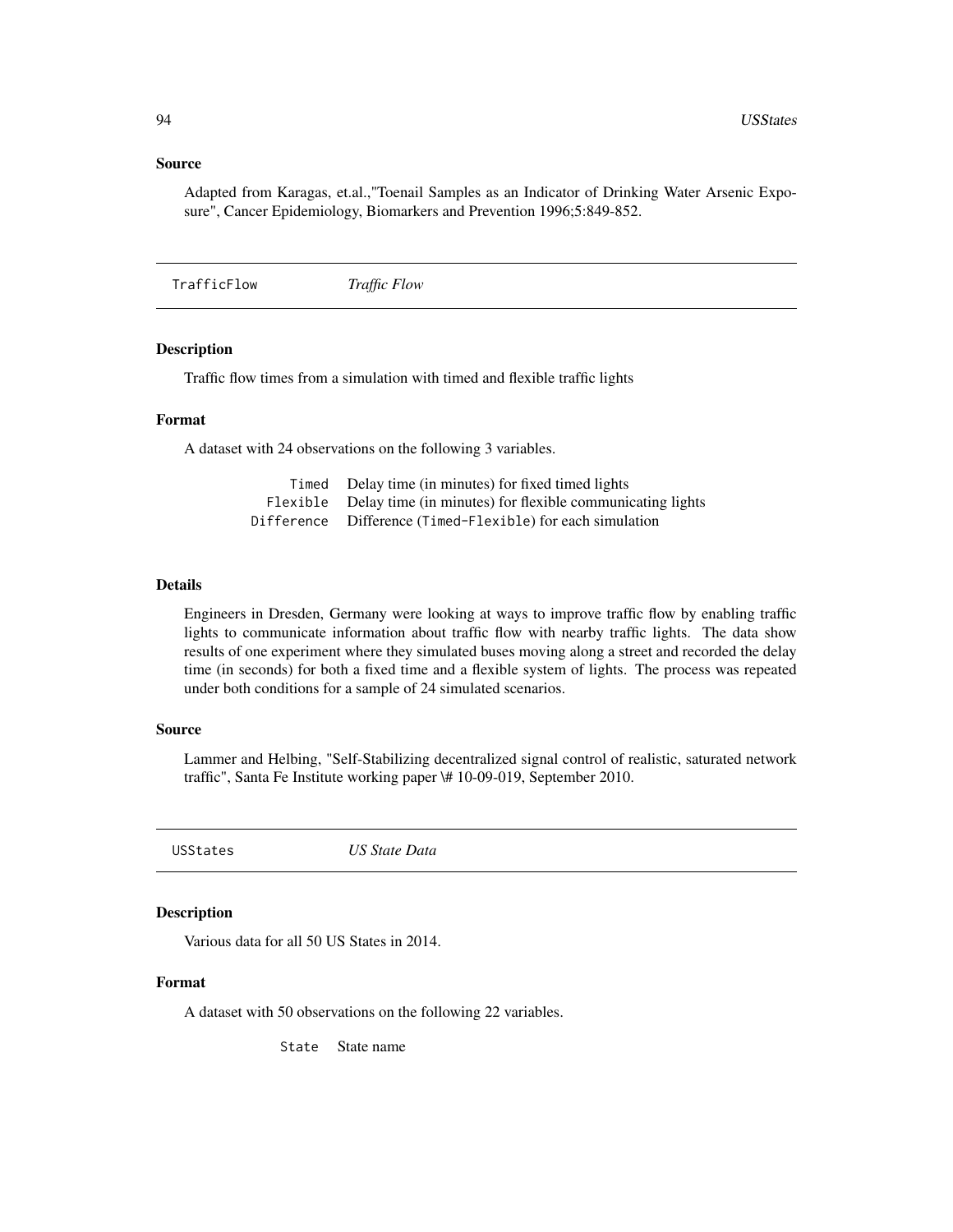#### <span id="page-94-0"></span>USStates 1e 95

| HouseholdIncome  | Median household income (in \$1,000's)                              |
|------------------|---------------------------------------------------------------------|
| Region           | MW=Midwest, NE=Northeast, S=South, W=West                           |
| Population       | Number of residents (in millions for 2014)                          |
| EighthGradeMath  | Average score NAEP mathematics for 8th-grade students (2013)        |
| HighSchool       | Percent of residents (ages 25-34) who are high school graduates     |
| College          | Percent of residents (ages 25-34) who are college graduates         |
| IQ               | Estimated mean IQ score of residents                                |
| <b>GSP</b>       | Gross state product (in \$1,000's per capita in 2013)               |
| Vegetables       | Percent of residents eating vegetables at least once per day        |
| Fruit            | Percent of residents eating fruit at least once per day             |
| Smokers          | Percent of residents who smoke                                      |
| PhysicalActivity | Percent who do 150+ minutes of aerobic physical activity per week   |
| Obese            | Percent obese residents (BMI 30+)                                   |
| NonWhite         | Percent nonwhite residents (in 2013)                                |
| HeavyDrinkers    | Percent heavy drinkers (men: 3+ drinks/day, women 2+ drinks/day)    |
| Electoral        | Number of state votes in the presidential electoral college         |
| ObamaVote        | Proportion of votes for Obama in 2012 presidential election         |
| ObamaRomney      | State winner in 2012 presidential election (O=Obama, R=Romney)      |
| TwoParents       | Percent of children living in two-parent households                 |
| StudentSpending  | School spending (in \$1,000 per pupil in 2013)                      |
| Insured          | Percent of adults (ages 18-64) who have any kind of health coverage |

## Details

Information from each of the 50 states of the United States (from 2013 or 2014). \*\* Updated for 2e (original is now USStates1e) \*\*

## Source

U.S. Census Bureau, 2009-2013 5-Year American Community Survey *http://factfinder.census.gov/faces/tableservices/jsf/pages/ productview.xhtml?pid=ACS\_13\_5YR\_DP03&src=pt http://factfinder.census.gov/faces/tableservices/jsf/pages/ productview.xhtml?pid=ACS\_13\_5YR\_S1501&src=pt http://factfinder.census.gov/faces/tableservices/jsf/pages/ productview.xhtml?pid=ACS\_13\_5YR\_B02001&prodType=table http://factfinder.census.gov/faces/nav/jsf/pages/index.xhtml* (Table C23008)

USStates1e *US State Data*

## Description

Various data for all 50 US States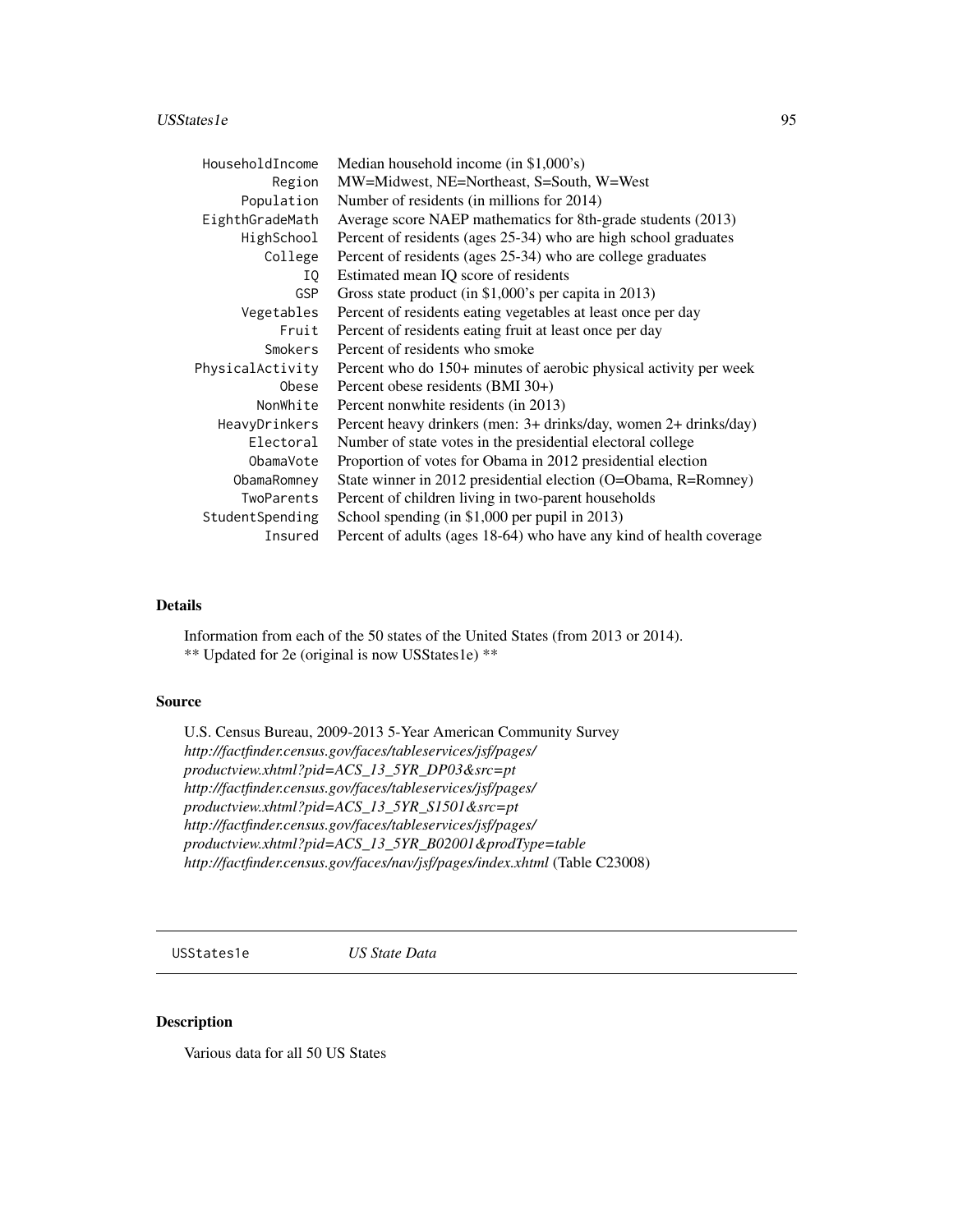## Format

A dataset with 50 observations on the following 17 variables.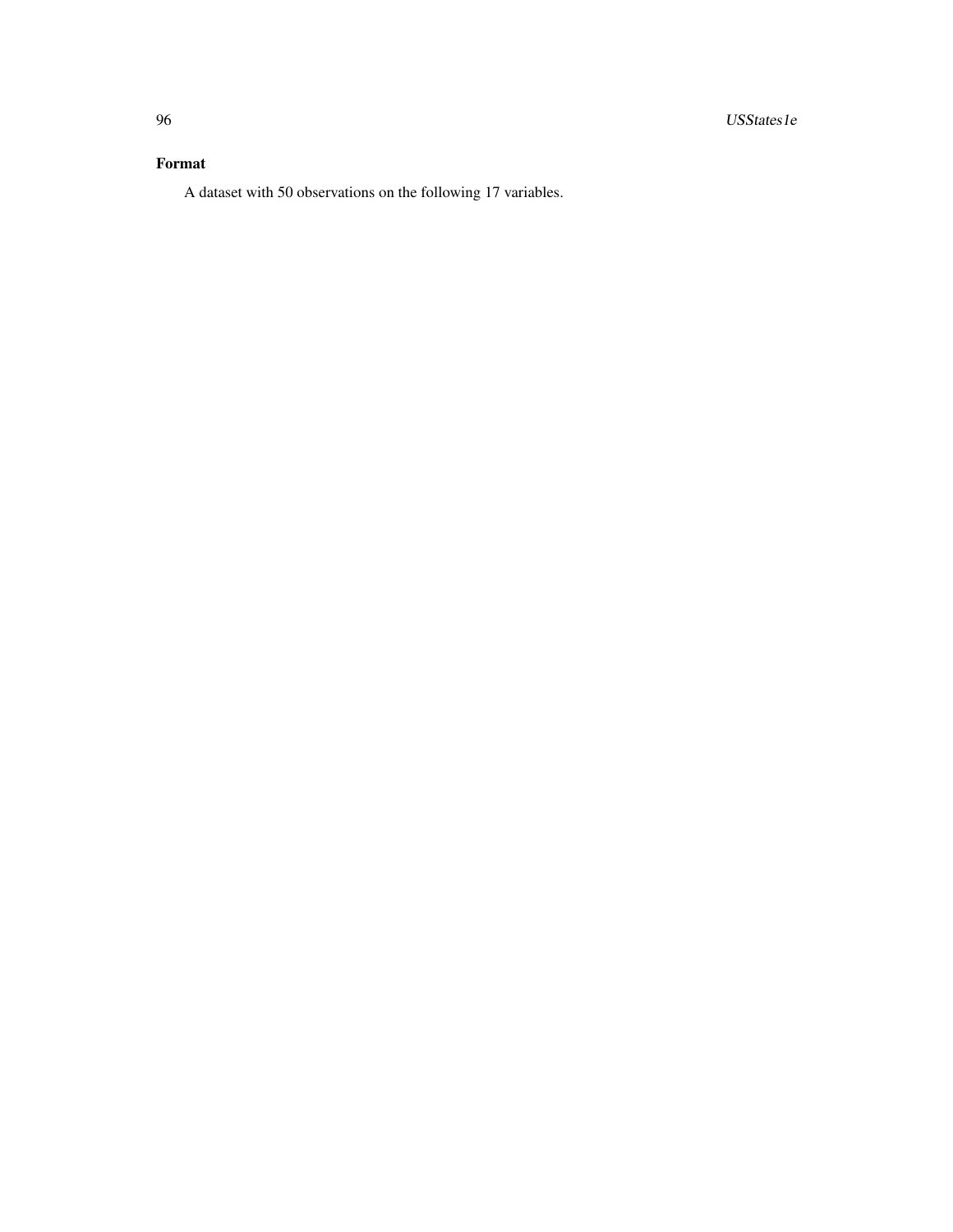## <span id="page-96-0"></span>WaterStriders 97

| State            | Name of state                                                                       |
|------------------|-------------------------------------------------------------------------------------|
| HouseholdIncome  | Mean household income (in dollars)                                                  |
| ΙO               | Mean IO score of residents                                                          |
| McCainVote       | Percentage of votes for John McCain in 2008 Presidential election                   |
| Region           | Area of the country: MW=Midwest, NE=Northeast, S=South, or W=West                   |
| ObamaMcCain      | Which 2008 Presidential candidate won state? M=McCain or 0=Obama                    |
| Population       | Number of residents (in millions)                                                   |
| EighthGradeMath  | Average score NAEP mathematics for 8th-grade students                               |
| HighSchool       | Percentage of high school graduates                                                 |
| <b>GSP</b>       | Gross State Product (dollars per capita)                                            |
| FiveVegetables   | Percentage of residents who eat at least five servings of fruits/vegetables per day |
| Smokers          | Percentage of residents who smoke                                                   |
| PhysicalActivity | Percentage of residents who have competed in a physical activity in past month      |
| Obese            | Percentage of residents classified as obese                                         |
| College          | Percentage of residents with college degrees                                        |
| NonWhite         | Percentage of residents who are not white                                           |
| HeavyDrinkers    | Percentage of residents who drink heavily                                           |

## Details

Information from each of the 50 states of the United States. \*\* From 1e - dataset has been updated for 2e \*\*

## Source

Various online sources, mostly at *www.census.gov*

WaterStriders *Water Striders*

## Description

Mating activity for water striders

## Format

A dataset with 10 observations on the following 3 variables.

| AggressiveMale Hyper-aggressice male in group? No or Yes                             |
|--------------------------------------------------------------------------------------|
| Females Hiding Proportion of time the female water striders were in hiding           |
| Mating Activity Measure of mean mating activity (higher numbers meaning more mating) |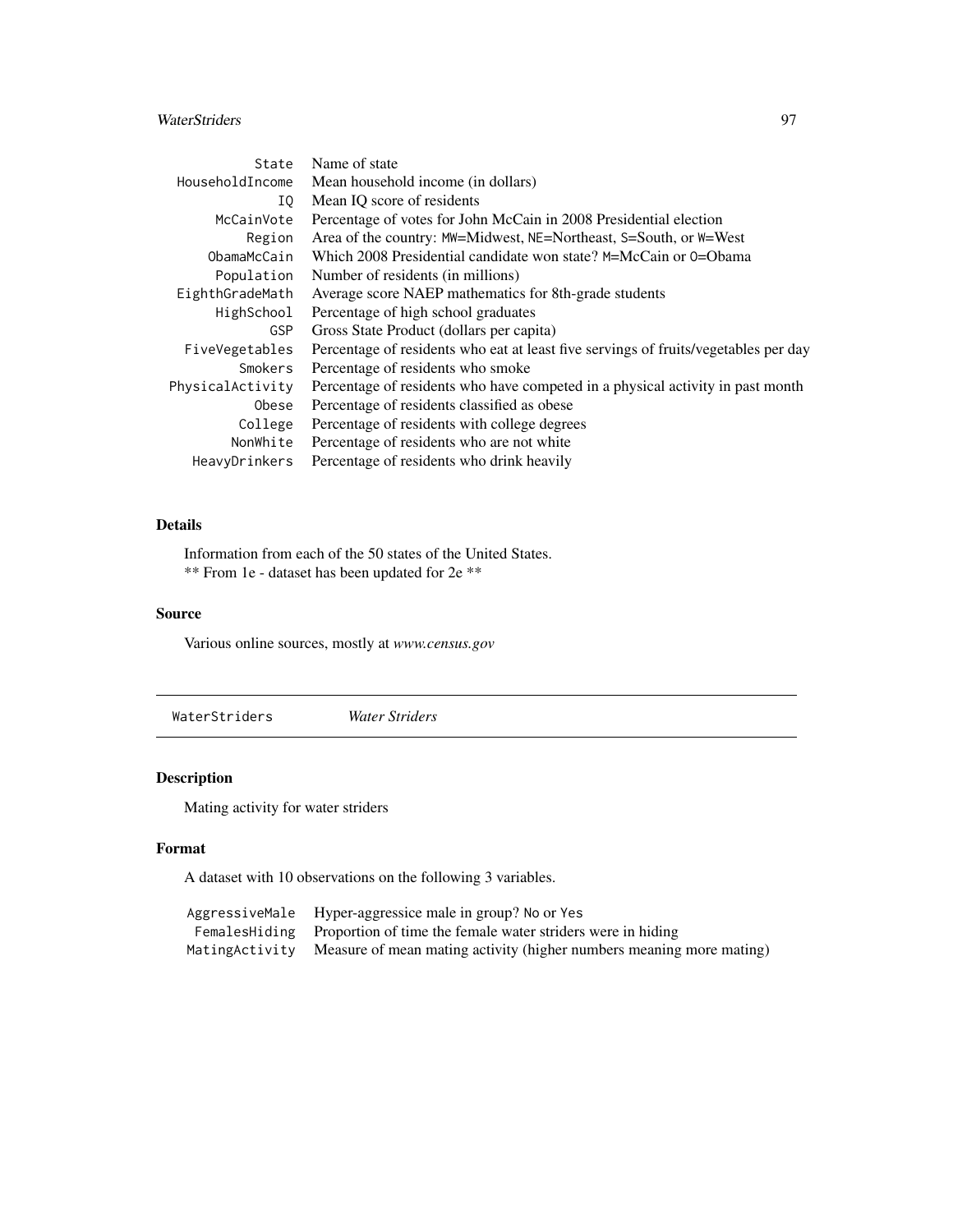## <span id="page-97-0"></span>Details

Water striders are common bugs that skate across the surface of water. Water striders have different personalities and some of the males are hyper-aggressive, meaning they jump on and wrestle with any other water strider near them. Individually, because hyper-aggressive males are much more active, they tend to have better mating success than more inactive striders. This study examined the effect they have on a group. Four males and three females were put in each of ten pools of water. Half of the groups had a hyper-aggressive male as one of the males and half did not. The proportion of time females are in hiding was measured for each of the 10 groups, and a measure of mean mating activity was also measured with higher numbers meaning more mating.

#### Source

Sih, A. and Watters, J., "The mix matters: behavioural types and group dynamics in water striders," Behaviour, 2005; 142(9-10): 1423.

WaterTaste *WaterTaste*

## Description

Blind taste test to compare brands of bottled water

## Format

A dataset with 100 observations on the following 10 variables.

| Gender     | Gender of respondent: F=Female M=Male                                   |
|------------|-------------------------------------------------------------------------|
| Age        | Age (in years)                                                          |
| Class      | Year in school F=First year J=Junior 0=Other P S0=Sophomore SR=Senior   |
|            | UsuallyDrink Usual source of drinking water: Bottled, Filtered, or Tap  |
|            | FavBotWatBrand Favorite brand of bottled water                          |
| Preference | Order of perference: A=Sams Choice, B=Aquafina, C=Fiji, and D=Tap water |
| First      | Top choice among Aquafina, Fiji, SamsChoice, or Tap                     |
| Second     | Second choice                                                           |
| Third      | Third choice                                                            |
| Fourth     | Fourth choice                                                           |

#### Details

Result from a blind taste test comparing four different types of water (Sam's Choice, Aqufina, Fiji, and tap water). Participants rank ordered waters when presented in a random order.

#### Source

"Water Taste Test Data" by M. Leigh Lunsford and Alix D. Dowling Finch in the Journal of Statistics Education (Vol 18, No, 1) 2010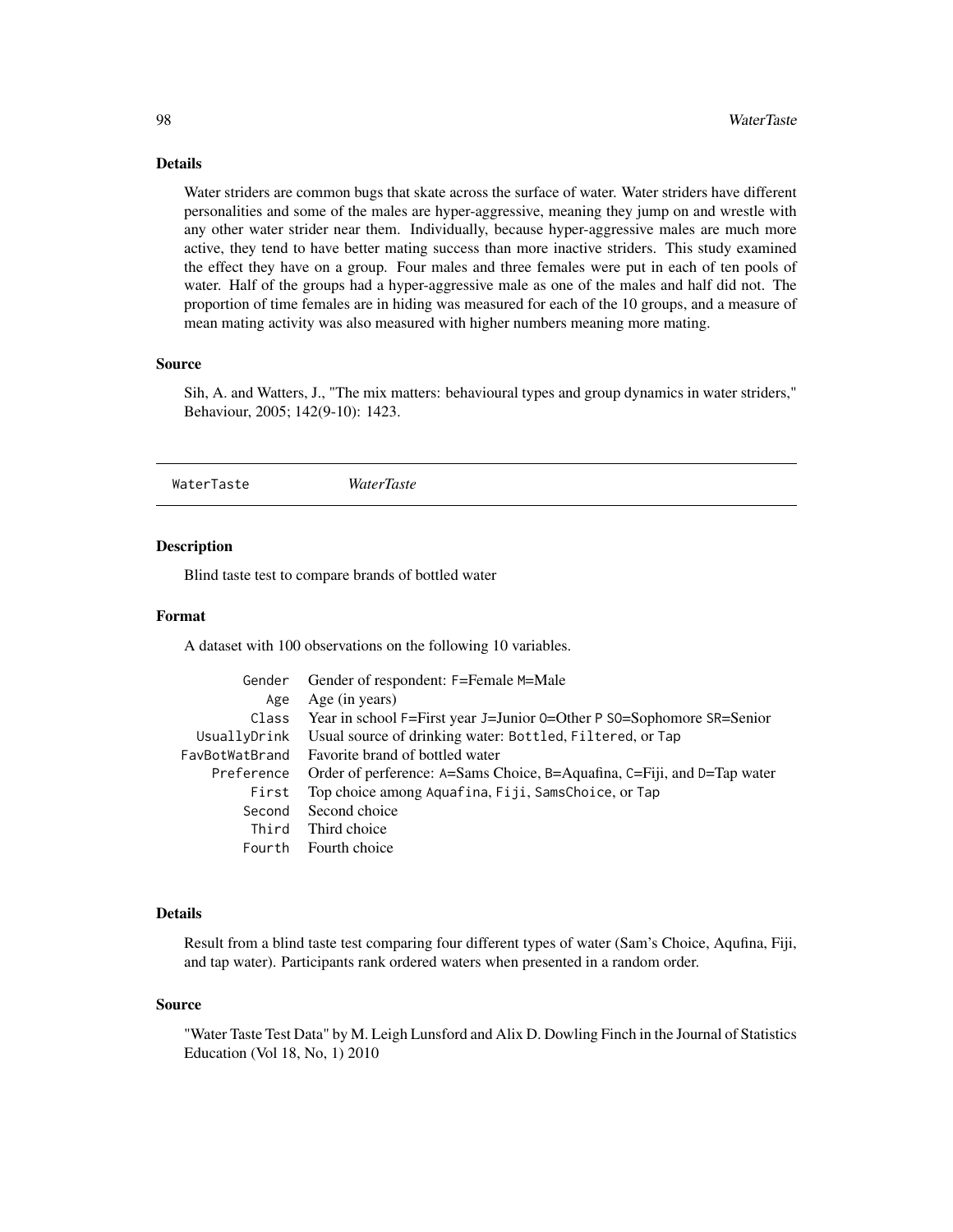## <span id="page-98-0"></span>YoungBlood 99

*http://www.amstat.org/publications/jse/v18n1/lunsford.pdf*

Wetsuits *Wetsuits*

## Description

Swim velocity (for 1500 meters) with and without wearing a wetsuit

## Format

A dataset with 12 observations on the following 4 variables.

| Wetsuit Maximum swim velocity (m/sec) when wearing a wetsuit                |
|-----------------------------------------------------------------------------|
| Nowetsuit Maximum swim velocity (m/sec) when wearing a regular bathing suit |
| Gender Gender of swimmer: F or M                                            |
| Type Type of athlete: swimmer or triathlete                                 |

#### Details

A study tested whether wearing wetsuits influences swimming velocity. Twelve competitive swimmers and triathletes swam 1500m at maximum speed twice each; once wearing a wetsuit and once wearing a regular bathing suit. The order of the trials was randomized. Each time, the maximum velocity in meters/sec of the swimmer was recorded.

#### Source

de Lucas, R.D., Balildan, P., Neiva, C.M., Greco, C.C., Denadai, B.S. (2000). "The effects of wetsuits on physiological and biomechanical indices during swimming," Journal of Science and Medicine in Sport, 3 (1): 1-8.

YoungBlood *Young Blood*

#### Description

Effects of transfusions of young blood on exercise endurance in mice

## Format

A dataset with 30 observations on the following 2 variables.

Plasma Whether the blood came from a Young or Old mouse Runtime Maximum treadmill run time (in minutes) in a 90-minute window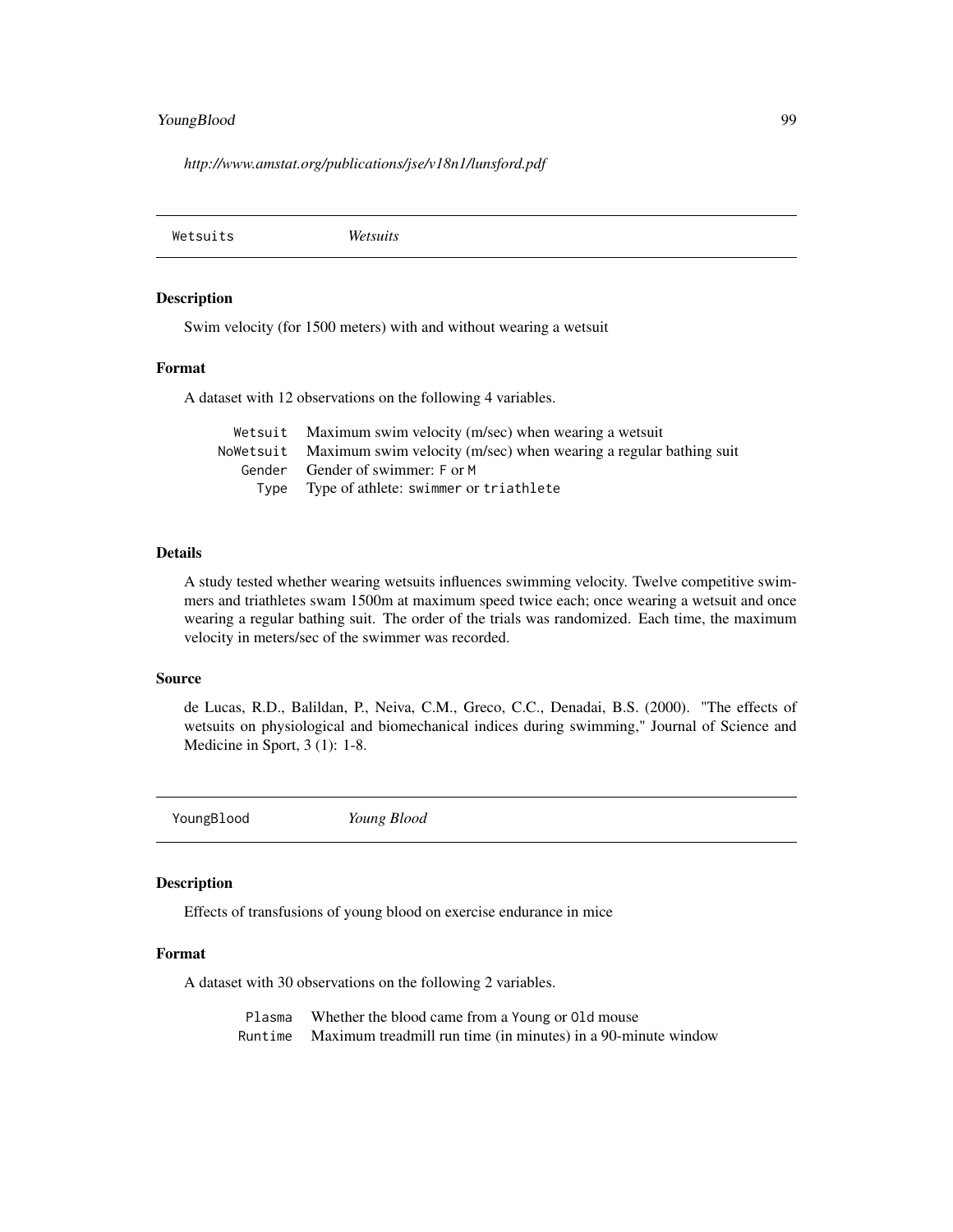## Details

The data come from a study to see if transfusions of blood plasma from young mice (equivalent to about a 25-year-old person) can counteract or reverse brain aging in old mice (equivalent to about a 70-year-old person.) Old mice were randomly assigned to receive plasma from either a young mice or another old mouse, and exercise endurance was measured.

## Source

Data come from two references, and are estimated from summary statistics and graphs. Sanders L, "Young blood proven good for old brain,"" Science News, 185(11), May 31, 2014. Manisha S, et al., "Restoring Systemic GDF11 Levels Reverses Age-Related Dysfunction in Mouse Skeletal Muscle," Science, 9 May 2014.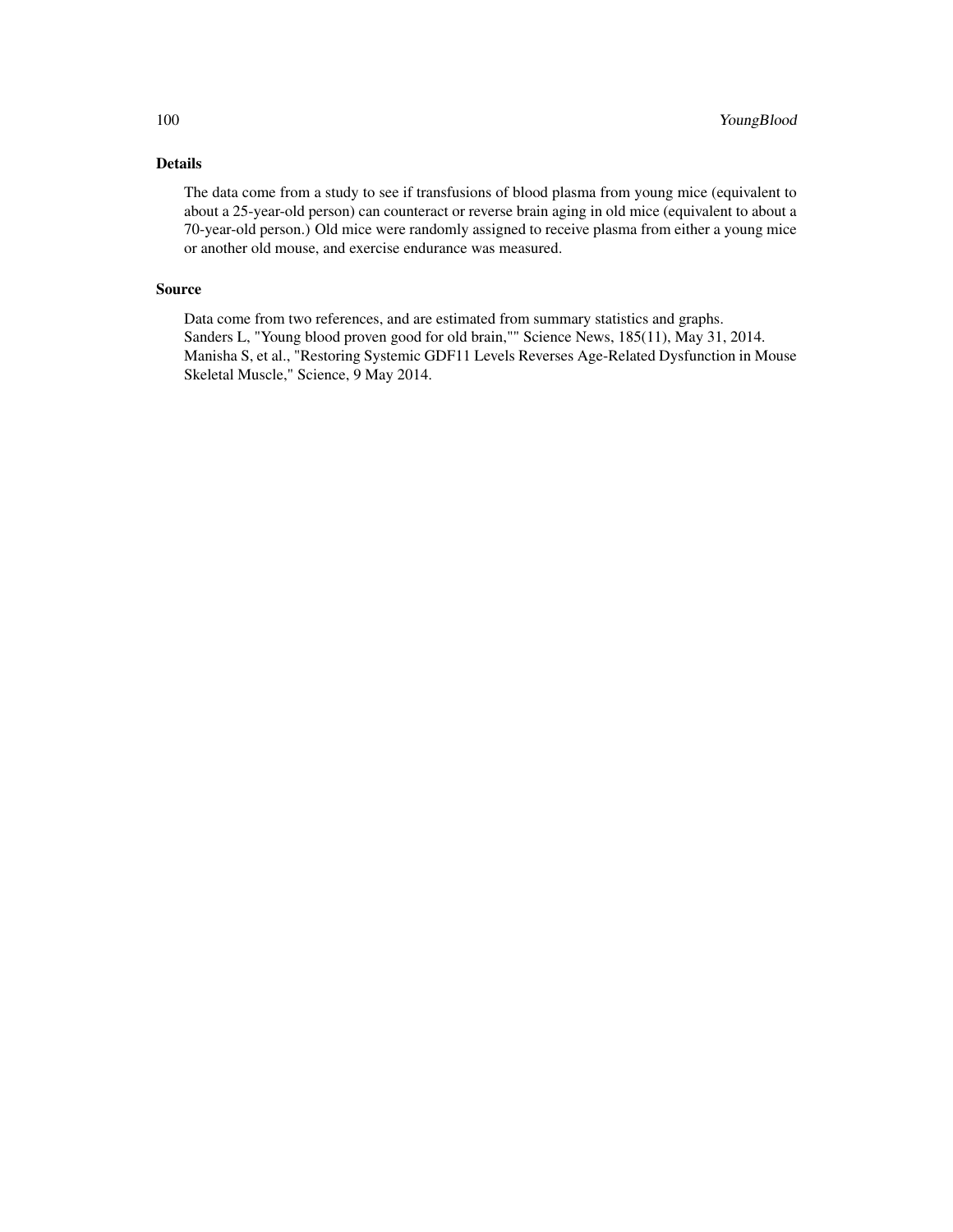# **Index**

∗Topic datasets ACS, [5](#page-4-0) AllCountries, [6](#page-5-0) AllCountries1e, [7](#page-6-0) APMultipleChoice, [8](#page-7-0) April14Temps, [8](#page-7-0) April14Temps1e, [9](#page-8-0) BaseballHits, [9](#page-8-0) BaseballHits1e, [10](#page-9-0) BaseballSalaries2015, [11](#page-10-0) BaseballTimes, [11](#page-10-0) Benford, [12](#page-11-0) BikeCommute, [13](#page-12-0) BodyFat, [13](#page-12-0) BodyTemp50, [14](#page-13-0) BootAtlantaCorr, [15](#page-14-0) CaffeineTaps, [15](#page-14-0) CAOSExam, [16](#page-15-0) CarbonDioxide, [16](#page-15-0) CarDepreciation, [17](#page-16-0) Cars2015, [18](#page-17-0) Cereal, [19](#page-18-0) CityTemps, [19](#page-18-0) CocaineTreatment, [20](#page-19-0) ColaCalcium, [20](#page-19-0) CommuteAtlanta, [21](#page-20-0) CommuteStLouis, [22](#page-21-0) CompassionateRats, [22](#page-21-0) CricketChirps, [23](#page-22-0) DDS, [24](#page-23-0) DecemberFlights, [24](#page-23-0) Digits, [25](#page-24-0) DogOwner, [25](#page-24-0) DrugResistance, [26](#page-25-0) EducationLiteracy, [27](#page-26-0) ElectionMargin, [27](#page-26-0) ElectionMargin1e, [28](#page-27-0) EmployedACS, [29](#page-28-0) ExerciseHours, [29](#page-28-0)

FacebookFriends, [30](#page-29-0) FatMice18, [31](#page-30-0) FireAnts, [31](#page-30-0) FisherIris, [32](#page-31-0) FishGills12, [32](#page-31-0) FishGills3, [33](#page-32-0) Flight179, [34](#page-33-0) Flight433, [34](#page-33-0) FloridaLakes, [35](#page-34-0) FootballBrain, [36](#page-35-0) GeneticDiversity, [36](#page-35-0) GlobalInternet, [37](#page-36-0) GPAGender, [38](#page-37-0) GSWarriors, [38](#page-37-0) HappyPlanetIndex, [39](#page-38-0) HeightData, [41](#page-40-0) HockeyPenalties, [42](#page-41-0) HollywoodMovies, [42](#page-41-0) HollywoodMovies2011, [43](#page-42-0) HomesForSale, [44](#page-43-0) HomesForSaleCA, [45](#page-44-0) HomesForSaleCanton, [45](#page-44-0) HomesForSaleNY, [46](#page-45-0) Honeybee, [46](#page-45-0) HoneybeeCircuits, [47](#page-46-0) HoneybeeWaggle, [47](#page-46-0) HotDogs, [48](#page-47-0) HotDogs1e, [49](#page-48-0) HouseStarts, [49](#page-48-0) Hurricanes, [50](#page-49-0) ICUAdmissions, [50](#page-49-0) ImmuneTea, [51](#page-50-0) InkjetPrinters, [52](#page-51-0) LifeExpectancyVehicles, [52](#page-51-0) LifeExpectancyVehicles1e, [53](#page-52-0) LightatNight, [54](#page-53-0) LightatNight4Weeks, [54](#page-53-0) LightatNight8Weeks, [55](#page-54-0) MalevolentUniformsNFL, [56](#page-55-0)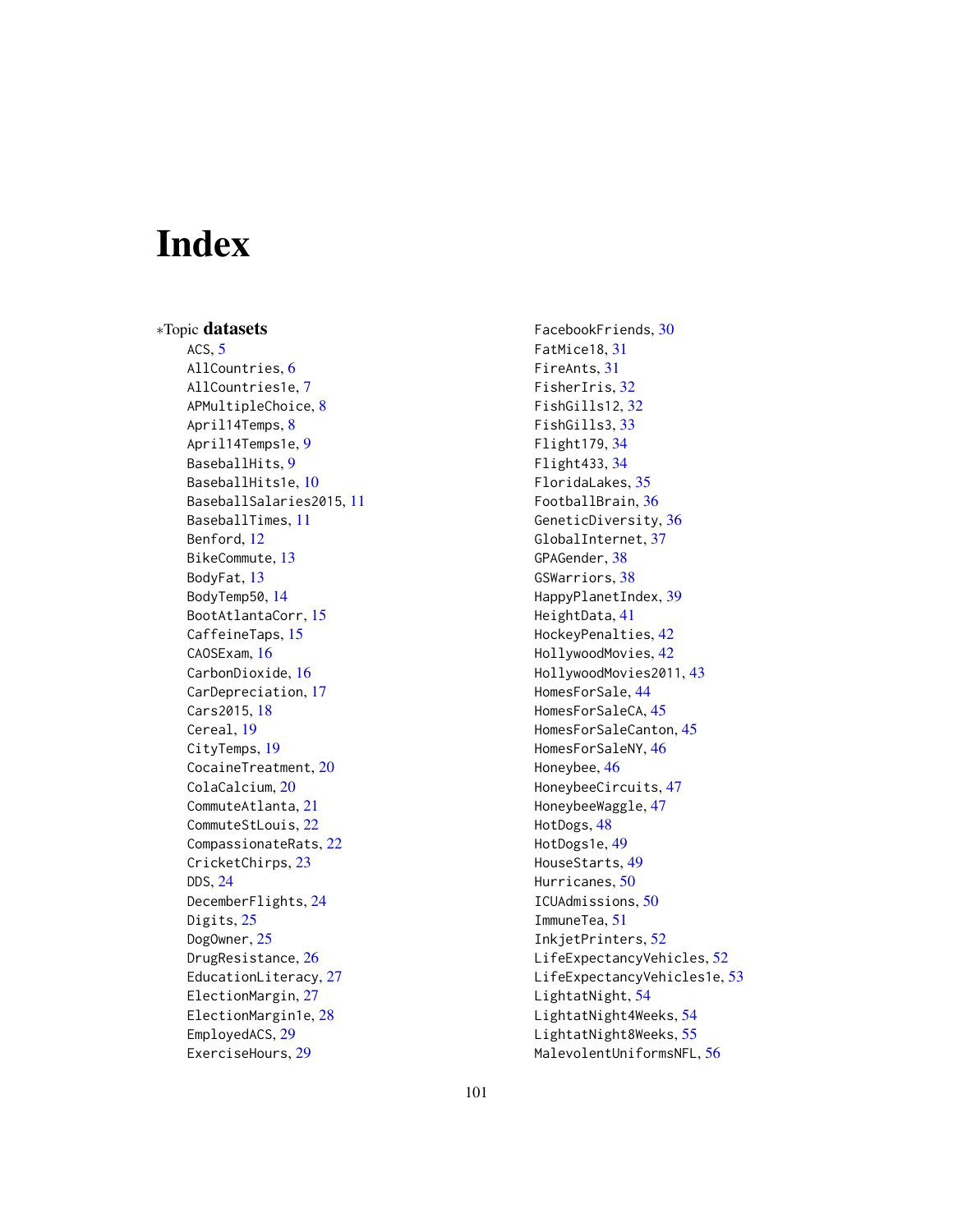## 102 INDEX

MalevolentUniformsNHL, [57](#page-56-0) MammalLongevity, [57](#page-56-0) ManhattanApartments, [58](#page-57-0) MarriageAges, <mark>5</mark>8 MastersGolf, [59](#page-58-0) MateChoice , [59](#page-58-0) MentalMuscle, [60](#page-59-0) MiamiHeat,  $60$ MindsetMatters , [62](#page-61-0) MustangPrice, [63](#page-62-0) NBAPlayers2011, [63](#page-62-0) NBAPlayers2015 , [64](#page-63-0) NBAStandings1e , [65](#page-64-0) NBAStandings2016 , [66](#page-65-0) NFLContracts2015, [66](#page-65-0) NFLPreSeason , [67](#page-66-0) NFLScores2011, [68](#page-67-0) NutritionStudy , [68](#page-67-0) OlympicMarathon , [69](#page-68-0) OlympicMarathon1e , [70](#page-69-0) OrganicEffect, [70](#page-69-0) OttawaSenators , [71](#page-70-0) OttawaSenators1e , [72](#page-71-0) PizzaGirl , [72](#page-71-0) QuizPulse10 , [73](#page-72-0) RandomP50N200 , [73](#page-72-0) RestaurantTips , [74](#page-73-0) RetailSales , [75](#page-74-0) RockandRoll, [75](#page-74-0) RockandRoll1e , [76](#page-75-0) SalaryGender, [76](#page-75-0) SampCountries , [77](#page-76-0) SampCountries1e , [78](#page-77-0) SandP500 , [79](#page-78-0) SandP5001e , [79](#page-78-0) SandwichAnts, [80](#page-79-0) SandwichAnts2, [81](#page-80-0) SkateboardPrices , [81](#page-80-0) SleepCaffeine, [82](#page-81-0) SleepStudy , [82](#page-81-0) Smiles , [84](#page-83-0) SpeedDating , [84](#page-83-0) SplitBill , [85](#page-84-0) StatGrades, [86](#page-85-0) StatisticsPhD, [86](#page-85-0) StockChanges, [88](#page-87-0) StorySpoilers, [88](#page-87-0) StressedMice, [89](#page-88-0)

StudentSurvey, [90](#page-89-0) SynchronizedMovement, [91](#page-90-0) TenCountries , [91](#page-90-0) TenCountries1e , [92](#page-91-0) TextbookCosts, [93](#page-92-0) ToenailArsenic , [93](#page-92-0) TrafficFlow , [94](#page-93-0) USStates , [94](#page-93-0) USStates1e , [95](#page-94-0) WaterStriders , [97](#page-96-0) WaterTaste , [98](#page-97-0) Wetsuits , [99](#page-98-0) YoungBlood , [99](#page-98-0) ∗Topic package Lock5Data-package , [4](#page-3-0) ACS,  $5$ AllCountries, <mark>[6](#page-5-0)</mark> AllCountries1e , [7](#page-6-0) APMultipleChoice , [8](#page-7-0) April14Temps, <mark>[8](#page-7-0)</mark> April14Temps1e , [9](#page-8-0) BaseballHits, <mark>[9](#page-8-0)</mark> BaseballHits1e,[10](#page-9-0) BaseballSalaries2015 , [11](#page-10-0) BaseballTimes , [11](#page-10-0) Benford, [12](#page-11-0) BikeCommute, [13](#page-12-0) BodyFat , [13](#page-12-0) BodyTemp50,[14](#page-13-0) BootAtlantaCorr , [15](#page-14-0) CaffeineTaps, [15](#page-14-0) CAOSExam, [16](#page-15-0) CarbonDioxide, [16](#page-15-0) CarDepreciation , [17](#page-16-0) Cars2015, [18](#page-17-0) Cereal, 1<mark>9</mark> CityTemps, [19](#page-18-0) CocaineTreatment, [20](#page-19-0) ColaCalcium, [20](#page-19-0) CommuteAtlanta , [21](#page-20-0) CommuteStLouis , [22](#page-21-0) CompassionateRats , [22](#page-21-0) CricketChirps , [23](#page-22-0) DDS , [24](#page-23-0)

DecemberFlights , [24](#page-23-0)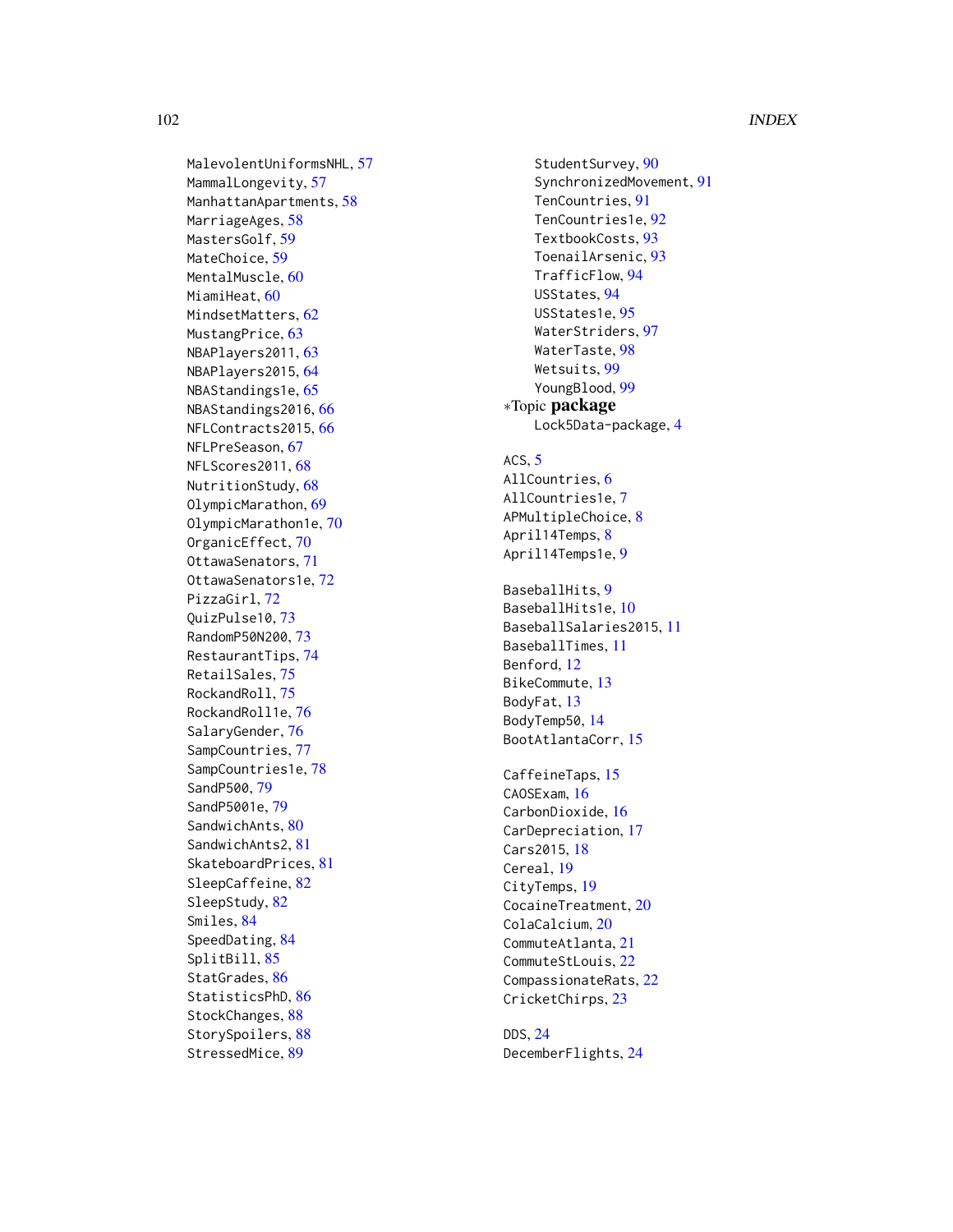#### INDEX  $103$

Digits, [25](#page-24-0) DogOwner, [25](#page-24-0) DrugResistance, [26](#page-25-0) EducationLiteracy, [27](#page-26-0) ElectionMargin, [27](#page-26-0) ElectionMargin1e, [28](#page-27-0) EmployedACS, [29](#page-28-0) ExerciseHours, [29](#page-28-0) FacebookFriends , [30](#page-29-0) FatMice18 , [31](#page-30-0) FireAnts , [31](#page-30-0) FisherIris , [32](#page-31-0) FishGills12 , [32](#page-31-0) FishGills3 , [33](#page-32-0) Flight179 , [34](#page-33-0) Flight433 , [34](#page-33-0) FloridaLakes , [35](#page-34-0) FootballBrain, [36](#page-35-0) GeneticDiversity, [36](#page-35-0) GlobalInternet, [37](#page-36-0) GPAGender, [38](#page-37-0) GSWarriors, [38](#page-37-0) HappyPlanetIndex , [39](#page-38-0) HeightData , [41](#page-40-0) HockeyPenalties , [42](#page-41-0) HollywoodMovies , [42](#page-41-0) HollywoodMovies2011,[43](#page-42-0) HomesForSale , [44](#page-43-0) HomesForSaleCA , [45](#page-44-0) HomesForSaleCanton , [45](#page-44-0) HomesForSaleNY , [46](#page-45-0) Honeybee, [46](#page-45-0) HoneybeeCircuits , [47](#page-46-0) HoneybeeWaggle, [47](#page-46-0) HotDogs, [48](#page-47-0) HotDogs1e , [49](#page-48-0) HouseStarts , [49](#page-48-0) Hurricanes , [50](#page-49-0) ICUAdmissions , [50](#page-49-0) ImmuneTea , [51](#page-50-0) InkjetPrinters , [52](#page-51-0)

LifeExpectancyVehicles , [52](#page-51-0) LifeExpectancyVehicles1e , [53](#page-52-0) LightatNight , [54](#page-53-0)

LightatNight4Weeks , [54](#page-53-0) LightatNight8Weeks, [55](#page-54-0) Lock5Data *(*Lock5Data-package *)* , [4](#page-3-0) Lock5Data-package, [4](#page-3-0)

MalevolentUniformsNFL, [56](#page-55-0) MalevolentUniformsNHL, [57](#page-56-0) MammalLongevity, [57](#page-56-0) ManhattanApartments, [58](#page-57-0) MarriageAges, [58](#page-57-0) MastersGolf , [59](#page-58-0) MateChoice , [59](#page-58-0) MentalMuscle, <mark>6</mark>0 <code>MiamiHeat</code>,  $60$ MindsetMatters , [62](#page-61-0) MustangPrice, [63](#page-62-0)

NBAPlayers2011 , [63](#page-62-0) NBAPlayers2015 , [64](#page-63-0) NBAStandings1e, [65](#page-64-0) NBAStandings2016, [66](#page-65-0) NFLContracts2015 , [66](#page-65-0) NFLPreSeason , [67](#page-66-0) NFLScores2011, [68](#page-67-0) NutritionStudy, [68](#page-67-0)

OlympicMarathon , [69](#page-68-0) OlympicMarathon1e , [70](#page-69-0) OrganicEffect, [70](#page-69-0) OttawaSenators , [71](#page-70-0) OttawaSenators1e, [72](#page-71-0)

PizzaGirl, [72](#page-71-0)

QuizPulse10,[73](#page-72-0)

RandomP50N200,[73](#page-72-0) RestaurantTips , [74](#page-73-0) RetailSales , [75](#page-74-0) RockandRoll, [75](#page-74-0) RockandRoll1e, [76](#page-75-0)

SalaryGender , [76](#page-75-0) SampCountries, [77](#page-76-0) SampCountries1e, [78](#page-77-0) SandP500 , [79](#page-78-0) SandP5001e , [79](#page-78-0) SandwichAnts, [80](#page-79-0) SandwichAnts2, [81](#page-80-0) SkateboardPrices , [81](#page-80-0)